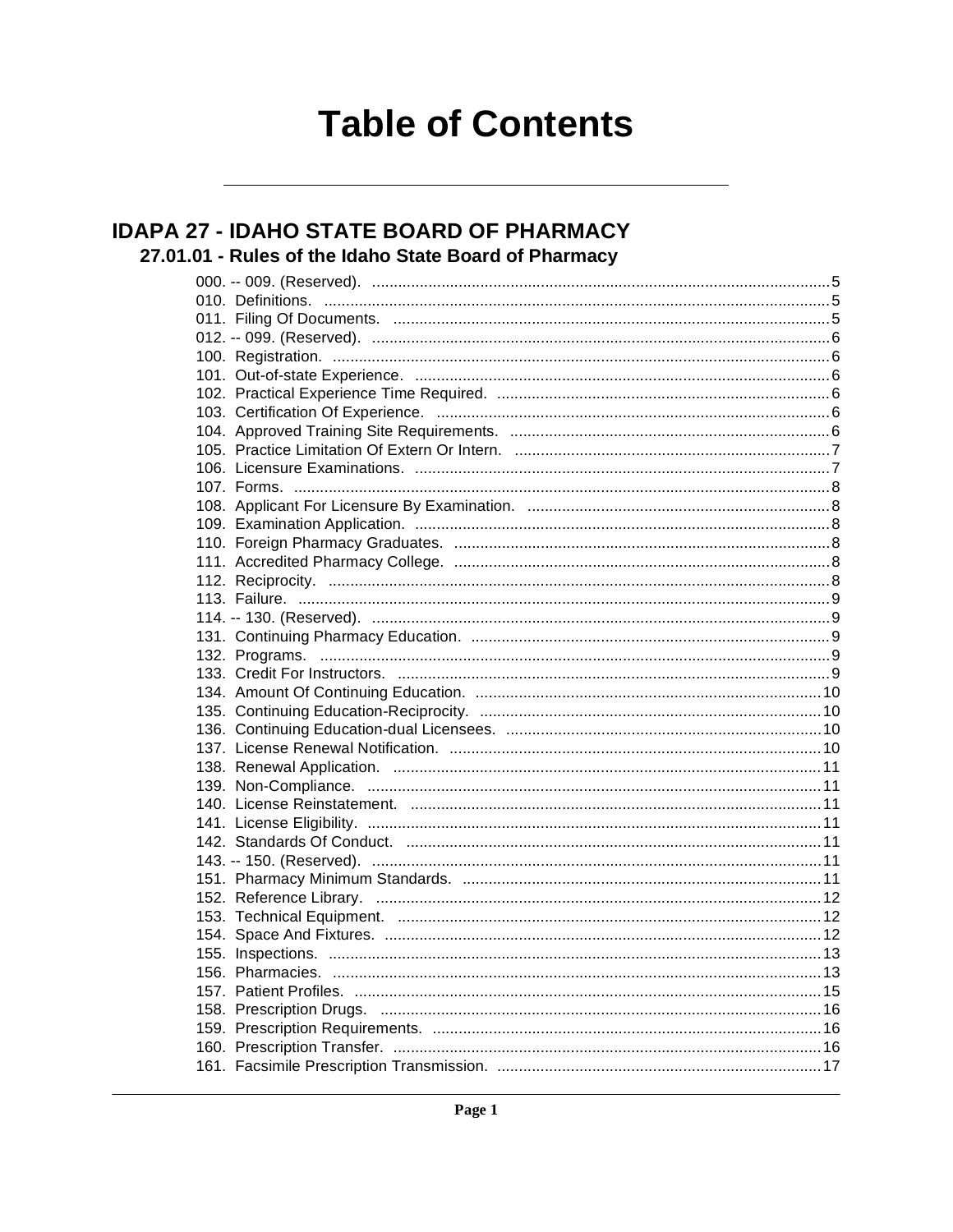### Table of Contents (cont'd)

| 258. Distribution Of Medications From Hospital Emergency Rooms By Registered Nurse. 39 |  |
|----------------------------------------------------------------------------------------|--|
|                                                                                        |  |
|                                                                                        |  |
|                                                                                        |  |
|                                                                                        |  |
|                                                                                        |  |
| 264. Special Rules For Division Of Responsibility For Telepharmacy. 43                 |  |
|                                                                                        |  |
|                                                                                        |  |
|                                                                                        |  |
|                                                                                        |  |
|                                                                                        |  |
|                                                                                        |  |
|                                                                                        |  |
|                                                                                        |  |
|                                                                                        |  |
|                                                                                        |  |
|                                                                                        |  |
|                                                                                        |  |
|                                                                                        |  |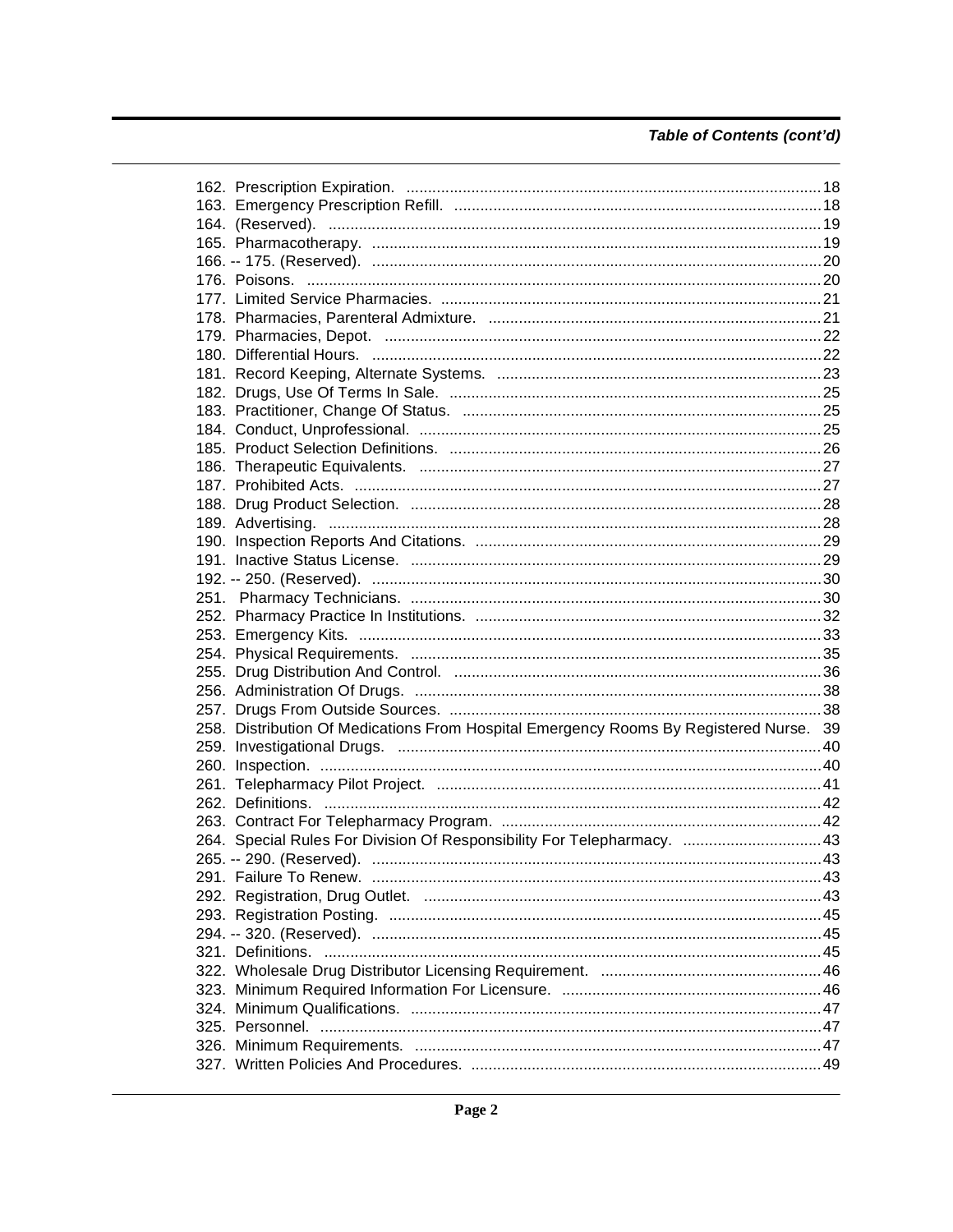### Table of Contents (cont'd)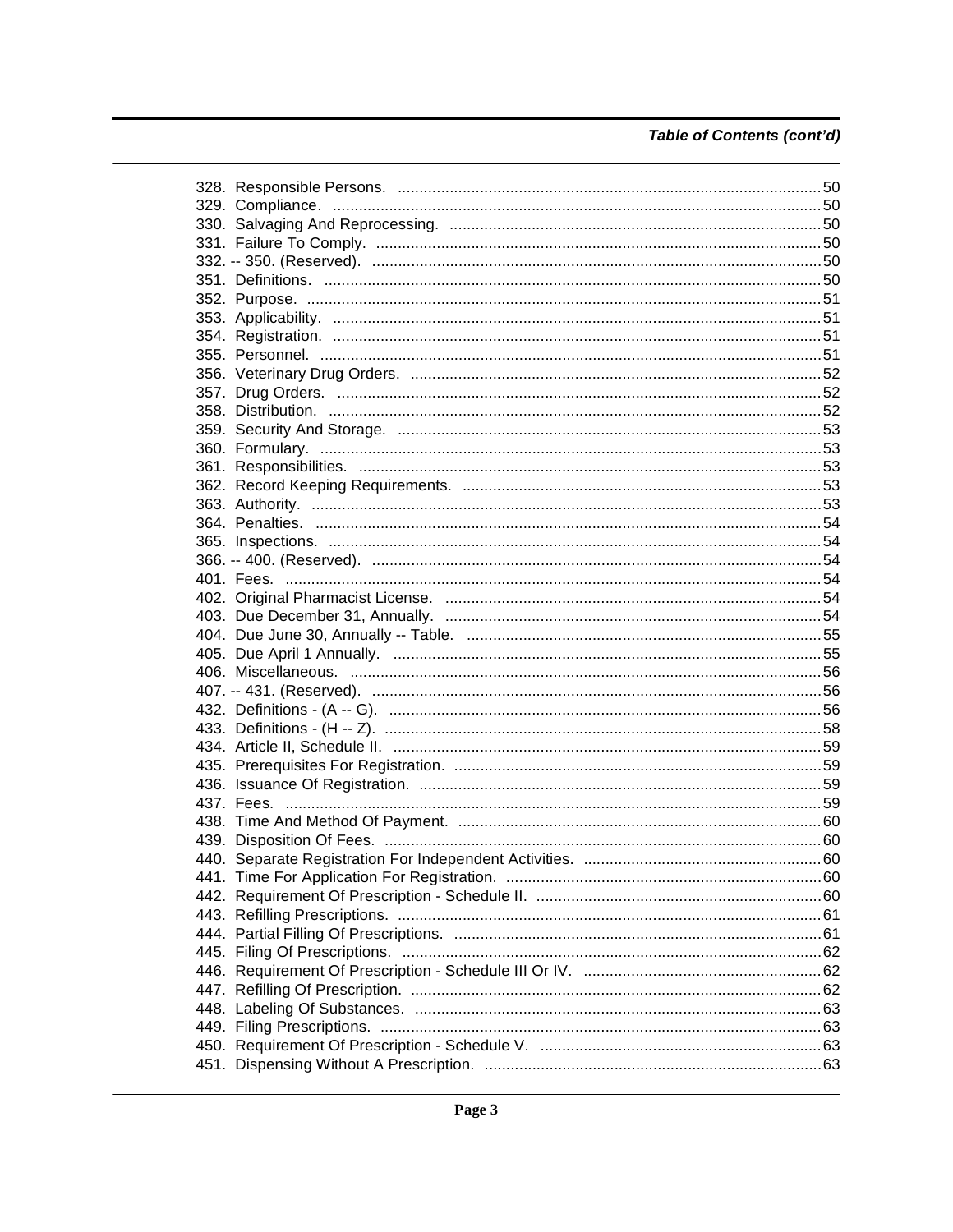### **Table of Contents (cont'd)**

| 453. Acquisition Of Schedule I And II Substances - Procedure Required. 64   |  |
|-----------------------------------------------------------------------------|--|
|                                                                             |  |
|                                                                             |  |
|                                                                             |  |
|                                                                             |  |
|                                                                             |  |
|                                                                             |  |
| 460. Possession Of Greater Or Lesser Amount Of Controlled Substance         |  |
|                                                                             |  |
|                                                                             |  |
|                                                                             |  |
|                                                                             |  |
|                                                                             |  |
|                                                                             |  |
|                                                                             |  |
|                                                                             |  |
|                                                                             |  |
|                                                                             |  |
| 470. Requirements For Prescription Form -- Discipline Of Practitioners.  66 |  |
|                                                                             |  |
|                                                                             |  |
|                                                                             |  |
|                                                                             |  |
|                                                                             |  |
|                                                                             |  |
|                                                                             |  |
|                                                                             |  |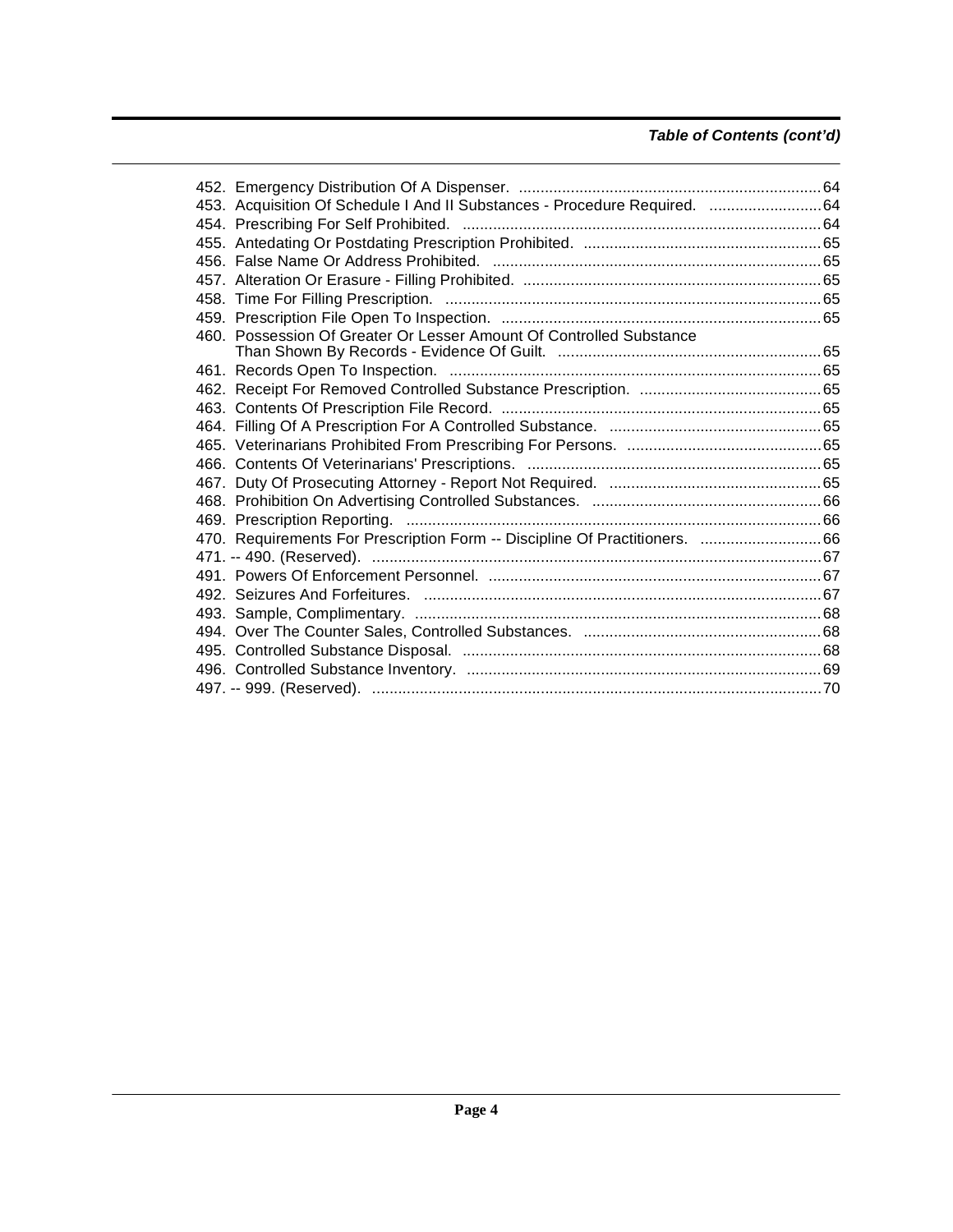#### **IDAPA 27 TITLE 01 CHAPTER 01**

### **IDAPA 27 - IDAHO STATE BOARD OF PHARMACY**

### **27.01.01 - RULES OF THE IDAHO STATE BOARD OF PHARMACY**

#### <span id="page-4-2"></span><span id="page-4-1"></span><span id="page-4-0"></span>**000. -- 009. (RESERVED).**

#### <span id="page-4-3"></span>**010. DEFINITIONS.**

**01. Pharmacist Extern**. Any person enrolled in an approved college of pharmacy who has not received his first professional degree in pharmacy, and who is obtaining experience under the supervision of a pharmacist preceptor. (6-30-95)

**02. Pharmacist Intern**. Any person who has successfully completed a course of study at an accredited college or school of pharmacy and received the first professional degree in pharmacy, and who is obtaining practical experience under the supervision of a pharmacist preceptor. (6-30-95) experience under the supervision of a pharmacist preceptor.

**03. Preceptor**. A licensed pharmacist in good standing engaged in the practice of pharmacy at a registered training site and directly responsible in supervising the training of a pharmacist extern or intern. The preceptor shall be responsible for: (6-30-95)

**a.** Personally providing the extern or intern with training experience which in his judgment will increase the extern or intern's proficiency; and (6-30-95)

**b.** Reporting to the Board upon request, the progress of any pharmacy extern or intern under his (6-30-95) (6-30-95) supervision; and

**c.** Certifying the extern or intern's experience affidavits when the extern or intern leaves his supervision. (6-30-95)

**04. Ratios**. A ratio of one (1) pharmacist preceptor to one (1) extern or intern will be required for dispensing functions. (6-30-95)

#### <span id="page-4-4"></span>**011. FILING OF DOCUMENTS.**

**01. Place and Time for Filing**. All documents in rulemakings or contested cases shall be filed with the executive director of the Board of Pharmacy at the office of the Board of Pharmacy in Boise, Idaho, between the hours of 8 a.m. and 5 p.m. each day except Saturdays, Sundays and holidays. For purposes of such filing, the mailing and street addresses, telephone number, and facsimile number of the Board are as follows:

Idaho State Board of Pharmacy 3380 Americana Terrace, Suite 320 P.O. Box 83720 Boise, Idaho 83720-0067 Telephone: (208) 334-2356 Facsimile: (208) 334-3536 (3-30-01)

**02. Manner of Filing**. One (1) original of each document is sufficient for filing, provided, however, the person or officer presiding over a particular rulemaking or contested case proceeding may issue orders requiring the filing of additional copies for use in such proceeding. Any pleading or document, not over ten (10) pages in length, and not requiring a filing fee, may be transmitted to the Board for filing by a facsimile machine process (FAX), provided such FAX transmission must be received legibly, and in its entirety, during the office hours set forth in Subsection 011.01. It shall be the responsibility of the filing party to verify with Board staff that a FAX<br>transmission was successfully, and legibly, completed in its entirety. (4-5-00) transmission was successfully, and legibly, completed in its entirety.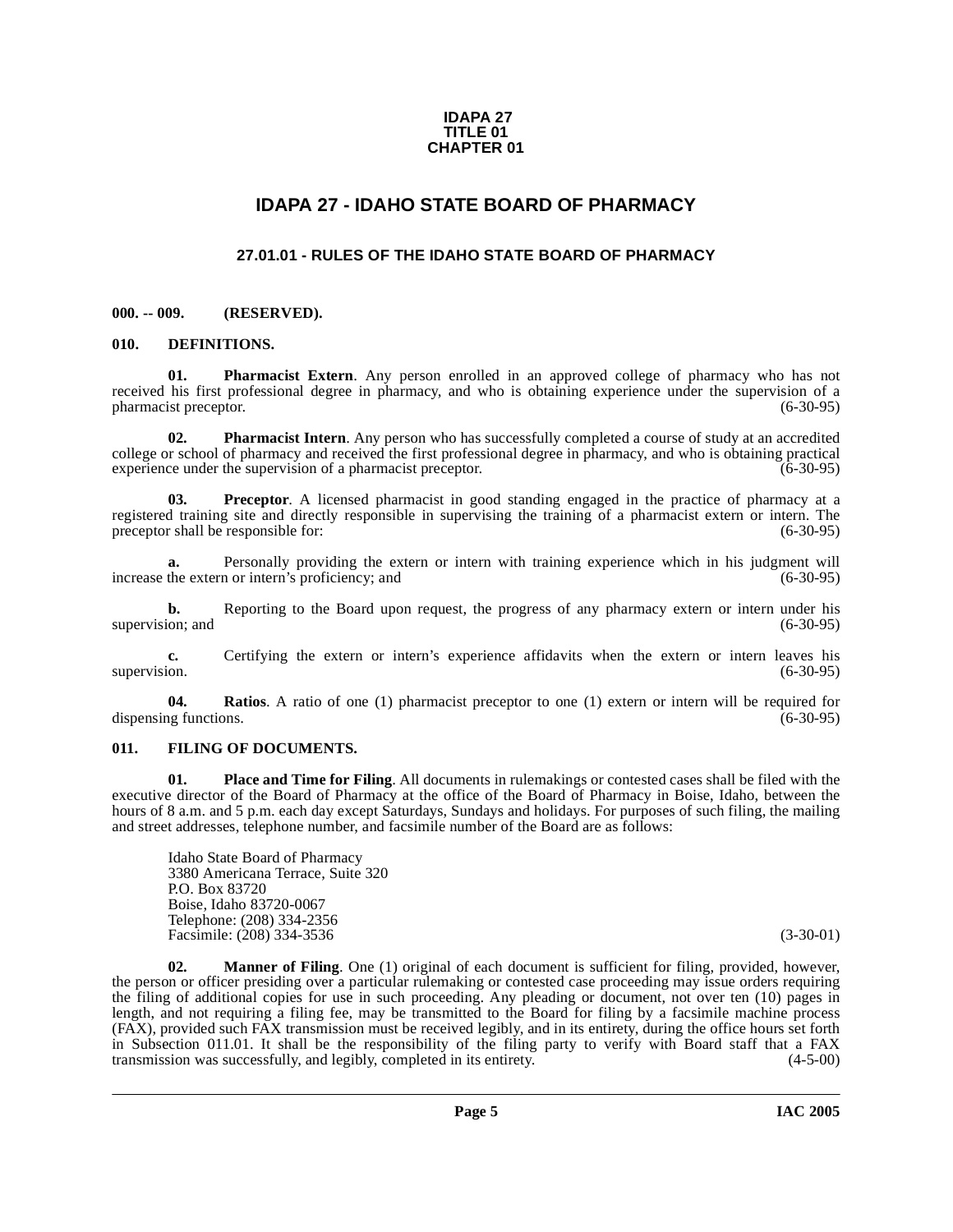#### <span id="page-5-0"></span>**012. -- 099. (RESERVED).**

#### <span id="page-5-1"></span>**100. REGISTRATION.**

**01. Interns**. Interns shall, prior to obtaining practical experience, make application for registration to the Idaho Board of Pharmacy, on forms provided by the Board, along with the appropriate fee. Registrations and the renewals of registrations are the responsibility of the intern and expire on May 15, annually. (3-15-02)

**Externs**. Externs shall, prior to obtaining practical experience, be enrolled in an accredited college of pharmacy and make application for registration to the Idaho Board of Pharmacy, on forms provided by the Board, along with the appropriate fee. The registration will remain in effect as long as the extern remains in the college of pharmacy and until July 15 following graduation from the college of pharmacy, provided the registration has not been revoked or suspended by the Board. (3-15-02)

**03. Registration**. The training site shall make application to the Idaho Board of Pharmacy for registration on forms provided by the Board along with the appropriate fee. This registration expires on June 30, annually. (6-30-95) annually. (6-30-95)

**04. Credit**. Credit for practical experience will not be accepted unless the extern or intern and the training site have been registered. (6-30-95)

#### <span id="page-5-2"></span>**101. OUT-OF-STATE EXPERIENCE.**

Experience earned out-of-state must be certified to the Idaho Board by the Board of Pharmacy of the state in which the experience was earned. (6-30-95) (6-30-95)

#### <span id="page-5-3"></span>**102. PRACTICAL EXPERIENCE TIME REQUIRED.**

The extern or intern must acquire one thousand five hundred (1,500) hours of practical pharmacy experience under a licensed pharmacist, at a registered training site, said one thousand five hundred (1,500) hours to be acquired after the individual is enrolled in a college of pharmacy. Practical experience may be acquired concurrently with college attendance. (6-30-95)

#### <span id="page-5-4"></span>**103. CERTIFICATION OF EXPERIENCE.**

**01. Affidavit**. An Idaho Board of Pharmacy Employer's Affidavit will be supplied by the Board and ertified by a pharmacist in any of the following situations: (6-30-95) will be certified by a pharmacist in any of the following situations:

- **a.** For externs or interns at the termination of any specific training period or training site; (6-30-95)
- **b.** For interns as of the date the intern reaches the aggregated total of required experience hours.  $(6-30-95)$

**02. Experience**. Experience time will not be accredited until these affidavits are submitted by the extern or intern. The affidavit must be submitted to the Board within thirty (30) days of the ending date of the training period. The extern or intern will be notified of the acceptance or denial of the experience submitte period. The extern or intern will be notified of the acceptance or denial of the experience submitted.

#### <span id="page-5-5"></span>**104. APPROVED TRAINING SITE REQUIREMENTS.**

An approved training site shall be registered by the Board as a place providing practical and professional training deemed applicable for preparing the extern or intern for licensure. One-half  $(1/2)$  the experience must be gained at a community or hospital pharmacy. Approved training site may include:  $(6-30-95)$ community or hospital pharmacy. Approved training site may include:

**Community Pharmacy, Registered by the Board.** It shall provide adequate experience in recognized and accepted pharmaceutical procedures normally encountered in a community pharmacy only while under the direct, personal supervision of a licensed pharmacist. (6-30-95)

**02. Hospital Pharmacy, Registered by the Board**. It shall provide adequate experience in recognized and accepted pharmaceutical procedures normally encountered in an accredited and licensed hospital pharmacy and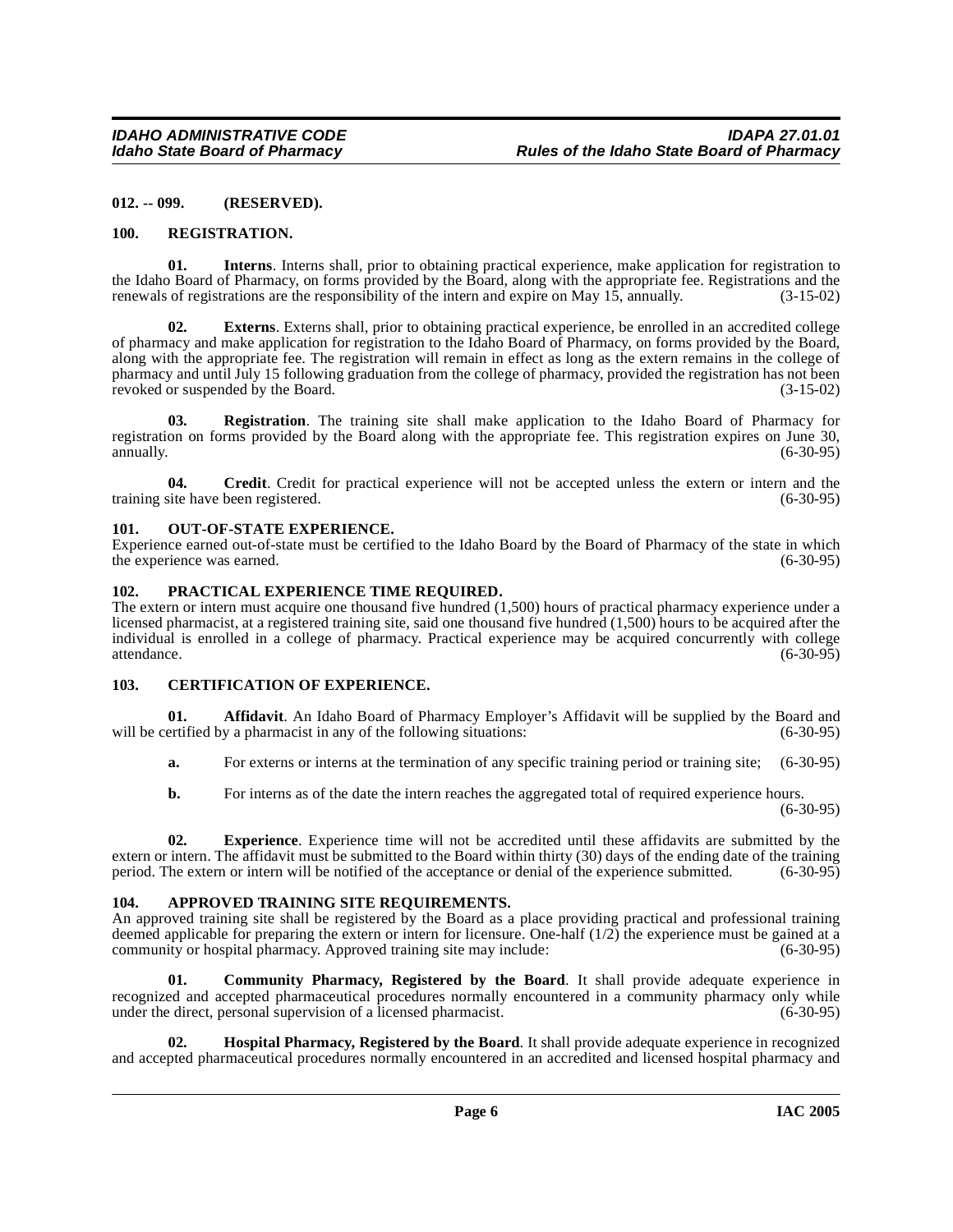#### IDAHO ADMINISTRATIVE CODE<br>Idaho State Board of Pharmacy **Integrative State Board of Pharmacy** Rules of the Idaho State Board of Pharmacy **Idaho State Board of Pharmacy Rules of the Idaho State Board of Pharmacy**

only while under the direct, personal supervision of a licensed pharmacist. (6-30-95)

**03. Pharmaceutical Manufacturing Company or Lab**. A pharmaceutical manufacturing company or laboratory may provide experience in testing, analysis, manufacturing, packaging, labeling, the development and research of pharmaceutical products, and the applicable laws relative to training. One-half (1/2) of the experience may be gained with a pharmaceutical manufacturing company or laboratory. The balance shall be in other approved<br>(7-1-93) training areas.

**04. Pharmaceutically Related Research Programs**. Extern or interns participating in pharmaceutically related research programs supervised by instructors who are licensed pharmacists, may gain onefourth (1/4) of the experience required in this area. The extern or intern shall outline the research experience in a manner that will assure the Board that such experience has contributed to his fitness for licensure.

**05. Instructorship and Teaching Assistant**. Pharmacy interns employed as instructors and pharmacy externs or interns employed as teaching assistants in an accredited college or school of pharmacy and teaching required pharmacy courses, may gain experience equivalent to one-fourth (1/4) of the required training.This experience must be gained under the supervision of a licensed pharmacist instructor on the staff where the extern or intern is teaching. The extern or intern shall outline the scope of the teaching experience in a manner that will assure the Board that such experience has contributed to his fitness for licensure. The intern instructor shall be deemed eligible to participate in this area of experience only after he has obtained the first professional degree in pharmacy.

 $(6-30-95)$ 

**06.** Other. Experience may be gained in other areas related to pharmacy with prior approval by the (6-30-95) Board. (6-30-95)

#### <span id="page-6-0"></span>**105. PRACTICE LIMITATION OF EXTERN OR INTERN.**

**01. Activities**. The extern or intern shall be allowed to engage in any of the practice activities of a licensed pharmacist provided that: (7-1-93)

**a.** Such activity is under the immediate supervision of a licensed pharmacist who is present in the pharmacy; (6-30-95) pharmacy; (6-30-95)

**b.** Any activity of a compounding, dispensing, or interpretive nature is checked by a licensed pharmacist; (7-1-93) pharmacist; (7-1-93)

**c.** Any recording activity which requires the initial or signature of a licensed pharmacist is countersigned by a licensed pharmacist. (7-1-93)

**02. Violation**. Violation of the above practice limitations will result in the cancellation of the registration of the training site, disciplinary action against the pharmacist or pharmacists and an evaluation for acceptance or rejection of the hours the extern or intern has obtained while under the supervision of a preceptor at this training site. (6-30-95)

#### <span id="page-6-1"></span>**106. LICENSURE EXAMINATIONS.**

The examination of candidates for licensure as a pharmacist will be administered at least two (2) times during each fiscal year of the state. A person who has successfully completed a course of study at an accredited college or school of pharmacy and received the first professional degree in pharmacy may file an application to sit for the Board examinations. The applicant, if examined after June 1, 1986, must pass the National Association of Boards of Pharmacy standard examination for licensure, or equivalent examination, jurisprudence and practical pharmacy. Applicant must obtain a score of not less than seventy-five (75) to pass the examination. NABPLEX, jurisprudence and practical examinations are not averaged to obtain a final score. Failure will subject the applicant to reexamination and payment of the original fee. All NABPLEX failures must wait until a regularly scheduled uniform testing date to retake examinations. State jurisprudence and practical examinations may be arranged through the Board office, providing at least thirty (30) days from the date of the failed examination have elapsed. After candidate has successfully passed the examination, licensure will be completed when certification of the required extern/ internship has been filed with the Board office. After an applicant for examination has completed and filed the official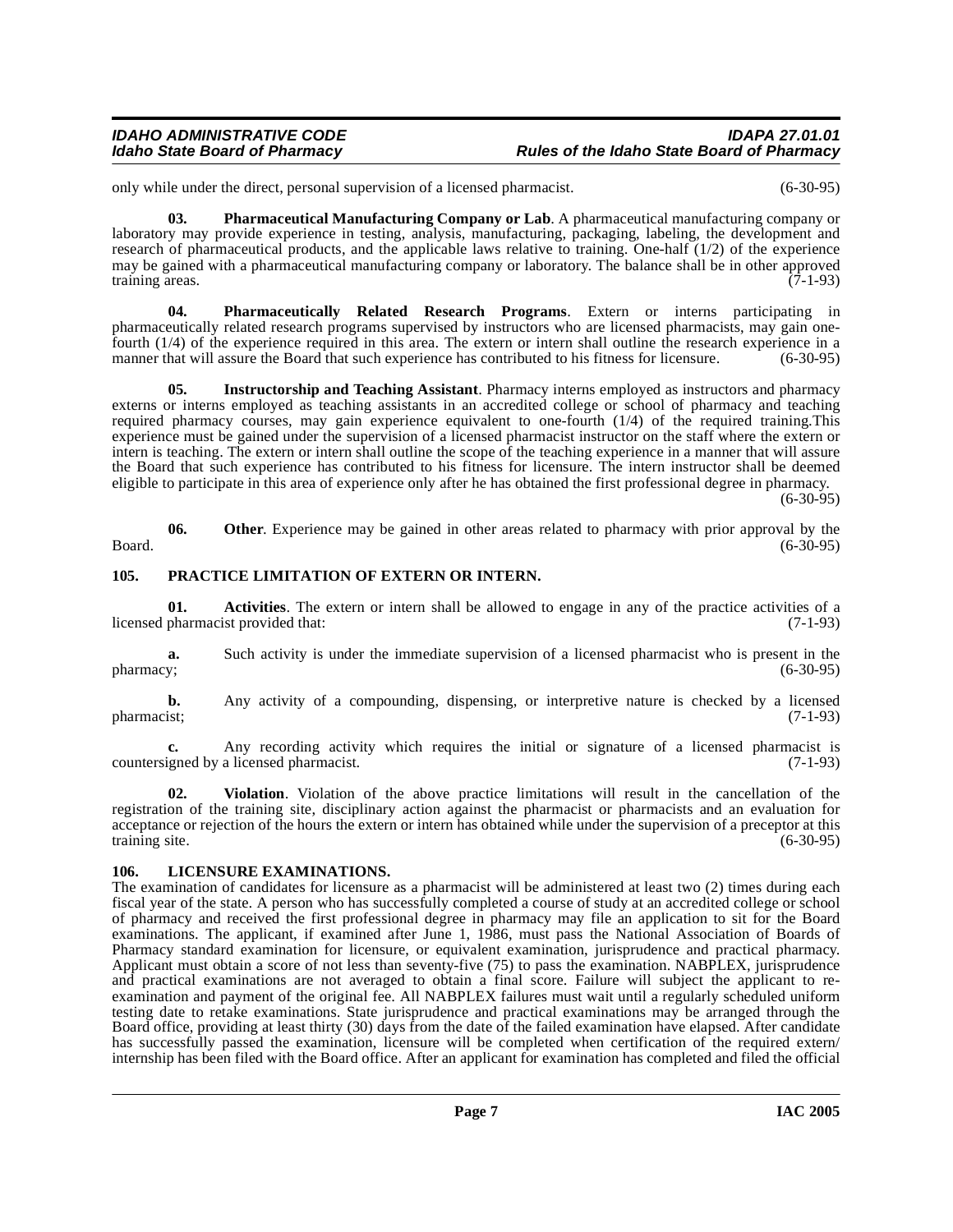application, he will be notified by the Board as to the time and place of the examination and, should the applicant fail to appear for an examination, the applicant may apply for a refund. Upon application for a refund, the Board will refund thirty dollars (\$30) of the original fee. Only under these circumstances will a refund be made to applicant. (7-1-93)

#### <span id="page-7-0"></span>**107. FORMS.**

Registration forms issued to externs/interns will provide a personal registration-receipt copy that shall be carried by the registrant whenever engaged in extern/intern training. (7-1-93)

#### <span id="page-7-1"></span>**108. APPLICANT FOR LICENSURE BY EXAMINATION.**

**01. General Requirements**. The applicant, if examined after June 1, 1986, must pass the National Association of Boards of Pharmacy standard examination for licensure, or equivalent examination, jurisprudence and practical pharmacy. Applicant must obtain a score of not less than seventy-five (75) to pass the examination. NABPLEX, jurisprudence and practical examinations are not averaged to obtain a final score. (7-1-93)

**02. Failure of Examinations**. Failure will subject the applicant to re-examination and payment of the original fee. All NABPLEX failures must wait until a regularly scheduled uniform testing date to retake examinations. State jurisprudence and practical examinations may be arranged through the Board office, providing at least thirty (30) days from the date of the failed examination have elapsed. (7-1-93)

**03. Upon Completion of Application**. After an applicant for examination has completed and filed the official application he will be notified by the board as to the time and place of the examination and should the applicant fail to appear for an examination, the applicant may apply for a refund. Upon application for a refund, the Board will refund thirty dollars (\$30) of the original fee. Only under these circumstances will a refund be made to applicant. (7-1-93)

#### <span id="page-7-2"></span>**109. EXAMINATION APPLICATION.**

All applications for examination as provided for in Section 54-1722, Idaho Code, must be filed with the Board together with all fees, at least thirty (30) days prior to the date of the examination. (7-1-93) together with all fees, at least thirty  $(30)$  days prior to the date of the examination.

#### <span id="page-7-3"></span>**110. FOREIGN PHARMACY GRADUATES.**

Only those schools or colleges of pharmacy which have demonstrated that the standards of their respective undergraduate degree programs are at least equivalent to the minimum standards of accreditation established by the American Council on Pharmaceutical Education shall be deemed "approved" by the Board of Pharmacy for the purposes of Section 54-1722(1)(d), Idaho Code. However, graduates of schools or colleges of pharmacy located outside the United States which have not demonstrated that the standards of their respective undergraduate degree programs are at least equivalent to the minimum standards for accreditation established by the ACPE shall have satisfied the requirements of Section 54-1722(1)(d), Idaho Code, by providing evidence satisfactory to the Board of Pharmacy of graduation from such school, by successfully passing an equivalency examination, and tests of both spoken and written English, recognized by the Board of Pharmacy. (7-1-93)

### <span id="page-7-4"></span>**111. ACCREDITED PHARMACY COLLEGE.**

For the purposes of Section 54-1722, Idaho Code, a college recognized by the Idaho State Board of Pharmacy is an institution which meets the minimum standards of the American Council on Pharmaceutical Education and appears on its list of accredited colleges of pharmacy as published by the Council as of July 1 of each year. The Board also approves the accreditation standards of the American Council on Pharmaceutical Education as they appear in Section IV, pages 11 through 17 of the Accreditation Manual, Seventh Edition, January 1, 1974, a copy of which is kept on file at the Board office. (7-1-93)

### <span id="page-7-5"></span>**112. RECIPROCITY.**

**01. Applicant for Reciprocity**. After an applicant for reciprocity has completed and filed the official application he will be notified by the Board as to the time and place the application will be acted upon, at which time and place the applicant must be present. Applicants may be required to take an examination in jurisprudence. An applicant who has not actively engaged in the practice of pharmacy as a registered pharmacist during the year preceding the time of filing the application, may be compelled to take the practical examination.  $(7-1-93)$ preceding the time of filing the application, may be compelled to take the practical examination.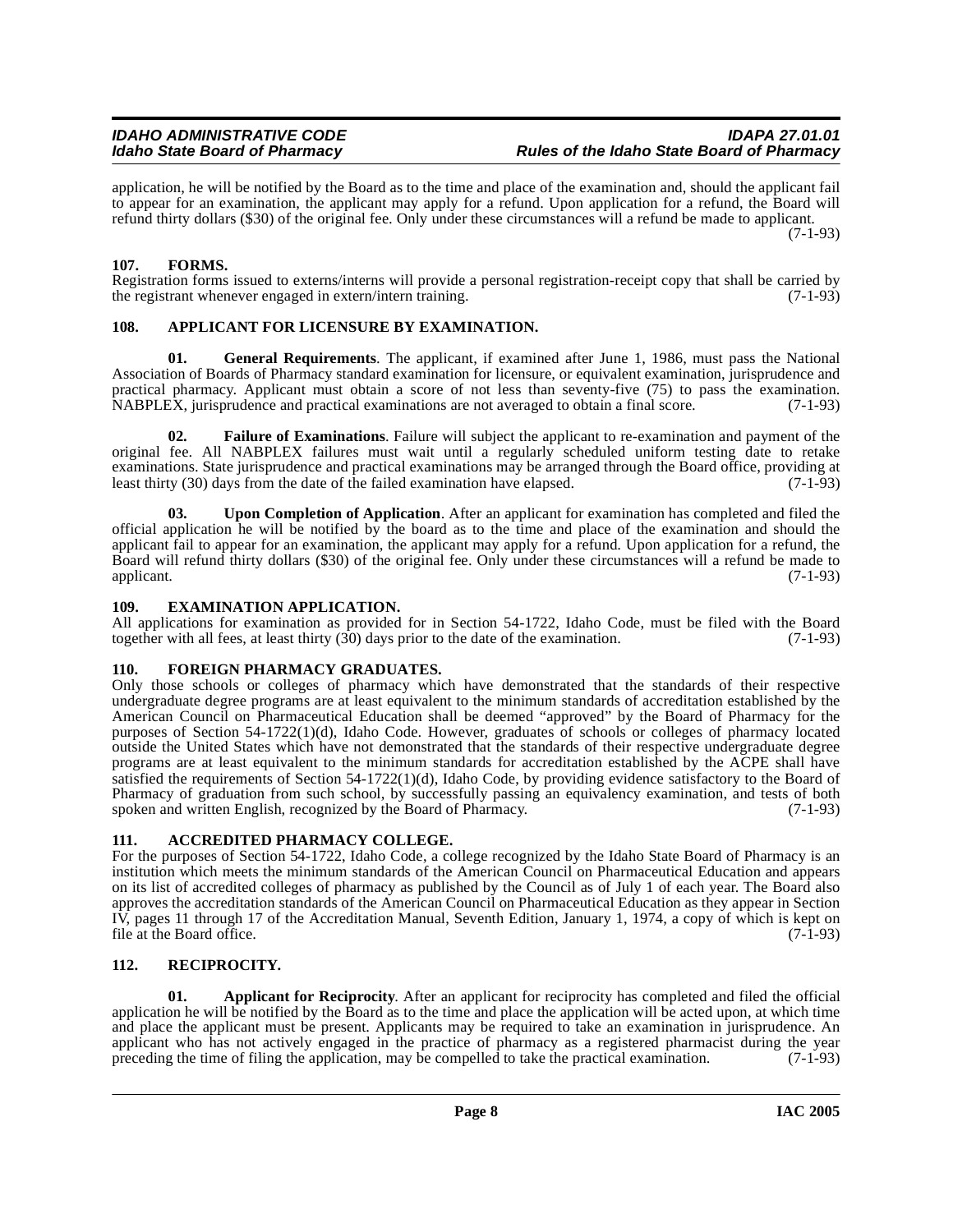**02. Compliance With Instructions**. If the instructions accompanying the application are not fully complied with, if application is filed and withdrawn, if applicant does not present himself to the Board and make it possible for the Board to act upon the application, the applicant will not be entitled to any refund. (7possible for the Board to act upon the application, the applicant will not be entitled to any refund.

**03. Denial of Reciprocal Licensure by Board**. If the applicant completes and files the official application as instructions require, and personally appears before the Board of Pharmacy but is denied reciprocal licensure, he may then apply for a refund. When the Board office receives the application for refund a refund of fifty dollars (\$50) will be made. Only under these circumstances will a refund be made to applicants. (7-1-93)

#### <span id="page-8-0"></span>**113. FAILURE.**

Failure to pass the jurisprudence examination will result in a re-examination fee as set by IDAPA 27.01.01, "Rules of the Idaho State Board of Pharmacy". the Idaho State Board of Pharmacy".

#### <span id="page-8-1"></span>**114. -- 130. (RESERVED).**

#### <span id="page-8-2"></span>**131. CONTINUING PHARMACY EDUCATION.**

**01. License Renewal**. Commencing with the licensing period beginning July 1, 1980 and for licensing periods thereafter, no pharmacist license renewal will be issued by the Board of Pharmacy unless the applicant has fulfilled the requirements set forth in these rules. (7-1-93) fulfilled the requirements set forth in these rules.

**02. Exemption**. Subsection 131.01 does not apply to pharmacists applying for the first renewal of their license if they have not been licensed by the Board for at least one (1) year prior to July 1 of the renewal period.

(7-1-93)

#### <span id="page-8-3"></span>**132. PROGRAMS.**

**01. Explanation**. A continuing education program for pharmacists means classes of post graduate studies, informal study group participation, institutes, seminars lectures, conferences, workshops, extension study, correspondence courses, teaching, planned and professional meetings, self-study courses, cassette or audiovisual tapes/slides or materials and other self-instructed units and such other methods which may be approved by the Board. (7-1-93)

**a.** A program shall consist of postgraduate education in the general areas of socioeconomic and legal aspects of health care; the properties and actions of drugs and dosage forms and the etiology, characteristics and therapeutics of the disease state. (7-1-93)

**b.** Programs shall provide for examinations or other evaluation methods to assure satisfactory on by participants. (7-1-93) completion by participants.

**c.** The person or persons who are to instruct or who are responsible for the delivery or content of the program shall be qualified in the subject matter by education, experience or preparation to the tasks and method of delivery. (7-1-93) delivery. (7-1-93)

**02. Approval**. Continuing pharmacy education programs shall be approved by the Board of Pharmacy.  $(7-1-93)$ 

**03. Application for Approval**. Application for approval shall be made on, and in accordance with, forms established by the Board. Forms shall require information relating to the name of provider or sponsor, type of program offered, description of subject matter, number of clock hours offered, method of evaluating satisfactory completion of program, dates and location of program and names and qualifications of instructors or other persons responsible for the delivery or content of the program. (7-1-93)

#### <span id="page-8-4"></span>**133. CREDIT FOR INSTRUCTORS.**

**01. Pharmacists**. Any pharmacist whose primary responsibility is not the education of health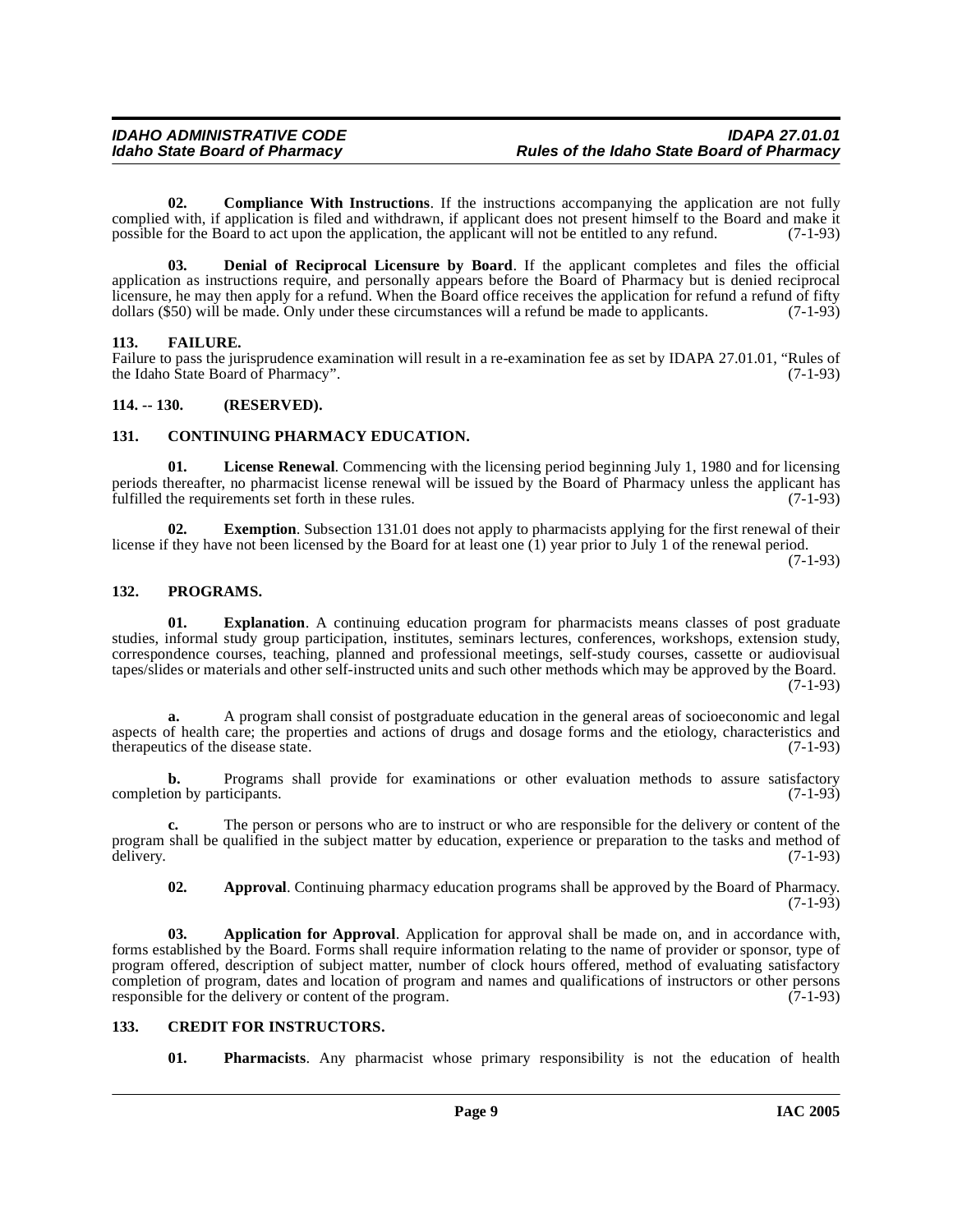professionals, who leads, instructs or lectures to groups of nurses, physicians, pharmacists or others on pharmacyrelated topics in organized continuing education or in-service programs, shall be granted continuing education credit for such time expended during actual presentation, upon adequate documentation to the Board of Pharmacy. (7-1-93)

**02. Educators**. Any pharmacist whose primary responsibility is the education of health professionals shall be granted continuing education credit only for time expended in leading, instructing or lecturing to groups of physicians, pharmacists, nurses or others on pharmacy-related topics outside his formal course responsibilities in a learning institution. (7-1-93)

#### <span id="page-9-0"></span>**134. AMOUNT OF CONTINUING EDUCATION.**

The equivalent of one and one-half (1.5) continuing education unit (CEU) shall be required annually of each applicant for renewal of license. One (1) continuing education unit is the equivalent of ten (10) clock hours of participation in programs approved by the Board of Pharmacy.  $(7-1-93)$ participation in programs approved by the Board of Pharmacy.

**01. ACPE or CME**. At a minimum, eight clock hours (0.8 CEU) will be all or a combination of American Council of Pharmaceutical Education (ACPE) or Continuing Medical Education (CME) approved programs. (12-7-94) programs.  $(12-7-94)$ 

**02. Pharmacy Law**. One clock hour (0.1 CEU) must be Board of Pharmacy approved jurisprudence by law) programs. (7-1-93)  $(\text{pharmacy law})$  programs.

**03.** Non-ACPE Approved. A maximum of six clock hours (0.6 CEU) may be non-ACPE approved programs. (12-7-94) programs.  $(12-7-94)$ 

**04.** Live Attendance. Three clock hours (0.3 CEU) of the required one and one-half (1.5) continuing numits (CEU) must be obtained by attendance at live continuing education programs. (7-1-97) education units (CEU) must be obtained by attendance at live continuing education programs.

**05. Carryover of Certain Unused Units**. Clock hours of CEU accrued during June of any given licensing period may be carried over into the next licensing period to the extent that a pharmacist's total clock hours of CEU for the given licensing period exceed the total CEUs required under these rules for the given licensing period.  $(5-3-03)$ 

#### <span id="page-9-1"></span>**135. CONTINUING EDUCATION-RECIPROCITY.**

The Board recognizes reciprocal licensing of only pharmacists who are licensed in good standing in some other state at the time of application to the Board and at the time of issuance of the Idaho license. Continuing pharmacy education will be required after the licensee, by reciprocity, has been licensed one (1) year in Idaho. (7-1-93)

### <span id="page-9-2"></span>**136. CONTINUING EDUCATION-DUAL LICENSEES.**

**01. Idaho Licensee**. Any Idaho licensed pharmacist residing in another state shall, in order to receive Idaho license renewal, meet Idaho requirements for continuing pharmacy education. (7-1-93)

**02. Approval**. Continuing pharmacy education programs attended by Idaho licensed pharmacists for purposes of satisfying licensing requirements of another state must be approved by the Idaho Board of Pharmacy in order to be recognized for purposes of renewal of Idaho license. (7-1-93) order to be recognized for purposes of renewal of Idaho license.

**03. Certification**. Upon request, the Board may certify to another state's licensing authority the status of a licensee's continuing education participation. The Board may request certification from another state's licensing authority regarding the status of an applicant's continuing education participation. (7-1-93) authority regarding the status of an applicant's continuing education participation.

### <span id="page-9-3"></span>**137. LICENSE RENEWAL NOTIFICATION.**

The Board will develop an appropriate annual renewal notice to be mailed to all licensed pharmacists prior to June 1 of each year. (7-1-93)

- **01.** Fee. The notice will state the annual pharmacist license renewal fee.  $(7-1-93)$
- **02. Other**. The notice will include the continuing pharmacy education time requirement and any other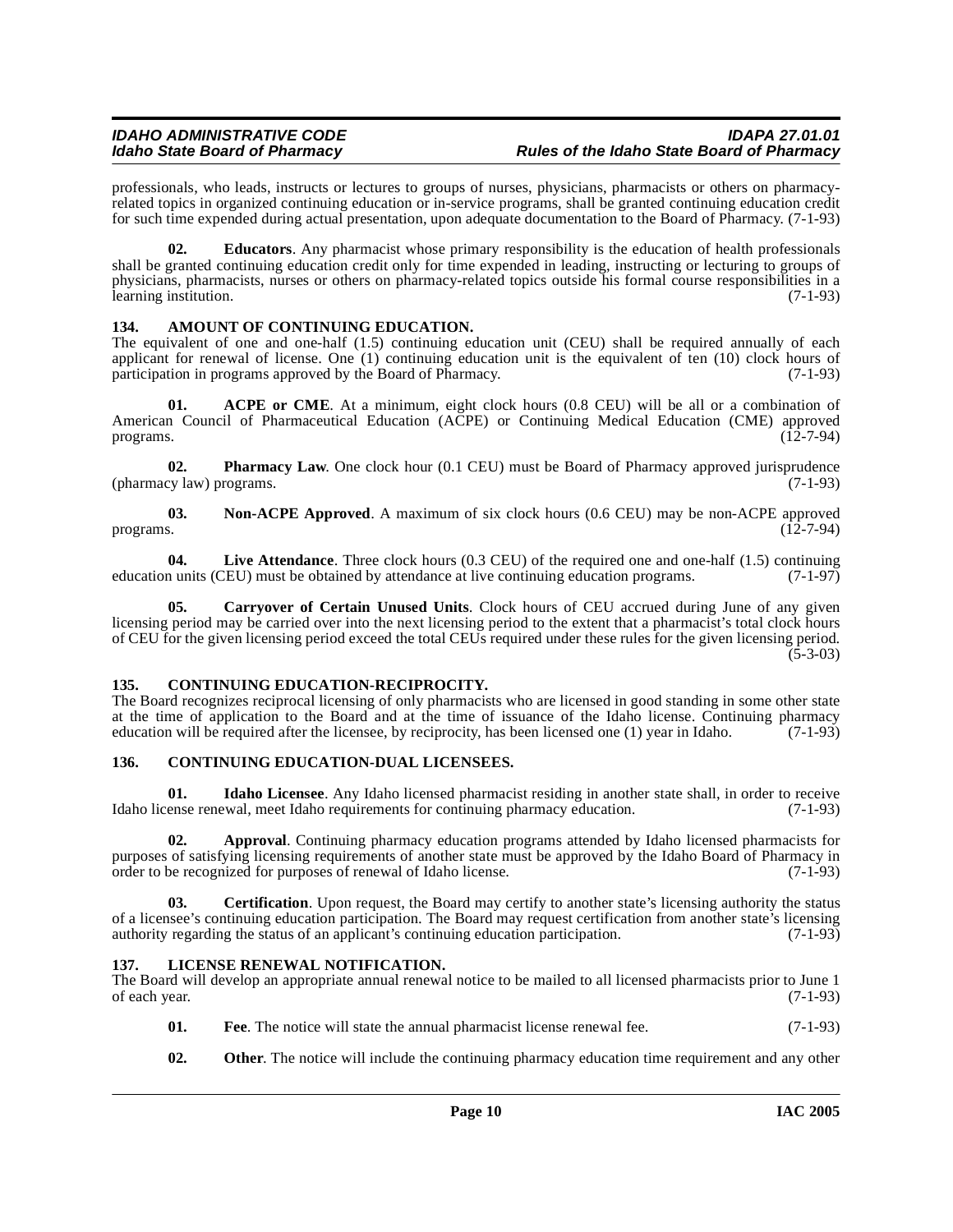information considered pertinent for the licensee's understanding of the renewal requirements. (7-1-93)

#### <span id="page-10-0"></span>**138. RENEWAL APPLICATION.**

**01. Annual Renewal**. The notice shall be returned to the Board with the appropriate fee and with certification of satisfactory completion of continuing pharmacy education requirements signed by the licensee. Proof of continuing education credits must be kept by the pharmacist for a period of three (3) years. Incomplete renewal applications will not be processed and will be returned to the applicant with an explanatory note. (12-7-94)

**02. Audit of Submitted Renewal Notice Forms**. The Board may randomly select submitted renewal notice forms for audit and verification of contents. (7-1-93)

#### <span id="page-10-1"></span>**139. NON-COMPLIANCE.**

Failure to meet the annual license renewal requirements by July 1 of any year will cause the license to lapse. Reinstatement may be considered as provided in Section 54-1728, Idaho Code. For reinstatement after July 1 and before June 30 of the next year, the applicant shall have completed the continuing pharmacy education requirements and certify that fact to the Board as stated in Subsection 138.01. (7-1-93) and certify that fact to the Board as stated in Subsection 138.01.

#### <span id="page-10-2"></span>**140. LICENSE REINSTATEMENT.**

Any applicant for a restored license as provided within 54-1728, Idaho Code, shall produce evidence satisfactory to the Board of satisfactory completion of the continuing pharmacy education requirements by examination or approved<br>continuing pharmacy education program prior to restoration of license. continuing pharmacy education program prior to restoration of license.

#### <span id="page-10-3"></span>**141. LICENSE ELIGIBILITY.**

Any person who is ineligible for any license, registration or certification granted by the Board by reason of Board discipline, unprofessional conduct, criminal activity, or the official actions of the courts or Pharmacy Board of another state is thereby ineligible for any and all other types of licenses, registrations or certifications granted by the Board. (7-1-98) Board. (7-1-98)

#### <span id="page-10-4"></span>**142. STANDARDS OF CONDUCT.**

**01. Duty to Cooperate in Investigation**. It is the duty of every licensee to cooperate with a ary investigation and any failure or refusal to do so is grounds for disciplinary action. (4-6-05) disciplinary investigation and any failure or refusal to do so is grounds for disciplinary action.

**02. Duty to Report Theft, Loss, or Adulteration**. It is the duty of every pharmacist-in-charge or pharmacy director to report any theft or loss of controlled substances and any adulteration of any prescription drug to the Board, even if the theft, loss, or adulteration has been accounted for and the employee disciplined internally.

 $(4-6-05)$ 

#### <span id="page-10-5"></span>**143. -- 150. (RESERVED).**

#### <span id="page-10-6"></span>**151. PHARMACY MINIMUM STANDARDS.**

**01. Application for Registration of Pharmacy**. Application for registration to operate, maintain, open or establish a pharmacy, drug store or apothecary shop, shall be made on an application blank provided by the Board. (7-1-93)

**02.** Inspection. Prior to the issuance of a registration the Board will inspect the pharmacy for minimum standards in regard to drugs, chemicals, reference library, technical equipment, space, fixtures, sanitation and security. (7-1-93) security.  $(7-1-93)$ 

**Drugs, Chemicals and Preparations.** A stock of FDA approved drugs, chemicals and preparations sufficient to compound and dispense ordinary prescriptions as indicated by the practice type and experience in the community where the pharmacy is located. (7-1-93)

**a.** All stock and materials held for ultimate sale or supply to the consumer shall be free of nation. (7-1-93) contamination.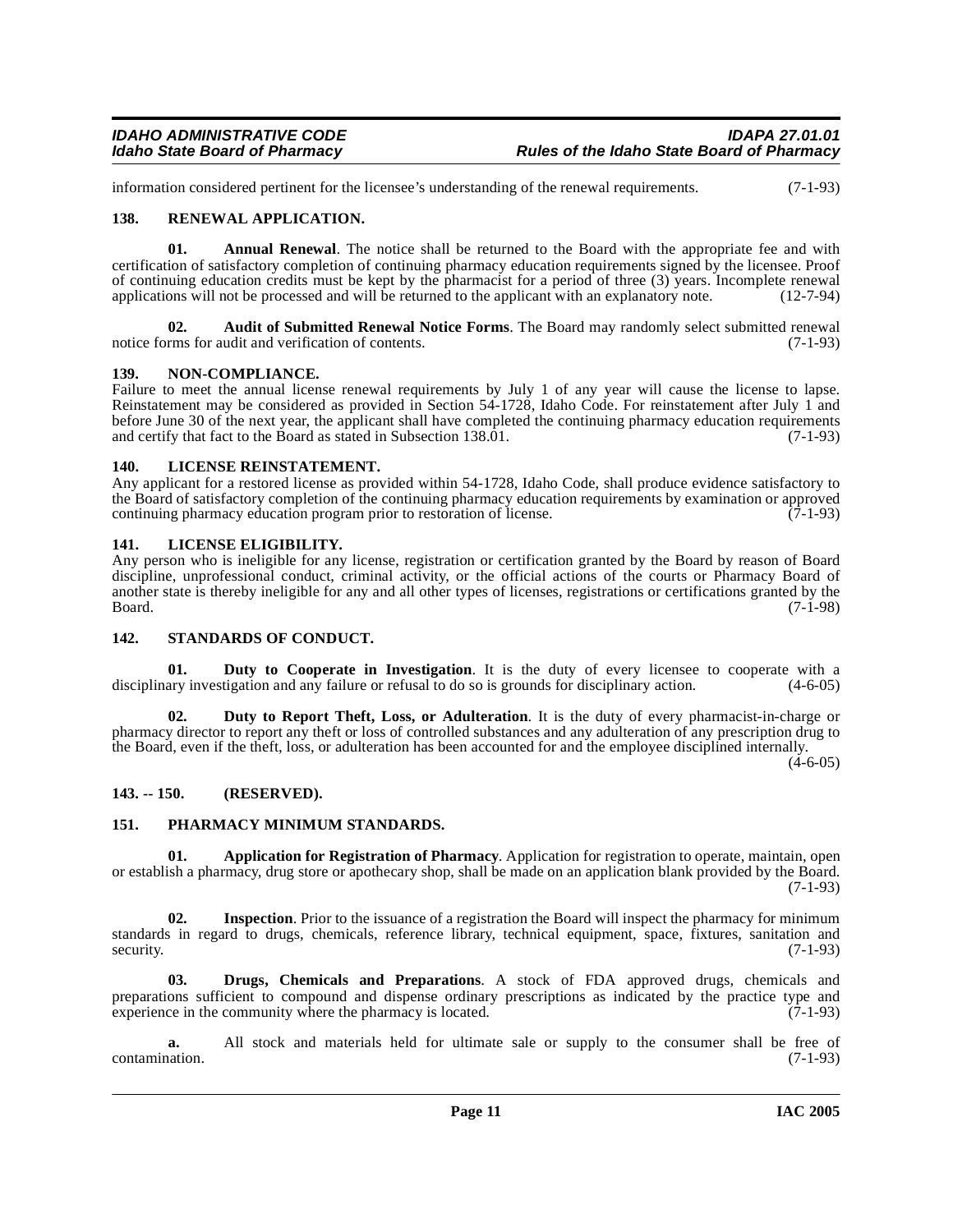**b.** All stock and material which has exceeded its expiration date shall be removed from stock and to the source of supply or destroyed. (7-1-93) returned to the source of supply or destroyed.

**c.** All stock and material that appears and can be presumed to have deteriorated by reason of age, heat, light, cold, moisture, crystallization, chemical reaction, rupture of coating, disintegration, change of odor precipitation, or other change that can be determined by organoleptic examination or by other means shall be removed from stock and returned to the source of supply or destroyed. (7-1-93)

**d.** All stock and materials that are improperly labeled shall be removed from stock and returned to the f supply or destroyed. (7-1-93) source of supply or destroyed.

**e.** All stock and materials, the container of which is defective shall be removed from stock and returned to the source of supply or destroyed. (7-1-93)

#### <span id="page-11-0"></span>**152. REFERENCE LIBRARY.**

Required Books. The latest edition and supplement(s) of the following: Idaho Pharmacy Law and Rules; one (1) of the following current pharmacy references - Facts and Comparisons, Clinical Pharmacology, Micromedex; and one (1) other current pharmacy reference of your choice (book or computer diskette). (3-20-04)

#### <span id="page-11-1"></span>**153. TECHNICAL EQUIPMENT.**

The necessary equipment for compounding and dispensing should include: (7-1-93)

| $(500)$ ml. | 01. | <b>Graduates.</b> Graduates capable of measuring volumes from five (5) ml to at least five-hundred | $(7-1-93)$ |
|-------------|-----|----------------------------------------------------------------------------------------------------|------------|
|             | 02. | Mortars and Pestles. At least two (2) porcelain or glass mortars and pestles.                      | $(7-1-93)$ |
|             | 03. | Non-Metallic Spatula. At least one (1) non-metallic spatula.                                       | $(7-1-93)$ |
|             | 04. | Steel Spatulas. Three (3) assorted sizes steel spatulas.                                           | $(7-1-93)$ |
|             | 05. | <b>Funnels</b> . Two (2) funnels, assorted sizes.                                                  | $(7-1-93)$ |
|             | 06. | Files. Prescription files.                                                                         | $(7-1-93)$ |
|             | 07. | <b>Poison Register.</b>                                                                            | $(7-1-93)$ |
|             | 08. | Idaho Register. Official Idaho Register.                                                           | $(7-1-93)$ |
|             | 09. | <b>Balance</b> . A balance that meets requirements of a Class A prescription balance.              | $(7-1-93)$ |
|             | 10. | Weights. Apothecary and metric weights, one (1) set of each.                                       | $(7-1-93)$ |
|             | 11. | Typewriter.                                                                                        | $(7-1-93)$ |
|             | 12. | Labels Equipment. Label moistener or pressure sensitive labels.                                    | $(7-1-93)$ |
|             | 13. | <b>Numbering Machine.</b>                                                                          | $(7-1-93)$ |
|             | 14. | Miscellaneous Equipment.                                                                           | $(7-1-93)$ |
|             |     |                                                                                                    |            |

#### <span id="page-11-2"></span>**154. SPACE AND FIXTURES.**

**01. Requirements**. The stock, library, and equipment should be housed in a suitable well-lighted, wellventilated room or department with temperature maintained within the comfort zone, with clean and sanitary surroundings devoted primarily to the compounding of prescriptions, the manufacture of pharmaceutical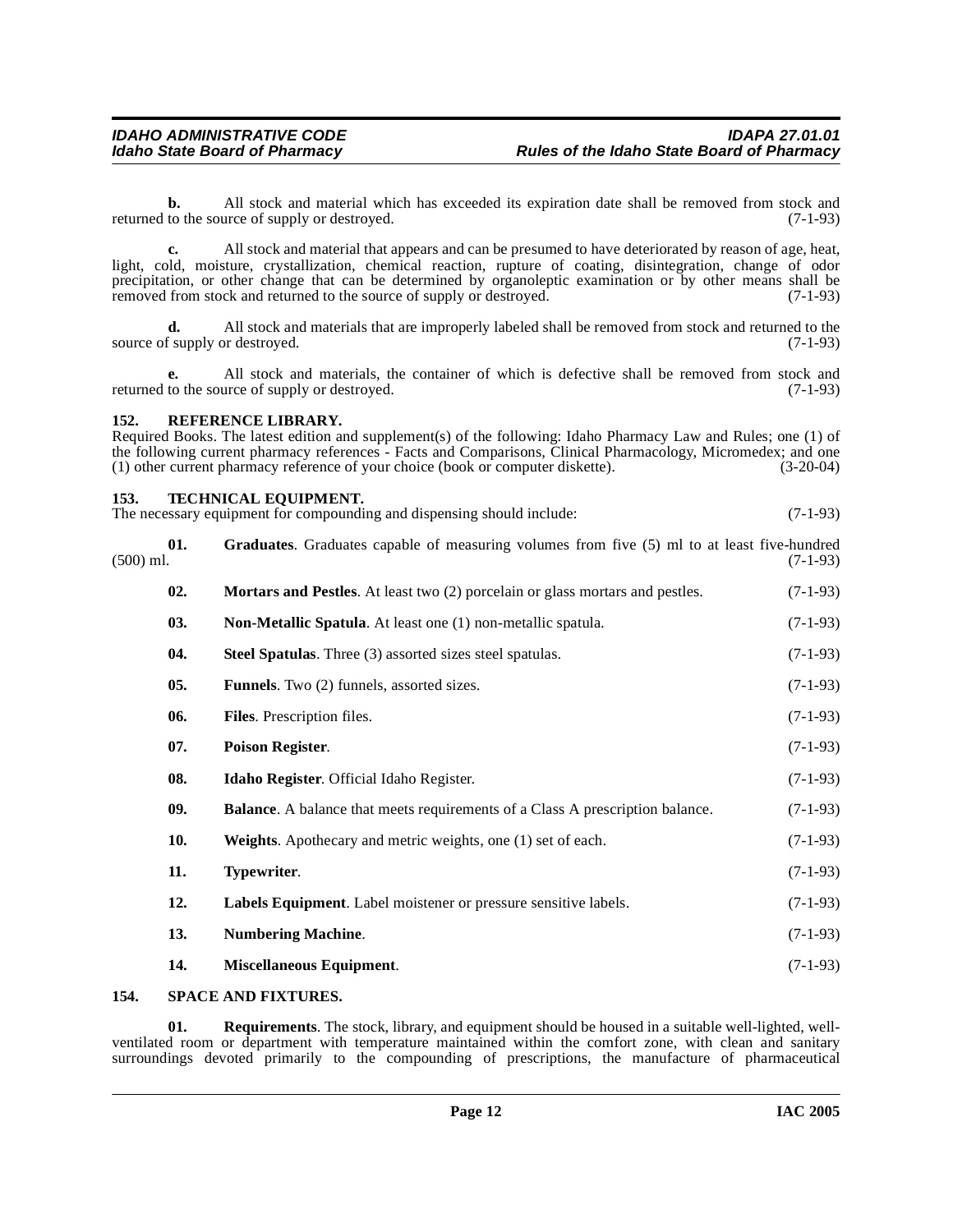## IDAHO ADMINISTRATIVE CODE<br>Idaho State Board of Pharmacy **Integrative State Board of Pharmacy** Rules of the Idaho State Board of Pharmacy

preparations, and the operations necessary to assure strength and purity of medicines. (7-1-93)

**02. Space**. The space should be adequate to prevent overcrowding and be equipped with necessary counters, tables, drawers, shelves, and storage cabinets; a sink with hot and cold water, refuse disposal, proper sewerage outlet, and refrigeration storage equipment of a reasonable capacity. There must be facilities for the proper cleaning of the premises, equipment and utensils. (7-1-93) cleaning of the premises, equipment and utensils.

**03.** Lavatory. There must be lavatory facilities restricted for pharmacy staff adjoining or in the pharmacy. (7-1-93) pharmacy. (7-1-93)

**04.** New or Remodeled Pharmacy. Any new pharmacy or any existing pharmacy which is being ed must comply with the following provisions. (7-1-97) remodeled must comply with the following provisions.

**a.** Approval of Plans. The prescription area (including patient consultation area, merchandising area, and waiting area when applicable), storeroom, restroom, partitions (including but not limited to walls, doors and windows), and trade fixtures shall be indicated on floor plans, showing appropriate elevations, submitted to the board at the time the application for a new pharmacy is filed, or prior to remodeling an existing pharmacy. Such plans shall be submitted to the board prior to proceeding with any construction. All plans submitted must receive board approval before a pharmacy permit is issued. (7-1-97)

**b.** A Patient Consultation Area Must Be Provided. The patient consultation area must afford the patient privacy from auditory and visual detection by any person other than persons authorized by the patient. The patient consultation area must be accessible by the patient through an entrance and exit that does not require the patient to enter or traverse any part of the prescription or drug storage areas. The patient consultation area must be handicap accessible. (7-1-97)

#### <span id="page-12-0"></span>**155. INSPECTIONS.**

The Board shall inspect each pharmacy and drug outlet for compliance with Idaho Code and Board Rules. Where deficiencies exist, one (1) follow-up inspection will be performed by the Board at no cost to the establishment. Inspections beyond the one (1) follow-up visit will be at the expense of the establishment, or owner. Charges for said inspection(s) will be actual travel and personnel costs incurred in the inspection and will be payable prior to approval.  $(7-1-93)$ 

### <span id="page-12-1"></span>**156. PHARMACIES.**

**01.** Change of Ownership or Location. In case of change of ownership or location of a pharmacy, the registration becomes void and must be returned with a new pharmacy application. (7-1-93) original registration becomes void and must be returned with a new pharmacy application.

**02. Annual Report of Pharmacy Employer**. Annually, on the date of renewal of registration, the pharmacy employer must notify the Board of the registered pharmacist-manager of the pharmacy and each registered employee-pharmacist and each extern/intern training in the pharmacy, on the place provided on the application. Any change in pharmacist or extern/intern employment must be reported to the Board within five (5) days. (7-1-93)

**03. Responsible Pharmacist Manager**. A non-registered proprietor of a pharmacy shall place in charge of such pharmacy a pharmacist licensed in the state of Idaho who shall be known as "responsible pharmacist manager" and the non-registered proprietor shall immediately report to the state Board of Pharmacy the name of the pharmacist manager. (7-1-93)

**04. Responsibility of Pharmacist Manager**. Responsible pharmacist managers of pharmacies owned by non-registered proprietors are responsible for the management of such stores so far as they are affected by the pharmacy laws. Every part of the establishment coming under the regulation of the pharmacy laws shall be under the full and complete control of such responsible pharmacist manager. (7-1-93)

**05. Return of Drugs or Other Items**. In the interest of public health, drugs, medicines, sickroom supplies, devices and items of personal hygiene shall not be accepted for return by any pharmacist or pharmacy after such drugs, medicines, sickroom supplies, devices and items of personal hygiene have been taken from the premises where sold, distributed or dispensed, except that medications for in-patients of residential or assisted living facilities,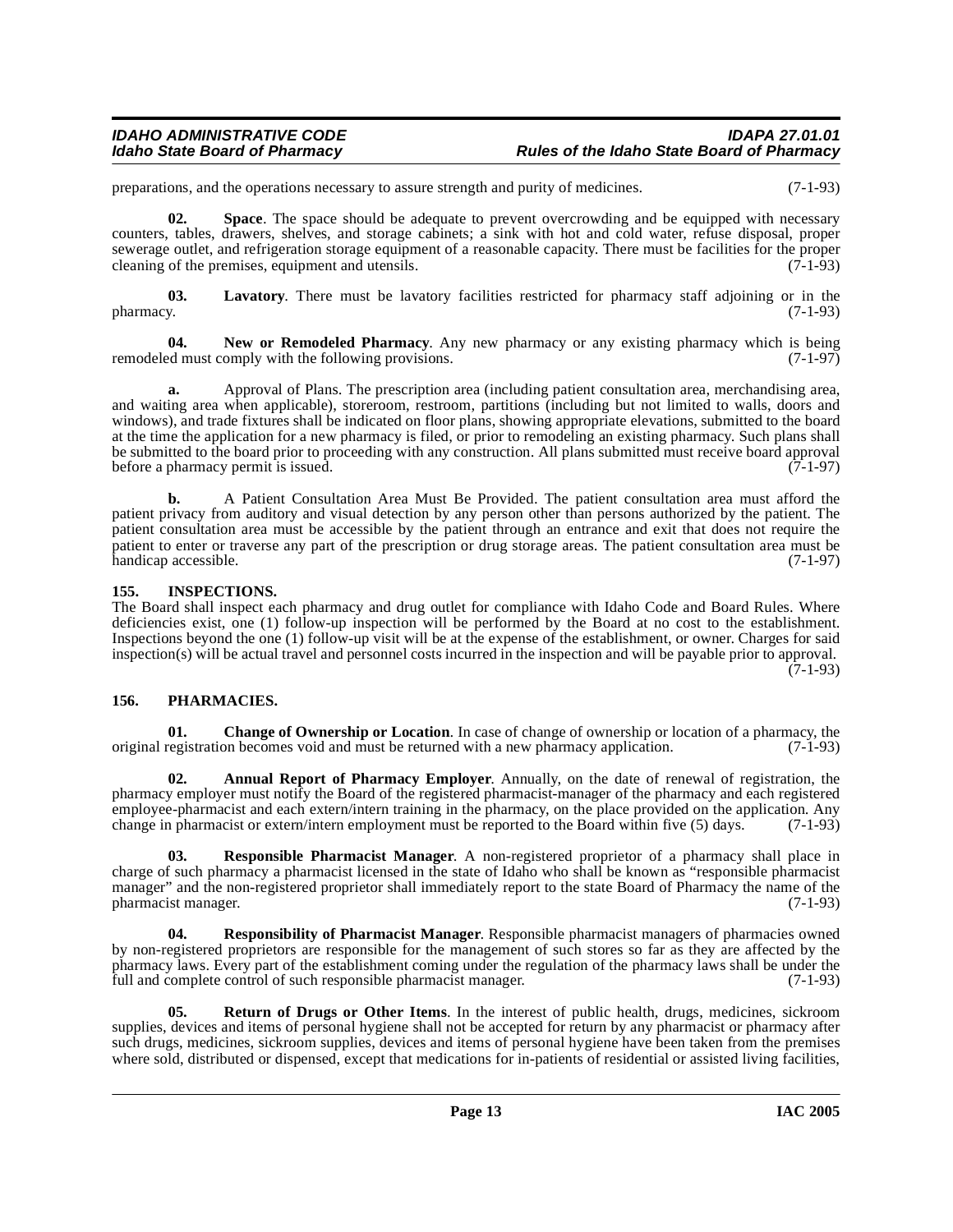licensed skilled nursing care facilities, and hospitals may be returned to the dispensing pharmacy for credit provided the medications are liquid medications that have been supplied in manufacturer sealed containers and remain unopened, or the medications are in unopened "Unit Dose" packaging. In addition, the conditions set forth in Subsection 156.05.b. must be satisfied: (3-20-04)

**a.** Unit Dose is defined as medications packaged in individually sealed doses with tamper-evident in eq. blister packaging, unused injectable vials and ampules). (3-20-04) packaging (e.g., single unit of use, blister packaging, unused injectable vials and ampules).

**b.** The following conditions must be satisfied: (3-20-04)

i. The medications must be returned with tamper-evident packaging intact and with no evidence of  $(3-20-04)$ tampering. (3-20-04)

ii. In the professional judgment of the pharmacist, the medications meet all federal and state standards for product integrity. (4-5-00)

iii. Policies and procedures are followed for the appropriate storage and handling of medications at the nd for the transfer, receipt, and security of medications returned to the dispensing pharmacy. (4-5-00) facility and for the transfer, receipt, and security of medications returned to the dispensing pharmacy.

iv. A system is in place to track restocking and reuse to allow medications to be recalled if required.  $(4-5-00)$ 

v. No controlled substance may be returned except those delivered by Unit Dose on a daily delivery system.  $(4-5-00)$ 

vi. If the drug is repackaged by the pharmacy, each repackage container must be labeled in accordance with the following (for purpose of this rule, any change from the original manufacturer's packaging prior to delivery<br>of the medication to the hospital or the facility shall be considered repackaging): (3-20-04) of the medication to the hospital or the facility shall be considered repackaging):

(1) Name and strength of the medication; (3-20-04)

(2) A suitable expiration date which shall not be later than the expiration date on the original manufacturer's container, or one (1) year from the date the drug is repackaged (If a medication that was repackaged and delivered to the hospital or facility is thereafter returned to the pharmacy and subsequently repackaged again, the expiration date hereunder shall not be later than the expiration date used when the medication was initially repackaged.); (3-20-04) repackaged.);

- (3) The date the medication was repackaged; (3-20-04)
- (4) The manufacturer's lot number, expiration date, and identity; and (3-20-04)
- (5) The identity of the pharmacist responsible for the repackaging. (3-20-04)

**c.** If the information required under Subparagraphs 156.05.b.vi.(4) and 156.05.b.vi.(5) is maintained in the internal records of the pharmacy, those requirements may be omitted from the labeling. The labeling requirements of Subparagraph 156.05.b.vi. shall apply in addition to the labeling requirements under Section 159.

 $(3-20-04)$ 

**d.** Medications that have been outside the custody and control of the hospital or facility for any reason, are not eligible for return. In order to be considered as having been in the custody and control of the hospital or facility, the medications must have been delivered by the dispensing pharmacy directly to the hospital or facility or to an agent thereof who is authorized and qualified to accept delivery, and the medications must then be held by the hospital or facility in an area suitable for storing medications and not accessible to any patients. Once a medication has passed from the hospital or facility storage area to the patient or to the patient's designee for any reason, the medication is no longer eligible for return. (3-20-04) medication is no longer eligible for return.

**e.** Medications otherwise eligible for return under this rule by virtue of their packaging but that have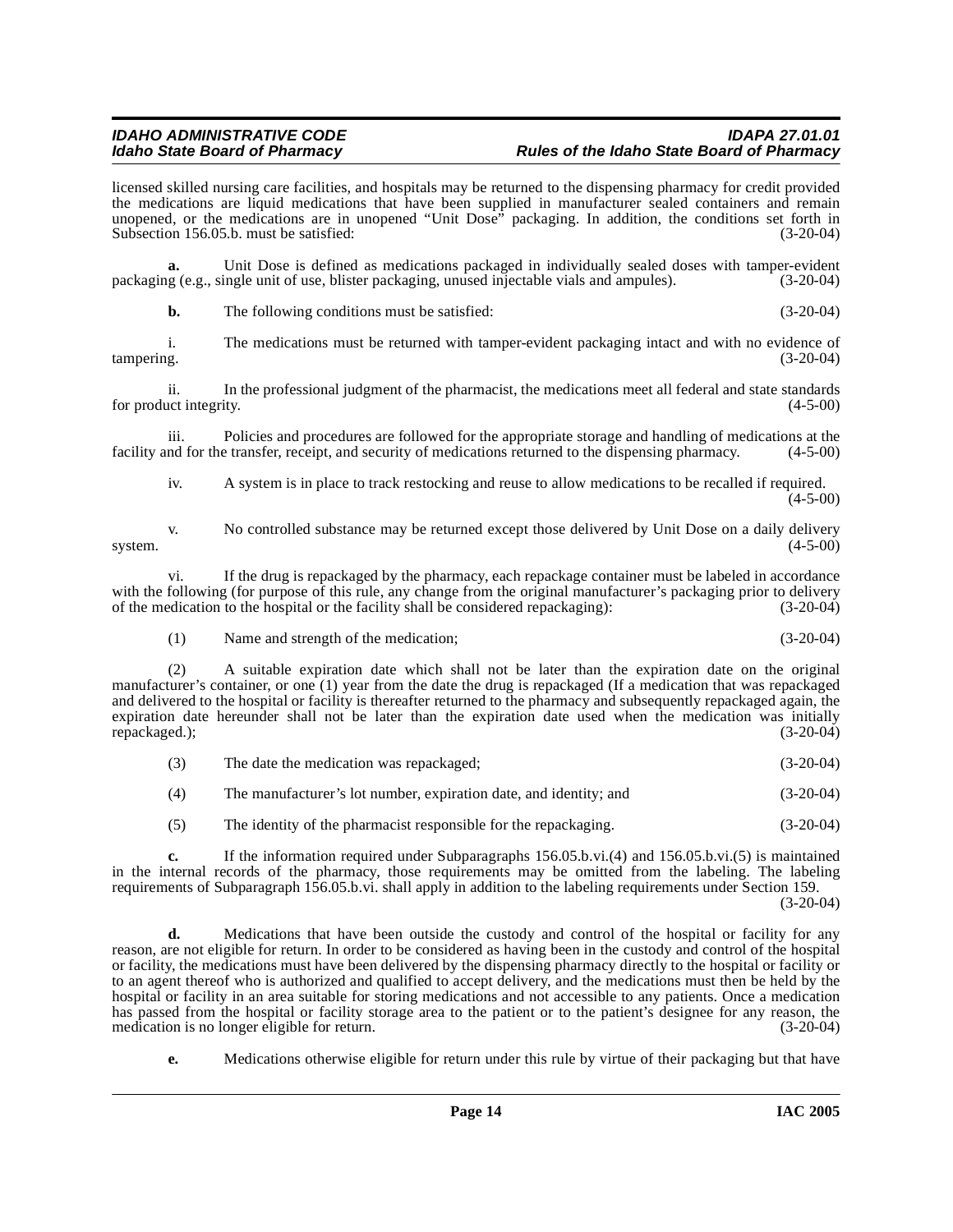#### IDAHO ADMINISTRATIVE CODE<br>Idaho State Board of Pharmacy **Integrative State Board of Pharmacy** Rules of the Idaho State Board of Pharmacy **Idaho State Board of Pharmacy Rules of the Idaho State Board of Pharmacy**

become ineligible for return for any reason must be marked as follows: (3-20-04)

i. Such medications that are released for self-administration by the patient, or for administration outside the hospital or facility premises or that are otherwise released to be taken outside the custody and control of the hospital or facility, shall first be clearly marked and identified "Not Eligible For Return" provided however, the foregoing requirement for marking shall not apply to the daily dose of medication released to a patient on the day such dose is to be administered provided the hospital or facility does not allow any such medication to be returned to the same medication storage area as medications eligible for return. (3-20-04)

ii. Such medications that are received by the hospital or facility from the patient or the patient's representative, and not directly from the dispensing pharmacy, and that are to be stored in the same storage area as medications which are eligible for return, shall first be clearly marked and identified "Not Eligible For Return".

(3-20-04)

iii. In the event medications otherwise eligible for return under this rule by virtue of their packaging are discovered to be ineligible for return because they have been outside the custody and control of the hospital or facility, or for any other reason, such medications shall be clearly marked and identified "Not Eligible For Return" immediately upon discovery if they are to remain stored in the same storage area as medications that are eligible for return. (3-20-04)

**f.** Each pharmacy and the pharmacist-in-charge shall be responsible for consulting with each hospital or facility from which the pharmacy will accept returns under Section 156 to ensure that the hospital or facility has an employee or employees who are trained and knowledgeable in the proper storage, use, and administration of medications at the hospital or facility, and to ensure that the hospital or facility has in place and enforces written protocols that will ensure compliance with the conditions necessary to allow returns. The pharmacist-in-charge must review and approve the protocols. The pharmacy must keep a copy of the protocols, as well as the written approval<br>thereof, on file in the pharmacy and produce the same for Board inspectors upon request. (3-20-04) thereof, on file in the pharmacy and produce the same for Board inspectors upon request.

**g.** Each pharmacy and the pharmacist-in-charge that will be accepting returns under Section 156 shall establish written protocols for the pharmacy that will ensure compliance with Section 156 for all returns. The pharmacist-in-charge must review and approve the protocols. The pharmacy must keep a copy of the protocols, as well as the written approval thereof, on file in the pharmacy and produce the same for Board inspectors upon request. (3-20-04)

**06. Damaged Drugs**. To sell, offer for sale, barter or give away any drugs damaged by fire or water or by any other means that might affect the potency of the drug is prohibited without first obtaining the written approval of the Board. (7-1-93) of the Board.  $(7-1-93)$ 

**07. Dangerous Drugs**. Legend, controlled substances, or other limited sale items must be stored in accordance with United States Pharmacopoeia/National Formulary requirements in the prescription area (where prescriptions are compounded, dispensed or filled) and in a manner as to limit access to licensed pharmacists or authorized personnel of that area only. Failure to comply with this requirement shall be prima facia evidence of unprofessional conduct. (7-1-93)

#### <span id="page-14-0"></span>**157. PATIENT PROFILES.**

**01. Pharmacies' Daily Record**. In pharmacies not maintaining patient profiles, a daily record will be maintained for prescriptions filled and refilled. The record will contain the following information: (7-1-93)

- **a.** The name of the patient; (7-1-93)
- **b.** The date the prescription is filled; (7-1-93)
- **c.** The name of the medication prescribed; (7-1-93)
- **d.** The amount dispensed; (7-1-93)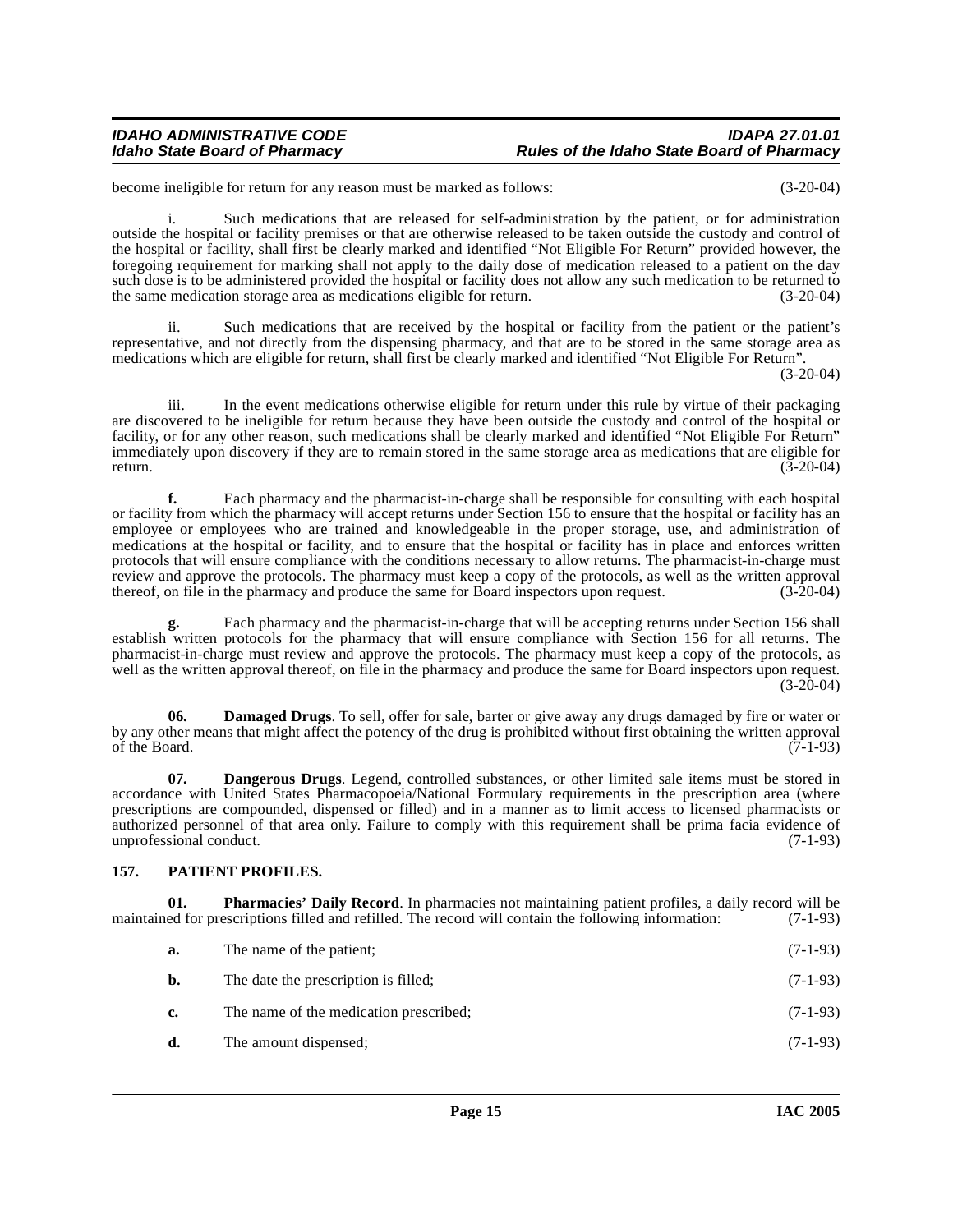#### IDAHO ADMINISTRATIVE CODE<br>Idaho State Board of Pharmacy **Integrative State Board of Pharmacy** Rules of the Idaho State Board of Pharmacy **Idaho State Board of Pharmacy Rules of the Idaho State Board of Pharmacy**

- **e.** The name of the prescriber; (7-1-93)
- **f.** The file number of the prescription. (7-1-93)

**02. Patient Profile Information**. Patient profiles will contain all of the information of a patient record and will include summarization of the known, pertinent, personal medical data, the knowledge of which may significantly affect the proper determination of a regimen of medication. Examples are: chronic and acute disease states, allergies or idiosyncrasies to medications, age and weight. The daily record and patient profile record will be maintained in the pharmacy for a period of three (3) years. (7-1-93)

#### <span id="page-15-0"></span>**158. PRESCRIPTION DRUGS.**

**01. Designated Drugs**. In addition to those drugs designated as prescription or legend drugs as defined in Section 54-1705(23), Idaho Code, the Idaho Board of Pharmacy includes preparations containing ephedrine or salts of ephedrine, as prescription drugs. (7-1-93)

**02. Exempt Drugs**. A product that meets all the criteria set forth in Subsection 158.02.a. is exempt from the designation as prescription drugs under Subsection 158.01 and exempt from inclusion as a Schedule II controlled substance under Section 37-2707, Idaho Code, unless it is being used or possessed as an immediate precursory of another controlled substance. (7-1-98)

**a.** Products containing a formula with a ratio of twelve and one half (12.5) milligrams ephedrine to two hundred (200) milligrams guaifenesin or twenty-five (25) milligrams ephedrine to four hundred (400) milligrams guaifenesin; and not exceeding a maximum of twenty-five (25) milligrams of ephedrine per tablet, capsule, or dose; and in addition to such formula, may include only inert or inactive ingredients or substance. (7-1-98)

**b.** Provided, however, that hemorrhoidal ointments containing not more than two tenths percent (.2%) Ephedrine Sulfate and suppositories not exceeding four (4) milligrams Ephedrine Sulfate per suppository are also exempt pursuant to Subsection 158.02.

#### <span id="page-15-1"></span>**159. PRESCRIPTION REQUIREMENTS.**

**Prescription Requirements**. All prescriptions shall at a minimum indicate the following: the name of the patient; the date written; the directions for use; the name, strength, and amount of the medication; the name of the prescriber; and, if written, the pre-printed, stamped or hand-printed name of the prescriber and the handwritten signature of the prescriber. No prescription is refillable unless specifically indicated by the prescriber. Further requirements for controlled substance prescriptions are contained in Subsection 433.10. (7-1-98)

**Prescription Labels**. Any drug dispensed shall bear a label containing the following: the name, address and telephone number of the dispenser (person or business), the serial number and date of the prescription or its filling, the name of the prescriber and the name of the patient, the directions for use, name (generic or brand) of the medication (including manufacturer's name if a generic), and any cautionary statements required to protect the consumer, including when advisable the manufacturer's original expiration date, the quantity of item dispensed and the initials of the person dispensing and the statement: "Warning: Federal or State law prohibits the transfer of this prescription to any person other than the person for whom it was prescribed." When appropriate, the prescriber may request "Do Not Label", in such cases the medication name will not appear. (7-1-98) request "Do Not Label", in such cases the medication name will not appear.

#### <span id="page-15-2"></span>**160. PRESCRIPTION TRANSFER.**

A pharmacist may transfer prescription order information for the purpose of refilling a prescription only if the information is communicated orally directly by one (1) pharmacist to another pharmacist. Such oral information can be communicated by an extern/intern under the direct supervision of a pharmacist to another pharmacist as long as one (1) of the parties involved in the communication is a pharmacist and the order is not for a controlled substance. In the alternative, the transferring pharmacist may transfer the prescription order information by facsimile transmission to the receiving pharmacist. In the case of a facsimile transmission, the transmission shall be signed by the transferring pharmacist. (3-30-01) transferring pharmacist.

**01. Prescriptions for Controlled Substances**. Prescriptions for controlled substances may be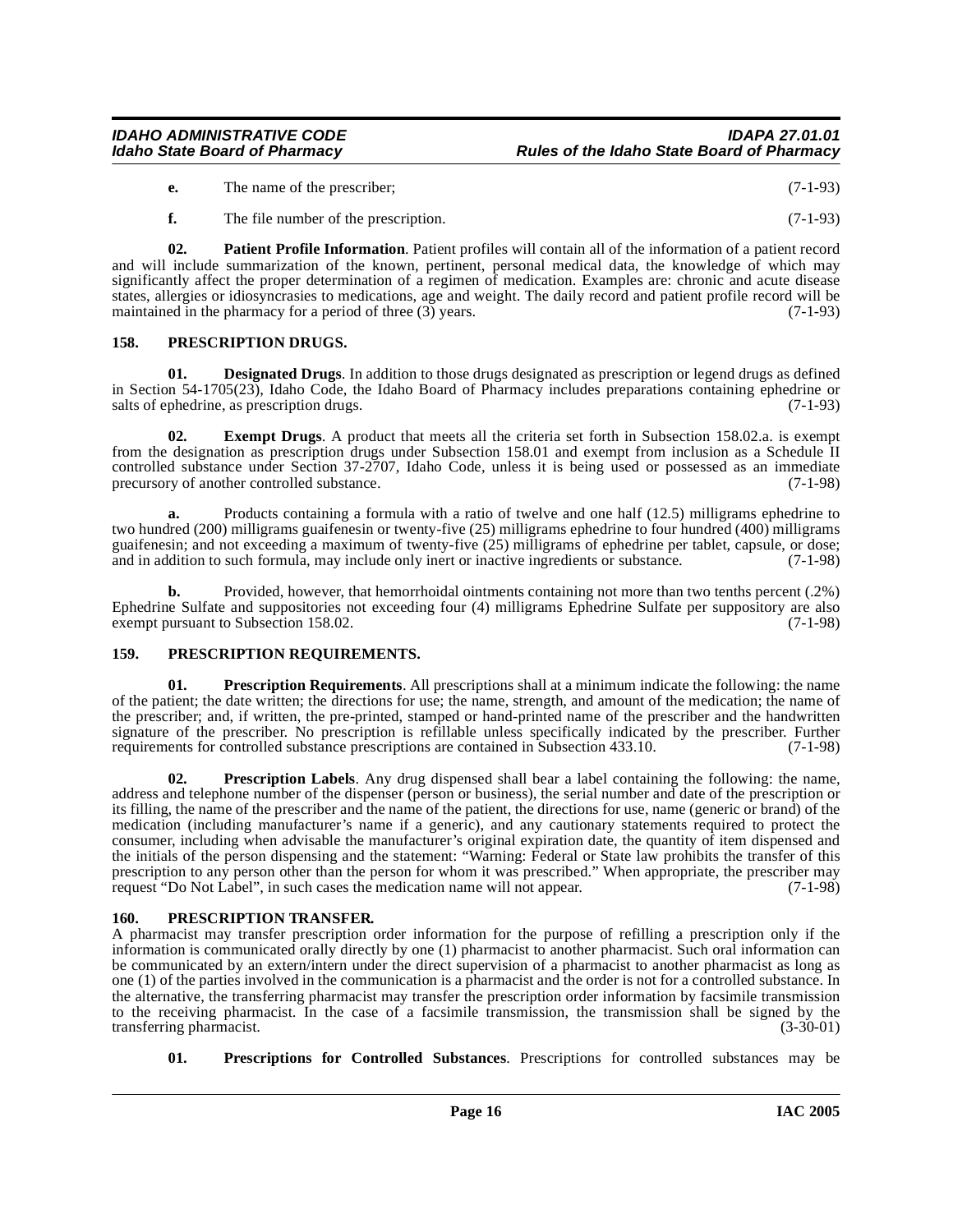transferred only from the pharmacy where it was originally filled, and never from the pharmacy that received the transfer. (7-1-93) transfer. (7-1-93)

**a.** In addition to the information required below, the pharmacist transferring the prescription shall record on the back of the original order, the DEA number and address of the pharmacy to which the transfer was made.  $(7-1-93)$ 

**b.** The receiving pharmacist must record the DEA number and address of the pharmacy transferring the order. (7-1-93) the order.  $(7-1-93)$ 

**02. Transferring a Prescription**. The pharmacist (extern/intern) who transfers the prescription shall: (7-1-93)

**a.** Invalidate the original prescription by writing the word "void" across the face of the form. (7-1-93)

**b.** On the reverse side of the form shall record the following information: his name; name of the receiving individual; name of the receiving pharmacy; date of the transfer and the number of authorized refills available. (7-1-93)  $a$ vailable.  $(7-1-93)$ 

**03. Receiving Transferred Prescription**. The pharmacist (extern/intern) who receives the transferred ion shall: (7-1-93) prescription shall:

**a.** Reduce the transferred information to writing including a notation that the prescription is a "transfer" and include all information required by law or rule. (7-1-93)

**b.** On the reverse side of the form he shall record the following information: his name; the name of the transferring individual; the name of the transferring pharmacy; the date of the original dispensing and transfer and the number of refills authorized; the number of valid refills remaining and the date of the last refill; the serial number of the prescription transferred. (7-1-93) the prescription transferred.

**04. Computer**. Transferring pharmacies that utilize a computer prescription database which contains all of the prescription information required by law or rule may enter the information required under Section 160 into the pharmacy's prescription database (including de-activation of the transferred prescription in the database of the transferring pharmacy), in lieu of entry of the required information on the original written prescription. The receiving pharmacy must generate a hard copy to be treated as a new prescription, which hard copy shall also contain all of the information required under Section 160. (3-30-01)

**05.** Refills. Prescriptions for non-controlled drugs may be transferred more than one (1) time as long as there are refills remaining and all of the provisions as listed above are followed. (7-1-93)

#### **06. Common Electronic Files**. (7-1-98)

**a.** For drugs other than controlled substances: Two (2) or more pharmacies may establish and use a common shared electronic prescription file to maintain required dispensing information. Pharmacies using such a common file are not required to transfer prescriptions or information for dispensing purposes between or among<br>pharmacies participating in the same common prescription file. (7-1-98) pharmacies participating in the same common prescription file.

**b.** For controlled substances: Pharmacies must satisfy all information requirements of a manual mode for prescription transferal. (7-1-98)

**c.** All common electronic files must contain complete and accurate records of each prescription and refill dispensed. Hard copies must be generated and treated as a new prescription by the receiving pharmacy.(7-1-98)

#### <span id="page-16-0"></span>**161. FACSIMILE PRESCRIPTION TRANSMISSION.**

The receipt of prescriptions through facsimile (FAX) transmission for dispensing purposes will be allowed from an authorized prescribing practitioner to a pharmacy only under the following provisions: (7-1-98) authorized prescribing practitioner to a pharmacy only under the following provisions: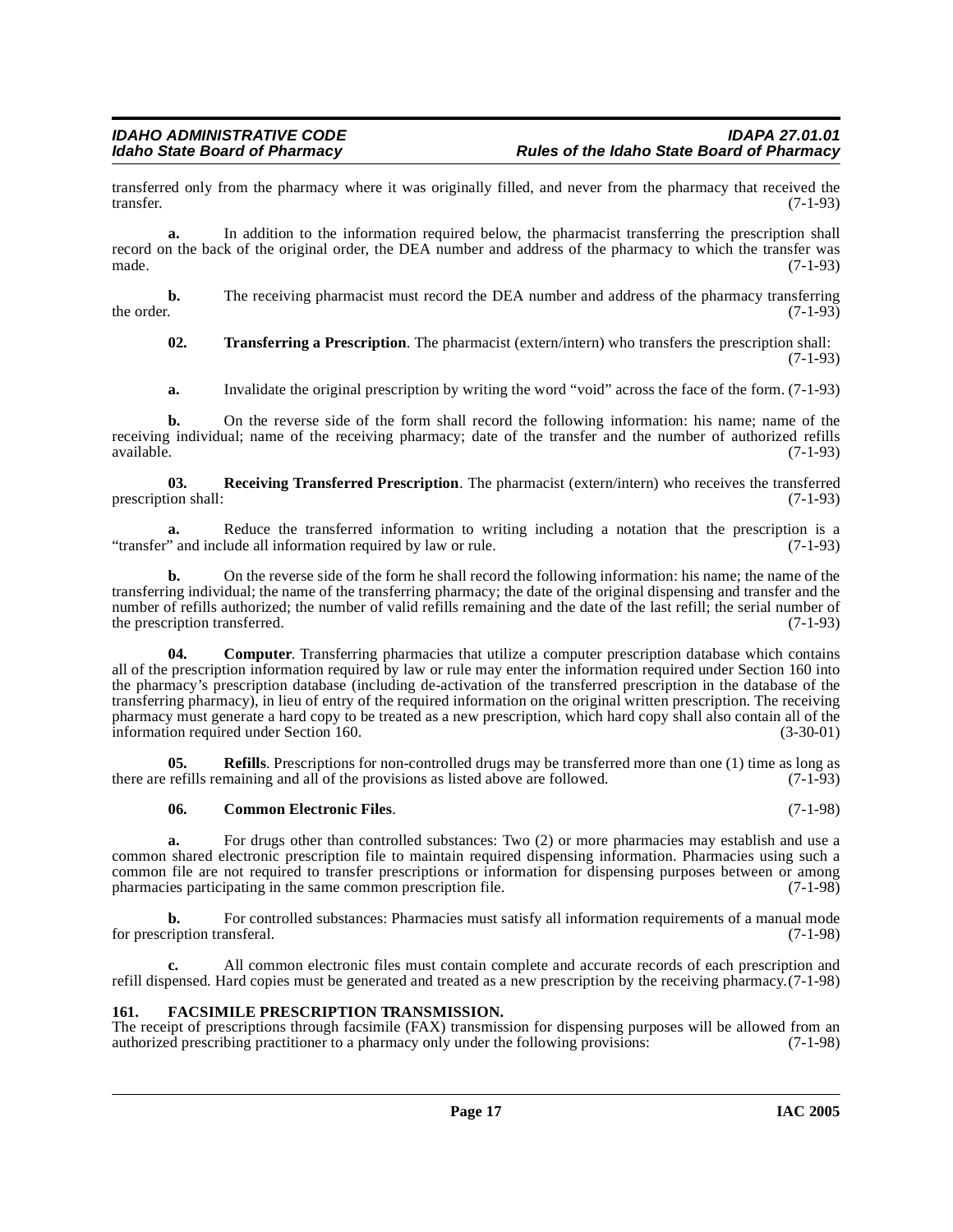**01. Actual Transmittal**. Actual transmittal of the signed prescription is done by the prescribing her or the practitioner's authorized agent. practitioner or the practitioner's authorized agent.

**02. Voice Verification**. Practitioners or their authorized agents must provide voice verification upon request of the pharmacist receiving the medication order. If voice verification is refused, the prescription may not be filled. (6-30-95) filled. (6-30-95)

**03. Supplying Facsimile Equipment**. Pharmacies are precluded from supplying facsimile equipment ioners, hospitals, nursing homes, or any health care provider or facility. (6-30-95) to practitioners, hospitals, nursing homes, or any health care provider or facility.

**04.** Use of Facsimile Machine by Pharmacy. The receiving facsimile machine must be located within ription department of the pharmacy. (6-30-95) the prescription department of the pharmacy.

**05. Facsimile Prescription**. The facsimile prescription must be received as a non-fading document retaining legibility for a minimum of three (3) years. (6-30-95)

**06. Schedule II Facsimile Prescriptions**. A prescription for a Schedule II substance may be transmitted by the practitioner or the practitioner's agent to a pharmacy via facsimile equipment, provided that the original written and signed prescription is presented to the pharmacist for review prior to the actual dispensing of the controlled substance. The following prescriptions for Schedule II substances may be dispensed upon receipt of the faxed prescription and the faxed copy shall serve as the original written prescription: (7-1-99)

A Schedule II prescription to be compounded for the direct administration to a patient by nous, intramuscular, subcutaneous or intraspinal infusion. (7-1-99) parenteral, intravenous, intramuscular, subcutaneous or intraspinal infusion.

**b.** A Schedule II prescription for a resident of a Long Term Care Facility (LTCF). (7-1-99)

**c.** A Schedule II prescription for a patient residing in a hospice certified by Medicare under Title XVIII or licensed by the state. The practitioner or the practitioner's agent shall note on the prescription that the patient is a hospice patient. (7-1-99) patient is a hospice patient.

**d.** Copies of Schedule II facsimile prescriptions will not be required to be sent to the Idaho Board of y office. (6-30-95) Pharmacy office.

**07. Facsimile Prescriptions of Schedules III, IV, and V**. For drugs in Schedules III, IV, and V, a facsimile copy of a written, signed prescription transmitted directly by the prescribing practitioner to the pharmacy can serve as an original prescription. All federal and state laws and rules pertaining to written prescriptions for Schedule III, IV, and V drugs apply to facsimile transmitted prescriptions. (6-30-95)

**08. Responsibility of Pharmacist**. The pharmacist receiving a facsimile prescription will be responsible for the authenticity of the prescription and for ensuring that prescriptions for controlled substances have been issued for a legitimate medical purpose by an individual practitioner acting in the usual course of his or her professional practice pursuant to 21 CFR 1306.04(a). Orders purporting to be prescriptions, which are not issued in the usual course of professional treatment, are not considered prescriptions within the meaning and intent of the Controlled Substances Act. A person who issues or fills such an order shall be subject to penalties provided by law.<br>That responsibility applies equally to an order transmitted by facsimile. (6-30-95) That responsibility applies equally to an order transmitted by facsimile.

#### <span id="page-17-0"></span>**162. PRESCRIPTION EXPIRATION.**

All prescription orders that are legally refillable must have the refill instructions indicated on the face of the prescription order. All prescription orders expire fifteen (15) months after date of issue. For long term medication orders a new prescription must be obtained and a new file number issued. (4-6-05) orders a new prescription must be obtained and a new file number issued.

#### <span id="page-17-1"></span>**163. EMERGENCY PRESCRIPTION REFILL.**

In an emergency a pharmacist may refill a prescription for a patient if the prescribing practitioner is not available for authorization and in the professional judgment of the pharmacist the prescription should be refilled. Only sufficient medication may be furnished for the emergency period and the practitioner must be contacted as soon as possible for further refill instructions. (7-1-93) further refill instructions.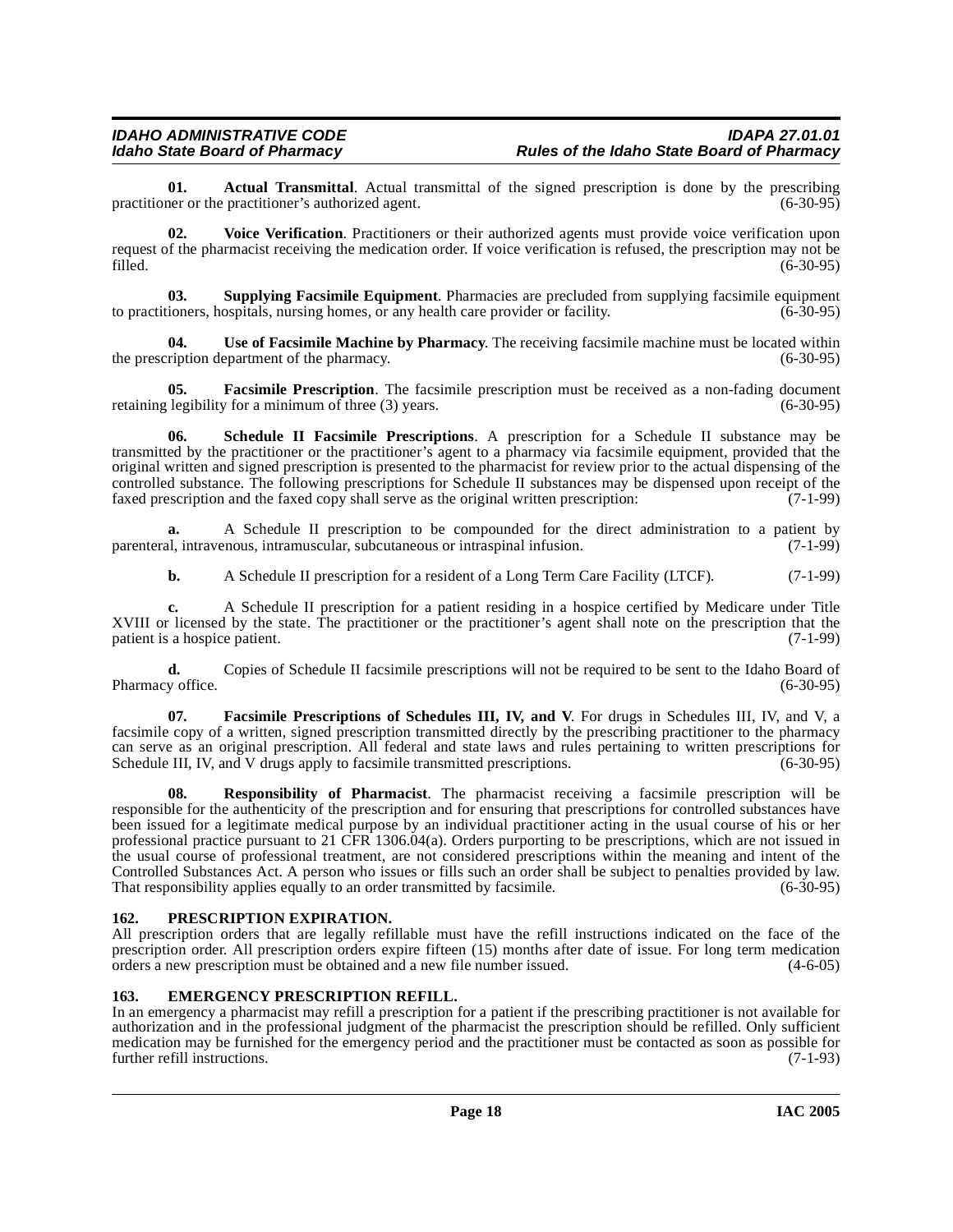#### <span id="page-18-0"></span>**164. (RESERVED).**

#### <span id="page-18-1"></span>**165. PHARMACOTHERAPY.**

Collaborative practice between pharmacists and prescribing practitioners is allowed as provided in this rule. (7-1-99)

#### **01. Definitions**. (7-1-99)

**a.** Agreement. Means a written and signed agreement between a pharmacist or group of pharmacists and a prescribing practitioner or group of prescribing practitioners that provides for collaborative practice for the purpose of drug therapy management of patients. (7-1-99)

**b.** Collaborative practice. Means a practice in which the prescribing practitioner makes a diagnosis, maintains ongoing supervision of patient care and refers the patient to a pharmacist, who may initiate and modify drug therapy management within the protocol established by the prescribing practitioner and the pharmacist.(7-1-99)

**c.** Drug therapy management. Means the review of drug therapy regimen(s) of patients by a pharmacist for the purpose of evaluating and rendering advice to the prescribing practitioner regarding adjustment of the regimen. "Drug therapy management" includes: (7-1-99)

i. Implementing, modifying, and managing drug therapy according to the terms of the agreement; (7-1-99)

ii. Collecting and reviewing patient drug histories; (7-1-99)

iii. Obtaining and checking vital signs, including pulse, temperature, blood pressure, and respiration;  $(7-1-99)$ 

iv. Ordering and evaluating the results of laboratory tests directly relating to drug therapy, when ed in accordance with approved protocols applicable to the practice setting. (7-1-99) performed in accordance with approved protocols applicable to the practice setting.

**d.** Prescribing practitioner. Means a practitioner in active practice duly authorized and recognized by a about to prescribe legend drugs and controlled substances. (7-1-99) law in Idaho to prescribe legend drugs and controlled substances.

**e.** Pharmacist's scope of practice. Means those duties and limitations of duties placed upon a pharmacist by the collaborating practitioner, the Board, and applicable law, and includes the limitations implied by the specialty practiced by the collaborating practitioner.  $(7-1-99)$ 

**02. Collaborative Practice Agreement**. A pharmacist planning to engage in collaborative practice shall have on file at his or her place of practice a written agreement. The agreement may allow the pharmacist, within the pharmacist's scope of practice, to conduct a drug therapy management which must be approved by a prescribing practitioner. The collaboration that the prescribing practitioner agrees to conduct with the pharmacist must be within the scope of the prescribing practitioner's current practice. (7-1-99)

**03. Contents of Agreement**. The agreement shall include: (7-1-99)

**a.** A statement identifying the prescribing practitioners and the pharmacists who are a party to the agreement; (7-1-99)

**b.** A statement of the types of drug therapy management decisions that the pharmacist is allowed to hich may include: (7-1-99) make, which may include:

i. A detailed statement of the types of diseases, drugs, or drug categories involved, and the type of apy management allowed in each case; drug therapy management allowed in each case;

ii. A detailed statement of the methods, procedures, decision criteria, and plan the pharmacist is to then conducting drug therapy management; and (7-1-99) follow when conducting drug therapy management; and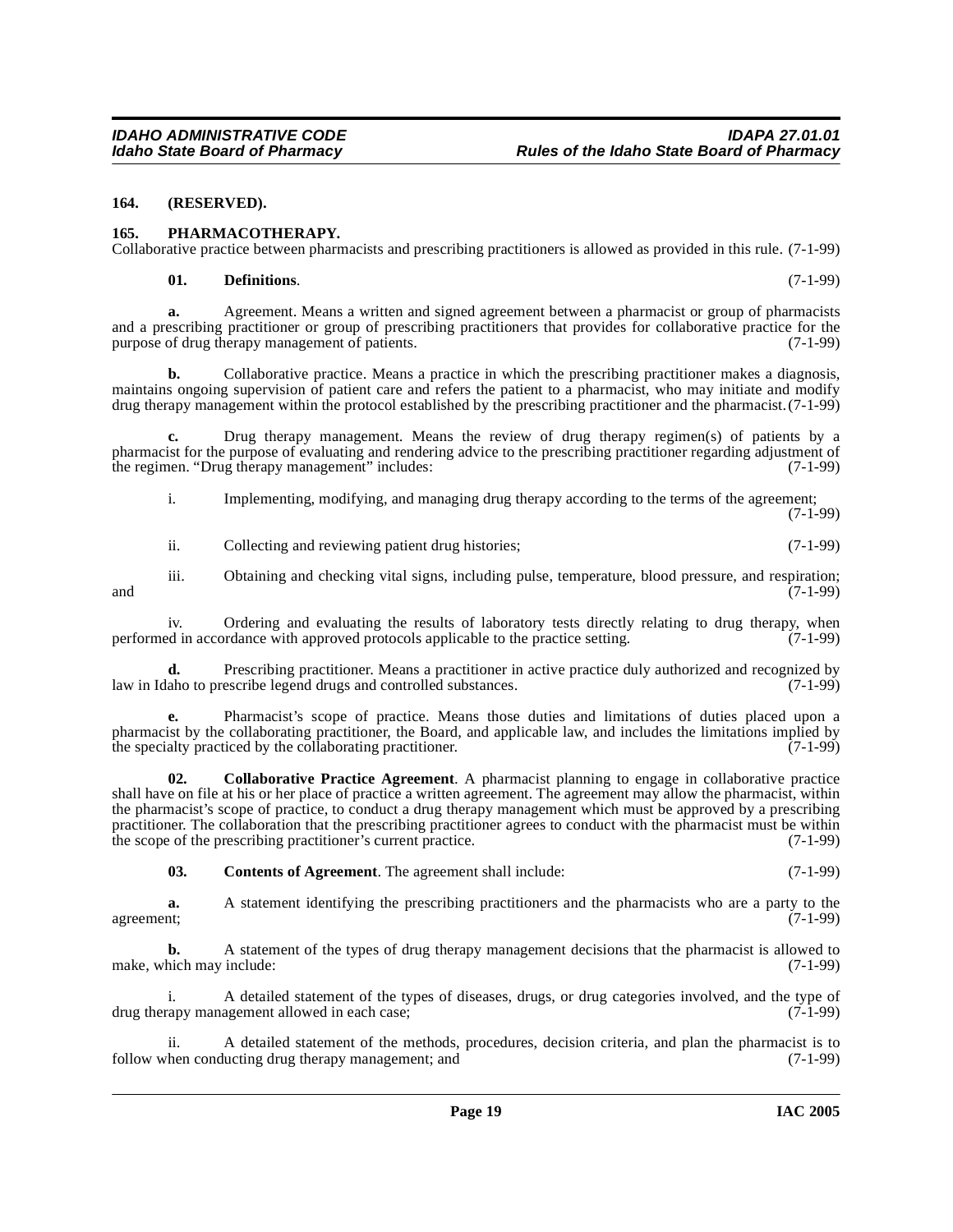iii. A statement of the activities the pharmacist is to follow in the course of conducting drug therapy management, including documentation of decisions made and a plan or appropriate mechanism for communication, feedback, and reporting to the prescribing practitioner concerning specific decisions made. In addition to the agreement, documentation shall occur in the prescribing practitioners patient medical chart and may occur on the prescription record, patient profile, a separate log book, or in some other appropriate system; (7-1-99)

**c.** A method for the prescribing practitioner to monitor compliance with the agreement and clinical outcomes where drug therapy management by the pharmacist has occurred and to intercede where necessary;

(7-1-99)

**d.** A provision that allows the prescribing practitioner to override the agreement whenever he or she necessary or appropriate; and (7-1-99) deems it necessary or appropriate; and

**e.** The agreement must be coupled with specific orders from the prescribing practitioner to apply such agreement as drug therapy management to any particular patient. The order must constitute a valid drug order or a valid prescription and contain all information necessary to conform to such requirements. (7-1-99) valid prescription and contain all information necessary to conform to such requirements.

**04. Review, Renewal, and Revision of Agreement**. At a minimum, the written agreement shall be reviewed and renewed, and if necessary, revised every year. (7-1-99)

<span id="page-19-0"></span>**166. -- 175. (RESERVED).**

#### <span id="page-19-1"></span>**176. POISONS.**

**01. Definition - Poison**. A poison is any substance which, upon being applied to the body either y or externally, is capable of destroying the action of vital functions. (7-1-93) internally or externally, is capable of destroying the action of vital functions.

**Packaging of Poisons**. In addition to meeting all the requirements of the U. S. Food Drug and Cosmetic Act of 1938, the U. S. Poison Prevention Packaging Act of 1970 and the Idaho Food Drug and Cosmetic Act relevant to repackaging and/or distributing items included by definition or listing as poisons, the pharmacist must comply with the following rules. (7-1-93)

**a.** Sale of poison. Any poison item sold as a non-prescription, over-the-counter transaction, must be in unopened, properly labeled (including name and strength of contents, warning, antidote, name of distributor) manufacturer's or distributor's containers. Such sales are permitted without record keeping requirements. (7-1-93)

**b.** Sale of repackaged items defined as poisons require the following: may be sold only to persons at least eighteen (18) years of age; placed in a suitable container with a safety closure; labeled as to name and strength of contents, antidote and warning statements and the name and address of the pharmacy distributing the item. (7-1-93)

**c.** All sales of poisons in repackaged containers require entry in a POISON REGISTER, a bound book containing at least the following information: signature and age of purchaser; time and date of sale; item sold and quantity; intended use of item; signature (initials) of pharmacist. The Poison Register must be maintained in the pharmacy during its use and for three (3) years after date of last sale. (7-1-93) pharmacy during its use and for three  $(3)$  years after date of last sale.

**03. List of Poisons**. The following list of poisons is not considered exhaustive and is subject to change. (7-1-93)

| а.             | All acids capable of destroying vital human functions. | $(7-1-93)$ |
|----------------|--------------------------------------------------------|------------|
| b.             | Arsenic, its salts and compounds.                      | $(7-1-93)$ |
| $\mathbf{c}$ . | Mercury, its salts and compounds.                      | $(7-1-93)$ |
| d.             | Cyanide, its salts and compounds.                      | $(7-1-93)$ |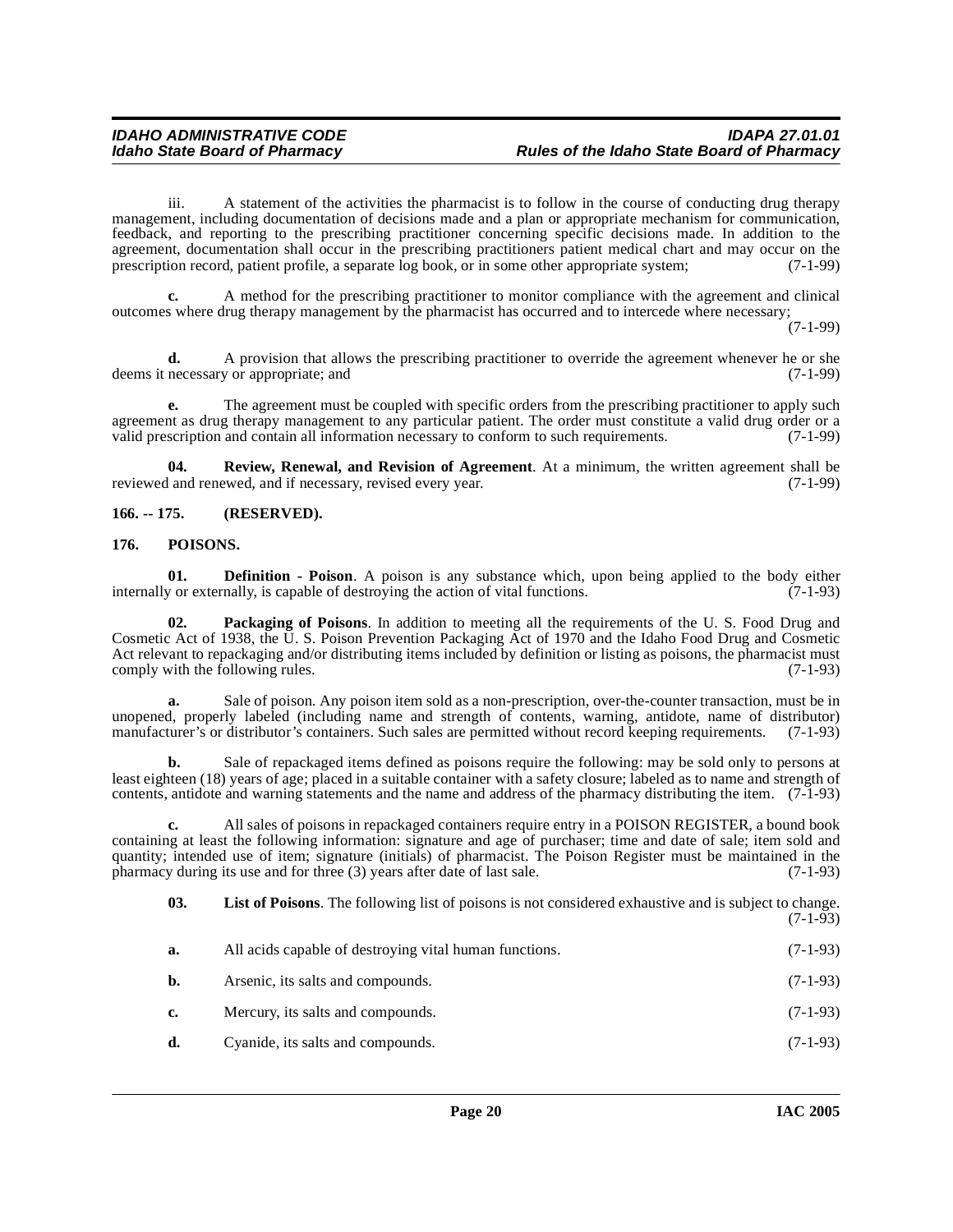| e. | Phenol and phenolic preparations.                  | $(7-1-93)$ |
|----|----------------------------------------------------|------------|
| f. | Potassium or sodium hydroxide and their compounds. | $(7-1-93)$ |
| g. | Silver nitrate and its preparations.               | $(7-1-93)$ |
| h. | Strychnine and strychnine salts.                   | $(7-1-93)$ |
| i. | Chloroform and related compounds.                  | $(7-1-93)$ |

#### <span id="page-20-0"></span>**177. LIMITED SERVICE PHARMACIES.**

Pharmacists proposing to operate retail drug outlets which are not community pharmacies but limit the types of drug orders which may be filled shall submit lists of suggested equipment and drug stocks to the Board with the application for pharmacy registration. The Board, or its designee, shall review the lists and either approve or deny the equipment and stocks contained therein. No pharmacy registration application may be granted for such a pharmacy until the lists of equipment and stocks are approved. The rules applicable to institutional and retail pharmacies, where appropriate, may be applied to such limited service pharmacies. All required equipment and stock are to be maintained on a continuing basis.  $(7-1-93)$ maintained on a continuing basis.

#### <span id="page-20-1"></span>**178. PHARMACIES, PARENTERAL ADMIXTURE.**

**01. Definition - Parenteral Admixture**. Parenteral admixture is the preparation and labeling of sterile intended for intravenous or intramuscular administration. (7-1-93) products intended for intravenous or intramuscular administration.

#### **02. General Requirements for Parenteral Admixture**. (7-1-93)

**a.** The environment for this type of practice shall be set apart, designed and equipped to facilitate echniques and conditions. (7-1-93) aseptic techniques and conditions.

**b.** The Idaho Board of Pharmacy must be notified prior to construction of such pharmacies to allow of floor plans per Section 156. (7-1-93) approval of floor plans per Section 156.

**c.** A permit separate from the regular pharmacy permit is required of all such pharmacies prior to opening after inspection by the Board. (7-1-93)

**d.** A policy and procedure manual must be available at the time of initial inspection and at the annual inspection that shows proper procedures and techniques for the protection of the employee and the safety of the patient. (7-1-93)

**e.** Such pharmacies shall be under the supervision and control of a licensed pharmacist. (7-1-93)

#### **03. Equipment for Parenteral Admixture**. (7-1-93)

**a.** Sink with hot and cold water in close proximity to the hood(s). (7-1-93)

**b.** Laminar airflow hood or other appropriate environmental control device capable of maintaining a compounding area environment equivalent to "Class 100 conditions" as described in the Federal Standard 209 Clean Room and Work Station Requirements. (7-1-98)

**c.** Refrigerator for proper storage of additives and finished parenteral products prior to delivery when necessary. (7-1-93) necessary. (7-1-93)

**d.** All library requirements in Section 154 plus the most recent copy of "Handbook of Injectable Drugs" by Trissel.

**e.** A separate vertical flow biohazard safety hood is required if hazardous materials are prepared.

(7-1-93)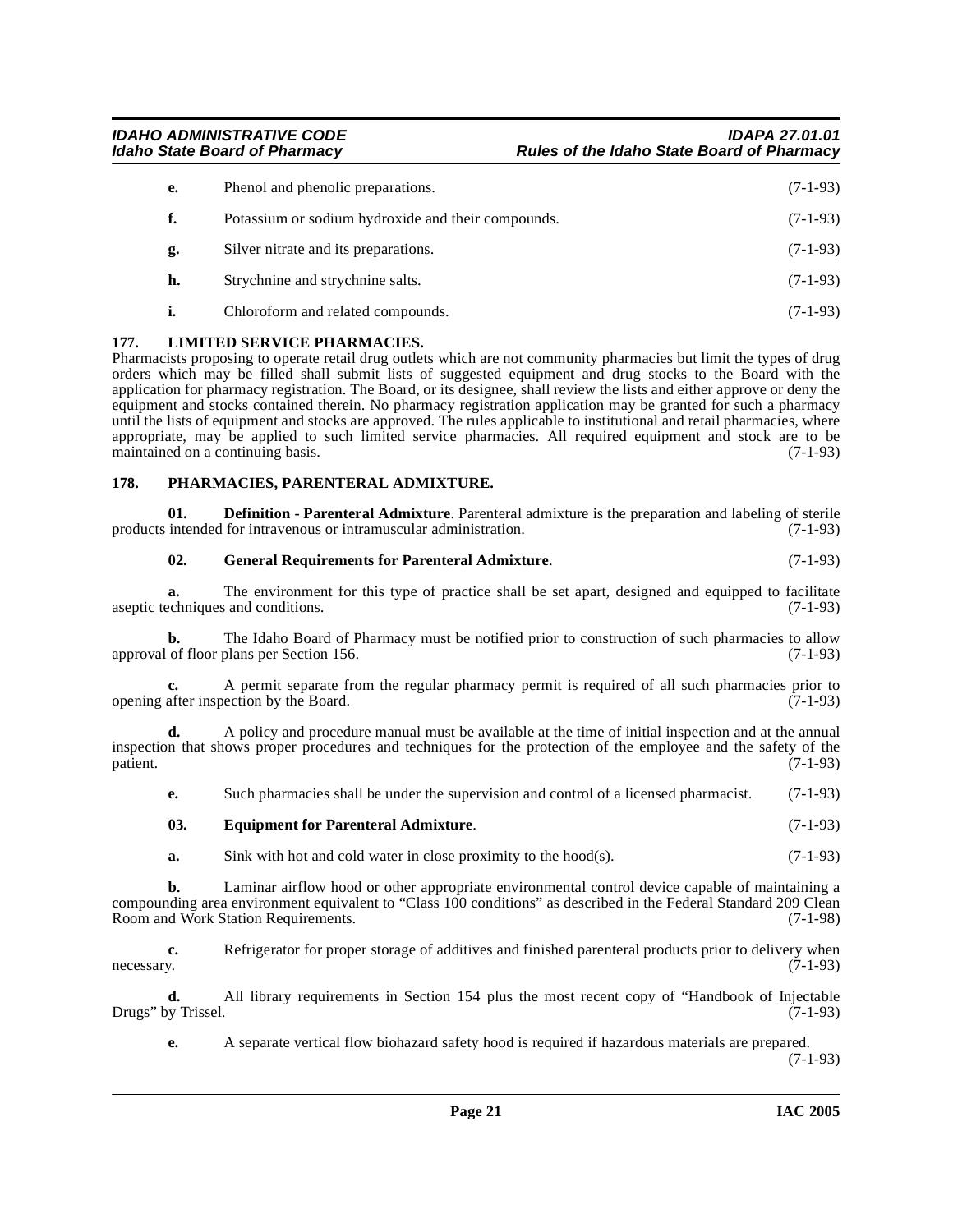**f.** All supplies necessary for handling biohazardous spills and disposal of wastes shall be available and maintained in the area at all times. (7-1-93)

| 04. | Distribution and Control of Prescriptions.                                                                                                                                                 | $(7-1-93)$ |
|-----|--------------------------------------------------------------------------------------------------------------------------------------------------------------------------------------------|------------|
| a.  | Proper prescription files with all required information shall be maintained.                                                                                                               | $(7-1-93)$ |
| b.  | Labels shall contain, in addition to the requirements for other prescriptions, the name and amounts<br>of additives and the diluent, storage requirements and an expiration date and time. | $(7-1-93)$ |
| 05. | <b>Ouality Control of Equipment.</b>                                                                                                                                                       | $(7-1-93)$ |
|     |                                                                                                                                                                                            |            |

**a.** All equipment monitoring and maintenance must be documented. (7-1-93)

**b.** Hood(s) shall be certified as recommended by the manufacturer or annually at a minimum. (7-1-93)

#### <span id="page-21-0"></span>**179. PHARMACIES, DEPOT.**

No licensed pharmacist shall participate in any arrangement or agreement whereby prescriptions may be left at, picked up from, accepted by, or delivered to any place of business not licensed as a pharmacy. (7-1-93) picked up from, accepted by, or delivered to any place of business not licensed as a pharmacy.

**01. Application**. This shall apply to the prescription order blank and to the completed prescription on container. (7-1-93) medication container.

**02.** Other. Nothing in this rule shall prohibit a licensed pharmacist or a licensed pharmacy by means of its employee or by use of a common carrier, from picking up prescriptions, or delivering prescriptions, at the office or home of the prescriber, at the residence of the patient, or at the hospital or medical care facility in which a patient is  $\epsilon$  confined.  $(7-1-93)$ 

### <span id="page-21-1"></span>**180. DIFFERENTIAL HOURS.**

**01. Security at Pharmacy**. A pharmacy must provide adequate security for its drug supplies, equipment and records and, in the absence of a pharmacist, the pharmacy must be closed. If a pharmacy is located within a larger mercantile establishment which is open to the public for business at times when a pharmacist is not present, then the pharmacy must be totally and completely enclosed by a partition such as glass or metal mesh screen or a security fence, which is sufficient to provide adequate security for the pharmacy as approved by the Board or its representatives. In the absence of a pharmacist such pharmacies must be locked. Employees of the mercantile establishment may not be authorized to enter the closed pharmacy during those hours that the mercantile establishment is open to the public for business. (7-1-93) establishment is open to the public for business.

**02. Equipment, Records, Drugs and Other Items**. All equipment and records referred to and all drugs, devices, poisons and other items or products which are restricted to sale either by or under the personal supervision of a pharmacist must be kept in the pharmacy area. (7-1-93) supervision of a pharmacist must be kept in the pharmacy area.

**03. Prescription Orders and Refill Requests**. Written prescription orders and refill requests can be delivered to a pharmacy at any time. But, if no pharmacist is present then the prescription orders must be deposited by the patient or his agent delivering the prescription order or refill request to the establishment into a "mail slot" or "drop box" such that the prescription order is stored in the pharmacy area. The times that the pharmacy is open for business must be so displayed that they are prominently visible to the person depositing the prescription order.

(7-1-93)

**04. Storage of Prescriptions**. Prescriptions shall be stored in the pharmacy and cannot be removed from the pharmacy unless the pharmacist is present and the removal is for the immediate delivery to the patient, person picking up the prescription for the patient, or person delivering the prescription to the patient at his residence or similar place. (7-1-93)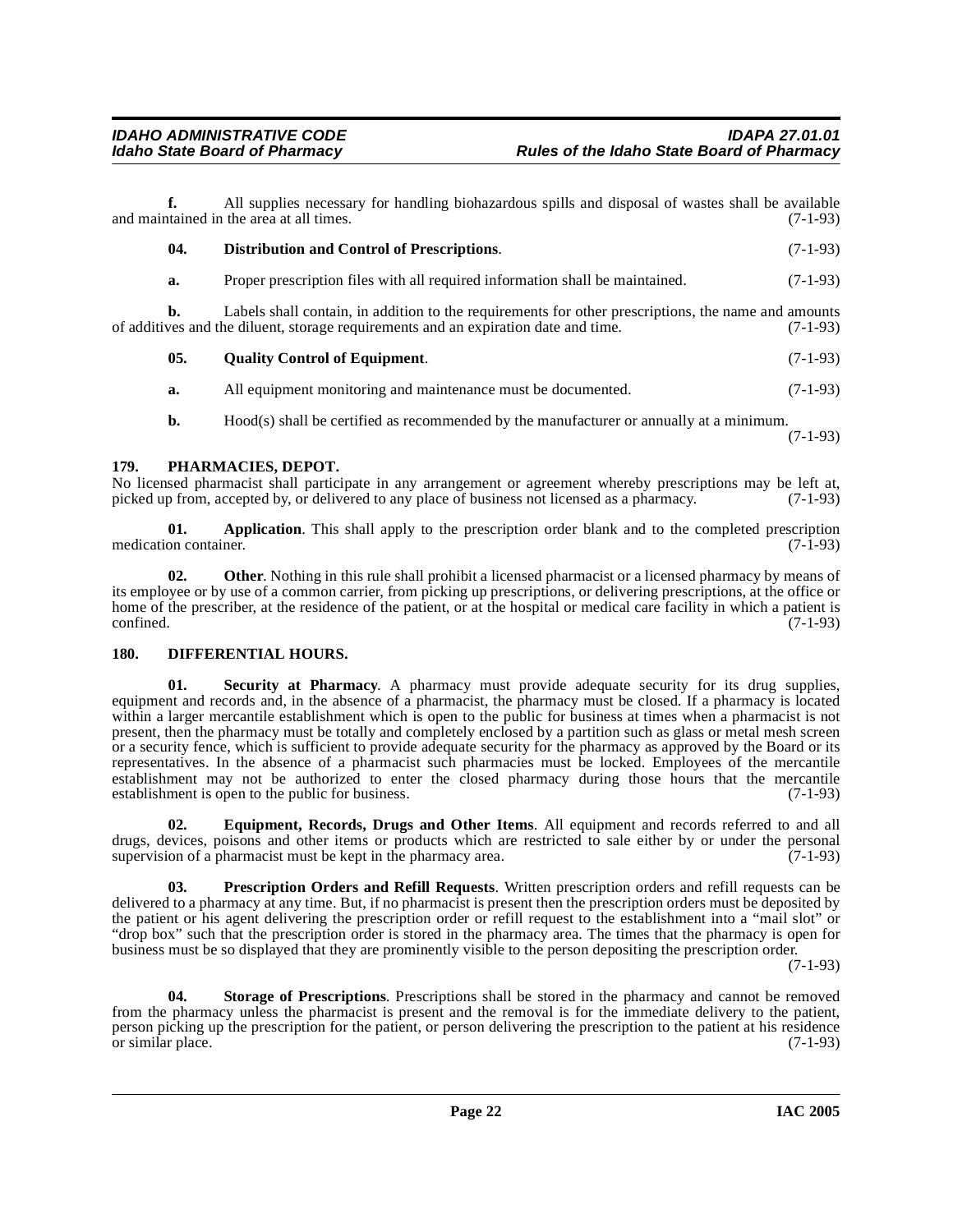**05. Sale Restrictions**. No drugs, devices, poisons and other times or products which are restricted to sale either by or under the personal supervision of a pharmacist can be sold or delivered without a pharmacist being<br>(7-1-93) present in the pharmacy.

**06. Separate Telephone**. Any pharmacy having hours differing from the remainder of an establishment shall have a separate and distinct telephone number from that of the business establishment. The phone shall not be answerable in the remainder of the establishment unless all conversations when the pharmacist is absent are recorded and played back by the pharmacist. (7-1-93)

**07.** Oral Prescriptions. Oral prescriptions cannot be taken if the pharmacist is not present unless it is taken on a recording which must inform the caller as to the times the pharmacy is open. (7-1-93)

**08. Hours of Operation**. A pharmacy must prominently display in a permanent manner on or adjacent to its entrance the times that it is open for business. If a pharmacy is located within a larger mercantile establishment having hours of operation different from the pharmacy then the pharmacy times of being open for business shall be prominently displayed in a permanent manner at the pharmacy area and on or adjacent to the entrance to the mercantile establishment. (7-1-93) mercantile establishment.

**09. Advertising**. Any advertising by the mercantile establishment which makes reference to the pharmacy or those products which are sold only in the pharmacy, which in such advertising sets forth the days and hours that the mercantile establishment is open to the public for business, must also indicate the days and hours that the pharmacy is open to the public for business. (7-1-93) the pharmacy is open to the public for business.

**10. Notification to Board of Differential Hours**. Any person desiring to operate a pharmacy within an establishment having hours of business differing from the pharmacy, must notify the Board of Pharmacy at least thirty (30) days prior to commencing such differential hours. In order to constitute notification the applicant must complete the file form provided by the Board providing the required information. Board inspection and approval must be completed prior to the commencing of such differential hours Such inspection and approval or disapproval shall be within ten  $(10)$  days of receiving notification that the premises are ready for inspection. Approval or disapproval shall<br>be predicated upon compliance with this rule and pharmacy standards under Section 151. (7-1-93) be predicated upon compliance with this rule and pharmacy standards under Section  $151$ .

### <span id="page-22-0"></span>**181. RECORD KEEPING, ALTERNATE SYSTEMS.**

**01. Automated Record Keeping System**. An automated data processing system may be used for the storage and retrieval of refill information for prescription orders, only in the pharmacy with the original on file<br>pursuant to Board Section 162, subject to the following conditions: (7-1-93) pursuant to Board Section 162, subject to the following conditions:

**a.** Any such proposed computerized system must provide on-line retrieval (via CRT display or hardcopy printout) of original prescription order information for those prescription orders which are currently authorized for refilling. (7-1-93) authorized for refilling.

**b.** This shall include, but is not limited to, data such as the original prescription number, date of issuance of the original prescription order by the practitioner, full name and address of the patient, name, address, and DEA registration number of the practitioner for Schedule III and IV controlled substances, and the name, strength, dosage form, quantity prescribed (and quantity dispensed if different from the quantity prescribed), and the total number of refills authorized by the prescribing practitioner. (7-1-93) number of refills authorized by the prescribing practitioner.

**On-Line Retrieval of Records**. Any proposed computerized system must also provide on-line retrieval (via CRT display or hardcopy printout) of the current refill history of prescription orders, including refill authorization for Schedule III and IV controlled substances for the past six (6) months, and for other drugs for the past year. This refill history shall include, but is not limited to, the name of the drug, the date of refill, the quantity dispensed, the identification code, or name or initials of the dispensing pharmacist for each refill and the total number of refills dispensed to date for that prescription order. (7-1-93)

**03. Documentation That Entered Refill Information Is Correct**. Documentation of the fact that the refill information entered into the computer each time a pharmacist refills an original prescription order is correct must be provided by the individual pharmacist who makes use of such system. (7-1-93) must be provided by the individual pharmacist who makes use of such system.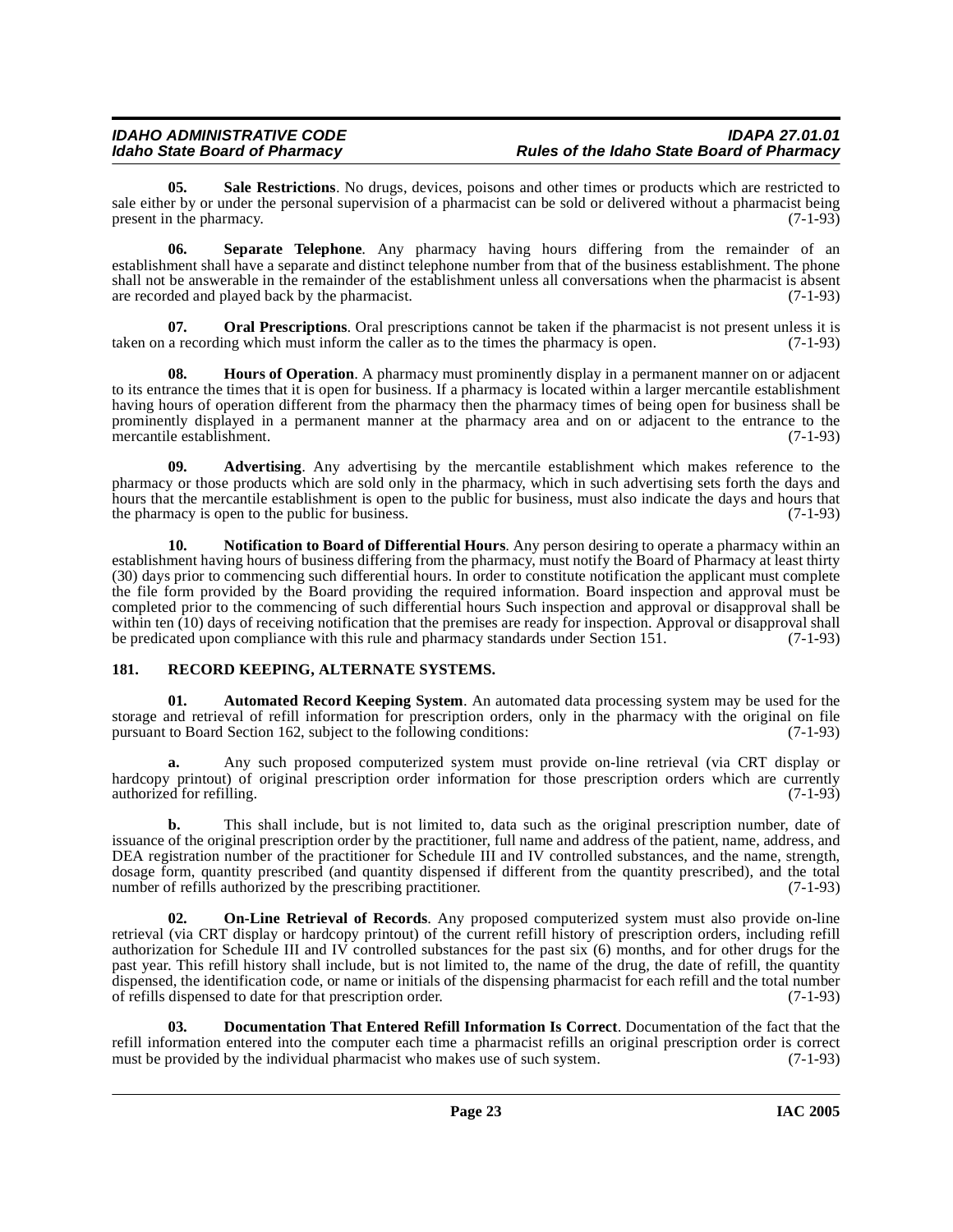**a.** If such a system provides a hardcopy printout of each day's prescription order refill data, that printout shall be verified, dated, and signed by the individual pharmacist who refilled such a prescription order. (7-1-93)

**b.** The individual pharmacist must verify that the data indicated is correct and then sign this document in the same manner as he would sign a check or legal document (e.g., J.H. Smith, or John H. Smith). This document shall be maintained in a separate file at that pharmacy for a period of three (3) years from the dispensing date.

(7-1-93)

**c.** This printout of the day's prescription order refill data must be provided to each pharmacy using such a computerized system within seventy-two  $(72)$  hours of the date on which the refill was dispensed. It must be verified and signed by each pharmacist who is involved with such dispensing.  $(7-1-93)$ verified and signed by each pharmacist who is involved with such dispensing.

**d.** In lieu of such a printout, the pharmacy shall maintain a bound log book, or separate file, in which each individual pharmacist involved in such dispensing shall sign a statement (in the manner previously described) each day, attesting to the fact that the refill information entered into the computer that day has been reviewed by him and is correct as shown. and is correct as shown.

**e.** Such a book or file must be maintained at the pharmacy employing such a system for a period of years after the date of dispensing the appropriately authorized refill. (7-1-93) three  $(3)$  years after the date of dispensing the appropriately authorized refill.

**04. Capability to Produce Refill Data**. Any such computerized system shall have the capability of producing a printout of any refill data which the user pharmacy is responsible for maintaining, for example, this would include a refill-by-refill audit trail for any specified strength and dosage form of any drug (by either brand or generic name or both). generic name or both).

**a.** Such a printout must indicate name of the prescribing practitioner, name and address of the patient, quantity dispensed on each refill, date of dispensing for each refill, name or identification code of the dispensing pharmacist. and the number of the original prescription order. (7-1-93) pharmacist, and the number of the original prescription order.

**b.** In any computerized system employed by a user pharmacy the central record keeping location must be capable of sending the printout to the pharmacy within forty-eight (48) hours, and if a State Board of Pharmacy inspector of peace officer or a DEA special agent or compliance investigator requests a copy of such printout from the user pharmacy, it must, if requested to do so by such an investigator verify the printout transmittal capability of its system by documentation (e.g., post-mark).  $(7-1-93)$ system by documentation (e.g., post-mark).

**05.** Computer System Down-Time. In the event that a pharmacy which employs such a computerized system experiences system down-time, the pharmacy must have an auxiliary procedure which will be used for documentation of refills of prescription orders. This auxiliary procedure must insure that refills are authorized by the original prescription order, that the maximum number of refills has not been exceeded, and that all of the appropriate data is retained for on-line data entry as soon as the computer system is available for use again. (7-1-93)

**06. Filing Refill Information**. When filing refill information for original prescription orders, a w may use only one (1) of the two (2) systems described in Subsection 108.01 or 181.02. (7-1-93) pharmacy may use only one (1) of the two (2) systems described in Subsection 108.01 or 181.02.

**Application for Permit.** Any registrant who intends to use a system provided by Subsection 181.06 must first apply for a permit from the Drug Enforcement Administration to maintain central records as required by 21 CFR Section 1304.04 (A). required by 21 CFR Section  $1304.04$  (A).

**08. Recording of Prescription Order**. A pharmacist shall continue to record the filling of the original prescription order on the front, and refills on the back of the prescription order blank, as required in IDAPA 27.01.01, "Rules of the Board of Pharmacy". (7-1-93)

**09.** Revocation of Approval of Computer Use. The Board reserves the right to revoke the approval of f a computer for cause. (7-1-93) the use of a computer for cause.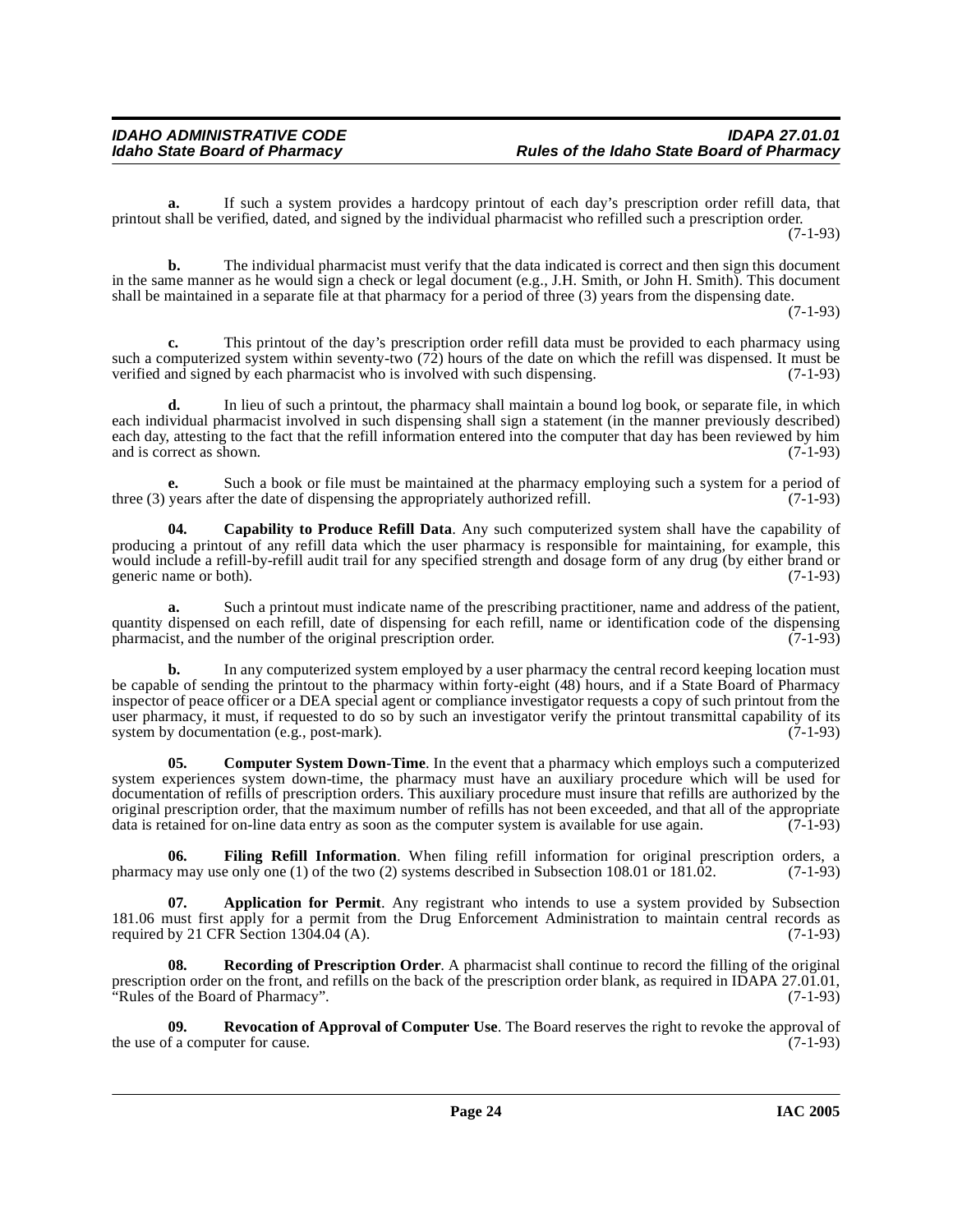#### **IDAHO ADMINISTRATIVE CODE IDAPA 27.01.01 Idaho State Board of Pharmacy Rules of the Idaho State Board of Pharmacy**

#### <span id="page-24-0"></span>**182. DRUGS, USE OF TERMS IN SALE.**

It shall be unlawful for any person who is not legally licensed as a registered pharmacist under the laws of the state of Idaho, or any person, firm, or corporation who does not have in continuous employ, at each place of business, a duly registered and licensed pharmacist, licensed under the laws of the state of Idaho and in good standing to take, use or exhibit the title or descriptive term "drug," "drugs," "drugstore," "pharmacy," or "apothecary," or any combination of such titles, or descriptive terms, or any title or any description of like import or any term designated to take the place of such title or descriptive term.

#### <span id="page-24-1"></span>**183. PRACTITIONER, CHANGE OF STATUS.**

Upon any of the following events; death of prescriber; surrender or termination of the prescriber or permanent relocation of the prescriber that precludes a continued patient-practitioner relationship, a valid prescription or drug order of record in Idaho shall remain valid only to the extent necessary to insure the continuity of care that will best serve the medical needs of the patient.

**01. Advising Patient of Change of Status**. A pharmacist who shall become aware of any of the preceding events shall advise the patient concerning the status of the prescription, advise the patient to engage a physician and only provide that amount of medication necessary to insure the short-term continuity of care that will best serve the needs of the patient.

**02. Knowledge of Change of Status**. The pharmacist shall not dispense, refill or provide medication under this Rule in violation of state or federal law restricting dispensing or refills of controlled substances or legend drugs and, in no event shall the pharmacist provide medication here under after ninety (90) days following knowledge of the occurrence of any of the above events. (7-1-93) of the occurrence of any of the above events.

**03. Prescription Order Becomes Null and Void**. After the expiration of the period necessary to insure the continuity of care or ninety (90) days, whichever comes first, the prescription or drug order shall be null and void. Failure to act in the manner prescribed herein will constitute unprofessional conduct and subject the pharmacist to penalties pursuant to Section 54-1726. Idaho Code. (7-1-93) penalties pursuant to Section 54-1726, Idaho Code.

#### <span id="page-24-2"></span>**184. CONDUCT, UNPROFESSIONAL.**

The following acts or practices by a registered pharmacist or the owner of a pharmacy are declared to be specifically, but not by way of limitation, unprofessional conduct and conduct contrary to the public interest: (7-1-93)

**01.** General. Manufacturing, compounding, selling, dispensing, or permitting to be manufactured, deed, sold or dispensed substandard drugs or preparations. (7-1-93) compounded, sold or dispensed substandard drugs or preparations.

**02. Secret Formulas**. Using secret formulas. (7-1-93)

**03. Allowing a Commission or Rebate**. Allowing a commission or rebate to a person writing or making or otherwise ordering a prescription, or providing consultant services at no charge to receive prescription business.  $(7-1-93)$ 

**04. Failure to Follow Instructions**. Failing to strictly follow the instructions of the person writing or making or ordering a prescription as to refilling, content or label, or giving a copy of a prescription to any person without marking said prescription across the face: "Copy for Information Only. Not to Be Filled." (7-1-9 without marking said prescription across the face: "Copy for Information Only. Not to Be Filled."

**05. Errors or Omissions**. Failing to confer with the person writing, making or ordering a prescription, if there is an error or omission therein which should be questioned. (7-1-93)

**06.** Advertising. Advertising in a manner that is false, misleading or deceptive including material f professional superiority which cannot be substantiated. (7-1-93) claims of professional superiority which cannot be substantiated.

**07.** Addiction. Being addicted or habituated to the use of alcohol or controlled substances. (7-1-93)

**08. Supplying to Unqualified Persons**. Supplying or diverting drugs, biological, medicines, substances or devices which are legally sold in pharmacies, so that unqualified persons can circumvent laws pertaining to the legal sale of such articles. (7-1-93) pertaining to the legal sale of such articles.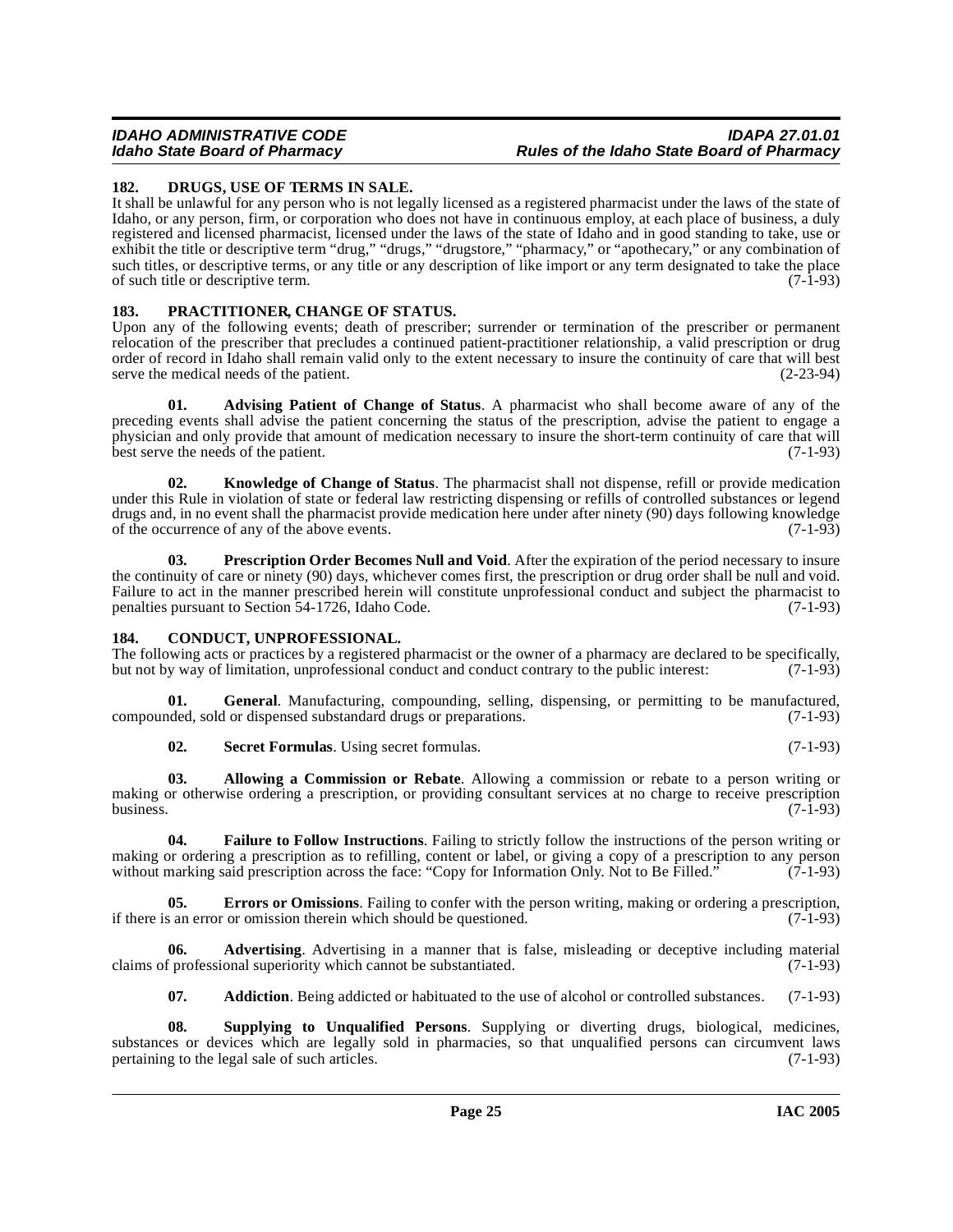**09.** Fraudulent Practice. Performing or in any way being a party to any fraudulent or deceitful or transaction. (7-1-93) practice or transaction.

**10. Competency**. Performing any duties as a pharmacist or pharmacy owner in an incompetent, unskilled or negligent manner. (7-1-93)

**11. Unprofessional Conduct**. Exhibiting unprofessional conduct towards customers, employees, es, inspectors or others. (7-1-93) colleagues, inspectors or others.

**12. Failure to Follow Orders**. Failure to follow an order of the Board. (2-23-94)

**13. Inappropriate Conduct**. Any activity by a pharmacist which is inappropriate to the conduct of the profession of pharmacy. (2-23-94)

**14. Discipline in Other States**. Conduct which results in a suspension, revocation or other disciplinary proceeding or action with respect to a pharmacy or pharmacist license that the Idaho licensee holds in another state. (7-1-98)

**15. Failure to Report Theft, Loss, or Adulteration**. Failure of any pharmacist-in-charge or pharmacy director to report any theft or loss of controlled substances or any adulteration of any prescription drug to the Board even if the theft, loss, or adulteration has been accounted for and the employee disciplined internall even if the theft, loss, or adulteration has been accounted for and the employee disciplined internally.

**16. Failure to Cooperate in Investigation**. Failure of any licensee to cooperate with a disciplinary investigation. (4-6-05)

#### <span id="page-25-0"></span>**185. PRODUCT SELECTION DEFINITIONS.**

**01. Substitution of Drugs**. As used in this section means the dispensing or causing to be dispensed a different drug other than ordered or prescribed without the express permission of the orderer, or in the case of a prescription, the practitioner. (8-4-94) prescription, the practitioner.

**02. Drug Product Selection**. The act of selecting the brand or supplier of therapeutically equivalent generic drug products. (7-1-93)

**03. Bioavailability**. The rate and extent to which the active drug ingredient or therapeutic moiety is from a drug product and becomes available at the site of drug action. (7-1-93) absorbed from a drug product and becomes available at the site of drug action.

**04. Bioequivalence**. Describes the situation where pharmaceutical equivalent or pharmaceutical alternative drug products display comparable bioavailability when studied under similar experimental conditions. That is, equivalent (molar) doses of the therapeutic component (moiety) of such drugs similarly studied are bioequivalent when their rate and extent of absorption are not significantly different. Bioequivalence may also be demonstrated on in vitro bioequivalence standard when such an in vitro test has been correlated with human in vitro bioavailability data.

**05. Pharmaceutical Equivalents**. Drug products are considered to be pharmaceutical equivalents if they contain the same active ingredients and are identical in strength or concentration, and route of administration (e.g., chlordiazepoxide hydrochloride, five (5) mg. oral capsules). Pharmaceutically equivalent drug products, sometimes called chemical equivalents, are formulated to contain the same amount of active ingredient to meet the same or comparable standards (i.e., identity, strength, purity, and quality), but they may differ in characteristics such as color, taste, shape, packaging, preservatives, expiration time, and, within certain limits, label as color, taste, shape, packaging, preservatives, expiration time, and, within certain limits, labeling.

**06. Pharmaceutical Alternatives**. Drug products are considered to be pharmaceutical alternatives if they contain the same therapeutic moiety but differ in the salt or ester of that moiety or in the dosage form or strength (e.g., tetracycline hydrochloride, two hundred and fifty (250) (two thousand five hundred (2,500) mg. capsules; tetracycline phosphate complex, two hundred and fifty (250) mg. capsules; quinidine sulfate, two hundred (200) mg. tablets, or quinidine sulfate, two hundred (200) mg. capsules). Different dosage forms and strengths within a product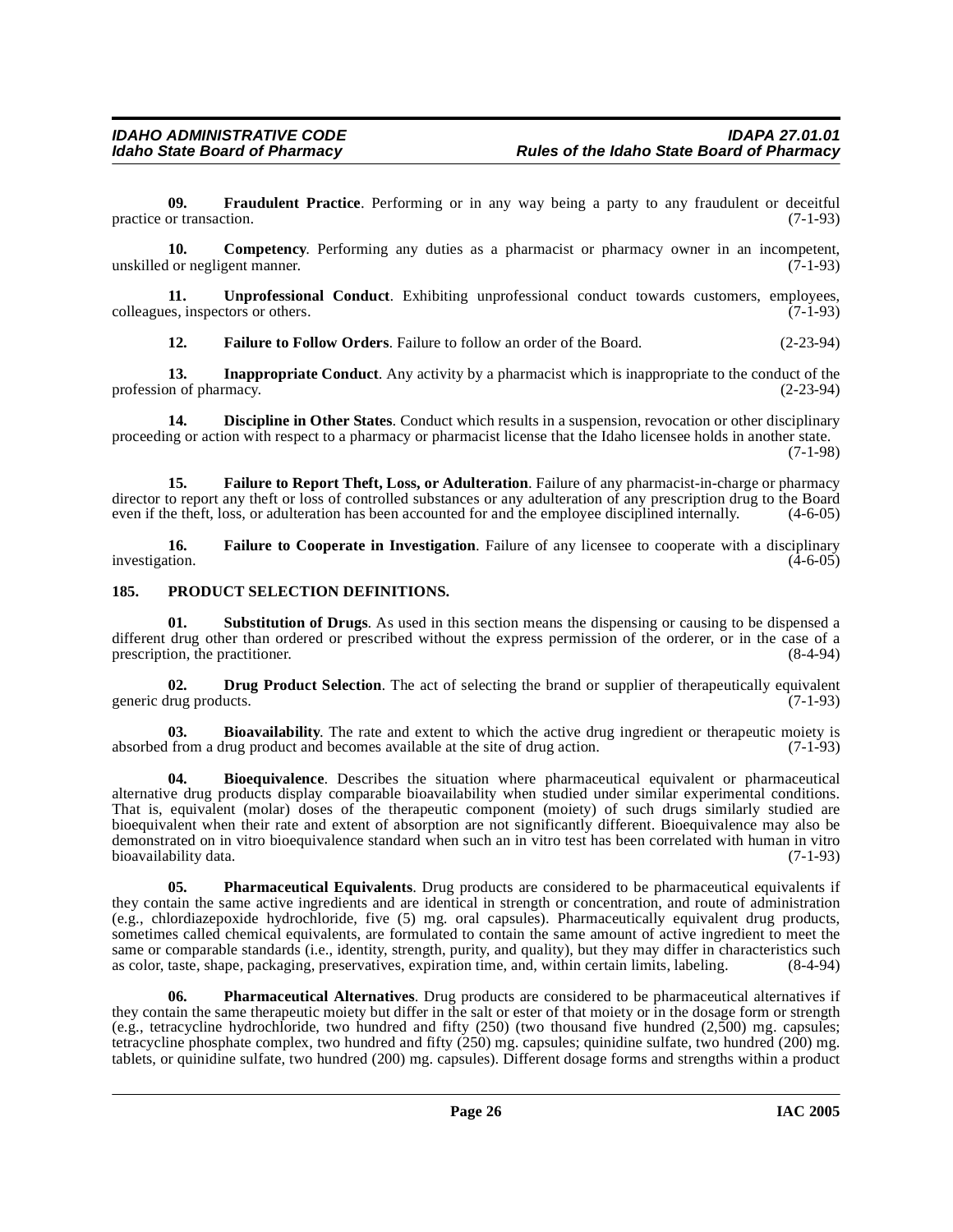line by a single manufacturer are thus pharmaceutical alternatives, as are controlled release products when compared with conventional formulations of the same active ingredient. (7-1-93) with conventional formulations of the same active ingredient.

#### <span id="page-26-0"></span>**186. THERAPEUTIC EQUIVALENTS.**

**01. Pharmaceutical Equivalents**. Drug products considered to be therapeutic equivalents are pharmaceutical equivalents and can be expected to have the same therapeutic effect when administered to patients under the conditions specified in the labeling.  $(7-1-93)$ 

**a.** The concept of therapeutic equivalence applies only to products containing the same active ingredients and does not encompass a comparison of different therapeutic agents used for the same conditions (e.g., propoxyphene hydrochloride vs. pentazocine hydrochloride for the treatment of pain). (7-1-93) propoxyphene hydrochloride vs. pentazocine hydrochloride for the treatment of pain).

**b.** Idaho Board of Pharmacy evaluates as therapeutically equivalent those drug products that meet the following general criteria: (7-1-93)

i. They are pharmaceutical equivalents in that they contain identical amounts of the same active drug ingredients in the same dosage form and meet compendial or other applicable standards of identity strength, quality, and purity. (7-1-93)

ii. They are bioequivalent in that they do not present a known or potential bioequivalence problem or if they do present such a known or potential problem they are shown to meet an appropriate bioequivalence standard. (7-1-93)

iii. They are adequately labeled and are manufactured under conditions which, at a minimum, comply A Current Good Manufacturing Practice Regulations. (7-1-93) with FDA Current Good Manufacturing Practice Regulations.

**02. Criteria Used for Therapeutically Equivalent Drug Products**. Idaho Board of Pharmacy considers drug products to be therapeutically equivalent if they meet the criteria outlined above, even though they may differ in certain other characteristics, e.g., color, flavor, packaging, preservatives, expiration time and minor aspects of labeling. (7-1-93) aspects of labeling.

When such differences are important in the care of a particular patient, it is appropriate for the prescribing physician to require that a particular brand be dispensed as a medical necessity. (7-1-93)

**b.** As long as this consideration is met, however, Idaho Board of Pharmacy believes that products considered therapeutically equivalent can be selected with the full expectation that the selected product will produce the same therapeutic effect as the prescribed product. (7-1-93)

#### **03. Controlled Release Formulations**. (7-1-93)

**a.** These dosage forms are subject to bioavailability and bioequivalence differences, primarily because different firms developing controlled release products for the same active ingredient rarely employ the same<br>approach to formulating their controlled release products. (7-1-93) approach to formulating their controlled release products.

**b.** Idaho Board of Pharmacy, therefore, does not evaluate different controlled release dosage forms containing the same active ingredient in equal strength as bioequivalent unless equivalence between individual products has been specifically demonstrated through appropriate bioequivalence studies. (7-1-93)

#### <span id="page-26-1"></span>**187. PROHIBITED ACTS.**

**Substitution**. Substitution is prohibited and shall be deemed grounds for revocation of a license of a pharmacist pursuant to Section 54-1726, Idaho Code, and registration pursuant to Section 54-1732, Idaho Code.

 $(6-1-94)$ 

**02. Exception**. The use of a formulary or drug list prepared by the Pharmacy and Therapeutics ee of a hospital and agreed to by the staff physicians of the hospital. (8-4-94) Committee of a hospital and agreed to by the staff physicians of the hospital.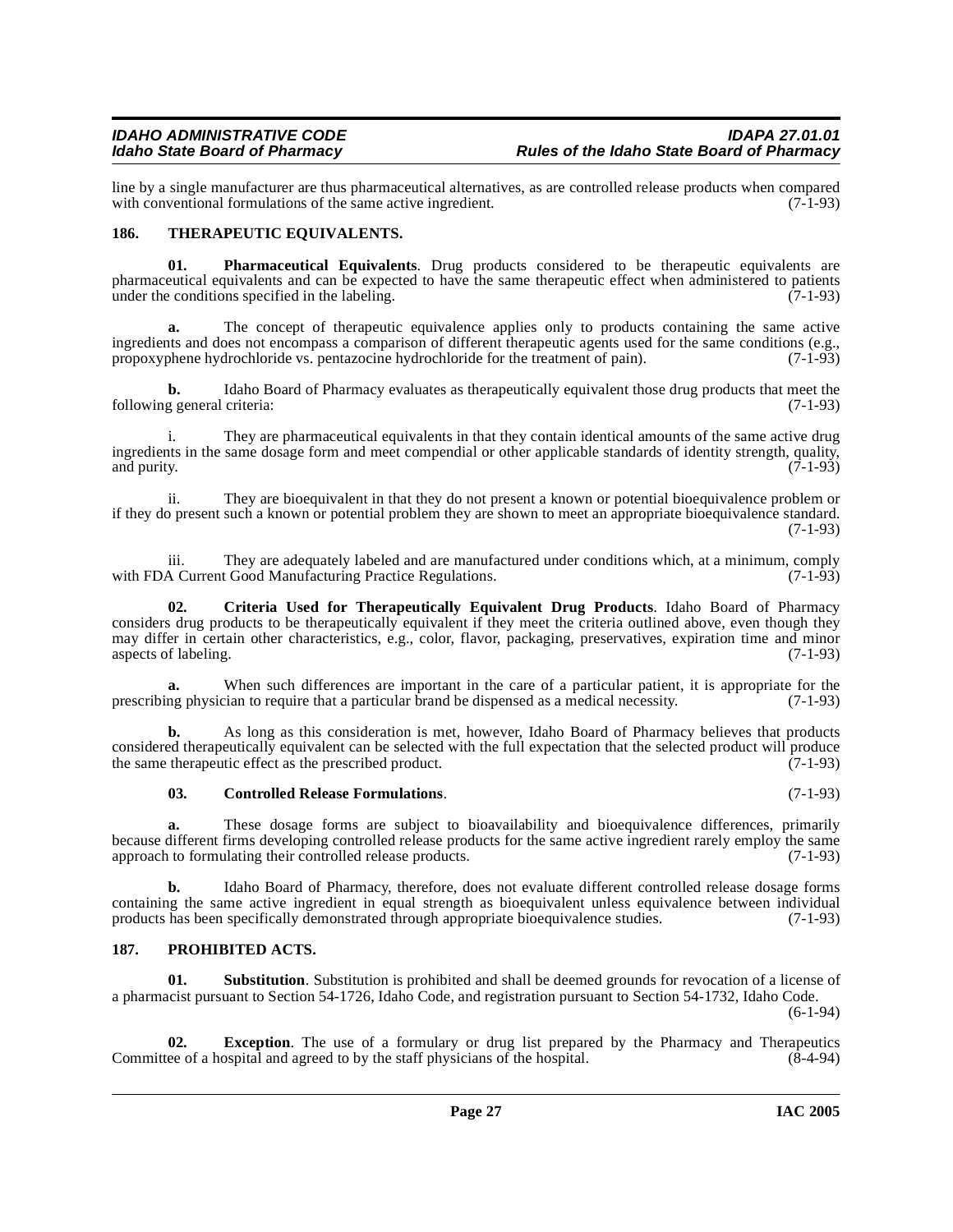#### <span id="page-27-0"></span>**188. DRUG PRODUCT SELECTION.**

Drug product selection is allowed only when bioequivalence has been shown. (7-1-93)

**01. Method of Drug Product Selection**. Drug product selection will be allowed for medicaid patients unless indicated in the prescriber's own handwriting on the face of the prescription or drug order "BRAND MEDICALLY NECESSARY". For non-medicaid patients a brand must be dispensed only if the prescriber has indicated "BRAND ONLY" by checking the appropriate box on the face of the prescription. (8-4-94) indicated "BRAND ONLY" by checking the appropriate box on the face of the prescription.

**02. Sign**. The pharmacy must have a sign posted, readily visible, stating:

"IT MAY BE POSSIBLE TO USE AN EQUIVALENT BUT LESS EXPENSIVE DRUG TO FILL YOUR PRESCRIPTION PROVIDED YOUR PRACTITIONER WILL PERMIT DRUG PRODUCT SELECTION BY THE PHARMACIST. PLEASE CONSULT YOUR PHARMACIST OR PRACTITIONER FOR MORE INFORMATION." (7-1-93)

**03.** Consumer's Right of Refusal. The consumer shall have the right to refuse generic equivalents oduct selection has been allowed by the practitioner. (7-1-93) when product selection has been allowed by the practitioner.

Labeling. The pharmacist shall label the prescription, unless the practitioner indicates "do not label", with the brand name dispensed or, if a generic is used, the name of the drug and the manufacturer. In addition, he must indicate, on the face of the prescription, the same information. he must indicate, on the face of the prescription, the same information.

**05. Definition of Drug Product Selection**. Drug product selection means the act of selecting the brand or supplier of therapeutically equivalent generic drug products and will be permitted in the state of Idaho.

(7-1-93)

**06.** Coercion. In no way shall the employer coerce an employee pharmacist to use product selection if e provisions are not fulfilled. (7-1-93) the above provisions are not fulfilled.

#### <span id="page-27-1"></span>**189. ADVERTISING.**

**01. Legality**. It is unlawful for any person licensed, or drug outlet registered, under Title 54, Chapter 17, Idaho Code, to disseminate or cause to be disseminated any form of public communication containing a false, misleading, or deceptive statement or claim, for the purpose of or likely to induce, directly or indirectly, the rendering of professional services or furnishing products in connection with the professional practice or business for which license or registration is issued. (7-1-93)

**02. Statements**. A false, fraudulent, misleading or deceptive statement of claim includes a statement or inch does any of the following: (7-1-93) claim which does any of the following:

| a. | Contains a misrepresentation of facts. | $(7-1-93)$ |
|----|----------------------------------------|------------|
|----|----------------------------------------|------------|

- **b.** Is likely to mislead or deceive because of a failure to disclose material facts.  $(7-1-93)$
- **c.** Is intended or is likely to create unjustified expectations of favorable results. (7-1-93)
- **d.** Relates to cost without fully and specifically disclosing all variables and other material factors.

(7-1-93)

**03. Price Advertising**. Price advertising shall not be fraudulent, misleading or deceitful. The price advertised for products shall include charges for any related services, including dispensing and delivery services, unless the advertisement indicates otherwise. (7-1-93)

**04. Advertisement of Prescription Drug**. An advertisement of the retail price for a drug which requires a prescription shall be limited to quantities of the drug which are consistent with good medical practice and shall include the strength, dosage form, and the exact dates during which the advertised price will be in effect.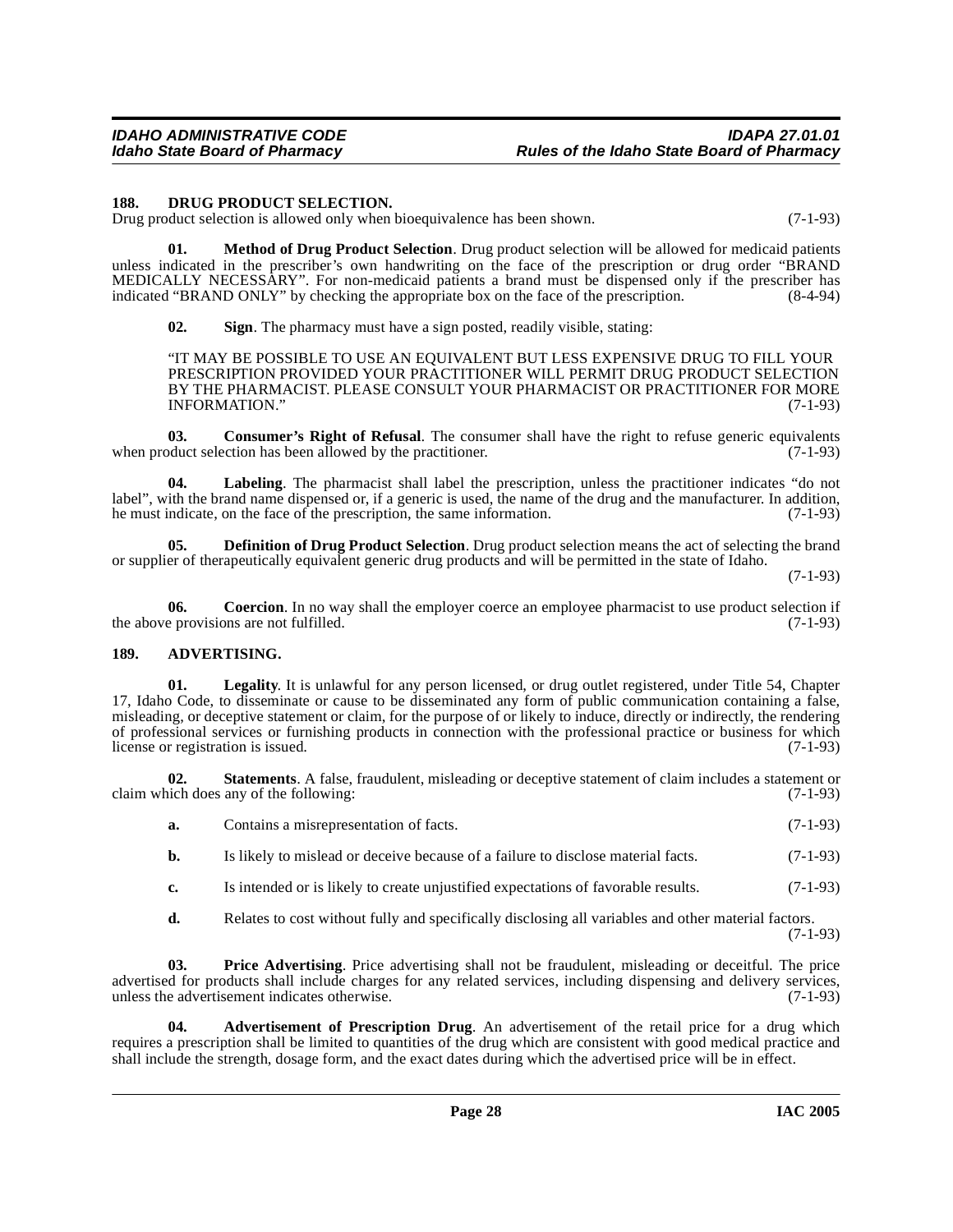(7-1-93)

<span id="page-28-1"></span><span id="page-28-0"></span>

| 05.<br>Information Required in Prescription Drug Advertising. In prescription drug advertising, the<br>following information is required:<br>$(7-1-93)$ |                                                                                                                                                                                                                                                                                                                                                                                                                                                                                                  |                                                                                                                                                                                                                                                                                       |            |  |
|---------------------------------------------------------------------------------------------------------------------------------------------------------|--------------------------------------------------------------------------------------------------------------------------------------------------------------------------------------------------------------------------------------------------------------------------------------------------------------------------------------------------------------------------------------------------------------------------------------------------------------------------------------------------|---------------------------------------------------------------------------------------------------------------------------------------------------------------------------------------------------------------------------------------------------------------------------------------|------------|--|
|                                                                                                                                                         | a.                                                                                                                                                                                                                                                                                                                                                                                                                                                                                               | The drug's brand name, if any.                                                                                                                                                                                                                                                        | $(7-1-93)$ |  |
|                                                                                                                                                         | b.                                                                                                                                                                                                                                                                                                                                                                                                                                                                                               | The established or generic name.                                                                                                                                                                                                                                                      | $(7-1-93)$ |  |
|                                                                                                                                                         | c.                                                                                                                                                                                                                                                                                                                                                                                                                                                                                               | The drug's strength if the product contains a single active ingredient, or if the product contains<br>more than one active ingredient and a relative strength can be assigned without listing all ingredients.                                                                        | $(7-1-93)$ |  |
|                                                                                                                                                         | d.                                                                                                                                                                                                                                                                                                                                                                                                                                                                                               | Products with multiple active ingredients without special identification may be listed by brand<br>name without strength for any ingredients.                                                                                                                                         | $(7-1-93)$ |  |
|                                                                                                                                                         | е.                                                                                                                                                                                                                                                                                                                                                                                                                                                                                               | Dosage form.                                                                                                                                                                                                                                                                          | $(7-1-93)$ |  |
|                                                                                                                                                         | f.                                                                                                                                                                                                                                                                                                                                                                                                                                                                                               | $Price(s) charged for specific quantity (ies) of the drug product.$                                                                                                                                                                                                                   | $(7-1-93)$ |  |
|                                                                                                                                                         | g.                                                                                                                                                                                                                                                                                                                                                                                                                                                                                               | Manufacturer's name.                                                                                                                                                                                                                                                                  | $(7-1-93)$ |  |
|                                                                                                                                                         | 06.                                                                                                                                                                                                                                                                                                                                                                                                                                                                                              | <b>Violations.</b> Any violation of any provision of this section by any person or facility so licensed or<br>registered shall constitute good cause for revocation or suspension of license or registration or other disciplinary<br>action pursuant to Section 54-1728, Idaho Code. | $(7-1-93)$ |  |
| <b>190.</b>                                                                                                                                             | <b>INSPECTION REPORTS AND CITATIONS.</b><br>Any person to whom a license or registration has been issued, shall retain copies of inspection reports and citations<br>issued by inspectors or investigators in the performance of their regular duties, and shall maintain such reports and<br>citations on the licensed premises in such a manner as to make them readily available upon request of the Board for a<br>period of two (2) years or until destruction is authorized.<br>$(7-1-93)$ |                                                                                                                                                                                                                                                                                       |            |  |
| 191.                                                                                                                                                    |                                                                                                                                                                                                                                                                                                                                                                                                                                                                                                  | <b>INACTIVE STATUS LICENSE.</b><br>An inactive status pharmacist license may be issued by the Board at a fee set by the Board.                                                                                                                                                        | $(8-4-94)$ |  |
|                                                                                                                                                         | 01.                                                                                                                                                                                                                                                                                                                                                                                                                                                                                              | <b>Requirements for Inactive License</b> . The inactive license may be offered under the following<br>circumstances in which the applicant:                                                                                                                                           | $(8-4-94)$ |  |
|                                                                                                                                                         | a.                                                                                                                                                                                                                                                                                                                                                                                                                                                                                               | Must be a registered pharmacist in the state of Idaho;                                                                                                                                                                                                                                | $(8-4-94)$ |  |
|                                                                                                                                                         | b.                                                                                                                                                                                                                                                                                                                                                                                                                                                                                               | Must be at least sixty-five (65) years of age or unable to practice pharmacy because of a physical<br>disability and complete the required application.                                                                                                                               | $(7-1-97)$ |  |
| License:                                                                                                                                                | 02.                                                                                                                                                                                                                                                                                                                                                                                                                                                                                              | <b>Conditions for Inactive Status License.</b> The following conditions will apply to an Inactive Status                                                                                                                                                                              | $(7-1-97)$ |  |
|                                                                                                                                                         | a.                                                                                                                                                                                                                                                                                                                                                                                                                                                                                               | Will be exempt from the requirement of continuing education;                                                                                                                                                                                                                          | $(8-4-94)$ |  |
|                                                                                                                                                         | b.                                                                                                                                                                                                                                                                                                                                                                                                                                                                                               | Must not engage in the practice of pharmacy while on inactive status.                                                                                                                                                                                                                 | $(8-4-94)$ |  |
|                                                                                                                                                         | 03.                                                                                                                                                                                                                                                                                                                                                                                                                                                                                              | <b>Return to Active Status.</b> If the applicant wishes to return to active status the applicant shall:                                                                                                                                                                               | $(7-1-97)$ |  |
|                                                                                                                                                         | a.                                                                                                                                                                                                                                                                                                                                                                                                                                                                                               | Take a practical examination or serve an internship approved by the Board under a licensed<br>pharmacist at a licensed preceptor site;                                                                                                                                                | $(7-1-97)$ |  |
|                                                                                                                                                         | b.                                                                                                                                                                                                                                                                                                                                                                                                                                                                                               | Take and pass the Board of Pharmacy jurisprudence examination;                                                                                                                                                                                                                        | $(8-4-94)$ |  |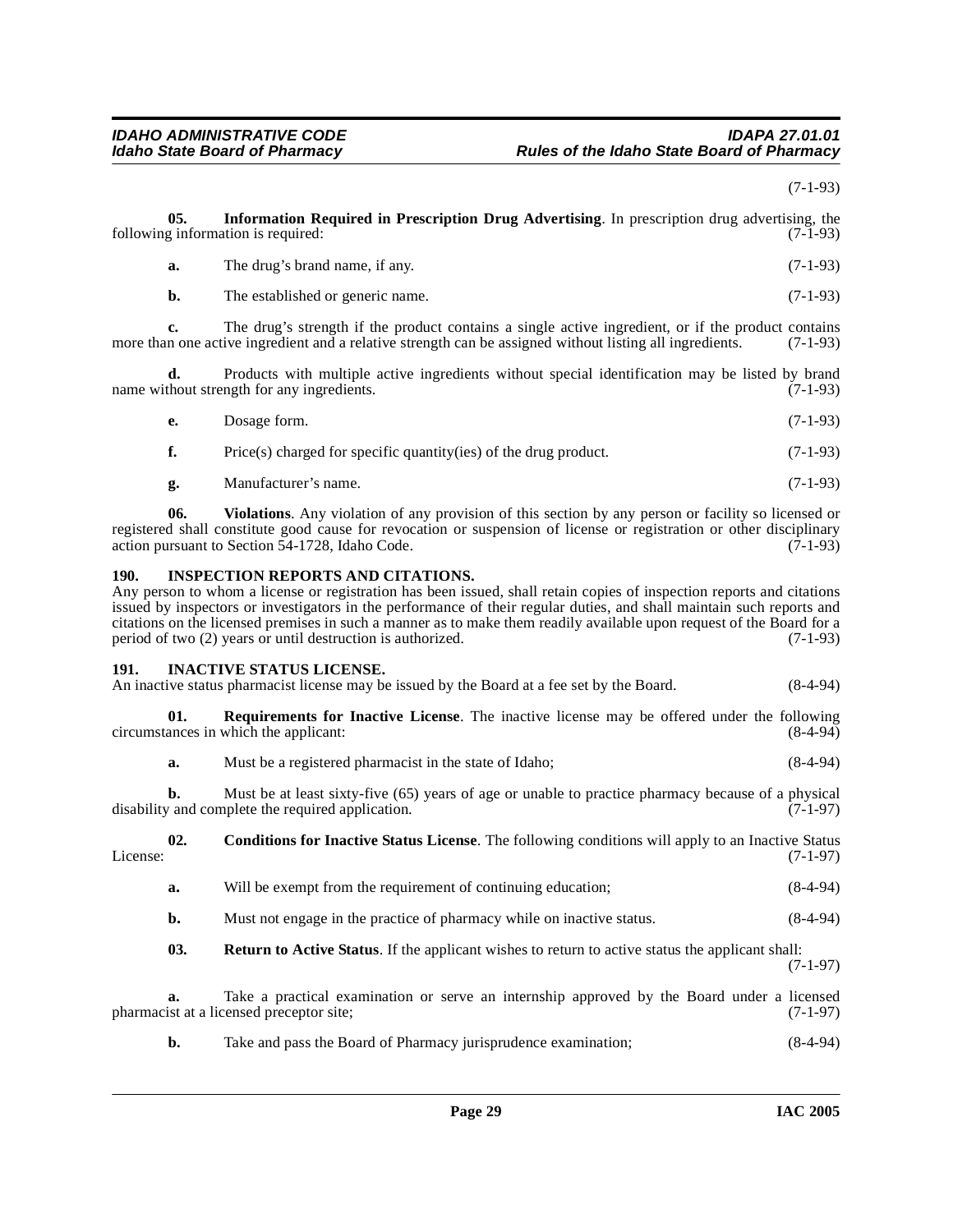| Complete thirty (30) hours of continuing education; | $(8-4-94)$ |
|-----------------------------------------------------|------------|
| Pay a reinstatement fee as set by the Board;        | $(8-4-94)$ |
| Make an appearance before the Board.                | $(8-4-94)$ |
|                                                     |            |

#### <span id="page-29-0"></span>**192. -- 250. (RESERVED).**

#### <span id="page-29-1"></span>**251. PHARMACY TECHNICIANS.**

**01. Definition - Pharmacy Technician**. Means an individual, registered with the Board who is employed or otherwise authorized by a pharmacy registered with the Board to perform routine functions, that do not require the use of a licensed pharmacist's professional judgment, in connection with the preparing, compounding, distribution or dispensing of medications at such pharmacy, and who has been adequately trained therefor according to the written standards of such pharmacy. Such written standards shall be available to the Board and its designated personnel for inspection and/or approval. (5-3-03)

#### **02. Responsibility of Pharmacy and Pharmacist -- Assignment of Functions**. (4-5-00)

**a.** The pharmacy and the pharmacist-in-charge are each responsible for all aspects of the sale at retail and the dispensing of medications, drugs, devices, and other materials at the pharmacy, including the preparing, compounding, distribution or dispensing of medications. No pharmacy or pharmacist may allow assignment to, or permit performance by, any individual, other than a registered pharmacy technician, a registered pharmacist extern/ intern, or a licensed pharmacist, of any functions connected to the preparing, compounding, distribution or dispensing of medications at the pharmacy. (5-3-03)

**b.** The pharmacy or the pharmacist-in-charge may assign to, or allow performance by, a registered pharmacy technician, only of those functions connected with the preparing, compounding, distribution or dispensing of medications, which meet all of the following criteria: (5-3-03)

| The function is routine: | $(4-5-00)$ |
|--------------------------|------------|

ii. The function is one for which the pharmacy technician is adequately trained and supervised; and  $(4-5-00)$ 

iii. The function does not require the use of a licensed pharmacist's professional judgment. (4-5-00)

**c.** Only a registered pharmacist may do any of the following (which, without limiting the scope of the term "professional judgment", is a non-exclusive list of actions requiring a licensed pharmacist's professional judgment): (4-5-00)  $j$ udgment):  $(4-5-00)$ 

i. Receive a new prescription order verbally from a prescriber or other person authorized by law.  $(4-5-00)$ 

ii. Perform evaluations and interpretations of a prescription and any needed clarifications prior to filling. (4-5-00)

iii. Consult with the prescriber concerning any necessary clarification regarding a patient and his prescription.  $(4-5-00)$ 

iv. Interpret any clinical data in a patient's medication record system (e.g., drug usage, refill frequency, drug interactions, etc.) (7-1-93)

v. Perform professional consultation with any prescriber, nurse or other health care professional. (7-1-93)

vi. Supervise the packaging of drugs and check the completed procedure and product. (7-1-93)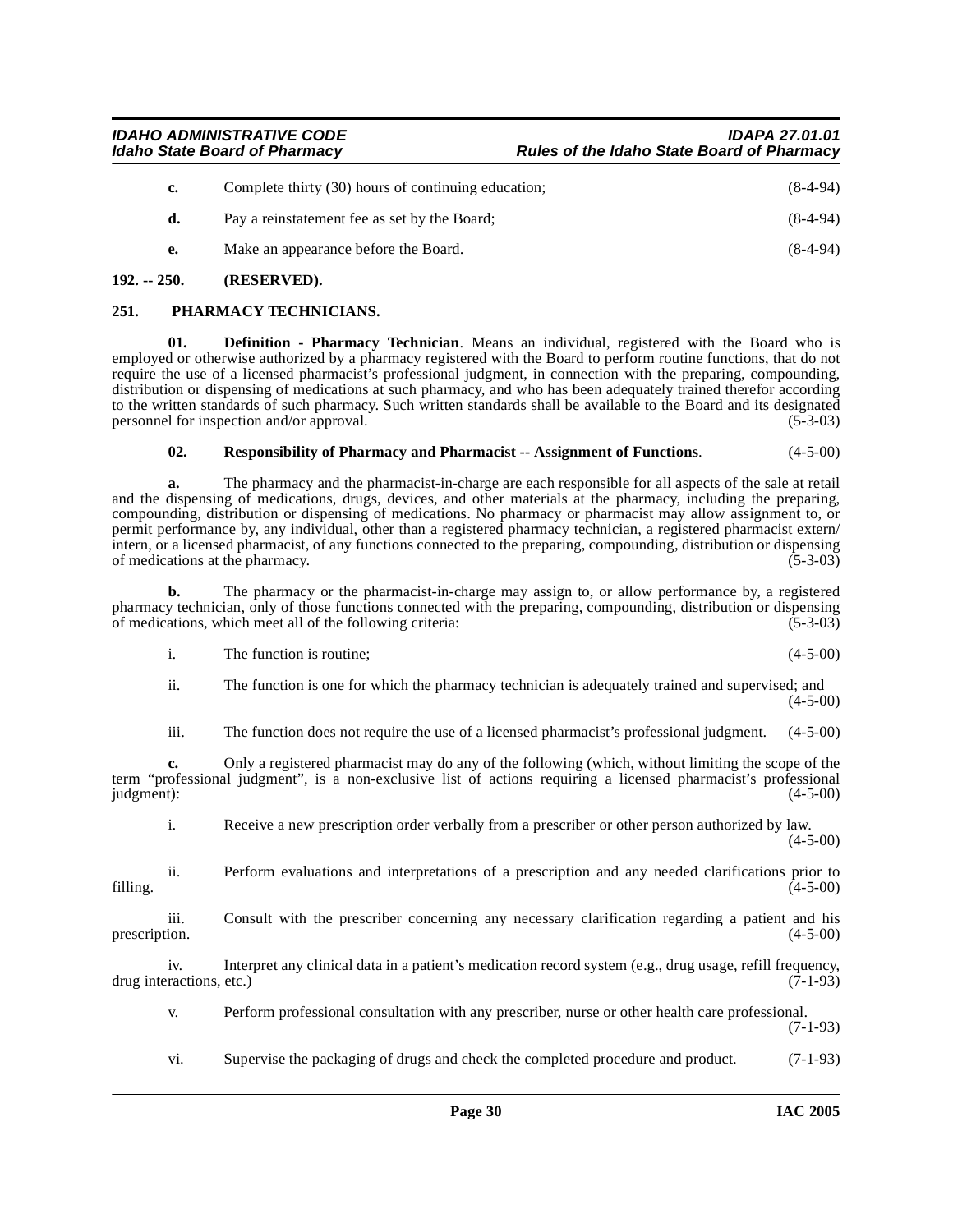vii. Issue the new prescription to the patient or his agent with consultation. (7-1-93)

viii. Supervise the activities of pharmacy technicians to insure that all such activities are performed completely, safely and without risk or harm to patients.

**d.** A violation of the rules on pharmacy technicians by a pharmacist or a pharmacy is unprofessional conduct, and is grounds for revocation or suspension of the pharmacist's license and/or the pharmacy registration issued under Sections 54-1722, 54-1723, 54-1724 or 54-1729, Idaho Code, or other appropriate disciplinary action.  $(4-5-00)$ 

**03. Supervision**. Where a pharmacy technician performs one (1) or more functions in connection with the preparing, compounding, distribution or dispensing of, the pharmacy technician shall be under the supervision of a licensed pharmacist who, in addition to the pharmacy and the pharmacist-in-charge, shall be responsible for all aspects of the filled prescription including, but not limited to the following: (4-5-00)

**a.** Verifying drug selection, strength, dosage form and labeling against the prescription and the of stock container. (7-1-93) contents of stock container.

**b.** Verifying selection of the proper prescription container. (7-1-93)

**04. Pharmacy Technician Ratio**. The ratio of pharmacists to pharmacy technicians shall be not less (1) pharmacist for every three (3) pharmacy technicians in any practice setting. (4-6-05) than one  $(1)$  pharmacist for every three  $(3)$  pharmacy technicians in any practice setting.

#### **05. Responsibility of Pharmacy Technicians**. (4-5-00)

**a.** Pharmacy technicians shall perform all functions properly assigned to them with all necessary care. No pharmacy technician shall accept assignment of, or perform, any functions connected with the preparing, compounding, distribution or dispensing of medications unless such pharmacy technician is employed or otherwise authorized by the assigning pharmacy and such function meets all of the criteria set forth in Subsection 251.02.b.

(5-3-03)

**b.** The Board of Pharmacy may initiate proceedings against pharmacy technicians who perform such tasks or functions connected with the preparing, compounding, distribution or dispensing of medications: (4-5-00)

ii. That the pharmacy technician is not adequately trained and supervised for; or (4-5-00)

iii. That require the use of a licensed pharmacist's professional judgment. Such persons may be charged by the appropriate authorities with practicing pharmacy without a license in violation of Section 54-1726, Idaho Code. (4-5-00)

**c.** The Board of Pharmacy may initiate proceedings against pharmacy technicians who perform such tasks or functions connected with the preparing, compounding, distribution or dispensing of medications in a negligent or improper manner or otherwise violate the rules on pharmacy technicians. Such violations shall be grounds for revocation or suspension of the pharmacy technician's registration, or other appropriate disciplinary  $(4-5-00)$ 

#### **06. Identification of Pharmacy Technicians**. (7-1-99)

**a.** All pharmacy technicians working as such in community pharmacies must be identified by a name badge designating that person as a pharmacy technician. The name badge must measure no less than one (1) inch by three (3) inches and must contain the individual's printed name directly above the title of pharmacy technician. The identification badge must be clearly visible at all times. Pharmacy technicians working in an institutional setting may be exempt from the above requirement only if the institution requires a specific badge of identification to be worn by the pharmacy technician. (4-5-00) the pharmacy technician.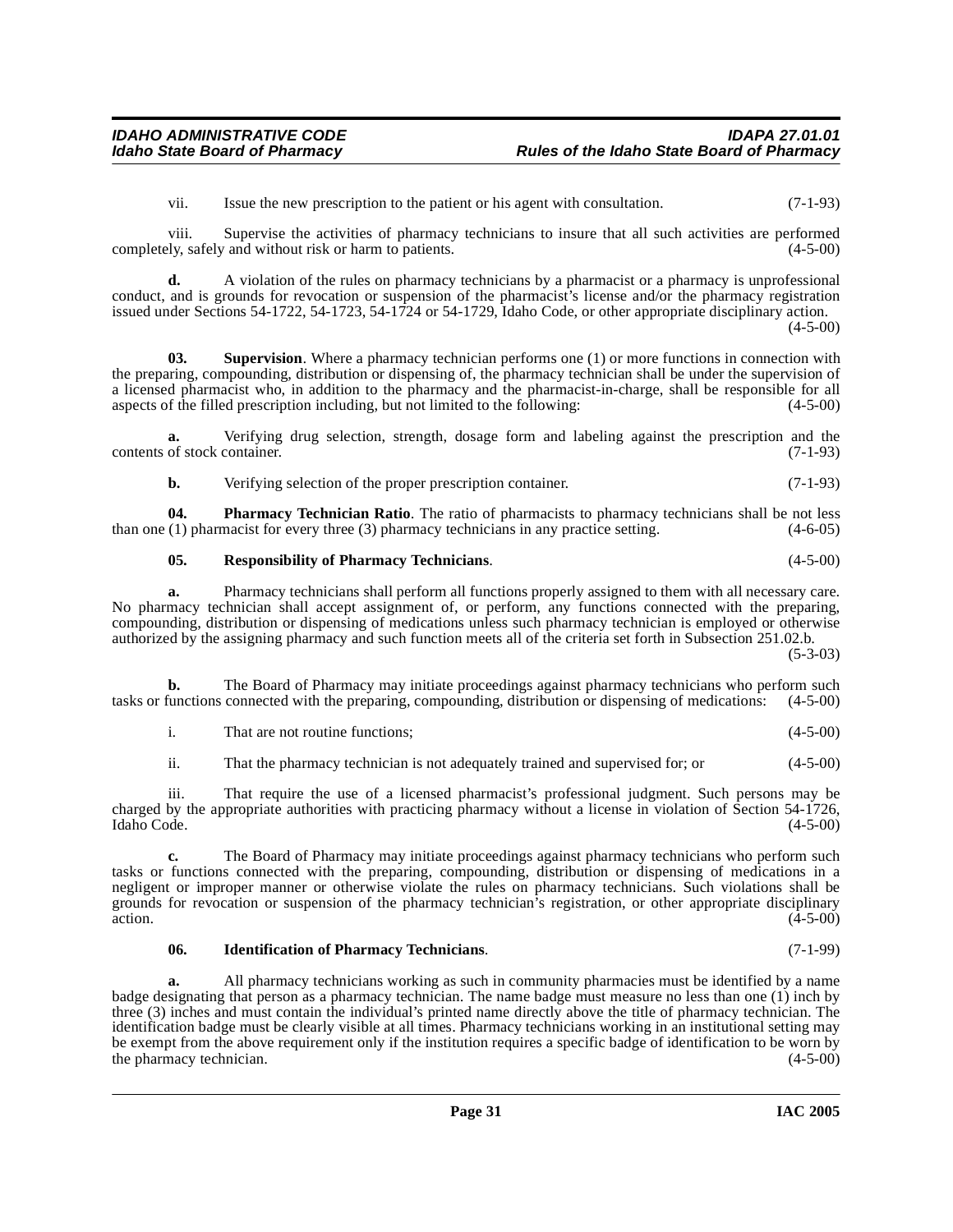**b.** All pharmacy technicians must identify themselves as a pharmacy technician on any phone calls or received by them while performing pharmacy functions. (7-1-99) initiated or received by them while performing pharmacy functions.

#### **07. Registration of Pharmacy Technician**. (4-5-00)

**a.** Annual Registration. All pharmacy technicians shall register annually with the Board. The Board will develop an appropriate annual registration notice and annual registration form to be mailed to all registered pharmacy technicians prior to June 1 of each year. The notice will state the annual pharmacy technician registration renewal fee.  $(4-5-00)$ 

**b.** Initial Registration. Before commencing duties at a pharmacy as a pharmacy technician (including previously registered pharmacy technicians who are changing pharmacies), an individual must register with the Board, pay the registration fee, and have received a certificate of registration from the Board, provided however, an individual who has not previously had his registration as a pharmacy technician revoked or suspended may commence performing duties as a pharmacy technician immediately upon the completion and mailing of the registration form and applicable fee to the Board. The initial registration period shall be from the date of initial registration to the next annual registration date. registration to the next annual registration date.

**c.** Contents of Registration Form. The annual registration form and the initial registration form shall be prepared by the Board, and shall require such information regarding the individual and the employing or authorizing pharmacy as the Board may reasonably require. In addition, registration shall include the statement of the pharmacy owner (or an authorized agent of the pharmacy owner), and of the pharmacist-in-charge that either:

(5-3-03)

i. The individual has been adequately trained by the pharmacist-in-charge, or by the pharmacy, to perform those routine functions in connection with the preparing, compounding, distribution or dispensing of medications as are, or will be, assigned to such individual: (4-5-00) medications as are, or will be, assigned to such individual;

ii. The pharmacist-in-charge or the pharmacy owner has verified that such individual possesses adequate training to perform those routine functions in connection with the preparing, compounding, distribution or dispensing of medications as are, or will be, assigned to such individual; or  $(4-5-00)$ 

iii. Such individual will be adequately so trained prior to the assignment of any routine functions in<br>on with the preparing, compounding, distribution or dispensing of medications. (4-5-00) connection with the preparing, compounding, distribution or dispensing of medications.

**Discipline and Appeal.** Any proceedings by the Board against any pharmacy technician shall comply in all respects with the Administrative Procedures Act, Chapter 52, Title 67, Idaho Code. (4-5-00)

#### <span id="page-31-0"></span>**252. PHARMACY PRACTICE IN INSTITUTIONS.**

**01. Definitions**. For purposes of these rules the following apply: (7-1-93)

**a.** Institutional Facility is defined as: Hospital, Skilled Nursing Care Facility, Intermediate Care Facility, Extended Care Facility, and any other such organization, including those operated by the state of Idaho, whose primary purpose is to provide a physical environment for patients to obtain health care services, except those places where physicians, dentists, veterinarians, osteopaths, or other practitioners of the healing arts who are duly licensed, engage in private practice. (7-1-93)

**b.** Institutional Pharmacy is defined as that portion of an Institutional Facility which is engaged in the distribution and/or manufacture, production or sale of drugs, medications, devices and other materials used in the diagnosis and treatment of injury, illness and disease (hereinafter referred to as "drugs") and which shall be registered with the State Board of Pharmacy pursuant Chapter 17, Title 54, Idaho Code. (7-1-93)

**02. Purpose**. The purpose of the following rules is to accomplish the purposes of the Idaho Pharmacy Act as specified in Section 54-1703, Idaho Code, by implementing the provisions of that portion of the Act concerning Registration of Facilities as specified in Section 54-1729, Idaho Code. (7-1-93) concerning Registration of Facilities as specified in Section 54-1729, Idaho Code.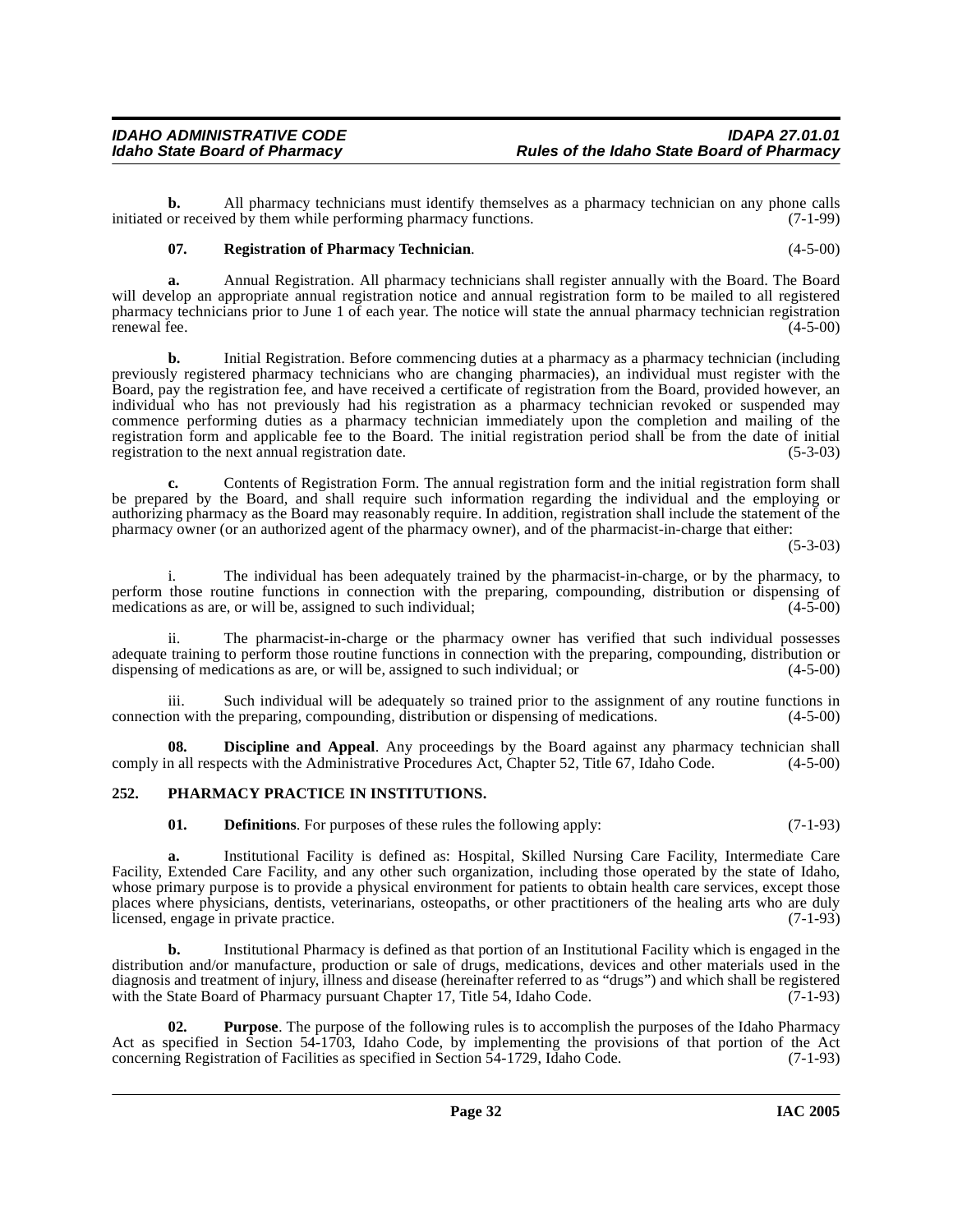**03. Applicability**. The following rules are applicable to all institutions and institutional pharmacies as defined in Subsection 252.01.a. (7-1-93)

**04. Registration of Institutional Pharmacies**. All institutional pharmacies shall register annually with the Board of Pharmacy, certificates of registration shall be issued only to those institutional pharmacies which satisfy<br>the provisions of Section 54-1729. Idaho Code, and Subsection 251.05 through Section 259. (7-1-93) the provisions of Section 54-1729, Idaho Code, and Subsection 251.05 through Section 259.

**05. Director of Institutional Pharmacy**. Each institutional pharmacy shall be directed by a pharmacist, hereinafter referred to as the Director, who is licensed to engage in the practice of pharmacy in this state and who is knowledgeable in, and thoroughly familiar with the specialized functions of institutional pharmacies. He shall be responsible for all activities of the institutional pharmacy, and for meeting the requirements of the Idaho<br>Pharmacy Act and these Rules. (7-1-93) Pharmacy Act and these Rules.

**06. Supportive Personnel**. The Director of an institutional pharmacy shall be assisted by a sufficient number of additional registered pharmacists and ancillary personnel as may be required to operate such pharmacy<br>competently, safely, and adequately to meet the needs of the patients of the facility. (7-1-93) competently, safely, and adequately to meet the needs of the patients of the facility.

**a.** Trained technical personnel may be employed. The Director shall develop and implement written policies and procedures to specify the duties to be performed by such technical personnel. (7-1-93)

**b.** Such policies and procedures shall, at a minimum, specify that ancillary technical personnel are personally and directly supervised by a registered pharmacist and that ancillary technical personnel are not assigned duties which may be performed only by registered pharmacists. (7-1-93)

**c.** Secretarial and clerical assistance and support should be provided as required to assist with record keeping, report submission and other administrative duties; provided, however, such personnel do not perform any technical duties. (7-1-93) technical duties.

**07. Supervision by Director**. All of the activities and operations of each institutional pharmacy shall pharmacy shall pharmacy shall pharmacy shall conductions (7-1-93) be personally and directly supervised by its Director.

**08. Ancillary Personnel**. All functions and activities of ancillary personnel shall be personally and directly supervised by a sufficient number of registered pharmacists to insure that all such functions and activities are performed competently, safely and without risk of harm to patients. (7-1-93) performed competently, safely and without risk of harm to patients.

**Pharmacist Absence**. During such times as an institutional pharmacy may be unattended by a registered pharmacist, arrangements shall be made in advance by the Director for provision of drugs to the medical staff and other authorized personnel of the institutional facility. (7-1-93)

**10. Access to Pharmacy**. One (1) supervisory registered professional nurse and only one (1), in any given eight (8) hour shift, may have access to the pharmacy and may remove drugs there from. (7-1-93)

**11. Designated Nurse**. Such nurse shall be designated in writing by the Director or the appropriate committee of the institutional facility and shall prior to being permitted to obtain access to the pharmacy, receive thorough education and training in the proper methods of access, removal of drugs, and records and procedures required. Such education and training shall be given by the Director, who shall require, at a minimum, the following records and procedures: (7-1-93)

**a.** Removal of any drugs from the pharmacy by an authorized nurse must be recorded on a suitable wing name of drug, strength, amount, date, time and signature of nurse. (7-1-93) form showing name of drug, strength, amount, date, time and signature of nurse.

**b.** Only prepackaged drugs in amounts sufficient for the immediate therapeutic needs shall be from the pharmacy when a pharmacist is not available. (7-1-93) removed from the pharmacy when a pharmacist is not available.

#### <span id="page-32-0"></span>**253. EMERGENCY KITS.**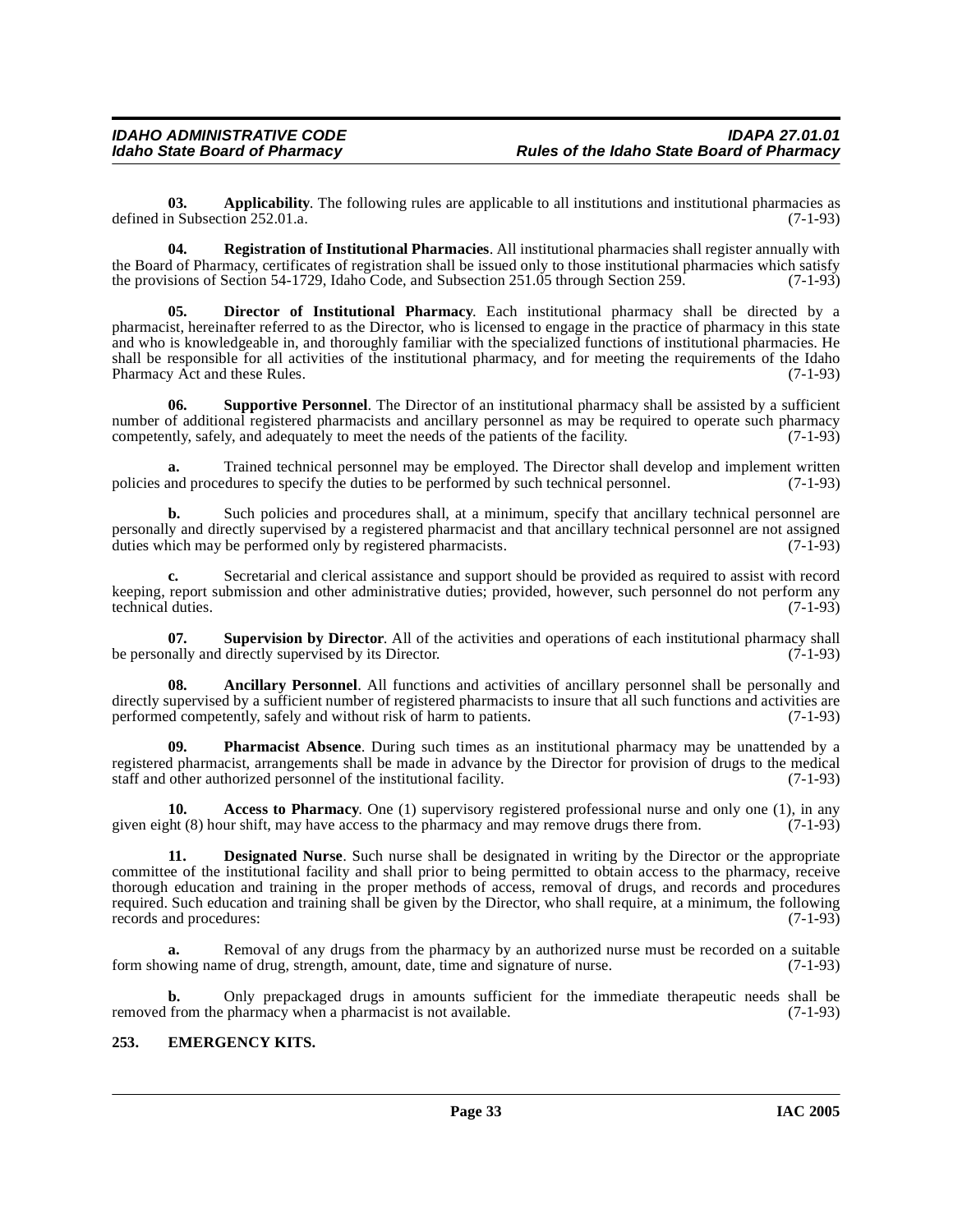**01. Institutional Facility**. In a facility which does not have an institutional pharmacy, drugs may be provided for use by authorized personnel by emergency kits located at such facility, provided, however, such kits meet the following requirements. (7-1-93)

**02. Definition - Emergency Kit Drugs**. Emergency kit drugs are those drugs which may be required to meet the immediate therapeutic needs of patients and which are not available from any other authorized source in sufficient time to prevent risk of harm to patients by delay resulting from obtaining such drugs from such other source.  $(7-1-93)$ 

**Supplying Pharmacy.** All emergency kit drugs shall be provided by one (1) pharmacy licensed by the Board of Pharmacy, retained for such purpose; upon retaining each such pharmacy, the institutional facility shall<br>notify the Board in writing. Such pharmacy shall meet the requirements of Subsection 257. 01. (7-1-93) notify the Board in writing. Such pharmacy shall meet the requirements of Subsection 257. 01.

**04. Drugs Included**. The supplying pharmacist and the committee responsible for pharmaceutical services of the institutional facility shall jointly determine the drugs, by identity and quantity to be included in emergency kits. (7-1-93)

**05. Storage of Emergency Kits**. Emergency kits shall be stored in locked areas, suitable to prevent unauthorized access, and to insure a proper environment for preservation of the drugs within them. (7-1-93)

**06. Labeling, Exterior**. The exterior of emergency kits shall be labeled so as to clearly and unmistakably indicate that it is an emergency drug kit and it is for use in emergencies only; and in addition, such label shall also contain a listing of the drugs contained therein, including name, strength, quantity and expiration of contents, and the name, address(es) and telephone number(s) of the supplying pharmacist. (7-1-93)

**07. Labeling, Interior**. All drugs contained in emergency kits shall be labeled in accordance with Subsection 255.04 and shall also be labeled with such other and further information as may be required by the medical staff of the institutional facility to prevent misunderstanding or risk of harm to the patients of the facility.

(7-1-93)

**08. Removal of Drugs From Emergency Kit**. Drugs shall be removed from emergency kits only pursuant to a valid physician's order by authorized personnel, or by the supplying pharmacist. (7-1-93)

**09. Notifying Pharmacist When Kit Is Opened**. Whenever an emergency kit is opened, the supplying pharmacist shall be notified within a reasonable time, and the pharmacist or pharmacist designee shall restock the kit. (7-1-97)

**10. Expiration Dates**. Upon the occurrence of any expiration date, the supplying pharmacist shall replace expired drugs with current dated drugs. (7-1-93)

**11. Policies and Procedures**. The supplying pharmacist shall, in conjunction with the committee responsible for pharmaceutical services of the institutional facility develop and implement written policies and procedures to insure compliance with the provisions of Section 253. (7-1-93)

**12. Noninstitutional Facility Home Health Nurses**. An Idaho licensed pharmacy may supply certain mergency drug kits for state licensed or Medicare certified home health agencies. (7-1-97) limited emergency drug kits for state licensed or Medicare certified home health agencies.

**a.** All Subsections of Section 253 shall apply to home health agency emergency kits except as modified in this Subsection 253.12. (7-1-97)

**b.** Home health agency emergency kit drugs may only contain such drugs as specifically approved by rule of the Board. Such drugs are limited to the following: (7-1-97)

| 1. | Epinephrine injection. | $(7-1-97)$ |
|----|------------------------|------------|
|    |                        |            |

ii. Diphenhydramine injection. (7-1-97)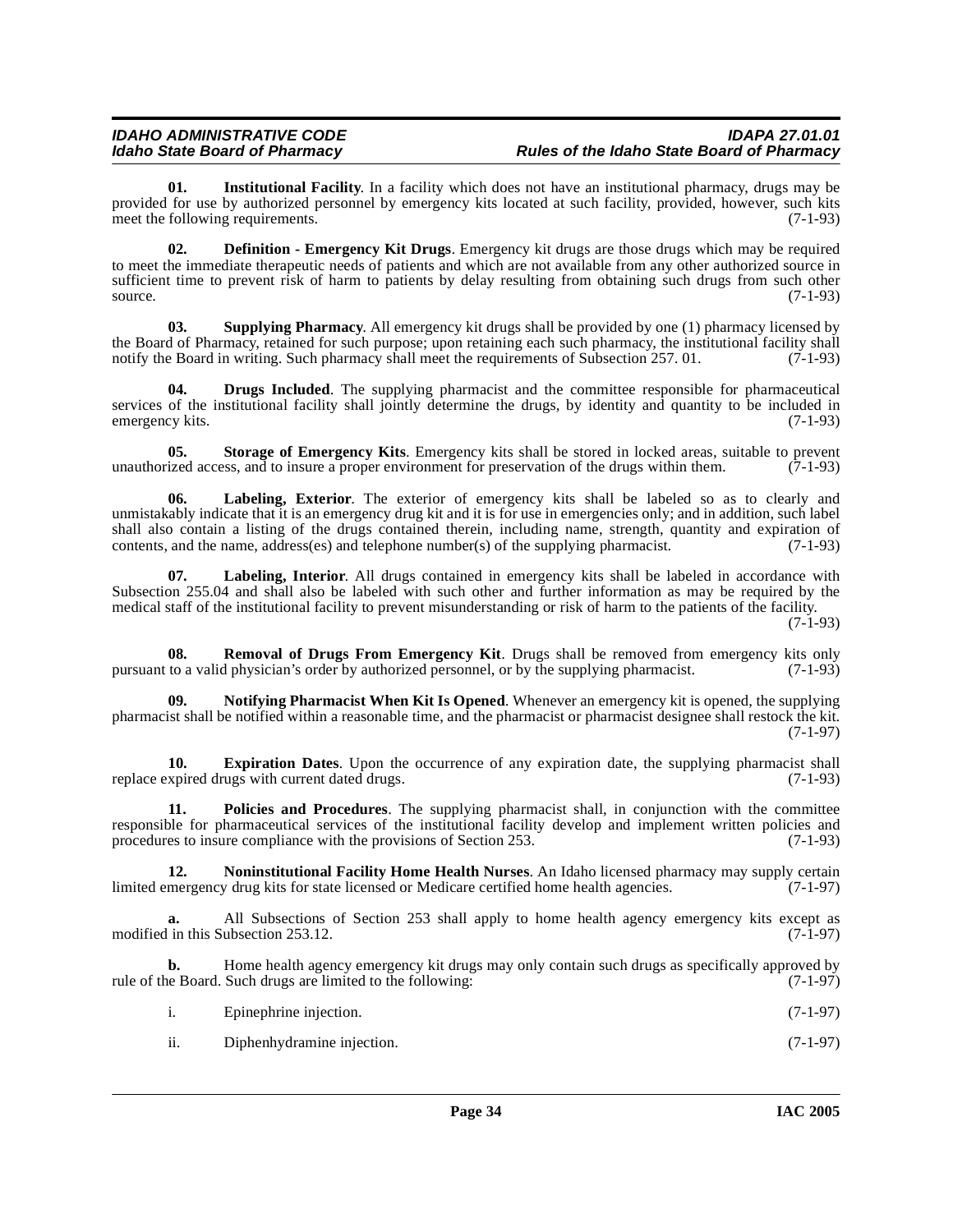| iii. | Corticosteroid injection.              | $(7-1-97)$ |
|------|----------------------------------------|------------|
| iv.  | Narcotic antagonist.                   | $(7-1-97)$ |
| V.   | Sterile water.                         | $(7-1-97)$ |
| vi.  | Sterile saline solution for injection. | $(7-1-97)$ |
| vii. | Heparin flush.                         | $(7-1-97)$ |

**c.** Storage. Home health agency emergency kits shall be stored in locked areas, suitable to prevent ized access, and to ensure a proper environment for preservation of the drugs within that period. (7-1-97) unauthorized access, and to ensure a proper environment for preservation of the drugs within that period.

 i. Provided, however, that nurses licensed by the Idaho Board of Nursing and employed by such state licensed or Medicare certified home health agencies may carry such home health agency emergency kits on their person while on duty and in the course and scope of their employment for the home health agency. When not actually on duty and within the course and scope of their employment, the nurses must return the home health agency emergency kits to the storage area identified in Subsection 253.12.c.  $(7-1-97)$ emergency kits to the storage area identified in Subsection 253.12.c.

**d.** The legend drugs included in the home health agency emergency kit shall remain the property of, r the responsibility of, the Idaho licensed supplying pharmacy. (7-1-97) and under the responsibility of, the Idaho licensed supplying pharmacy.

#### <span id="page-34-0"></span>**254. PHYSICAL REQUIREMENTS.**

**01. Sufficient Space**. An institutional pharmacy shall have within the facility, sufficient floor space allocated to it to insure that drugs are prepared in sanitary, well-lighted and enclosed places, and which meet the other requirements of the section. (7-1-93) requirements of the section.

**02. Equipment and Materials**. Each institutional pharmacy shall have equipment and physical facilities for proper compounding, dispensing and storage of drugs, including parenteral preparation, and, as a minimum, the following current editions.

| <b>a.</b> | Idaho Pharmacy Law and Rules. | $(7-1-93)$ |
|-----------|-------------------------------|------------|
|-----------|-------------------------------|------------|

| b. | A current pharmacy patient counseling reference. | $(8-4-94)$ |
|----|--------------------------------------------------|------------|
|----|--------------------------------------------------|------------|

**c.** Facts and Comparisons. (7-1-93)

**d.** One (1) other current pharmacy reference of your choice, (book or computer diskette). (7-1-93)

**03. Storage of Drugs**. All drugs shall be stored in designated areas within the institutional pharmacy which are sufficient to insure proper sanitation, temperature, light, ventilation, moisture control, segregation and security.  $(7-1-93)$ 

#### **04. Storage of Alcohol and Flammables**. (7-1-93)

**a.** Alcohol and flammables shall be stored in areas separate and apart from areas used for storage, compounding or dispensing of other pharmaceuticals. (7-1-93)

**b.** Such areas shall, at a minimum, meet basic local building code requirements for the storage of and such other laws, ordinances or rules as may apply. (7-1-93) volatiles and such other laws, ordinances or rules as may apply.

**05. Unattended Areas**. In the absence of authorized personnel, and whenever any area of an institutional pharmacy is not under the personal and direct supervision of authorized personnel, such area shall be locked. (7-1-93) locked. (7-1-93)

**06.** Security. All areas occupied by an institutional pharmacy shall be capable of being locked.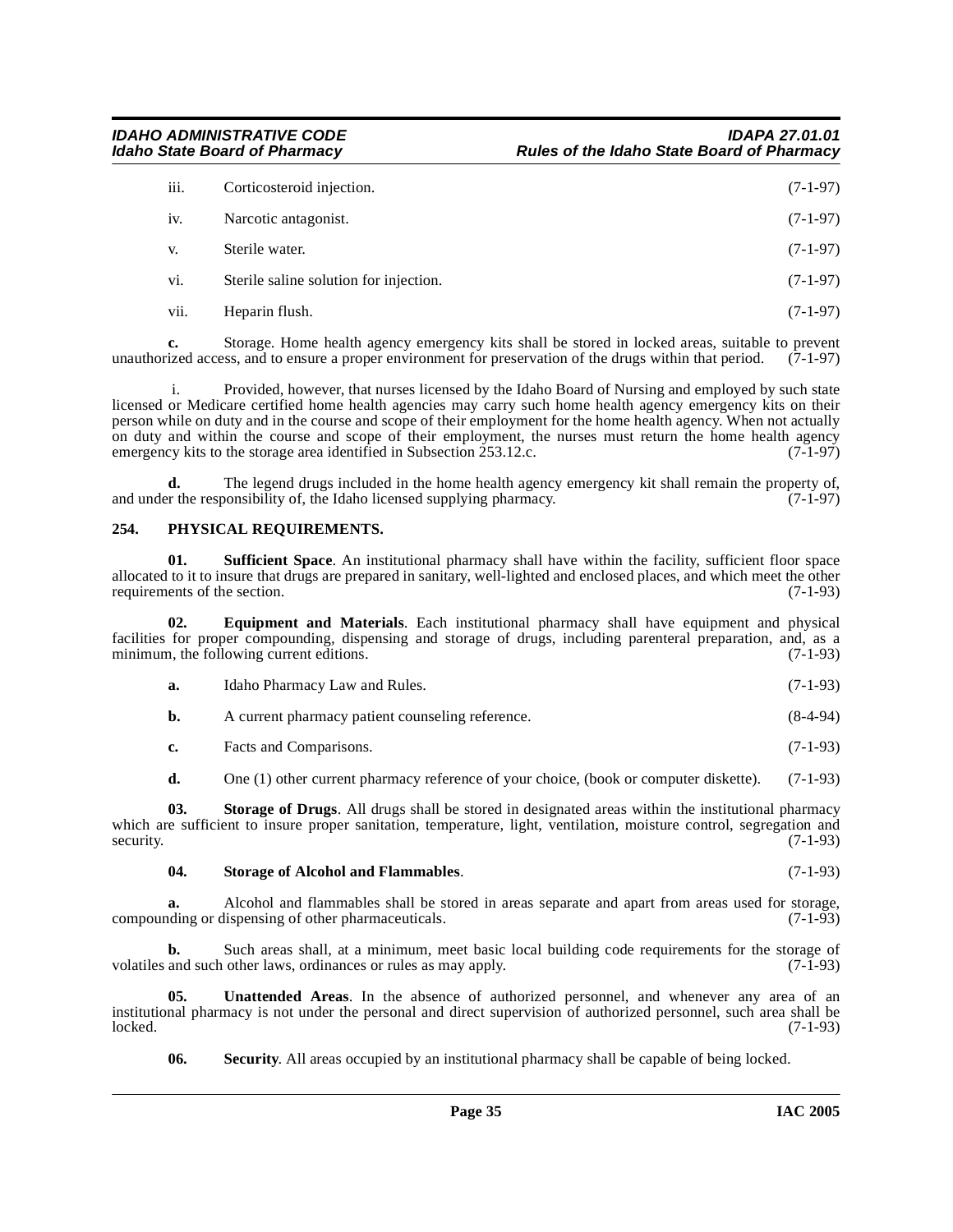(7-1-93)

#### <span id="page-35-0"></span>**255. DRUG DISTRIBUTION AND CONTROL.**

**01. Purpose and Mission**. The primary purpose and mission of an institutional pharmacy shall be to provide properly prepared drugs for the patients of the facility in minimum time and with maximum accuracy, safety and professionalism under written procedures established by the director for the distribution of pharmaceutical materials so as to achieve this goal. (7-1-93)

**Responsibility of Director.** The director shall be responsible for the safe and efficient distribution of, control of and accountability for drugs. The other professional staff of the institutional facility shall cooperate with the director in meeting this responsibility and in ordering, administering and accounting for pharmaceutical materials<br>so as to achieve this purpose. (7-1-93) so as to achieve this purpose.

**03.** Minimum Responsibilities of Director. The Director shall be responsible for, at a minimum, the following: (7-1-93) following: (7-1-93)

**a.** Preparation and sterilization of parenteral medications manufactured within the institutional facility. (7-1-93)

**b.** A mixture of parenteral products, including education and training of nursing personnel concerning incompatibility and provision of proper incompatibility information when the admixture of parenteral products is not accomplished within the institutional pharmacy. (7-1-93) accomplished within the institutional pharmacy.

**c.** Manufacture of drugs, if applicable. (7-1-93)

**d.** Establishment of specifications for procurement of all materials, including drugs, chemicals and als, subject to approval of the appropriate committee of the institutional facility. (7-1-93) biologicals, subject to approval of the appropriate committee of the institutional facility.

**e.** Participation in development of a formulary or drug list for the facility. (7-1-93)

**f.** Dispensing of all drugs within the facility only upon receipt of an original or a direct copy of a n's order. (7-1-93) physician's order.

**g.** Filling and labeling all containers from which drugs are to be administered. (7-1-93)

**h.** Maintaining and making available a sufficient inventory of antidotes and other emergency drugs, both in the pharmacy and inpatient-care areas, as well as current antidote information, telephone numbers of regional poison control center and other emergency assistance organizations, and such other materials and information as may<br>be deemed necessary by the appropriate committee of the institutional facility. (7-1-93) be deemed necessary by the appropriate committee of the institutional facility.

**i.** Records of all transactions of the pharmacy as may be required by applicable law, and/or rule or regulation to maintain accurate control over and accountability for all pharmaceutical materials. (7-1-93)

**j.** Participation in those aspects of the institutional facility's patient care evaluation program which pharmaceutical utilization and effectiveness. (7-1-93) relate to pharmaceutical utilization and effectiveness.

**k.** Fullest cooperation with teaching and/or research programs in the institutional facility. (7-1-93)

**l.** Implementation of the policies and decisions of the appropriate committee(s) of the institutional (7-1-93) facility. (7-1-93)

**m.** Meeting all inspection and other requirements of the Idaho Pharmacy Act and these Rules.

(7-1-93)

#### **04. Dispensing and Labeling of Drugs for Use Inside or Outside a Facility**. (7-1-93)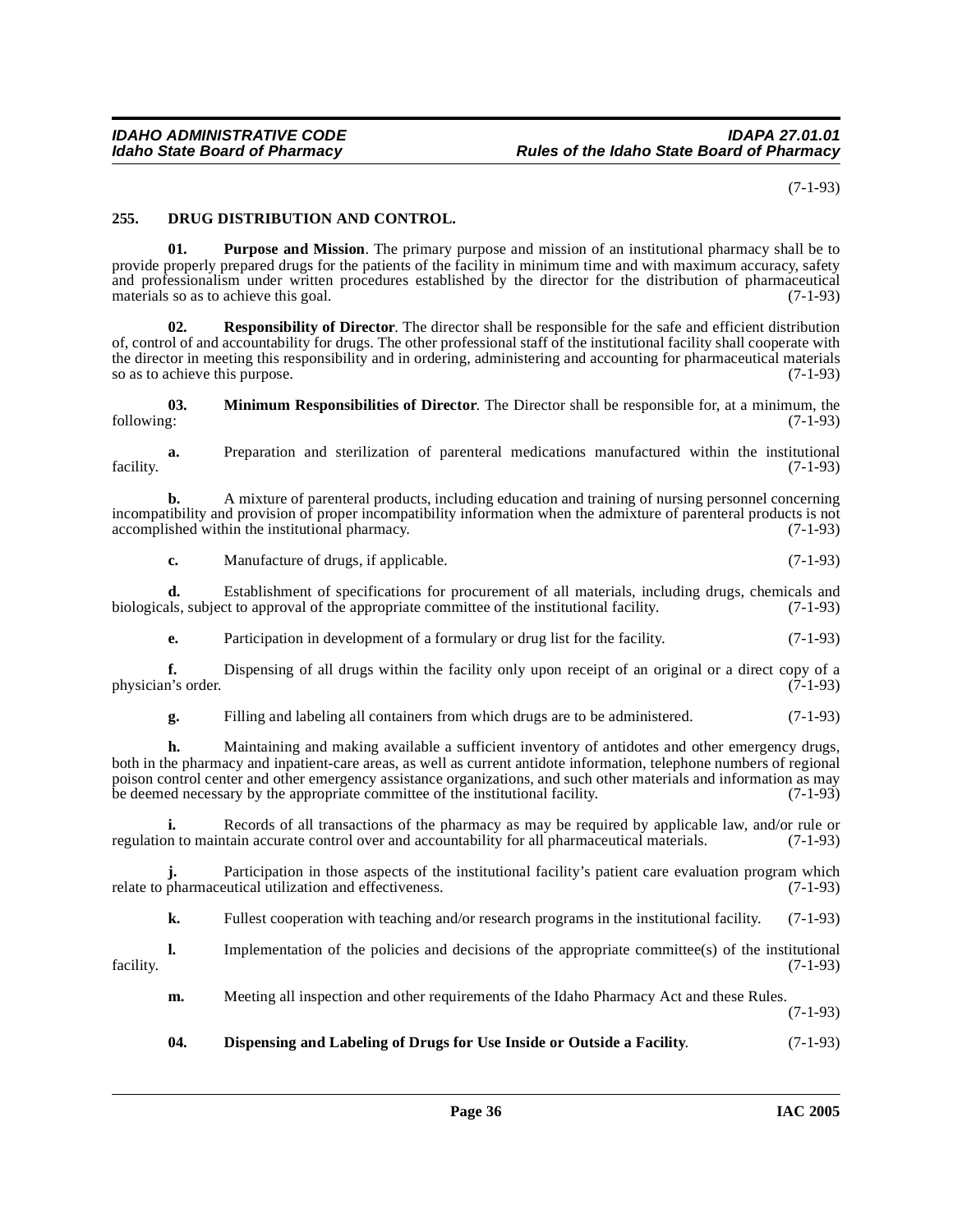For use inside the facility all drugs dispensed by the pharmacy intended for use within the facility shall be dispensed in appropriate containers and adequately labeled according to current acceptable professional standards. (7-1-93) standards.  $(7-1-93)$ 

**b.** For use outside the facility all drugs dispensed to patients about to be discharged or to whom it is certain will carry the item dispensed outside of the facility shall be labeled with the following information: (7-1-93)

| i.    | Name, address and telephone number of the institutional pharmacy.   | $(7-1-93)$ |
|-------|---------------------------------------------------------------------|------------|
| ii.   | Date and identifying serial number.                                 | $(7-1-93)$ |
| iii.  | Full name of patient.                                               | $(7-1-93)$ |
| iv.   | Name of drug, strength, and number of units.                        | $(7-1-93)$ |
| V.    | Directions for use to the patient.                                  | $(7-1-93)$ |
| vi.   | Name of physician prescribing.                                      | $(7-1-93)$ |
| vii.  | Initials of pharmacist dispensing.                                  | $(7-1-93)$ |
| viii. | Required precautionary information regarding controlled substances. | $(7-1-93)$ |

ix. Such other and further accessory cautionary information as may be required or desirable for proper<br>absolute safety to the patient. (7-1-93) use and absolute safety to the patient.

**c.** Whenever any drugs are added to parenteral admixtures, whether within or outside the direct and personal supervision of a registered pharmacist, such admixtures shall be labeled with a distinctive supplementary label indicating the name and amount of the drug added, date and time of addition, and name of person so adding.

(7-1-93)

<span id="page-36-1"></span>**05. Discontinued and Outdated Drugs**. The Director shall develop and implement policies and procedures to insure that discontinued and outdated drugs and containers with worn, illegible, or missing labels are returned to the pharmacy for proper disposition, or that the Director or his designee make proper disposition or dispose of such drugs at the storage site. (7-1-93) dispose of such drugs at the storage site.

**06. Physician's Orders**. Drugs may be dispersed from the institutional pharmacy only upon written orders or direct copies thereof from authorized physicians. (7-1-93)

<span id="page-36-0"></span>**07. Authorization of Physicians**. The appropriate committee of the institutional facility shall, from time to time as appropriate, designate those physicians who are authorized to issue orders to the pharmacy. (7-1-93)

**08. Use of Abbreviations and Chemical Symbols**. Orders employing abbreviations and chemical symbols shall be utilized and filled only if such abbreviations and symbols appear on a published list of accepted abbreviations developed by the appropriate committee of the institutional facility. (7-1-93) abbreviations developed by the appropriate committee of the institutional facility.

<span id="page-36-2"></span>**09. Drug Orders for Inpatient Use**. Orders for drugs for use by inpatients shall, at a minimal contain the patient name and room number, drug name, strength, directions for use, date and physician's signature or that of his authorized representative. (7-1-93) his authorized representative.

<span id="page-36-3"></span>**10. Drug Orders for Outpatient Uses**. Orders for drugs for use by outpatients shall at a minimum, contain all of the items required by the preceding rule, and in addition, the quantity, physician's address and Drug Enforcement Administration identification number, if applicable, and patient's address, if applicable. (7-1-93)

**11. Proofs of Use**. Proofs of use of such controlled substances and other drugs as may be specified by the appropriate committee of the institutional facility shall be submitted to the Director, on forms provided by the Director, together with any and all unused portion of such drug. The forms shall specify, at a minimum, name of drug,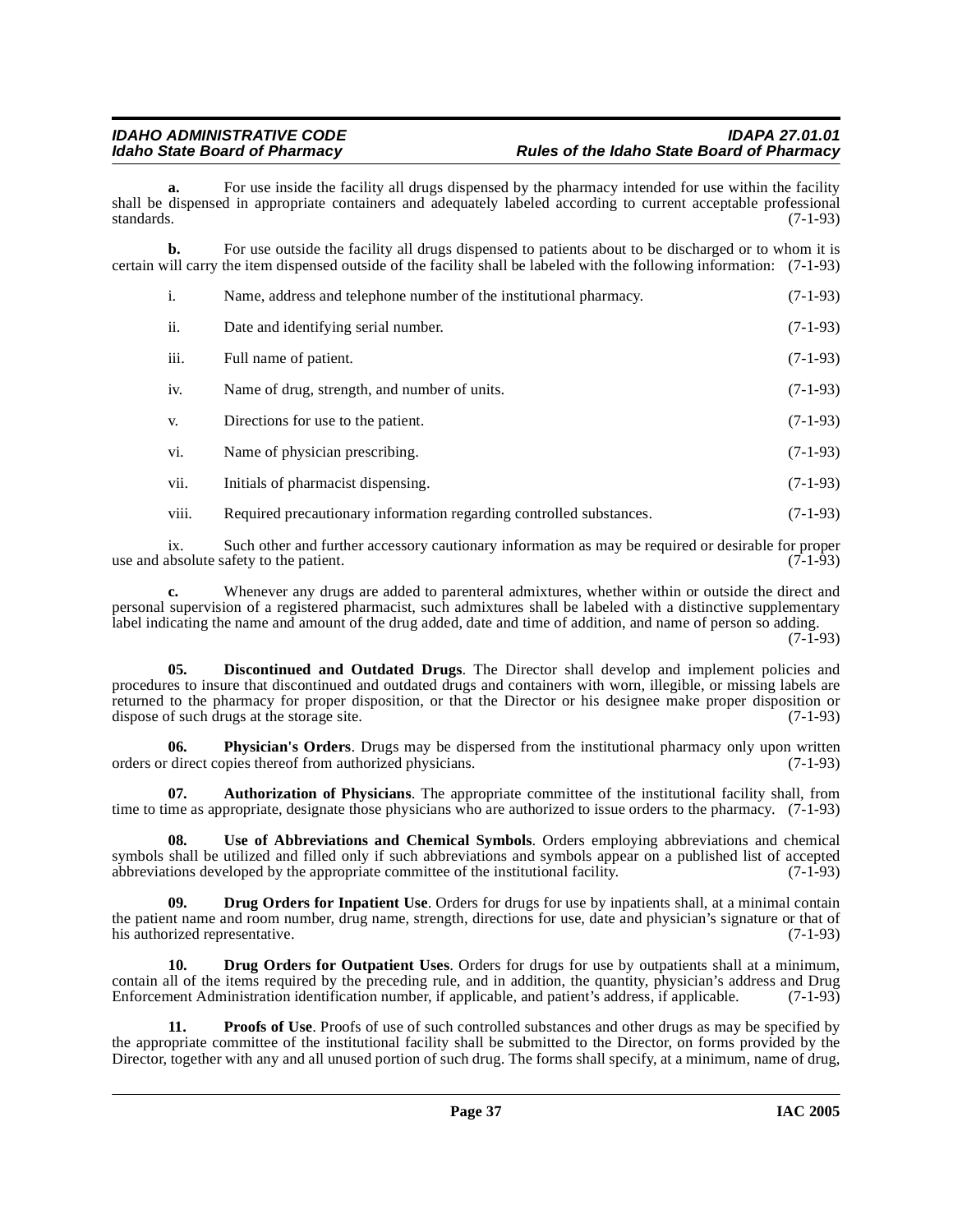dose, name of ordering physician, name of patient, date and time of administration to patient, and name of individual administering.

<span id="page-37-1"></span>**12. Drug Recall Procedure**. The Director shall develop and implement a recall procedure that can be readily activated to assure the pharmacy staff and the director that all drugs included on the recall are returned to the pharmacy for proper disposition. (7-1-93)

**13. Reporting Suspected Adverse Drug Reactions**. Any and all suspected adverse drug reactions shall be reported in writing and orally immediately to the ordering physician, to the pharmacy and to the appropriate committee of the institutional facility. Entry on the patient's record shall also be made. The Director may at his discretion, make further reports of such suspected reactions to the Hospital Reporting Program of the U. S. Food and Drug Administration, to the manufacturer and to the United States Pharmacopoeia. (7-1-93) Drug Administration, to the manufacturer and to the United States Pharmacopoeia.

**14. Records and Reports**. The director shall maintain and submit, as appropriate, such records and reports as are required to insure patient health, safety and welfare, and at a minimum the following: (7-1-93)

| a.        | Proofs of use.                               | $(7-1-93)$ |
|-----------|----------------------------------------------|------------|
| b.        | Reports of suspected adverse drug reactions. | $(7-1-93)$ |
| c.        | Inventories of emergency kits.               | $(7-1-93)$ |
| d.        | Inventories of the pharmacy.                 | $(7-1-93)$ |
| <b>e.</b> | Annual controlled substances inventories.    | $(7-1-93)$ |
| f.        | Alcohol reports.                             | $(7-1-93)$ |
|           |                                              |            |

<span id="page-37-0"></span>**g.** Such other and further records and reports as may be required by law and these rules. (7-1-93)

#### **256. ADMINISTRATION OF DRUGS.**

**01. Administration of Drugs**. Drugs shall be administered at an institutional facility only upon the orders of those members of the medical staff who have been granted clinical privileges or who are authorized members of the house staff and by authorized licensed facility personnel in accordance with policies and procedures specified by the appropriate committee of the facility under applicable law and rules and by usual and customary standards of good medical practice. (7-1-93)

**02. Self-Administration of Drugs by Patients**. Self-administration of drugs by patients shall be permitted only when specifically authorized by the treating or ordering physician, provided however, the patient has been educated and trained in the proper manner of self-administration and there is no risk of harm to the patient.

(7-1-93)

#### <span id="page-37-2"></span>**257. DRUGS FROM OUTSIDE SOURCES.**

**01. Outside Pharmacies**. Whenever drugs or pharmaceutical services are obtained from outside of the institutional facility arrangements shall be made to insure that such outside pharmacist provides his services with sufficient professionalism, quality and availability to adequately protect the safety of the patients and to properly serve the needs of the facility. Such arrangements shall be made in writing and shall, at a minimum, specify that: (7-1-93)

**a.** The outside pharmacist is to act in the capacity of a part-time Director and therefore, subject to these rules.  $(7-1-93)$ **b.** The pharmacist shall provide on-call service at all times. (7-1-93) **c.** Adequate storage facilities for drugs will be provided. (7-1-93)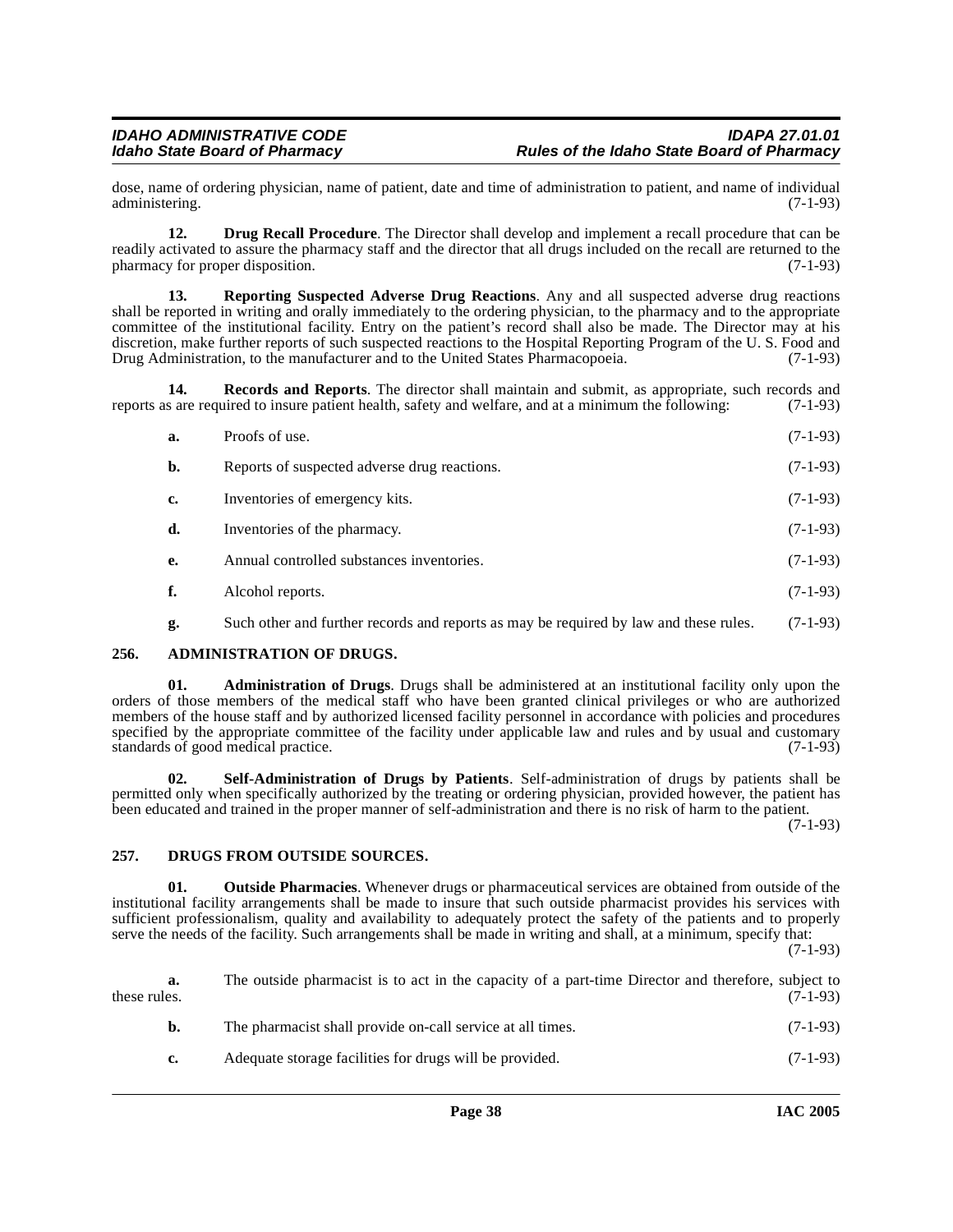**d.** All prescription drugs in oral solid dosage form supplied to a licensed skilled nursing care facility, whether from an outside source or in-house pharmacy, shall be limited to no more than an eight day supply except where USP indicates the drug shall be dispensed in the original container. Up to a thirty-four (34) day supply will be allowed if provided in "Unit Dose", as defined in Idaho Board of Pharmacy Rule Subsection 156.05. (3-20-04)

**e.** All drugs in liquid form will be supplied in amounts not to exceed sixteen (16) ounces or an amount ceed a thirty-four (34) day supply. (3-20-04) not to exceed a thirty-four  $(34)$  day supply.

**f.** All drugs housed in long term care facilities will be labeled according to Idaho Board of Pharmacy Rule 159. (8-4-94) Rule 159. (8-4-94)

**g.** Automatic refilling of medications is prohibited, except where unit dose is used in a daily delivery system. Any continuation of medications must be reordered by the licensed skilled nursing care facility pursuant to a current physician's order. (7-01-94)

**h.** All drugs supplied shall be labeled so as to insure that recalls can be effected and that proper nd supervision of such drugs may be exercised. (7-1-93) control and supervision of such drugs may be exercised.

#### **02. Patient's Own Drugs**. (7-1-93)

**a.** Whenever patients bring drugs into an institutional facility such drugs shall not be administered ey can be precisely identified; administration shall be pursuant to a physician's order only. (7-1-93) unless they can be precisely identified; administration shall be pursuant to a physician's order only.

**b.** If such drugs are not to be administered, then the Director shall, according to procedures specified by him in writing, have them turned in to the pharmacy which shall package and seal them and return them to an adult member of the patient's immediate family or store and return them to the patient upon discharge. (7-1-93) member of the patient's immediate family or store and return them to the patient upon discharge.

#### <span id="page-38-1"></span>**258. DISTRIBUTION OF MEDICATIONS FROM HOSPITAL EMERGENCY ROOMS BY REGISTERED NURSE.**

In an emergency, in the absence of a physician or pharmacist, an R.N. may deliver a legend drug from the emergency room that has been prepackaged by a pharmacist, with proper packaging, labeling, and record keeping pursuant to a licensed physician's order, the exception of controlled substances. (7-1-93) licensed physician's order, the exception of controlled substances.

**01.** Limited Supply. A limited supply of drugs approved for outpatient emergency use may be kept in gency room in a secure, locked location designated for that purpose. (7-1-93) the emergency room in a secure, locked location designated for that purpose.

**02. List of Legend Drugs**. A list of legend drugs which may be delivered to outpatients receiving emergency treatment when a licensed pharmacist is not on duty and the prescribing physician is not present shall be prepared by the licensed pharmacist in charge of a hospital pharmacy or drug room, in consultation with the hospital's medical staff. (7-1-93)

**03. Legend Drugs Prepackaged by Pharmacist**. Legend drugs identified on the approved list shall be prepackaged by a licensed pharmacist; and the number of doses in each package shall be limited to that amount necessary to medicate the patient until the first available pharmacist is on duty in the community, but not more than  $\frac{\sin(6)}{7-1-93}$  $six (6)$  doses.

**04. Legend Drugs Labeled by Pharmacist**. Legend drugs identified on the approved list shall be labeled by the pharmacist at the time of packaging, the label must conform to the requirements of Subsection 255.04 except that blank spaces may be left for the names of the patient and physician and the directions for use to the patient. (7-1-93) patient. (7-1-93)

<span id="page-38-0"></span>**05.** Delivery of Legend Drugs by R.N. If a licensed pharmacist is not on duty, the R.N. in charge of the emergency room may deliver legend drugs, prepackaged and labeled in accordance with the labeling requirements in Subsection 255.04 to a person receiving emergency out-patient treatment, on receiving an order from a licensed<br>physician. (7-1-93) physician. (7-1-93)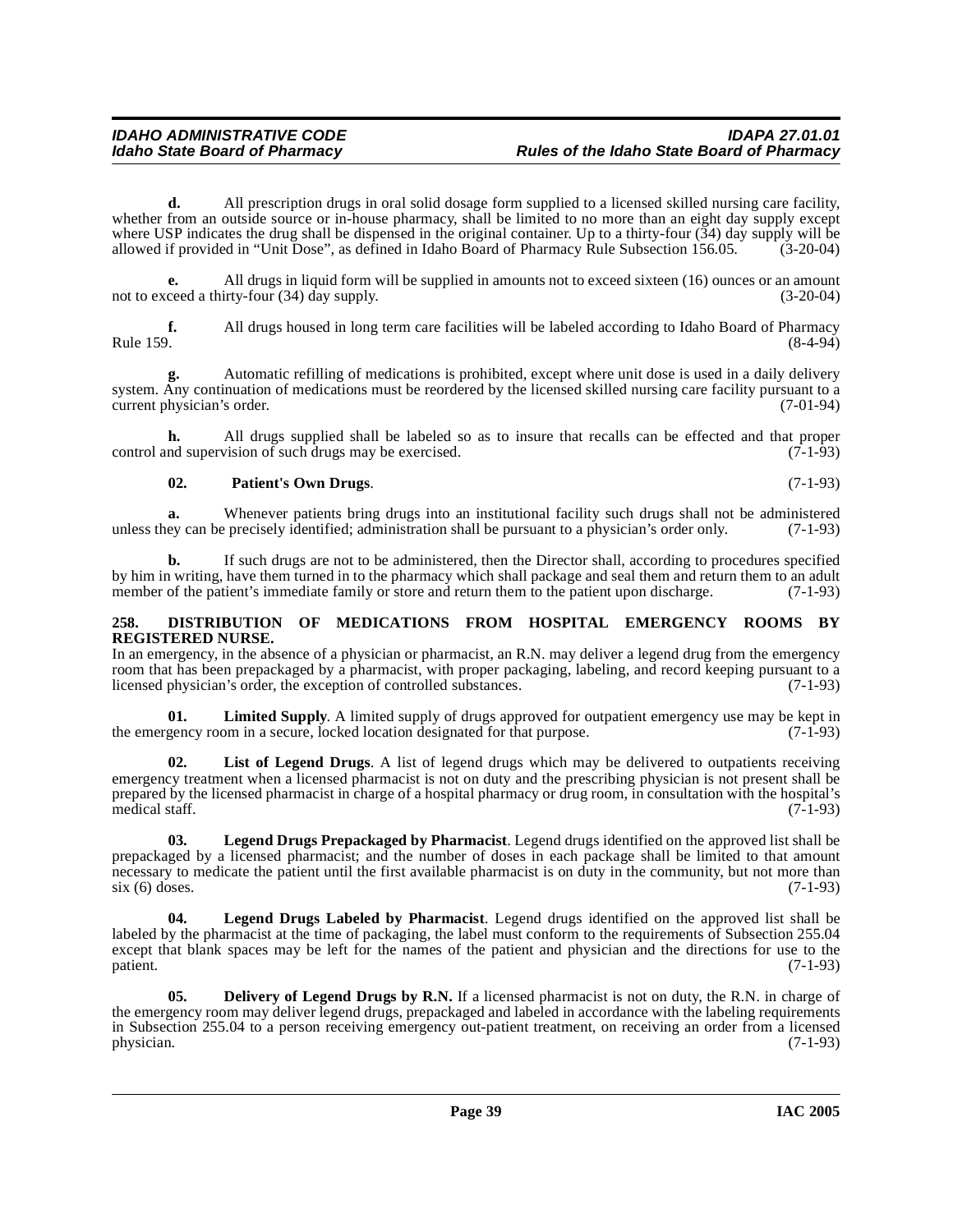### IDAHO ADMINISTRATIVE CODE<br>Idaho State Board of Pharmacy **Integrative State Board of Pharmacy** Rules of the Idaho State Board of Pharmacy **Idaho State Board of Pharmacy Rules of the Idaho State Board of Pharmacy**

**06. Physician's Orders Must be Written**. The physician's order may be by written or telephonic it must be promptly reduced to writing by the person taking the call. (7-1-93) communication; if telephonic, it must be promptly reduced to writing by the person taking the call.

**07. Limit**. No more than one (1) prepackaged container of the same drug may be delivered to a person receiving emergency outpatient treatment, unless more than one (1) package is required to sustain the patient until the first available pharmacist is on duty in the community. (7-1-93)

**08. Responsibility of Person Delivering Drugs**. The person who delivers drugs pursuant to these rules shall: (7-1-93)

**a.** Complete the label affixed to the container with all required information except that the name and of the drug may be deleted on order of the prescribing physician. (7-1-93) strength of the drug may be deleted on order of the prescribing physician.

**b.** Complete a record of delivery which includes all of the information listed under Subsection 255.04.b. and the following: the expiration date of the drug if applicable, the lot number of the drug, the date of prepackaging, initials of the pharmacist who prepackaged the drug, a blank space for the name (initials) of the person delivering the drug to patient, and the delivery record shall be returned to the hospital pharmacy upon completion and filed as a permanent record. (7-1-93) filed as a permanent record.

<span id="page-39-2"></span>**09. Authorization of Drug Delivery in Emergency Room to Outpatients**. This rule does not authorize other than the R.N. in the emergency room on a hospital's staff to deliver legend drugs to outpatients receiving emergency treatment. (7-1-93) receiving emergency treatment.

<span id="page-39-1"></span>**10. Authority to Deliver Legend Drugs**. This rule does not authorize the delivering of controlled legend drugs by any person not authorized by law to dispense such drugs. (7-1-93)

**11. 11. Definition**. The following terms are defined for the purposes of this rule unless the context requires otherwise. (7-1-93) otherwise. (7-1-93)

**a.** "Deliver to patient" means completing the blank spaces on the label of the prepackaged drug and handing the package to the patient, or the patient's representative. (7-1-93) actually handing the package to the patient, or the patient's representative.

**b.** "Dose" means the amount of medication that is to be given at one (1) specific time, as determined by the physician.  $(7-1-93)$ 

**c.** "Prepackage" means placing in a container that meets federal and state qualifications as a legal container, not more than six (6) doses of a legend drug and affixing a label to the container that includes all of the information required under Subsection 255.04.b. (7-1-93)

#### **259. INVESTIGATIONAL DRUGS.**

Investigational drugs shall be properly labeled and shall be administered only under the personal and direct supervision of the principal physician-investigator or his authorized clinician(s) with prior approval of the appropriate  $committee(s)$  of the institutional facility. (7-1-93)

<span id="page-39-0"></span>**01. Administration of Investigational Drugs**. Nurses may administer such drugs only after they have been educated and trained concerning relevant pharmacologic information about such drugs by the clinician of the  $p$ harmacy.  $(7-1-93)$ 

**02.** Information on Investigational Drugs. A central unit shall be maintained wherein essential ion regarding such drugs may be obtained. (7-1-93) information regarding such drugs may be obtained.

#### **260. INSPECTION.**

**01. Monthly Inspections**. The director shall no less than once per month, personally or by qualified designee, inspect all matters within his jurisdiction and responsibility and make appropriate written records and notations of such inspections. (7-1-93) notations of such inspections.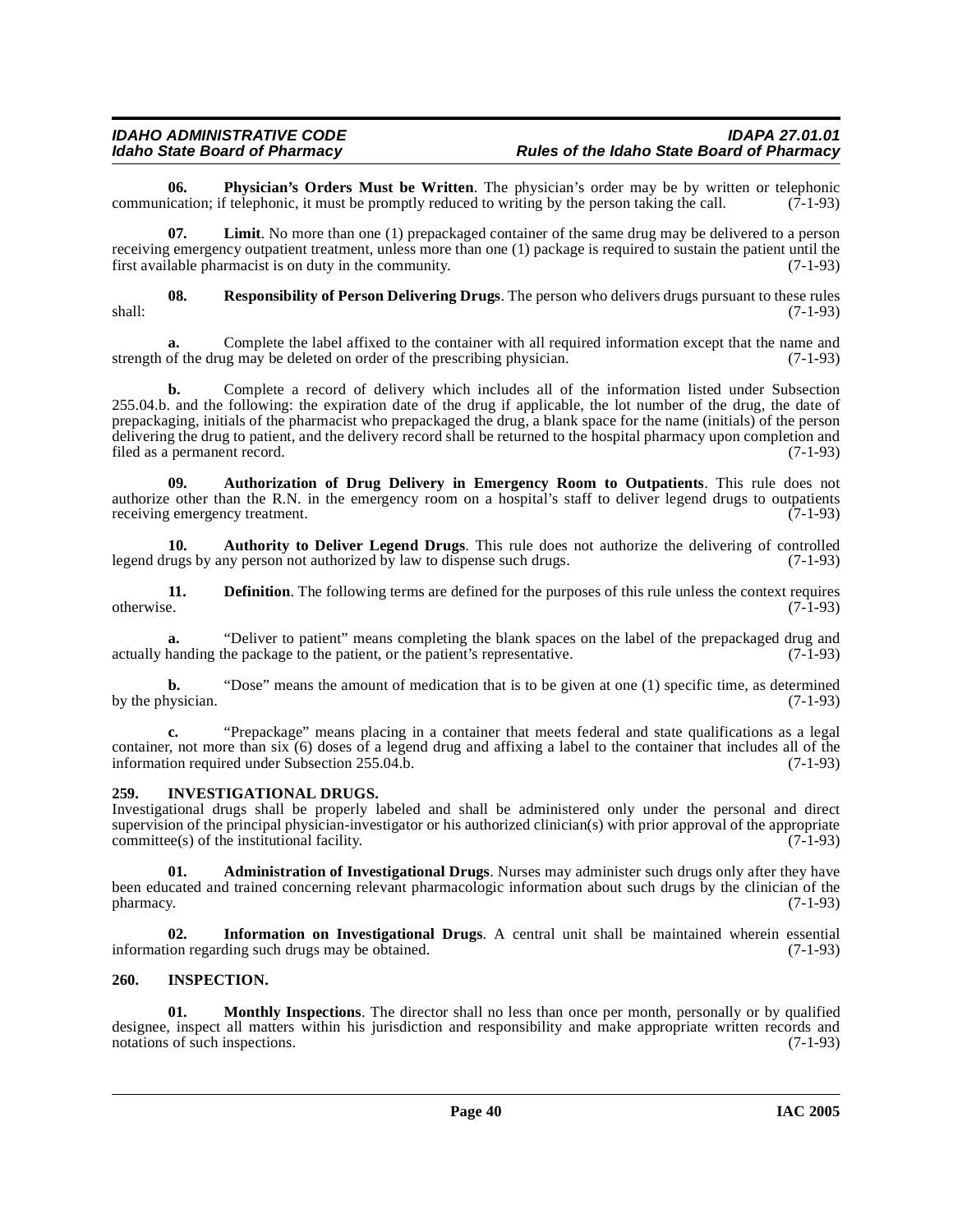| 02. | <b>Verification by Inspection.</b> Such inspections shall, at a minimum verify that: |  |  | $(7-1-93)$ |
|-----|--------------------------------------------------------------------------------------|--|--|------------|
|-----|--------------------------------------------------------------------------------------|--|--|------------|

**a.** Drugs are dispensed only under the supervision of a pharmacist(s). (7-1-93)

**b.** Ancillary pharmacy personnel are properly directed and supervised. (7-1-93)

**c.** Disinfectants and drugs for external use are stored separately and apart from drugs for internal use or injection. (7-1-93) or injection. (7-1-93)

**d.** Drugs requiring special storage conditions to insure their stability are properly stored. (7-1-93)

**e.** No outdated drugs are stocked in the institutional pharmacy or the facility it serves. (7-1-93)

**f.** Distribution and administration of controlled substances are properly and adequately documented and reported by both pharmacy and medical personnel. (7-1-93)

**g.** Emergency drugs designated pursuant to Subsection 260.01.f. herein above are in adequate and upply both within the pharmacy and at outside storage locations. (7-1-93) proper supply both within the pharmacy and at outside storage locations.

**h.** All necessary and required security and storage standards are met. (7-1-93)

**i.** Metric-apothecaries/weight and measure conversion tables and charts are reasonably available to cal personnel. (7-1-93) all medical personnel.

All policies and procedures of the director and/or appropriate committees of the institutional pharmacy are followed. (7-1-93) facility relevant to pharmacy are followed.

<span id="page-40-0"></span>**03. Annual On-Site Review of Pharmacies**. The Board of Pharmacy, shall, no less than once a year, conduct an announced on-site review by one of its members or by its qualified designee, all aspects of the management and operation of all institutional pharmacies in this state, to verify compliance with the law, these rules and such other standards as may be appropriate to insure that the health, safety and welfare of patients of the facility serviced by the pharmacy are protected. (7-1-93)

**04. Furnishing Records to Reviewer**. Upon request, the hospital or other institution will furnish to the reviewer all records, invoices, inventories, orders, patient medication profiles and such other records and reports as may be required to conduct an in depth audit of drug distribution by the facility. (7-1-93) may be required to conduct an in depth audit of drug distribution by the facility.

**05. Written Reports of Annual Inspections**. Such annual inspections shall be made, and written reports thereof shall be filed with the Board and the director, a copy of the report shall be forwarded to the administrator of the institution within sixty (60) days of the review. (7-1-93) administrator of the institution within sixty  $(60)$  days of the review.

<span id="page-40-2"></span>**06. Exit Interview After On-Site Review**. At the conclusion of the on-site review, the Board member or designee who conducted the review shall participate in an exit interview with the director and the administrator of the institution. (7-1-93) the institution.

<span id="page-40-1"></span>**07. Discrepancies and/or Deficiencies**. Discrepancies and/or deficiencies shall be discussed at the exit interview, such shall be corrected within a reasonable time. (7-1-93)

**08. Filing Written Notice of Corrections**. Written notice of correction(s) shall be filed with the Board nacy whose directions may be disputed by written notice filed with the Board. (7-1-93) of Pharmacy whose directions may be disputed by written notice filed with the Board.

#### **261. TELEPHARMACY PILOT PROJECT.**

The Board, through its Executive Director, may authorize specific Institutional Facilities and the Institutional Pharmacies located therein to participate in a Telepharmacy Program. The following rules shall apply to institutions so authorized by the Board for the telepharmacy practiced in the institution. The purpose of the Telepharmacy Program is to allow the provision of pharmaceutical care through the use of telecommunications and information technologies to patients at a distance from the pharmacy and pharmacist providing the pharmaceutical care. During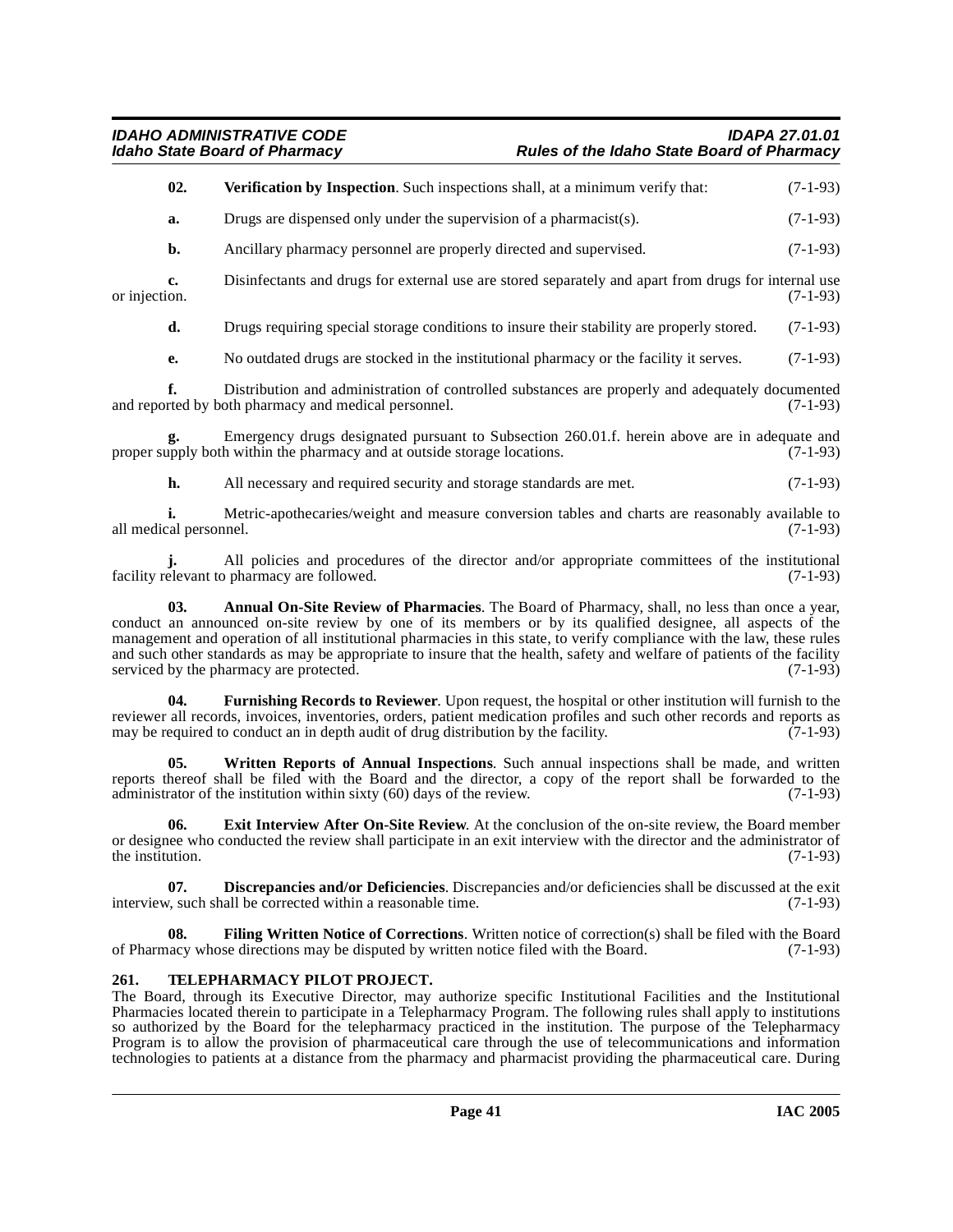the pilot project phase of the Telepharmacy Program, designation to participate in the Telepharmacy Program shall be at the discretion of the Board and the Executive Director. (4-6-05) at the discretion of the Board and the Executive Director.

### <span id="page-41-4"></span>**262. DEFINITIONS.**

<span id="page-41-0"></span>**01. Central Pharmacy**. An institutional pharmacy authorized by the Board to participate in a Telepharmacy Program.

<span id="page-41-1"></span>**02. Consulting Pharmacists**. Pharmacists employed at a Central Pharmacy who provide pharmaceutical care to patients at a Rural Institutional Facility. (4-6-05)

**03. Rural Institutional Facility**. An Institutional Facility authorized by the Board to participate in a Telepharmacy Program. Rural Institutional Facilities will be those facilities such as federally designated critical access hospitals or other facilities operating in a health professional shortage area and who are unable to otherwise obtain pharmaceutical care on a timely basis twenty-four (24) hours per day. (4-6-05)

**04.** Rural Institutional Pharmacy. The institutional pharmacy located within a Rural Institutional (4-6-05) Facility.  $(4-6-05)$ 

**05. Telepharmacy Program**. The pilot project adopted by the Board to allow selected Central Pharmacies and selected Rural Institutional Facilities to engage in the provision of pharmaceutical care through the use of telecommunications and information technologies to patients at a distance from the pharmacy and pharmacist providing the pharmaceutical care. (4-6-05) providing the pharmaceutical care.

### <span id="page-41-2"></span>**263. CONTRACT FOR TELEPHARMACY PROGRAM.**

A Central Pharmacy may contract with a Rural Institutional Facility for operation of a Telepharmacy Program as specified herein.

<span id="page-41-3"></span>**01. Contract Matters**. The contract shall address the following matters: (4-6-05)

**a.** Identify the director of pharmacy of the Central Pharmacy and the director of pharmacy of the Rural Institutional Pharmacy and provide for notice to the parties and to the Board in the event of a change in either director. (4-6-05)  $\frac{4-6-05}{2}$ 

**b.** Contain a description of the telepharmacy services to be performed by the Central Pharmacy for the stitutional Pharmacy, including: (4-6-05) Rural Institutional Pharmacy, including:

i. Protocols for communication of orders for prescription drugs from the practitioners at the Rural Institutional Pharmacy to the pharmacists at the Central Pharmacy. (4-6-05)

ii. Protocols for the Central Pharmacy to accomplish dispensing of prescription drugs at the Rural Institutional Facility and to ensure that the Central Pharmacy has sufficient Consulting Pharmacists and support staff to meet the pharmacy needs of the Institutional Facility where the Central Pharmacy is located as well as performing the pharmacy functions for the Rural Institutional Pharmacy as are contemplated under the contract. (4-6-05)

iii. A description of the access to prescription drugs in the Rural Institutional Pharmacy under the program and protocol for maintaining the security of prescription drugs in the Rural Institutional Pharmacy.

 $(4-6-05)$ 

iv. Contain a provision for the orderly transition of pharmaceutical services for the Rural Institutional Pharmacy in the event the Central Pharmacy elects to terminate its participation in the Telepharmacy Program, such transition to include an adequate time for the Rural Institutional Pharmacy to locate appropriate pharmaceutical services from another source. (4-6-05)

v. The term of the contract shall not exceed two (2) years and shall be subject to the right of the Board and its Executive Director to conduct an annual review of the operations under the contract and of the Telepharmacy<br>(4-6-05) Program. (4-6-05)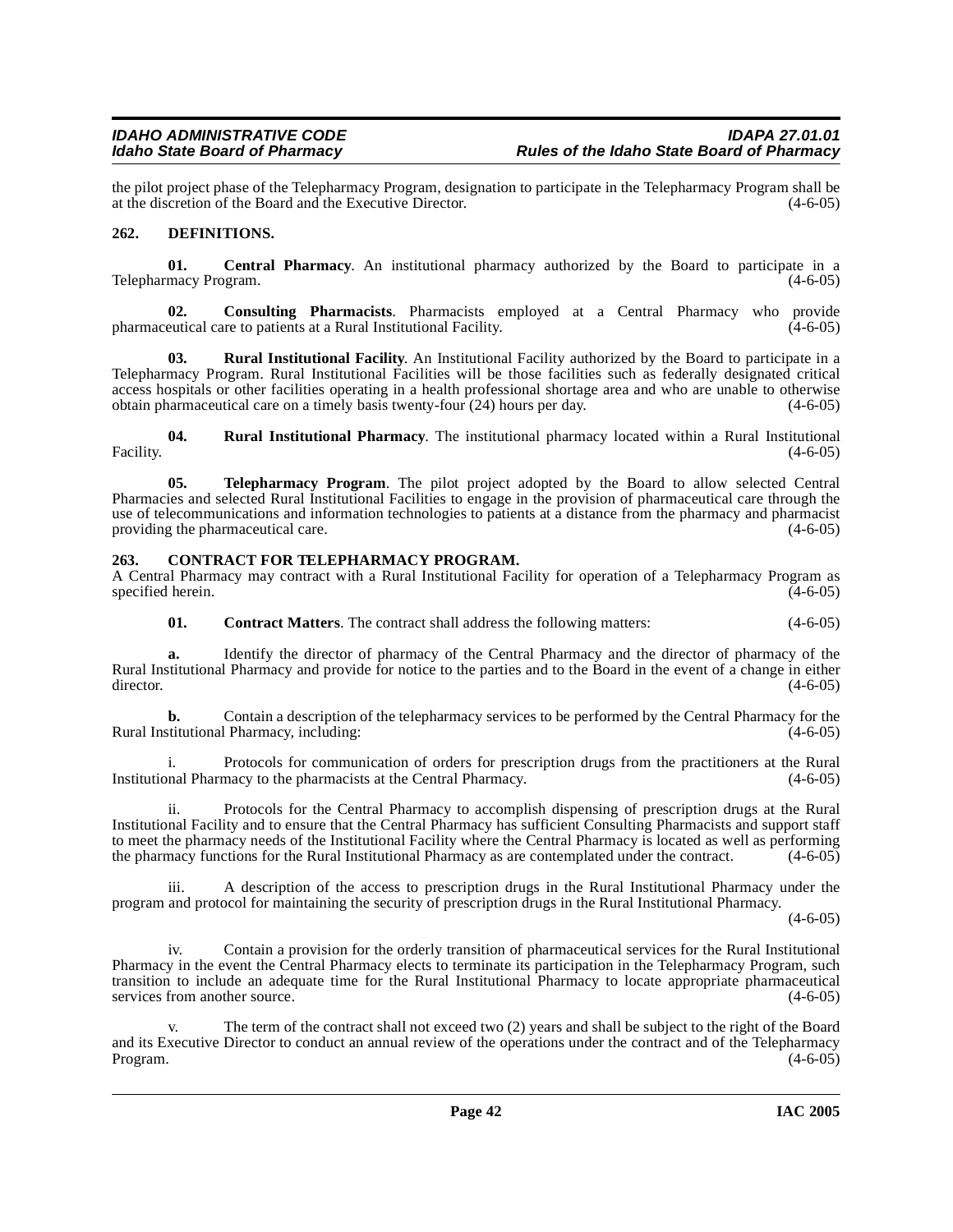<span id="page-42-0"></span>**02. Additional Contract Matters**. The contract may address additional matters regarding the macy Program between the Central Pharmacy and the Rural Institutional Facility. (4-6-05) Telepharmacy Program between the Central Pharmacy and the Rural Institutional Facility.

**03. Contract Approval**. The contract must be approved by the Executive Director of the Board of Pharmacy prior to the commencement of telepharmacy services between the Central Pharmacy and the Rural Institutional Facility. In reviewing the contract, the Executive Director shall evaluate the proposed terms in the light of:  $(4-6-05)$ 

<span id="page-42-1"></span>**a.** Promoting, preserving, and protecting the health, safety, and welfare of the public; (4-6-05)

**b.** Maintaining appropriate professional standards for the practice of pharmacy; and  $(4-6-05)$ 

**c.** Maintaining appropriate safeguards for the protection of prescription drug inventories, especially controlled substance inventories, at the Rural Institutional Pharmacy. (4-6-05)

#### **264. SPECIAL RULES FOR DIVISION OF RESPONSIBILITY FOR TELEPHARMACY.**

Notwithstanding anything in these rules (IDAPA 27.01.01) to the contrary, for Rural Institutional Pharmacies and Central Pharmacies, and the pharmacists practicing under an approved contract for telepharmacy services, the following rules shall apply.  $(4-6-05)$ 

**01. Responsibility of Director of Central Pharmacy**. The director of pharmacy of the Central Pharmacy shall be responsible for all telepharmacy services performed by the Central Pharmacy under the approved contract and for meeting the requirements of the Idaho Pharmacy Act and these rules with respect to such services. The telepharmacy activities and operations performed by the Central Pharmacy under the approved contract and the ancillary personnel of the Central Pharmacy engaged in such activities and operations shall be personally and directly supervised by the director of pharmacy in the same fashion as all other activities and operations at the Central Pharmacy. (4-6-05) Pharmacy. (4-6-05)

**02. Responsibility of Director of Rural Institutional Pharmacy**. The director of pharmacy of the Rural Institutional Pharmacy shall remain responsible for all other aspects of the Rural Institutional Pharmacy but shall not be responsible for the services performed by the Central Pharmacy under the approved contract. Where ancillary personnel are directed or supervised in telepharmacy activities by the Central Pharmacy, responsibility for such direction and supervision shall lie with the Central Pharmacy and the director thereof.  $(4-6-05)$ 

#### **265. -- 290. (RESERVED).**

#### <span id="page-42-2"></span>**291. FAILURE TO RENEW.**

**01. Renewal of Licenses and Registrations**. All licenses and registrations must be renewed within thirty (30) days prior to the expiration of the same. (11-22-93)

**a.** Failure to make application for renewal prior to the expiration date will cause the license or on to be cancelled. (11-22-93) registration to be cancelled.

**b.** The Board may reinstate that license or registration on payment of fifty dollars (\$50) together with all fees delinquent at the time of reinstatement. (7-1-93)

**02. Pharmacist License Renewal**. Pharmacists shall apply for renewal of their license annually not it the first day of June. (Section 54-1724, Idaho Code) (11-22-93) later than the first day of June. (Section 54-1724, Idaho Code)

**Reinstatement**. The Board may compel pharmacist applicants for reinstatement of license who have not practiced as a licensed pharmacist, within or without the state, for the year preceding the time of filing application for reinstatement of license, to take a practical and/or a jurisprudence examination. (11-22-93)

#### **292. REGISTRATION, DRUG OUTLET.**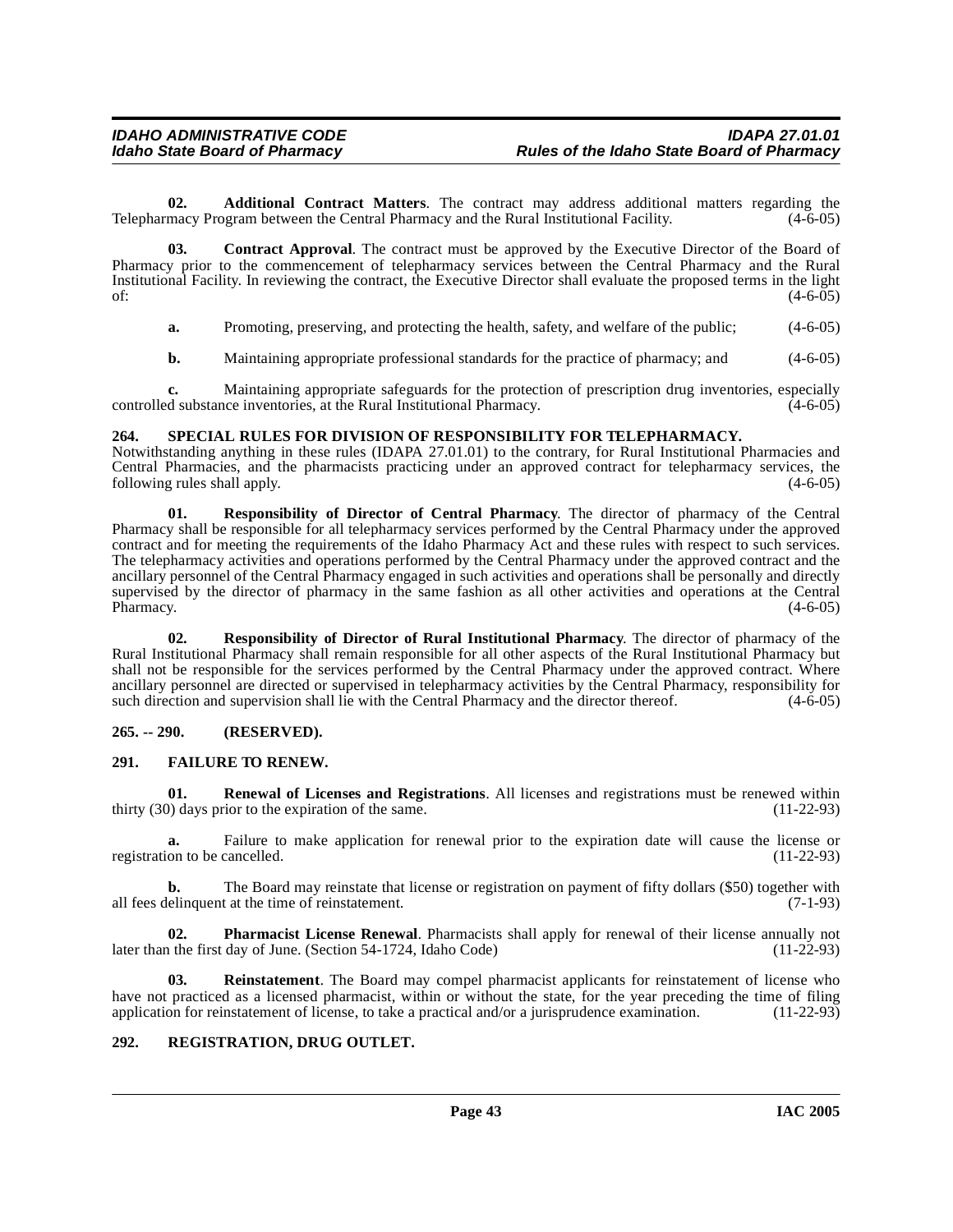procedures are being carried out in regard to distribution of drugs.

**a.** Pharmacy Drug Outlet. Community pharmacy and any other pharmacy managed by an Idaho pharmacist. (7-1-93) licensed pharmacist.

the Board and accompanied by the required fee. (7-1-93)

**a.** Annually each drug outlet shall renew its registration no later than July first on a form provided by

**b.** Each facility may be inspected by an inspector of the Board of Pharmacy to ascertain that proper es are being carried out in regard to distribution of drugs. (7-1-93)

**b.** Non-Pharmacy Drug Outlet. Grocery stores, bars, hotels, department stores, vending machines, etc. not registered as a pharmacy, holding for sale non-legend drugs, devices or medical supplies to be sold at retail.

(7-1-93)

**03. Registrations and Renewals of Retail Non-Pharmacy Drug Outlet**. For the issuing of registrations and renewals required by Section 54-1729, Idaho Code, the fee for each retail non-pharmacy drug outlet registration shall be determined as follows: (7-1-93)

**a.** "B" registration for those stocking not more than fifty (50) drug items. (8-4-94)

**b.** "A" registration for those stocking more than fifty (50) drug items. (7-1-93)

**c.** "V" registration for vending machines, annual fee of five dollars (\$5). (8-4-94)

**d.** Reinstatement of a non-pharmacy registration shall be a minimum of five dollars (\$5) or one-half  $(1/2)$  the annual fee.  $(7-1-93)$ 

**04. Institutional Pharmacy Outlet**. A hospital pharmacy, nursing home pharmacy, state institution pharmacy and any other institutional outlet having a pharmacy within the facility. (7-1-93)

**05. Institutional Non-Pharmacy Drug Outlet**. A hospital, nursing home, state institution, shelter home, convalescent home, extended care facility drug abuse treatment center, family planning clinic and any other outlet not having a pharmacy within the facility. (7-1-93) outlet not having a pharmacy within the facility.

**06. Manufacturing Drug Outlet**. A manufacturer manufacturing pharmaceuticals within the state, or manufacturer located outside the state but doing business within the state of Idaho. (7-1-93)

**07.** Wholesale Drug Outlet. A company located within the state or outside the state but doing business e state of Idaho. (7-1-93) within the state of Idaho.

**08. Vending Machines**. Machines used for non-prescription drugs not otherwise restricted for overthe-counter sale will be considered a separate drug outlet and must be registered with the Board of Pharmacy.

(7-1-93)

**a.** Application for registration must be made on forms provided by the Board, accompanied by a reasonable registration fee for each machine which shall have a registration number issued by the Board. (7-1-93)

**b.** Registration must be renewed annually on or before June 30. (7-1-93)

**c.** Drugs and medical supplies stored in vending machines are subject to inspection by the Board on reasonable notice. (7-1-93)

<span id="page-43-1"></span>**09. Durable Medical Equipment (DME) Outlet**. (7-1-98)

#### IDAHO ADMINISTRATIVE CODE<br>Idaho State Board of Pharmacy **Integrative State Board of Pharmacy** Rules of the Idaho State Board of Pharmacy **Idaho State Board of Pharmacy Rules of the Idaho State Board of Pharmacy**

<span id="page-43-0"></span>**01. Annual Renewal of Registration of Drug Outlet**. (7-1-93)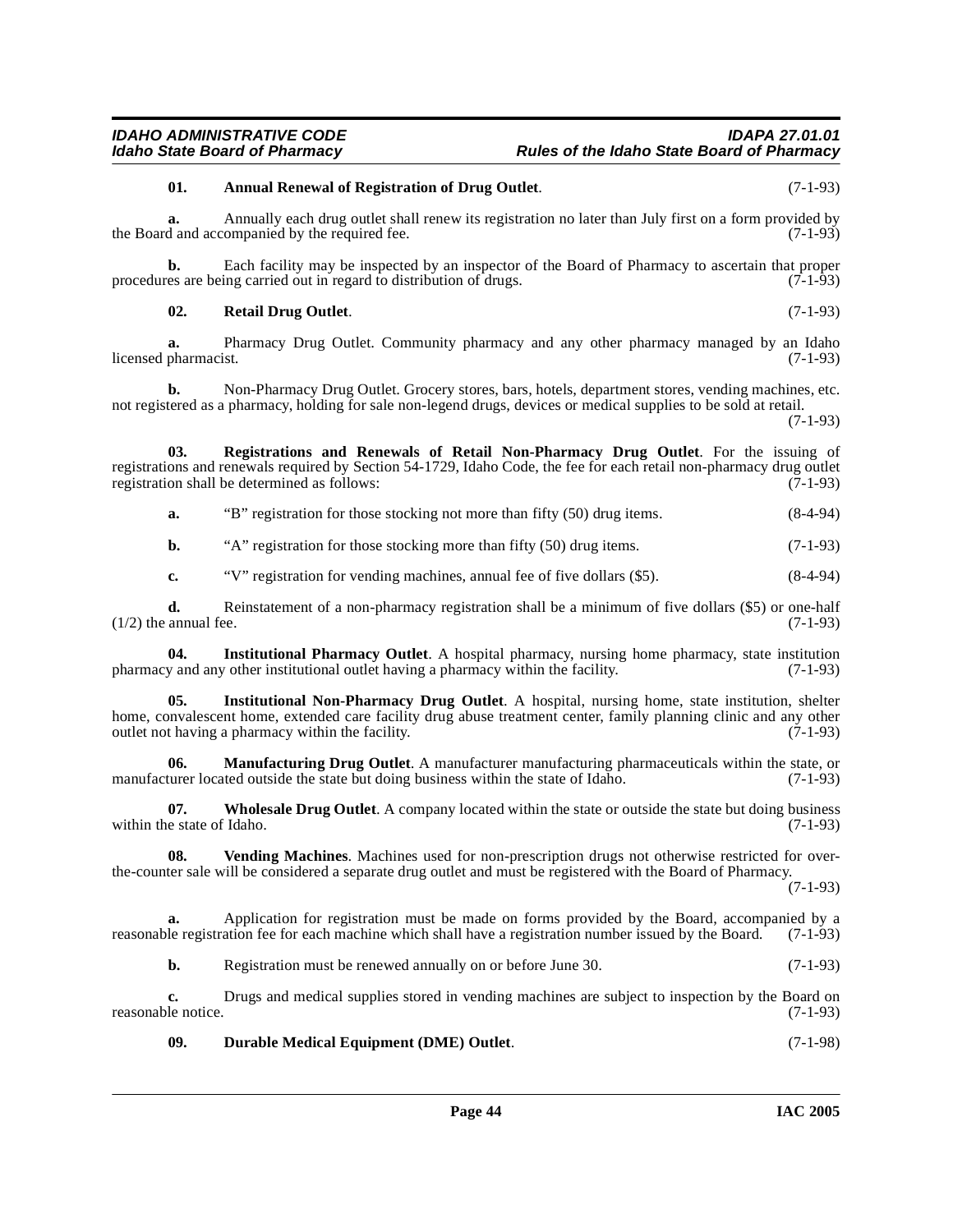**a.** All entities holding for sale legend or non-legend devices to be sold at retail or wholesale must be registered with the Board. Said legend devices may only be sold or delivered at retail upon the lawful order of a practitioner. DME outlets may hold non-legend drugs for sale. (7-1-98) practitioner. DME outlets may hold non-legend drugs for sale.

**b.** Registered DME outlets may hold for sale at retail only upon the order of a practitioner, the following legend drugs: (7-1-98)

| i.   | Pure Oxygen for human application. | $(7-1-98)$ |
|------|------------------------------------|------------|
| ii.  | Nitrous Oxide.                     | $(7-1-98)$ |
| iii. | Sterile Sodium Chloride.           | $(7-1-98)$ |
| 1V.  | Sterile water for injection.       | $(7-1-98)$ |

**10. Registration Issued at Specific Location**. A registration will be issued to an applicant at a specific and is not transferable as to person or place. location, and is not transferable as to person or place.

#### **293. REGISTRATION POSTING.**

Registrations issued under the provisions of the Idaho Pharmacy Act must be conspicuously posted in the place for which registration is granted and are not transferable, and shall expire on the date indicated on the registration.

(7-1-93)

#### **294. -- 320. (RESERVED).**

#### <span id="page-44-1"></span>**321. DEFINITIONS.**

**01. Drug**. Articles recognized as drugs in the official United States Pharmacopoeia, official National Formulary, official Homeopathic Pharmacopoeia, other drug compendia or any supplement to any of them. (7-1-93)

**02. Use**. Articles intended for use in the diagnosis, cure, mitigation, treatment or prevention of disease in man or other animal. (7-1-93)

**03.** Other. Articles other than food intended to affect the structure or any function of the body of man animals. (7-1-93) or other animals.

<span id="page-44-0"></span>**04. Components**. Articles intended for use as a component of any articles specified in Subsection 321.01, 321.02, or 321.03. (7-1-93)

**05. Sample**. Drug sample means a unit of a drug that is not intended to be sold and is intended to promote the sale of the drug.  $(7-1-93)$ 

**06. Manufacturer**. Manufacturer means anyone who is engaged in manufacturing, preparing, ing, compounding, processing, packaging, repackaging or labeling of a drug. (7-1-93) propagating, compounding, processing, packaging, repackaging or labeling of a drug.

**07. Prescription Drug**. Prescription drug means any human drug required by Federal or Idaho law or rule to be dispensed only by a prescription, including finished dosage forms and active ingredients subject to Section 503(b) of the Federal Food, Drug and Cosmetic Act. (7-1-93)

**08.** Wholesale Distribution. Distribution of drugs to persons other than a consumer or patient, but include: (7-1-93) does not include:

**a.** The sale, purchase or trade of a drug or an offer to sell, purchase or trade a drug for emergency medical reasons; for purposes of this section "emergency medical reasons" includes transfers of prescription drugs by a retail pharmacy to another retail pharmacy to alleviate a temporary shortage, except that the gross dollar value of such transfers shall not exceed five percent (5%) of the total prescription drug sales revenue of either the transferor or transferee pharmacy during any twelve (12) consecutive month period. (7-1-93) transferee pharmacy during any twelve  $(12)$  consecutive month period.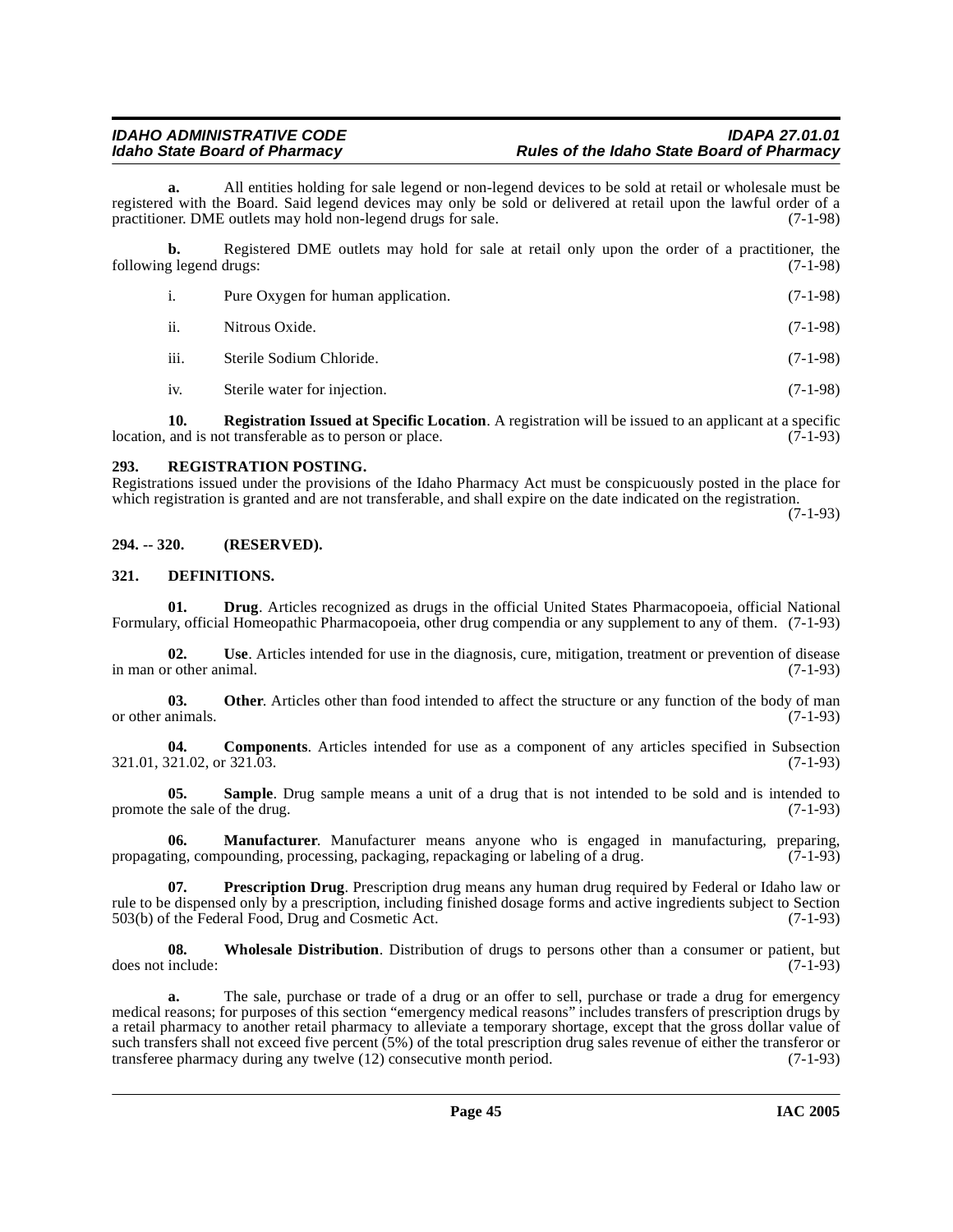**b.** The sale, purchase or trade of a drug, an offer to sell, purchase or trade a drug, or the dispensing of ursuant to a prescription. (7-1-93) a drug pursuant to a prescription.

**c.** The lawful distribution of drug samples by manufacturers representatives or distributor's representatives. (7-1-93)

<span id="page-45-0"></span>**d.** The sale, purchase or trade of blood and blood components intended for transfusion. (7-1-93)

**e.** Intracompany transfers among hospitals or health care entities under common control, transfers among members of a group purchasing organization and transfers between a charitable organization and a nonprofit  $\text{affiliate.}$  (7-1-93)

**09. Distributor**. Wholesale distributor means anyone engaged in wholesale distribution of drugs, including but not limited to, manufacturers; repackagers; own-label distributors; private-label distributors; jobbers; brokers; warehouses including manufacturer's and distributor's warehouses, chain drug warehouses and wholesale drug warehouses; independent wholesale drug traders; retail pharmacies; and drug outlets that conduct wholesale distributions. (7-1-93) distributions. (7-1-93)

#### **322. WHOLESALE DRUG DISTRIBUTOR LICENSING REQUIREMENT.**

**01. License Required**. Every wholesale distributor, wherever located, who engages in wholesale distribution into, out of, or within this state must be licensed by the Idaho Board of Pharmacy in accordance with the laws and rules of this state before engaging in wholesale distribution of drugs. (7-1-93) laws and rules of this state before engaging in wholesale distribution of drugs.

**02. Reciprocity**. Those wholesale drug distributors not located within the state may obtain the license required by this rule on the basis of reciprocity if the out-of-state distributor possesses a valid license granted by another state pursuant to standards comparable to those in Idaho and the other state extends reciprocal treatment to distributors of this state. (7-1-93)

#### **323. MINIMUM REQUIRED INFORMATION FOR LICENSURE.**

**01. Requirements**. The Idaho Board of Pharmacy requires the following from each wholesale drug distributor as part of the initial licensing procedure and as part of any renewal of such license: (7-1-93)

| а. | The name, full business address, and telephone number of the licensee. | $(7-1-93)$ |
|----|------------------------------------------------------------------------|------------|
|----|------------------------------------------------------------------------|------------|

**b.** All trade or business names used by the licensee. (7-1-93)

**c.** Addresses, telephone numbers, and the names of contact persons for the facility used by the for the storage, handling, and distribution of drugs. (7-1-93) licensee for the storage, handling, and distribution of drugs.

**d.** The type of ownership or operation (i.e., partnership, corporation, or sole proprietorship). (7-1-93)

- **e.** The name(s) of the owner and/or operator of the licensee, including: (7-1-93)
- i. If a person, the name of the person. (7-1-93)
- ii. If a partnership, the name of each partner, and the name of the partnership. (7-1-93)

iii. If a corporation, the name and title of each corporate officer and director, the corporate names, and the name of the state of incorporation, and the name of the parent company, if any. (7-1-93)

iv. If a sole proprietorship, the full name of the sole proprietor and the name of the business entity. (7-1-93)

**02. License Required for Each Location**. Where operations are conducted at more than one (1)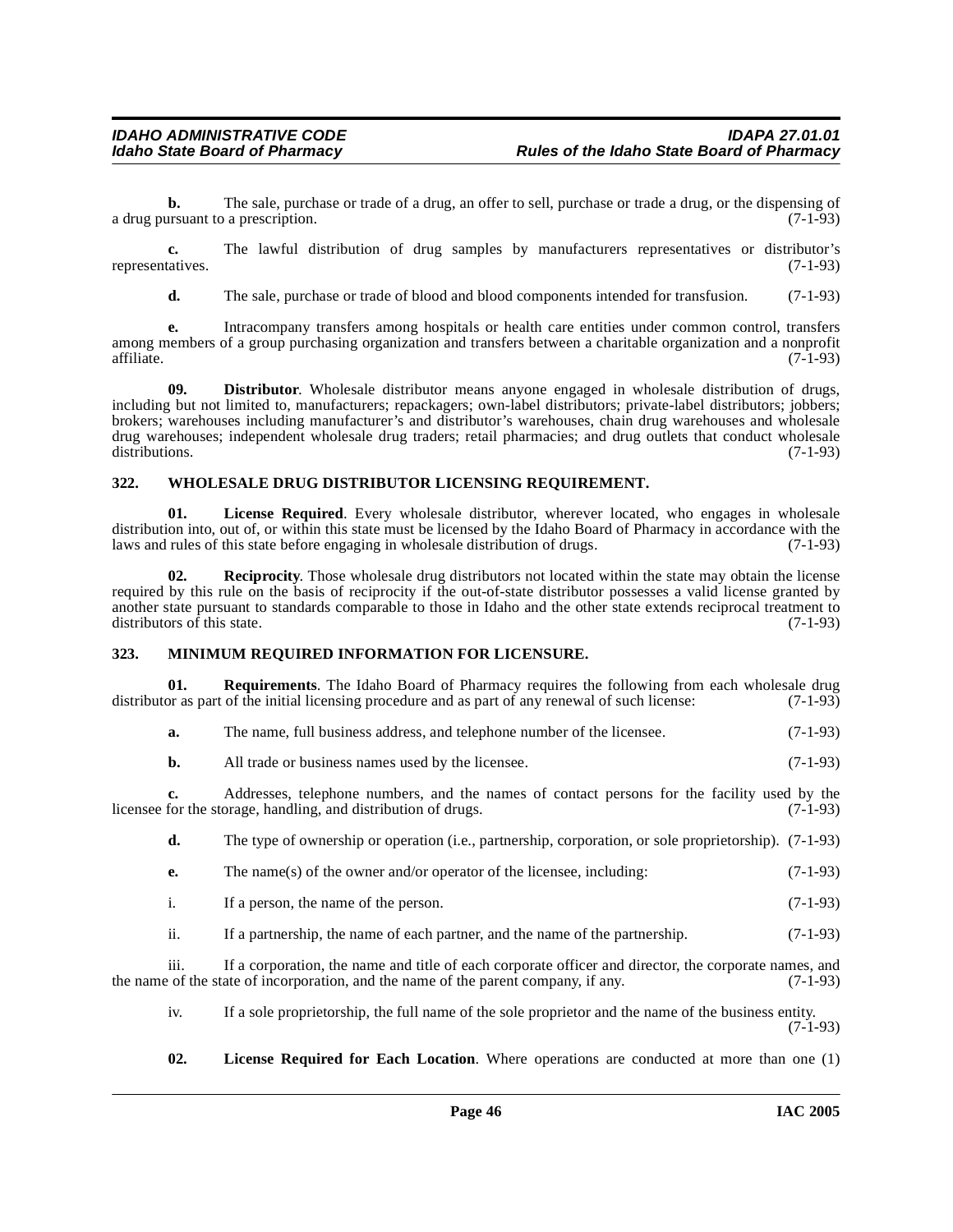location by a single wholesale distributor, each such location shall be licensed by the Idaho Board of Pharmacy.  $(7-1-93)$ 

<span id="page-46-0"></span>**03. Changes in Information Must be Submitted to Board**. Changes in any information in this Section shall be submitted to the Idaho Board of Pharmacy at the time of license renewal. (7-1-93)

#### **324. MINIMUM QUALIFICATIONS.**

<span id="page-46-3"></span>**01. Eligibility for Licensure for Wholesale Distribution of Drugs**. The Idaho Board of Pharmacy will consider the following factors in determining eligibility for licensure of persons who engage in the wholesale distribution of drugs. (7-1-93) distribution of drugs.

**a.** Any convictions of the applicant under any federal, state, or local laws relating to drug samples, wholesale or retail drug distribution, or distribution of controlled substances. (7-1-93)

**b.** Any felony convictions of the applicant under federal, state, or local laws. (7-1-93)

**c.** The applicant's past experience in the manufacture or distribution of drugs, including controlled substances.  $(7-1-93)$ 

**d.** The furnishing by the applicant of false or fraudulent material in any application made in on with drug manufacturing or distribution. (7-1-93) connection with drug manufacturing or distribution.

**e.** Suspension or revocation by federal, state, or local government of any license currently or previously held by the applicant for the manufacture or distribution of any drugs, including controlled substances.

(7-1-93)

**f.** Compliance with licensing requirements under previously granted licenses, if any. (7-1-93)

**g.** Compliance with the requirements to maintain and/or make available to the state licensing authority or to federal, state, or local law enforcement officials those record required to be maintained by wholesale drug distributors. (7-1-93)

**h.** Any other factors or qualifications the Idaho Board of Pharmacy considers relevant to and at with the public health and safety. (7-1-93) consistent with the public health and safety.

<span id="page-46-1"></span>**02. Denial of License to Applicant**. The Idaho Board of Pharmacy reserves the right to deny a license to an applicant if it determines that the granting of such a license would not be in the public interest based on health, safety, and welfare considerations. (7-1-93)

#### **325. PERSONNEL.**

The licensed wholesale distributor shall employ adequate personnel with the education and experience necessary to safely and lawfully engage in the wholesale distribution of drugs. (7-1-93)

#### **326. MINIMUM REQUIREMENTS.**

**01. Requirements for Storage and Handling of Drugs**. The following are required for the storage and handling of drugs, and for the establishment and maintenance of drug distribution records by wholesale drug distributors and their officers, agents, representatives, and employees. (7-1-93) distributors and their officers, agents, representatives, and employees.

**02. Drug Facility Requirements**. All facilities at which drugs are stored, warehoused, handled, held, offered, marketed, or displayed shall: (7-1-93)

<span id="page-46-2"></span>**a.** Be of suitable size and construction to facilitate cleaning, maintenance, and proper operations; (7-1-93)

**b.** Have storage areas designed to provide adequate lighting, ventilation, temperature, sanitation,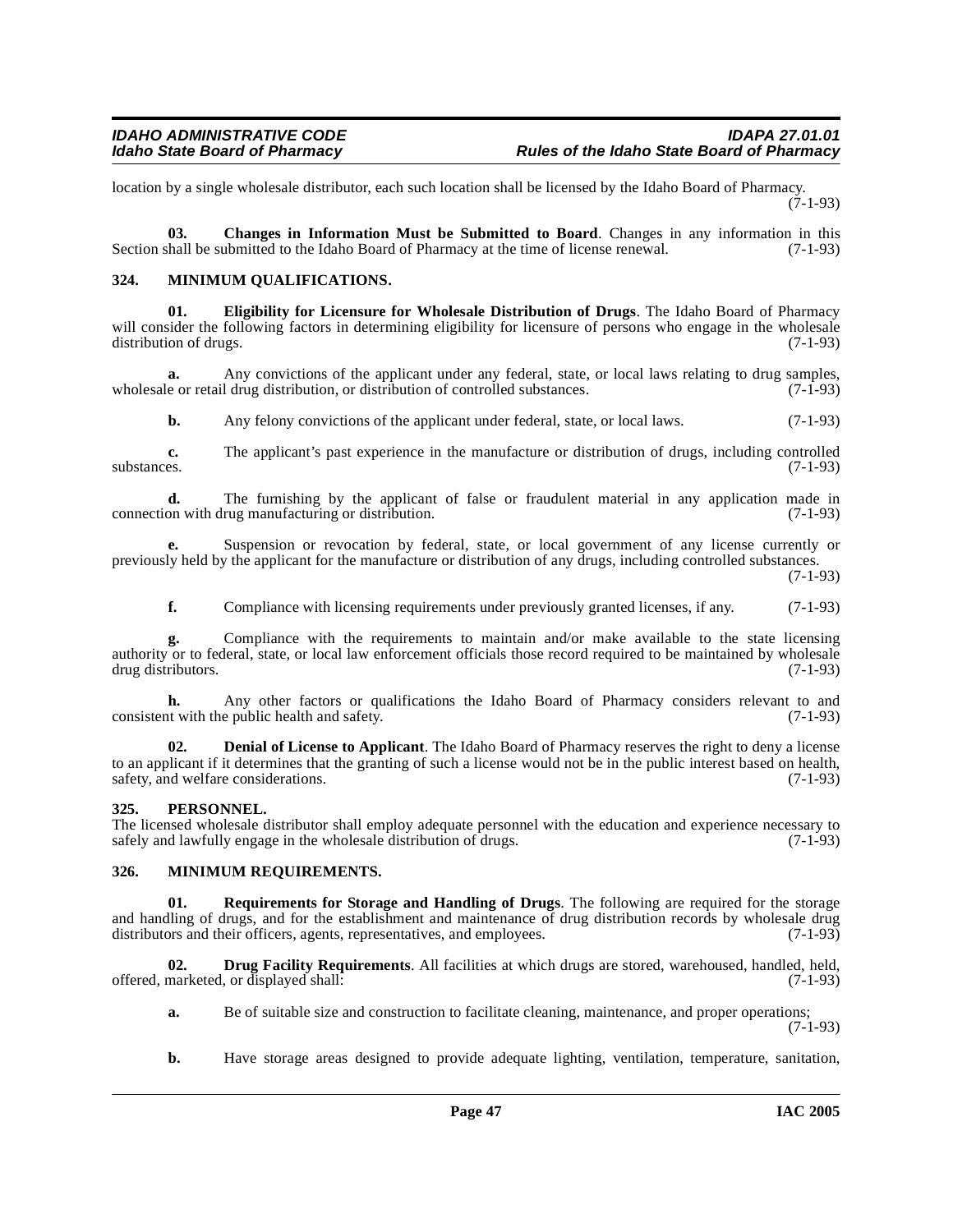### IDAHO ADMINISTRATIVE CODE<br>Idaho State Board of Pharmacy **Integrative State Board of Pharmacy** Rules of the Idaho State Board of Pharmacy **Idaho State Board of Pharmacy Rules of the Idaho State Board of Pharmacy**

humidity, space, equipment, and security conditions; (7-1-93)

**c.** Have a quarantine area for storage of prescription drugs that are outdated, damaged, deteriorated, misbranded, or adulterated, or that are in medicate or sealed secondary containers that have been opened. (7-1-93)

**d.** Be maintained in a clean and orderly condition. (7-1-93)

**e.** Be free from infestation by insects, rodents, birds, or vermin of any kind.  $(7-1-93)$ 

**03.** Security of Wholesale Drug Distribution Facilities. All facilities used for wholesale drug ion shall be secure from unauthorized entry. (7-1-93) distribution shall be secure from unauthorized entry.

**a.** Access from outside the premises shall be kept to a minimum and be well controlled. (7-1-93)

**b.** The outside perimeter of the premises shall be well lighted. (7-1-93)

**c.** Entry into areas where drugs are held shall be limited to authorized personnel (7-1-93)

**d.** All facilities shall be equipped with an alarm system to detect entry after hours. (7-1-93)

**e.** All facilities shall be equipped with a security system that will provide suitable protection against diversion. (7-1-93) theft and diversion.

**f.** When appropriate, the security system shall provide protection against theft or diversion that is facilitated or hidden by tampering with computers or electronic records. (7-1-93)

**04. Proper Storage of Drugs**. All drugs shall be stored at appropriate temperatures and under appropriate conditions in accordance with requirements, if any, in the labeling of such drugs, or with requirements in the current edition of an official compendium. (7-1-93)

**a.** If no storage requirements are established for a drug, the drug may be held at "controlled" room temperature, as defined in an official compendium, to help ensure that its identity, strength, quality, and purity are not adversely affected. (7-1-93) adversely affected.

**b.** Appropriate manual, electromechanical, or electronic temperature and humidity recording nt, devices, and/or logs shall be utilized to document proper storage of drugs. (7-1-93) equipment, devices, and/or logs shall be utilized to document proper storage of drugs.

<span id="page-47-0"></span>**c.** The record keeping requirements in Subsection 326.07 shall be followed for all stored drugs.

 $(7-1-93)$ 

**05. Examination of Materials**. Upon receipt, each outside shipping container shall be visually examined for identity and to prevent the acceptance of contaminated drugs or drugs that are otherwise unfit for distribution. (7-1-93)

**a.** This examination shall be adequate to reveal container damage that would suggest possible nation or other damage to the contents. (7-1-93) contamination or other damage to the contents.

**b.** Each outgoing shipment shall be carefully inspected for identity of the drug products and to ensure that there is no delivery of drugs that have been damaged in storage or held under improper conditions. (7-1-93)

**c.** The record keeping requirements in Subsection 326.07 of this section shall be followed for all incoming and outgoing drugs. (7-1-93)

**06. Returned, Damaged, and Outdated Drugs**. Drugs that are outdated, damaged, deteriorated, misbranded, or adulterated shall be quarantined and physically separated from other drugs until they are destroyed or returned to their supplier. (7-1-93) returned to their supplier.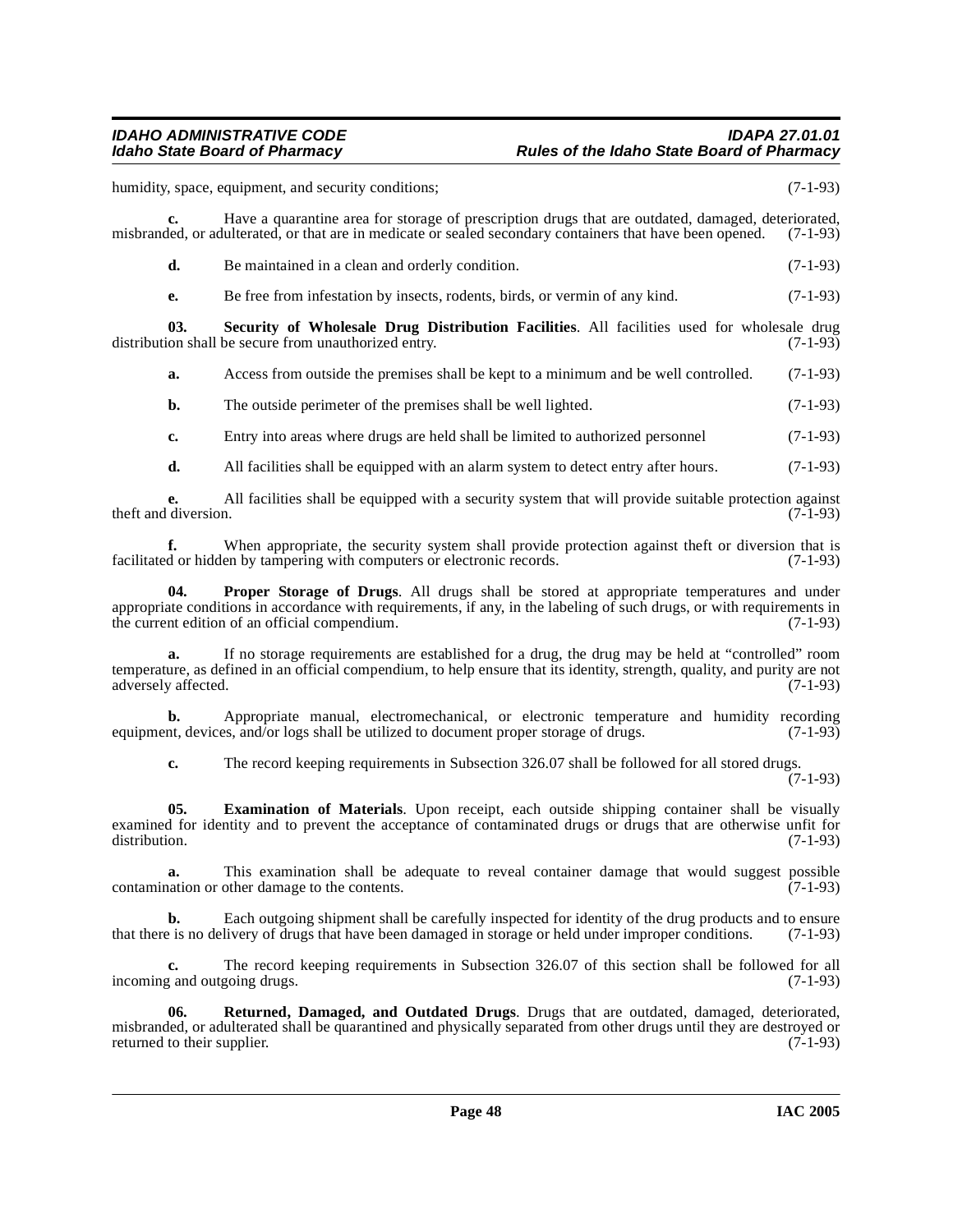**a.** Any drugs whose immediate or sealed outer or sealed secondary containers have been opened or used shall be identified as such, and shall be quarantined and physically separated from other drugs until they are either destroved or returned to the supplier. (7-1-93) either destroyed or returned to the supplier.

**b.** If the conditions under which a drug has been returned cast doubt on the drug's safety, identity, strength, quality, or purity, then the drug shall be destroyed, or returned to the supplier, unless examination, testing, or other investigation proves that the drug meets appropriate standards of safety, identity, strength, quality, and purity. (7-1-93)

**c.** In determining whether the conditions under which a drug has been returned cast doubt on the drug's safety, identity, strength, quality, or purity, the wholesale drug distributor shall consider, among other things, the conditions under which the drug has been held, stored, or shipped before or during its return and the condition of<br>the drug and its container, carton, or labeling, as a result of storage or shipping. (7-1-93) the drug and its container, carton, or labeling, as a result of storage or shipping.

**d.** The record keeping requirements in Subsection 326.07 shall be followed for all outdated, damaged, ted, misbranded, or adulterated drugs. deteriorated, misbranded, or adulterated drugs.

**07. Record Keeping by Wholesale Drug Distributors**. Wholesale drug distributors shall establish and maintain inventories and records of all transactions regarding the receipt and distribution or other disposition of drugs. (7-1-93)

**a.** The records shall include: (7-1-93)

i. The source of the drugs, including the name and principal address of the seller or transferor, and the address of the location from which the drugs were shipped. (7-1-93)

ii. The identity and quantity of the drugs received and distributed or disposed of. (7-1-93)

iii. The dates of receipt and distribution or other disposition of the drugs. (7-1-93)

**b.** Inventories and records shall be made available for inspection and photocopying by any authorized official of any governmental agency charged with enforcement of these rules for a period of two  $\overline{(2)}$  years following disposition of the drugs. (7-1-93) disposition of the drugs.

**c.** Records described in this section that are kept at the inspection site or that can be immediately retrieved by computer or other electronic means shall be readily available for authorized inspection during the retention period. (7-1-93) retention period.

**d.** Records kept at a central location apart from the inspection site and not electronically retrievable shall be made available for inspection within two  $(2)$  working days of a request by an authorized official of any governmental agency charged with enforcement of these rules. (7-1-93)

#### **327. WRITTEN POLICIES AND PROCEDURES.**

Wholesale drug distributors shall establish, maintain, and adhere to written policies and procedures, which shall be followed for the receipt, security, storage, inventory, and distribution of drugs, including policies and procedures for identifying, recording, and reporting losses or thefts, and for correcting all errors and inaccuracies in inventories.

(7-1-93)

<span id="page-48-0"></span>**01. Distribution of Oldest Approved Stock First**. A procedure whereby the oldest approved stock of a drug product is distributed first but may permit deviation from this requirement if such deviation is temporary and appropriate. (7-1-93) appropriate. (7-1-93)

**02. Procedure for Recalls and Withdrawals**. A procedure to be followed for handling recalls and with recalls and withdrawals due to: (7-1-93) withdrawals of drugs that is adequate to deal with recalls and withdrawals due to:

**a.** Any action initiated at the request of the Food and Drug Administration or other federal, state, or enforcement or other government agency, including the Idaho Board of Pharmacy. (7-1-93) local law enforcement or other government agency, including the Idaho Board of Pharmacy.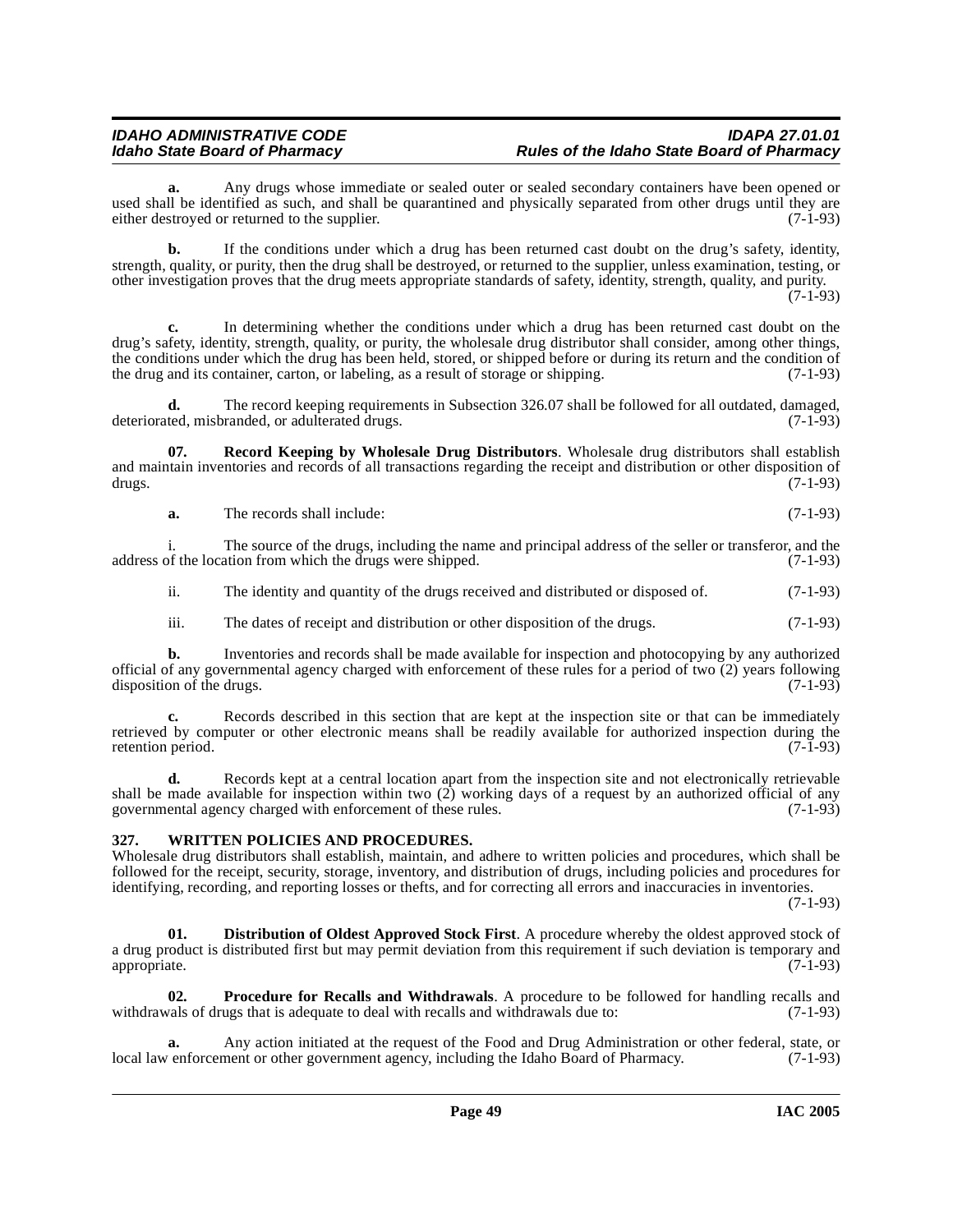**b.** Any voluntary action by the manufacturer to remove defective or potentially defective drugs from the market. (7-1-93) the market.  $(7-1-93)$ 

**c.** Any action undertaken to promote public health and safety by the replacing of existing dise with an improved product or new package design. (7-1-93) merchandise with an improved product or new package design.

**03. Procedure for Crisis Situations**. A procedure to ensure that wholesale drug distributors prepare for, protect against, and handle any crisis that affects security or operation of any facility in the event of strike, fire, flood, or other natural disaster, or other situations of local, state, or national emergency. (7-1-93)

**04. Segregation and Disposal of Outdated Drugs**. A procedure to ensure that any outdated drugs shall be segregated from other drugs and either returned to the manufacturer or destroyed which shall provide for written documentation of the disposition of outdated drugs and maintained for two (2) years after disposition of the outdated drugs. (7-1-93)

#### **328. RESPONSIBLE PERSONS.**

Wholesale drug distributors shall establish and maintain lists of officers, directors, managers, and other persons in charge of wholesale drug distribution, storage, and handling, including a description of their duties and a summary of their qualifications.  $(7-1-93)$ 

#### <span id="page-49-2"></span>**329. COMPLIANCE.**

Wholesale drug distributors shall operate in compliance with applicable federal, state, and local laws and regulations. (7-1-93)

**01. Inspections of Wholesale Drug Distributors**. Wholesale drug distributors shall permit the Idaho Board of Pharmacy and authorized federal, state, and local law enforcement officials to enter and inspect their premises and delivery vehicles, and to audit their records and written operating procedures, at reasonable times and in a reasonable manner upon presentation of appropriate identification, to the extent authorized by law. (7-1-93)

**02. Registration of Wholesale Drug Distributors Dealing in Controlled Substances**. Wholesale drug distributors that deal in controlled substances shall register with the appropriate state controlled substance authority and with the Drug Enforcement Administration (DEA), and shall comply with all applicable state, local and  $DEA$  rules.  $(7-1-93)$ 

#### **330. SALVAGING AND REPROCESSING.**

Wholesale drug distributors shall be subject to the provisions of any applicable federal, state, or local laws or rules that relate to drug product salvaging or reprocessing, including Chapter 21, parts 297, 210, 211 of the Code of Federal Regulations. (7-1-93)

#### <span id="page-49-4"></span>**331. FAILURE TO COMPLY.**

Failure to comply with these rules may result in reprimand, suspension or revocation of license or other disciplinary action by the Board of Pharmacy. (7-1-93)

**332. -- 350. (RESERVED).**

#### **351. DEFINITIONS.**

<span id="page-49-3"></span><span id="page-49-1"></span><span id="page-49-0"></span>**01. Anesthetics, General**. Any drug or substances capable of rendering an animal unconscious.

(7-1-93)

**02. Anesthetics, Local**. Any drug or substance capable of blocking impulses by affecting sensory r their endings. (7-1-93) nerves or their endings.

**03. Distribution**. The act of receiving orders, preparing drugs and pursuant record-keeping relevant to eterinary drug delivery. (7-1-93) legend veterinary drug delivery.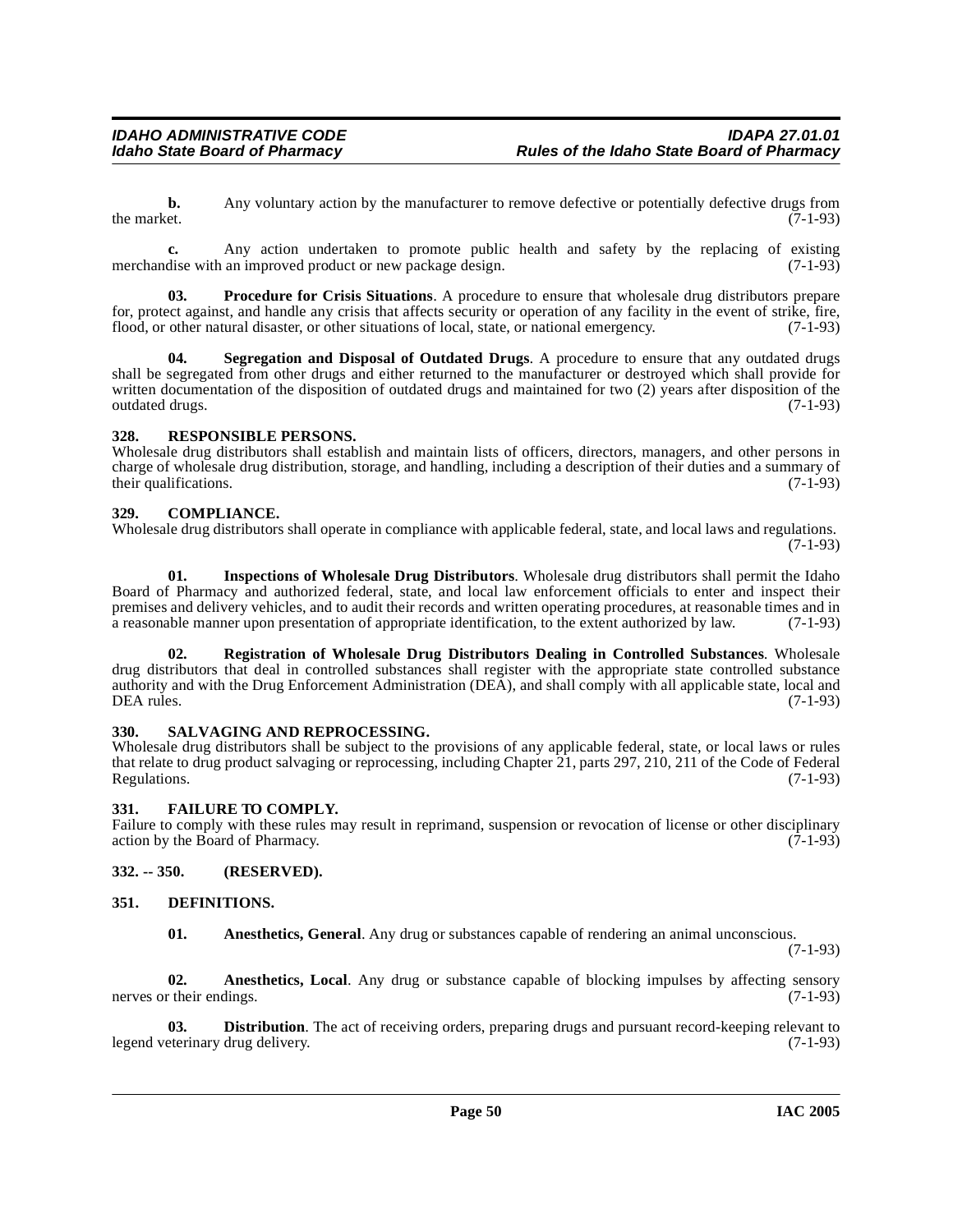# IDAHO ADMINISTRATIVE CODE<br>Idaho State Board of Pharmacy **Integrative State Board of Pharmacy** Rules of the Idaho State Board of Pharmacy

<span id="page-50-1"></span>**04. Controlled Substances**. A controlled substance, also referred to as "basic class or class drugs" is any substance classified by the federal Food and Drug Administration or the Board of Pharmacy in Schedule I through V of the state or federal Controlled Substances Act. (7-1-93)

**05.** Legend Drug. A drug which under federal law is required, prior to being distributed to be labeled with the following statement: "Caution: Federal law restricts this drug to be used by or on the order of a licensed veterinarian" or a drug which is required by any state or federal law or regulation to be distributed pursuant to a prescription or used by practitioners only. (7-1-93)

**06. Non-Legend Drug**. Any drug which is properly labeled and established as safe and effective by the FDA for sale and use by consumers and approved for sale without a prescription or practitioner's order. (7-1-93)

**07. Formulary**. A negative or exclusive list of drug types or therapeutic categories not available for distribution by retail veterinary drug outlets. (7-1-93)

**08. Roster or Official Veterinary Drug Technician Roster**. The list of names of qualified veterinary unicians (VDT) kept in the Board of Pharmacy office. drug technicians (VDT) kept in the Board of Pharmacy office.

**09. Retail Veterinary Drug Outlet**. An establishment registered by the Board of Pharmacy employing a qualified VDT authorized to distribute legend veterinary drugs pursuant to bonafide orders of practitioners.

(7-1-93)

**10. Veterinary Drug Order**. A lawful order of a veterinary practitioner issued pursuant to the establishment of a bona fide veterinarian, patient, client relationship as recognized by the American Veterinary Medical Association. (7-1-93)

**11. Veterinary Drug Technician**. A non-pharmacist, licensed by the Idaho Board of Pharmacy, to e legend veterinary drugs in a Veterinary Legend Drug Outlet. (7-1-93) distribute legend veterinary drugs in a Veterinary Legend Drug Outlet.

**12. Veterinarian or Veterinary Practitioner**. A veterinarian licensed in this or any contiguous state to veterinary medicine. (7-1-93) practice veterinary medicine.

#### **352. PURPOSE.**

The purpose of the following rules is to accomplish the purposes of Section 54-1729(2)(a)5, Idaho Code, and Section  $54-1734(3)(a)$  through (c) relevant to registration of retail veterinary drug outlets and the procedures relevant to distributing veterinary drug orders. (7-1-93) distributing veterinary drug orders.

#### <span id="page-50-0"></span>**353. APPLICABILITY.**

The following rules are applicable to all retail establishments and individuals distributing legend veterinary drug products pursuant to orders of a practitioner. (7-1-93) products pursuant to orders of a practitioner.

#### **354. REGISTRATION.**

All retail establishments distributing legend veterinary drug products pursuant to orders of a practitioner shall register annually with the Board of Pharmacy by completing the necessary application and submitting the proper fee, at which time certificates of registration will be issued to satisfy the requirements of Section 54-1729(2)(a)5, Idaho Code.

(7-1-93)

#### **355. PERSONNEL.**

**01. Veterinary Drug Technicians**. Only qualified veterinary drug technicians (VDT) will be authorized to process veterinary drug orders for distribution to the clients of licensed practitioners. A high school graduate, at least eighteen (18) years of age, that has scored at least seventy-five percent (75%) on a Board of Pharmacy examination designed to measure knowledge of these rules will be listed on the official VDT roster.

(7-1-93)

**02. Sufficient Staffing**. Registered retail veterinary drug outlets must employ sufficient VDTs to insure that one (1) such person will be on duty at all times when the establishment is open to the public for business.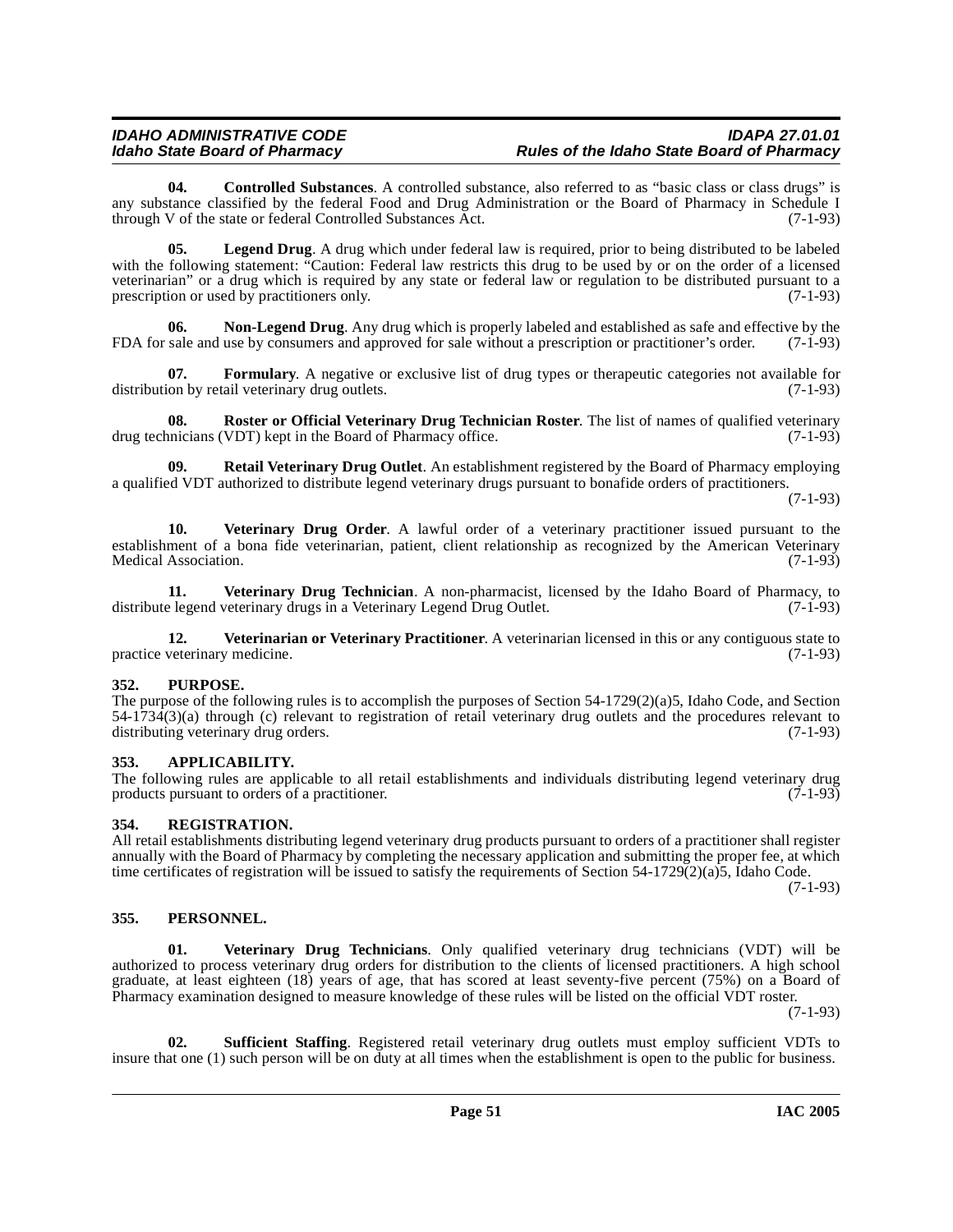(7-1-93)

**03. Registration of Veterinary Drug Technicians**. VDTs will register annually and pay the established fee.

#### **356. VETERINARY DRUG ORDERS.**

**01. Veterinary Orders for Legend Drugs**. All veterinary orders for legend drugs issued to clients to be distributed by a retail veterinary drug outlet will be written on an official three (3) part order form available through the Idaho Department of Agriculture. Such orders will be processed as follows: The practitioner (veterinarian) will retain the second copy in his records, original and one  $(1)$  copy will be sent to the retail veterinary drug outlet, the VDT will file the original copy in a readily retrievable manner and will attach the first copy to the order for delivery to the client. order for delivery to the client.

<span id="page-51-0"></span>**02. Distribution of Veterinary Drugs**. At no time will legend veterinary drugs be distributed to clients rs) without the first copy of the practitioner order being attached in some manner. (7-1-93) (customers) without the first copy of the practitioner order being attached in some manner.

**03. Retention of Drug Orders for Inspection**. Original copies of drug orders will be retained by the establishment and made available for Pharmacy Board inspection for at least two (2) years from the date of processing. (7-1-93)

#### <span id="page-51-2"></span>**357. DRUG ORDERS.**

**01. Processing Veterinary Drug Orders**. Veterinary drug orders are to be processed for no more than the quantity indicated by the practitioner.  $(7-1-93)$ 

**a.** No refilling or reprocessing is allowed. (7-1-93)

**b.** In the event of a split shipment, the VDT must indicate on the reverse of the original order the date, quantity and initials of the person supplying the partial order. Delivery of the remaining quantity must be made within ninety (90) days. (7-1-93) ninety  $(90)$  days.

**02.** Processing Orders as Written. Veterinary drug orders must be processed exactly as written by the practitioner. (7-1-93) practitioner. (7-1-93)

**a.** Supplying a different brand or product will be prima facie evidence of rule violation and will oth the VDT and the establishment to disciplinary proceedings by the Board of Pharmacy. (7-1-93) subject both the VDT and the establishment to disciplinary proceedings by the Board of Pharmacy.

Only original manufacturers' containers bearing the entire label intact may be delivered and no and no compounding is permitted by VDTs.  $(7-1-93)$ partial containers and no compounding is permitted by VDTs.

**03. Telephone Orders**. To ensure proper processing and distribution of drug orders, telephone orders must be received directly by a VDT from a licensed practitioner. If the practitioner is not known to the VDT he must make a reasonable effort to determine that the oral authorization comes from a licensed practitioner, which may include a call back to the individual practitioner for verification. (7-1-93)

**04. Oral Orders**. Within seventy-two (72) hours after receiving an oral order the establishment will have on file at the place of distribution a written copy signed by the practitioner. (7-1-93)

**a.** Processing of oral orders will be identical to written orders in all other areas and will be promptly to writting on Department of Agriculture telephone drug order blanks. (7-1-93) reduced to writing on Department of Agriculture telephone drug order blanks.

<span id="page-51-1"></span>**b.** Subsequent processing will be identical to written orders. (7-1-93)

#### **358. DISTRIBUTION.**

Wholesale distribution of legend drugs will be permitted only to Registered Veterinarians or other licensed Veterinarian Legend Drug Outlets. (7-1-93) Veterinarian Legend Drug Outlets.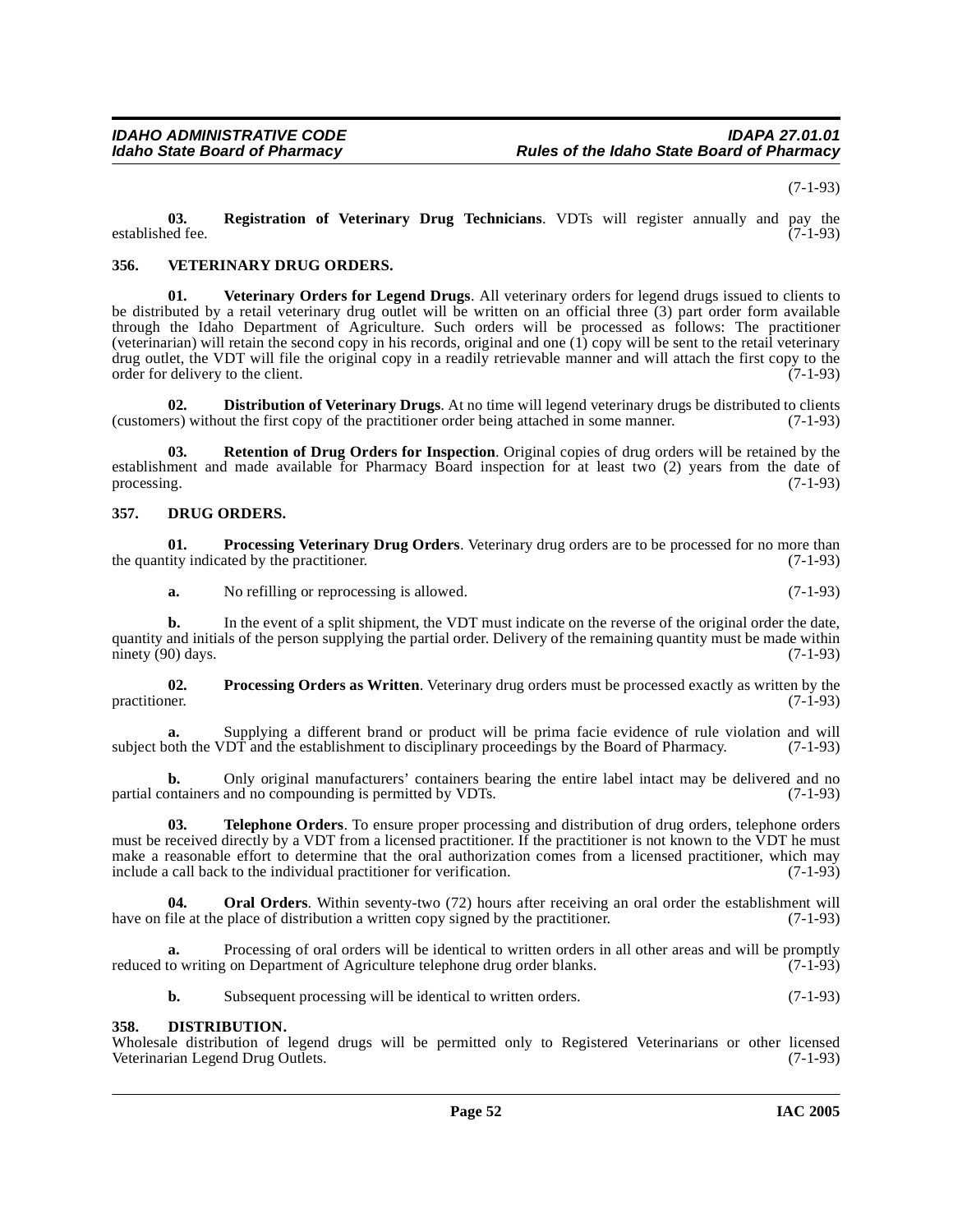#### **359. SECURITY AND STORAGE.**

All products must be stored in compliance with United States Pharmacopoeia/National Formulary specifications for temperature and light. (7-1-93)

**01. Separation of Legend and Non-Legend Drugs**. All legend drugs must be separated from the nonlegend drugs and stored in an area that is lockable for security purposes and only VDTs and authorized regulatory personnel shall have access to legend drug areas. (7-1-93)

**02. Written Policy for Inventory Review**. A written policy will be established to review inventory at least semi-annually for the purpose of identifying and removing out-dated products. (7-1-93)

#### **360. FORMULARY.**

Retail veterinary drug outlets are authorized to stock and VDTs are authorized to prepare and deliver all legend veterinary drugs except the following: (7-1-93)

**01. Controlled Substances**. Controlled substances listed in Schedules I through V of either the state or (7-1-93) federal Controlled Substances Act.

<span id="page-52-3"></span><span id="page-52-1"></span>

| 02. |  | <b>Euthanasia Drugs.</b> Euthanasia drugs or products. | $(7-1-93)$ |
|-----|--|--------------------------------------------------------|------------|
|-----|--|--------------------------------------------------------|------------|

**03. Tranquilizers**. Tranquilizer drugs or products. (7-1-93)

**04. Neuromuscular Paralyzing Drugs**. Curare, succinylcholine or other neuromuscular paralyzing drugs. (7-1-93)

**05. General Anesthetics**. (7-1-93)

#### **361. RESPONSIBILITIES.**

**01. Understanding of Rules**. Owners or manager of registered veterinary drug outlets must have sufficient understanding of the rules pertaining to this business to detect improper activities. (7-1-93)

**02.** Unauthorized Drug Distribution. Owners or managers are jointly responsible for unauthorized ribution from the establishment they own or manage. (7-1-93) drug distribution from the establishment they own or manage.

<span id="page-52-0"></span>**Compliance With Record Keeping and Reporting.** Owners or managers are ultimately responsible for establishing compliance with record keeping and report filing requirements imposed by these rules.

(7-1-93)

#### **362. RECORD KEEPING REQUIREMENTS.**

**01.** Invoices and Orders. All purchase invoices and practitioner orders will be maintained in a readily le manner for a minimum of two (2) years. retrievable manner for a minimum of two  $(2)$  years.

**02. Policy and Procedure Manual**. Establishment policy and procedure manual will be maintained in an up-to-date form at all times and will include current Board of Pharmacy Rules and company policy for handling practitioner orders. (7-1-93)

**03. Notification of Personnel Changes**. Notification relevant to VDT personnel changes will be forwarded in writing to the Board of Pharmacy within five (5) days of any such change including names and addresses of resigning and newly hired VDTs. (7-1-93)

<span id="page-52-2"></span>**04. Drug Order Numbering**. Drug orders will be assigned a serially arranged number for ation purposes, the same number is to appear on the client copy accompanying the order. (7-1-93) identification purposes, the same number is to appear on the client copy accompanying the order.

#### **363. AUTHORITY.**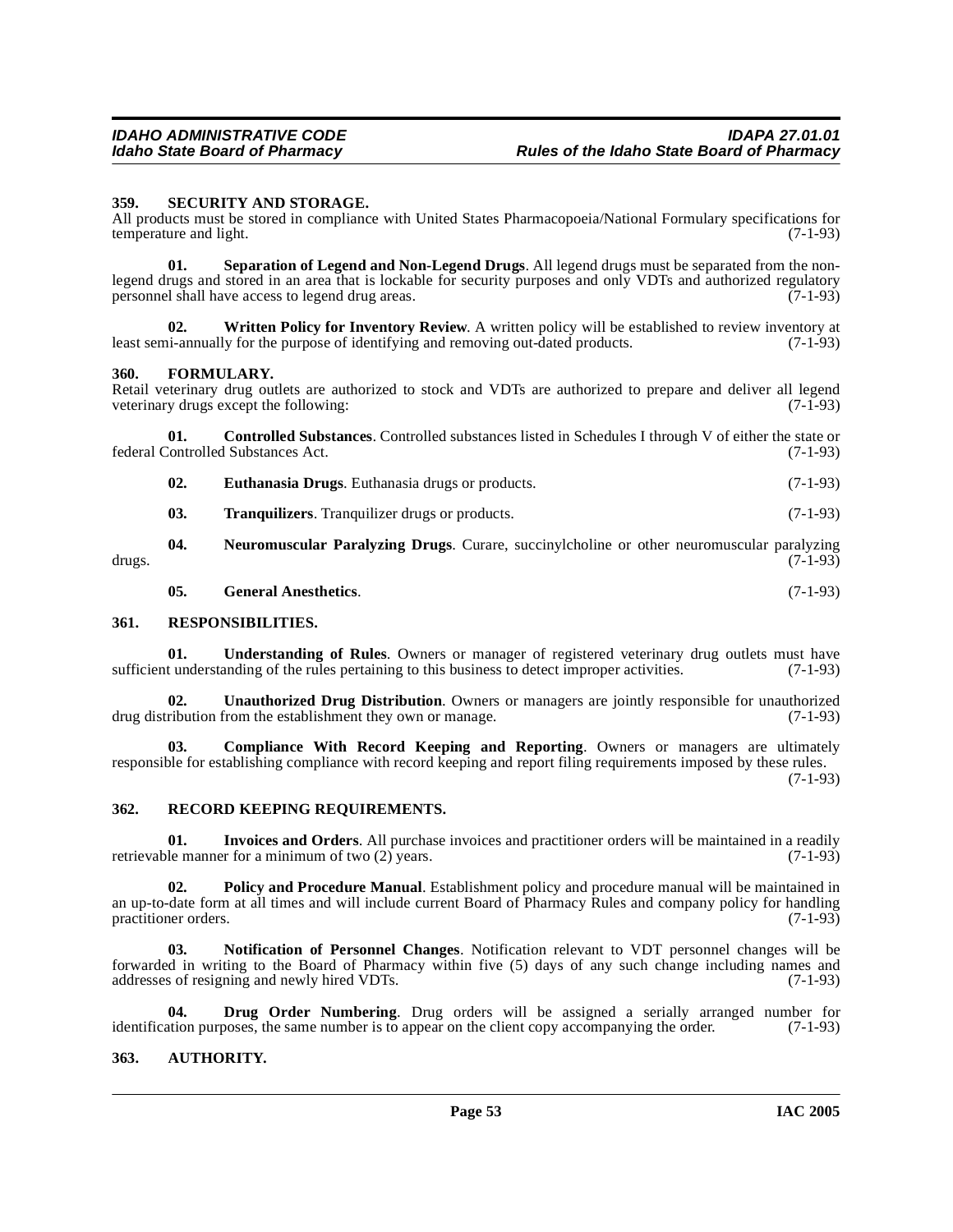Pursuant to Section 54-1720, Idaho Code, The Board of Pharmacy is vested with the authority to control registrants covered under Chapter 17, Title 54, Idaho Code.

### **364. PENALTIES.**

**01. Violation of These Rules**. Pursuant to Section 54-1728, Idaho Code, the Board of Pharmacy shall have authority to suspend, revoke or restrict the registration of any establishment or VDT found by the Board to have violated the provisions of these rules or may impose a monetary penalty not to exceed two thousand dollars (\$2000) for violations. (7-1-93) for violations.  $(7-1-93)$ 

<span id="page-53-1"></span>**02. Board Finds Unauthorized Items or Products**. In the event that unauthorized items, including misbranded, adulterated or mislabeled products are observed by Board of Pharmacy compliance officers, the items<br>may be embargoed or impounded until proper disposal of such items can be arranged. (7-1-93) may be embargoed or impounded until proper disposal of such items can be arranged.

<span id="page-53-0"></span>**03. Activities of Compliance Officers**. All activities of compliance officers will follow the Idaho Administrative Procedures Act and Board of Pharmacy parameters and such disciplinary decisions will be arrived at as prescribed in these rules. (7-1-93) as prescribed in these rules.

**04. Removal of Name From Official Roster**. The Board of Pharmacy shall have the authority to remove the name of a VDT from the official roster for cause. (7-1-93)

#### **365. INSPECTIONS.**

<span id="page-53-3"></span>**01.** Compliance Inspection. No less than once a year the Board will conduct a compliance inspection of veterinary drug outlets at which time all aspects of management and distribution will be reviewed with particular attention being directed toward practices that can affect the public health. (7-1-93) attention being directed toward practices that can affect the public health.

**02. Request for Records and Reports**. Upon request, the establishment will furnish to the reviewer, all records, invoices, inventories, orders and other such records and reports as may be required to conduct an in depth audit of drug distribution and receipts. (7-1-93) audit of drug distribution and receipts.

**03. Inspection Reports**. Inspection reports will be signed by the owner-manager at completion of the exit interview with the compliance officer and such reports will be posted in a conspicuous area within the establishment. (7-1-93)

**04.** Noted Deficiencies. Deficiencies noted by inspectors will be promptly remedied at the owner's and the Board of Pharmacy office will be promptly notified of corrective measures. (7-1-93) expense and the Board of Pharmacy office will be promptly notified of corrective measures.

**05. Failure to Correct Deficiency**. Failure to correct a deficiency within ninety (90) days will subject or receiving a Board of Pharmacy citation and/or reinspection at the owner's expense. (7-1-93) parties to receiving a Board of Pharmacy citation and/or reinspection at the owner's expense.

#### **366. -- 400. (RESERVED).**

#### **401. FEES.**

Pursuant to 54-1720(5)(a), Idaho Code, the Board will collect fees, such fees to remain in effect until changed by the Board shall be annual, or for any portion of the year, and shall not be prorated. (7-1-98) Board. All fees set by the Board shall be annual, or for any portion of the year, and shall not be prorated.

#### **402. ORIGINAL PHARMACIST LICENSE.**

<span id="page-53-2"></span>

| 01. | <b>Certification for NABPLEX Examination.</b> Fee -- one hundred dollars (\$100). | $(3-13-02)$ |
|-----|-----------------------------------------------------------------------------------|-------------|
|-----|-----------------------------------------------------------------------------------|-------------|

- **02. Reciprocity**. Fee -- two-hundred and fifty dollars (\$250). (7-1-93)
- <span id="page-53-4"></span>**03.** State Jurisprudence Exam. Fee -- fifty dollars (\$50). (3-13-02)

#### **403. DUE DECEMBER 31, ANNUALLY.**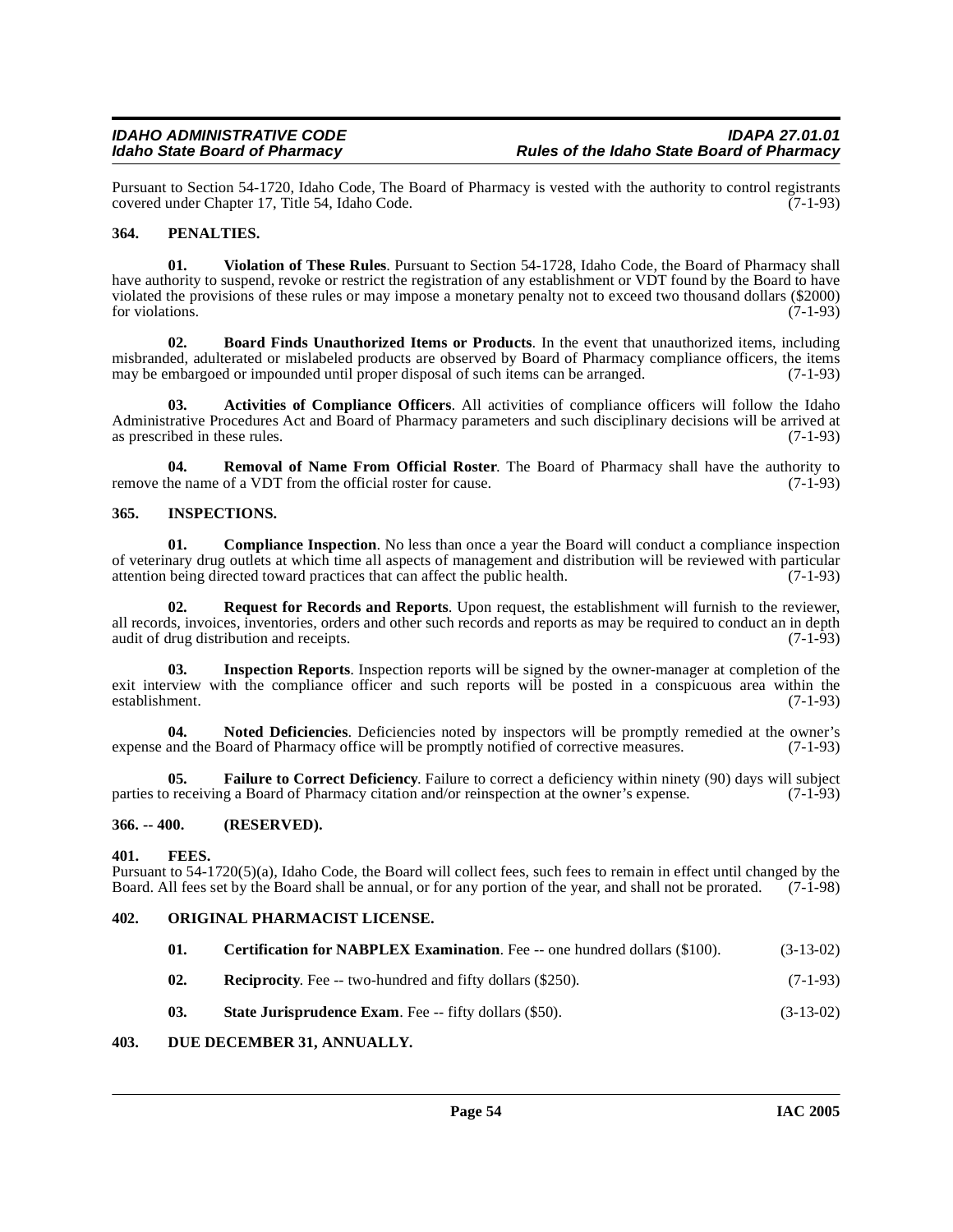<span id="page-54-3"></span><span id="page-54-2"></span><span id="page-54-1"></span><span id="page-54-0"></span>

| <b>IDAHO ADMINISTRATIVE CODE</b><br><b>Idaho State Board of Pharmacy</b> |     |                                                                                                                | <b>IDAPA 27.01.01</b><br>Rules of the Idaho State Board of Pharmacy |
|--------------------------------------------------------------------------|-----|----------------------------------------------------------------------------------------------------------------|---------------------------------------------------------------------|
|                                                                          | 01. | <b>Controlled Substance Registration.</b> Fee -- sixty dollars (\$60).                                         | $(3-13-02)$                                                         |
| 404.                                                                     |     | DUE JUNE 30, ANNUALLY -- TABLE.                                                                                |                                                                     |
|                                                                          | 01. | <b>Pharmacist License.</b>                                                                                     | $(12-7-94)$                                                         |
|                                                                          | a.  | Active: ninety dollars (\$90).                                                                                 | $(3-13-02)$                                                         |
|                                                                          | b.  | Inactive: fifty dollars (\$50).                                                                                | $(3-13-02)$                                                         |
|                                                                          | 02. | Pharmacy.                                                                                                      | $(6-1-94)$                                                          |
|                                                                          | a.  | Pharmacy License: one hundred dollars (\$100).                                                                 | $(12-7-94)$                                                         |
|                                                                          | b.  | Parenteral Admixture License: one hundred dollars (\$100).                                                     | $(12-7-94)$                                                         |
|                                                                          | 03. | <b>Out-of-State Mail Service.</b>                                                                              | $(7-1-93)$                                                          |
|                                                                          | a.  | Pharmacy, initial license: five hundred dollars (\$500).                                                       | $(12-7-94)$                                                         |
|                                                                          | b.  | Renewal license: two hundred fifty dollars (\$250).                                                            | $(12 - 7 - 94)$                                                     |
|                                                                          | 04. | Clinics and Nursing Homes. Thirty-five dollars (\$35).                                                         | $(3-13-02)$                                                         |
|                                                                          | 05. | Non-Pharmacy.                                                                                                  | $(11-1-93)$                                                         |
|                                                                          | a.  | "A": sixty dollars (\$60).                                                                                     | $(3-13-02)$                                                         |
|                                                                          | b.  | "B": twenty-five dollars (\$25).                                                                               | $(3-13-02)$                                                         |
|                                                                          | c.  | "V" (Vending machines): ten dollars (\$10).                                                                    | $(3-13-02)$                                                         |
|                                                                          | d.  | "DME": fifty dollars (\$50).                                                                                   | $(7-1-98)$                                                          |
|                                                                          | 06. | Hospitals Without Pharmacy. Thirty-five dollars (\$35).                                                        | $(3-13-02)$                                                         |
|                                                                          | 07. | Wholesaler (Distributor). One hundred dollars (\$100).                                                         | $(12-7-94)$                                                         |
|                                                                          | 08. | Controlled Substance for Wholesalers and Distributors. One hundred dollars (\$100).                            | $(3-13-02)$                                                         |
|                                                                          | 09. | Researcher, Analytical Lab. Forty dollars (\$40).                                                              | $(3-13-02)$                                                         |
|                                                                          | 10. | Veterinary Legend Drug Outlet - Retail or Retail/Wholesale. One hundred dollars (\$100).                       | $(3-13-02)$                                                         |
|                                                                          | 11. | Veterinary Drug Technician. Thirty dollars (\$35).                                                             | $(12-7-94)$                                                         |
|                                                                          | 12. | <b>Pharmacy Technician.</b> Thirty-five dollars (\$35).                                                        | $(3-13-02)$                                                         |
| 405.                                                                     |     | DUE APRIL 1 ANNUALLY.                                                                                          |                                                                     |
|                                                                          | 01. | <b>Preceptor Site.</b> Fee --twenty-five dollars (\$25).                                                       | $(7-1-97)$                                                          |
|                                                                          | 02. | <b>Intern.</b> Fee -- fifty dollars (\$50).                                                                    | $(3-13-02)$                                                         |
|                                                                          | 03. | <b>Extern</b> . Fee - fifty dollars (\$50) at acceptance to accredited college of pharmacy, to last until July |                                                                     |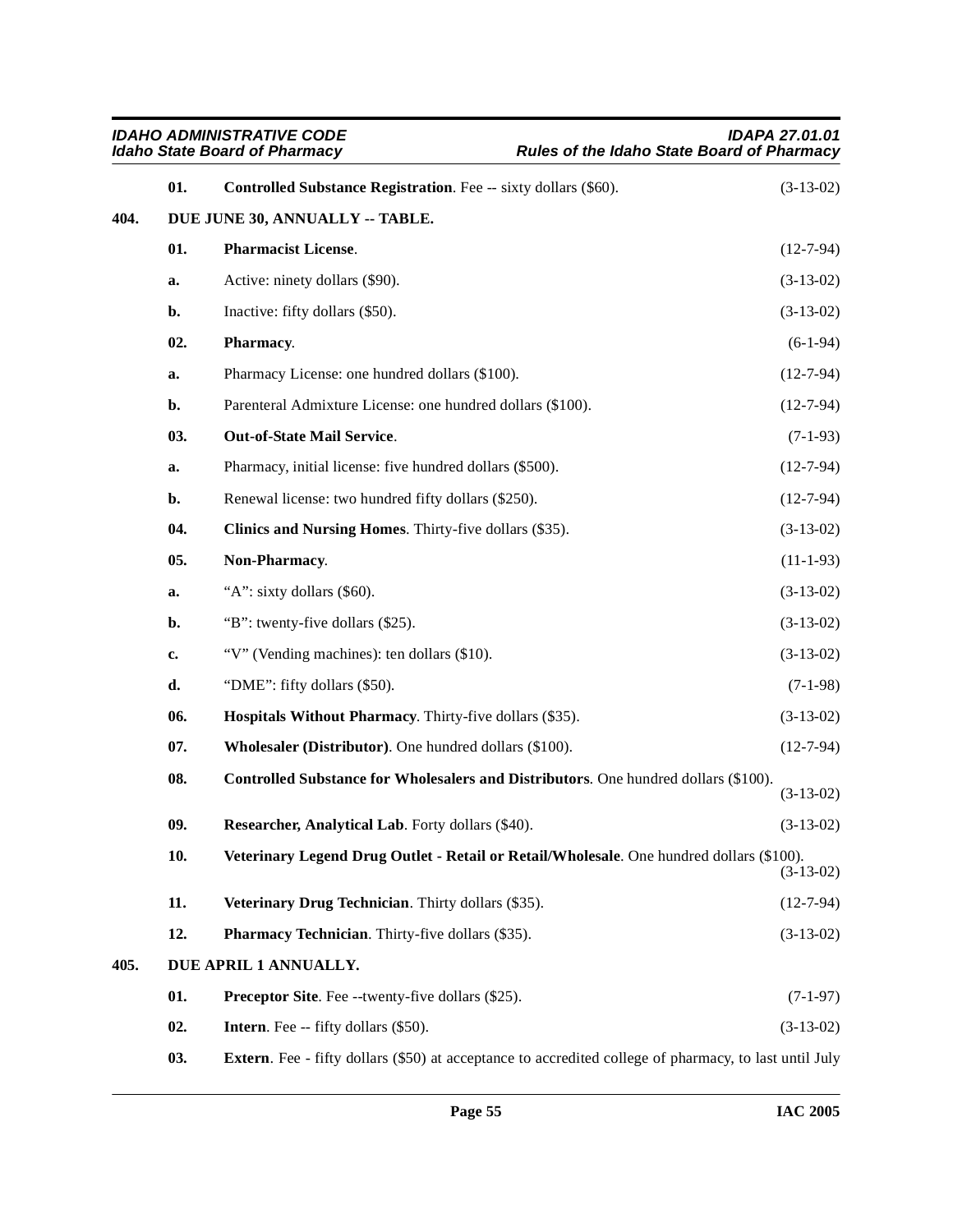|               | <b>IDAHO ADMINISTRATIVE CODE</b><br><b>IDAPA 27.01.01</b><br><b>Idaho State Board of Pharmacy</b><br>Rules of the Idaho State Board of Pharmacy |                                                                                                          |              |  |  |
|---------------|-------------------------------------------------------------------------------------------------------------------------------------------------|----------------------------------------------------------------------------------------------------------|--------------|--|--|
|               |                                                                                                                                                 | 31 following graduation.                                                                                 | $(3-13-02)$  |  |  |
| 406.          |                                                                                                                                                 | MISCELLANEOUS.                                                                                           |              |  |  |
|               | 01.                                                                                                                                             | Test Score Certification. Fee -- twenty-five dollars (\$25).                                             | $(3-13-02)$  |  |  |
|               | 02.                                                                                                                                             | <b>Hour Certification.</b> Fee -- twenty-five dollars (\$25).                                            | $(3-13-02)$  |  |  |
|               | 03.                                                                                                                                             | <b>Controlled Substance Inventory.</b> Book Fee -- fifteen dollars (\$15).                               | $(3-13-02)$  |  |  |
|               | 04.                                                                                                                                             | Duplicate Pharmacist Certificate. Fee -- thirty-five dollars (\$35).                                     | $(3-13-02)$  |  |  |
|               | 05.                                                                                                                                             | <b>Commercial Lists.</b>                                                                                 | $(12-24-93)$ |  |  |
|               | a.                                                                                                                                              | Pharmacy list. Fee -- fifty dollars (\$50).                                                              | $(3-13-02)$  |  |  |
|               | b.                                                                                                                                              | Pharmacist list. Fee -- fifty dollars (\$50).                                                            | $(3-13-02)$  |  |  |
|               | c.                                                                                                                                              | CSA Practitioner list. Fee -- fifty dollars (\$50).                                                      | $(3-13-02)$  |  |  |
|               | i.                                                                                                                                              | Complete CSA Practitioner list. Fee -- one hundred fifty dollars (\$150).                                | $(3-13-02)$  |  |  |
|               | ii.                                                                                                                                             | Each profession CSA list. Fee -- fifty dollars (\$50).                                                   | $(3-13-02)$  |  |  |
|               | 06.                                                                                                                                             | Official Idaho Register. Official Idaho Register -- fifteen dollars (\$15).                              | $(3-13-02)$  |  |  |
|               | 07.                                                                                                                                             | <b>Pharmacy Law.</b> Pharmacy law, includes two (2) year updates -- thirty-five dollars (\$35). (7-1-93) |              |  |  |
|               | 08.                                                                                                                                             | <b>Reinstatement Fee.</b> Reinstatement fee, all licenses -- seventy-five dollars (\$75).                | $(3-13-02)$  |  |  |
|               | 09.                                                                                                                                             | <b>Transcript of Hearing.</b> Transcript of hearing, per page -- five dollars (\$5).                     | $(3-13-02)$  |  |  |
| $407. - 431.$ |                                                                                                                                                 | (RESERVED).                                                                                              |              |  |  |

#### <span id="page-55-3"></span>**432. DEFINITIONS - (A -- G).**

<span id="page-55-0"></span>**01.** Act. The term "Act" means the Uniform Controlled Substances Act, Title 37, Chapter 27, Idaho (7-1-93)  $\text{Code.}$  (7-1-93)

**02. Addict**. The term "addict" means any individual who habitually uses any narcotic drug so as to endanger the public morals, health, safety, or welfare, or who is so far addicted to the use of narcotic drugs as to have<br>lost the power of self-control with reference to his addiction. (7-1-93) lost the power of self-control with reference to his addiction.

<span id="page-55-2"></span><span id="page-55-1"></span>**03. Basic Class**. The term "basic class" means controlled substances listed in Schedules I and II: (7-1-93)

**a.** Each of the opiates, including its isomers, esters, ethers, salts, and salts of isomers, esters and ethers whenever the existence of such isomers, esters, ethers, and salts is possible within the specific chemical designation, listed in Section 37-2705(b), Idaho Code. (7-1-93) listed in Section  $37-2705(b)$ , Idaho Code.

**b.** Each of the opium derivatives, including its salts, isomers, and salts of isomers whenever the existence of such salts, isomers, and salts of isomers is possible within the specific chemical designation listed in Section 37-2705(c), Idaho Code. (7-1-93)

**c.** Each of the hallucinogenic substances, including its salts, isomers, and salts of isomers whenever the existence of such salts, isomers, and salts of isomers is possible within the specific chemical designation, listed in Section 37-2705(d), Idaho Code. (7-1-93) Section  $37-2705(d)$ , Idaho Code.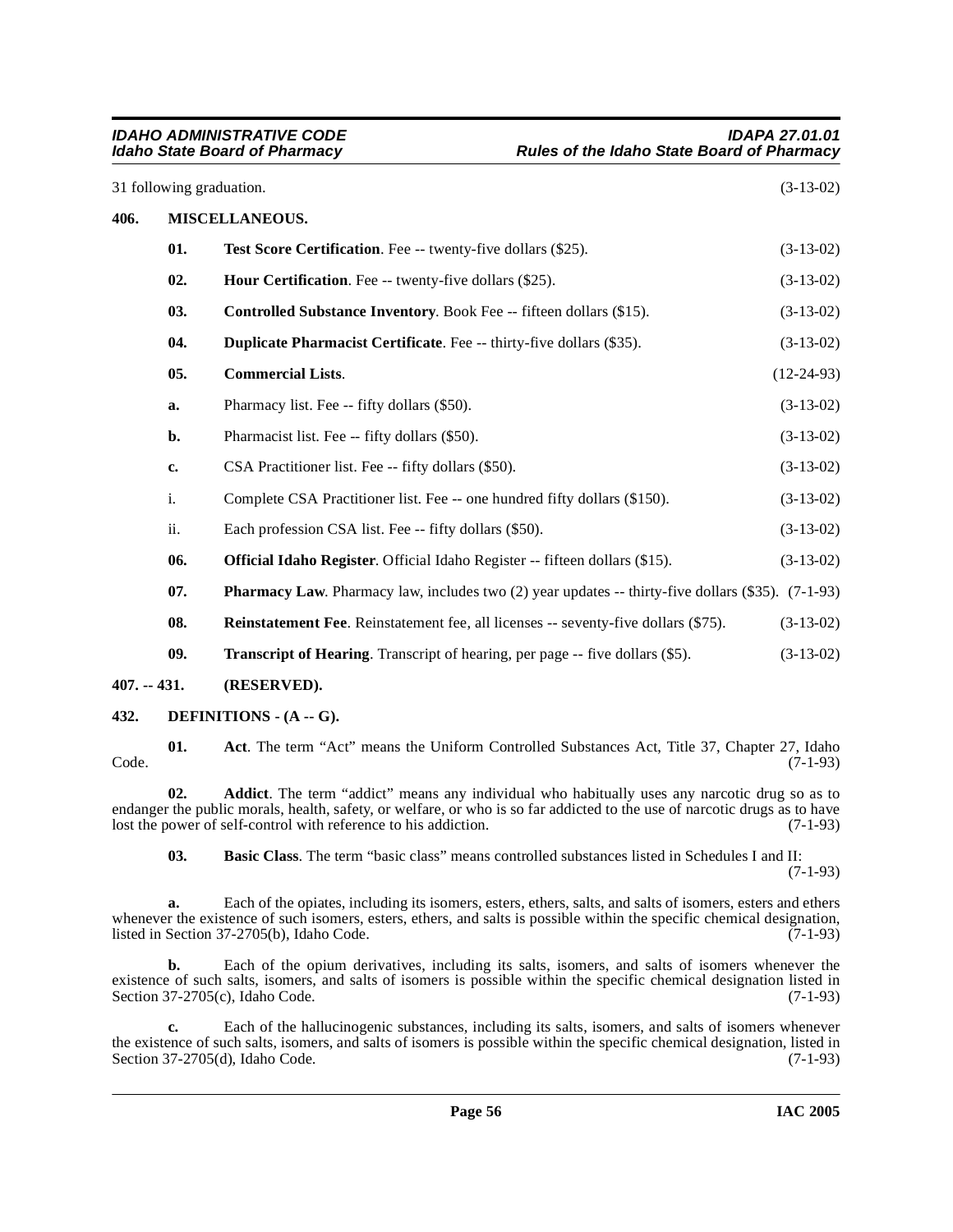**d.** Each of the following substances, whether produced directly or indirectly by extraction from substances of vegetable origin, or independently by means of chemical synthesis, or by a combination of extraction and chemical synthesis: (7-1-93) and chemical synthesis:

i. Opium, including raw opium, opium extracts, opium fluid extracts, powdered opium, granulated opium, deodorized opium and tincture of opium;

| ii.   | Apomorphine;                                                          | $(7-1-93)$ |
|-------|-----------------------------------------------------------------------|------------|
| iii.  | Codeine;                                                              | $(7-1-93)$ |
| iv.   | Ethylmorphine;                                                        | $(7-1-93)$ |
| V.    | Hydrocodone;                                                          | $(7-1-93)$ |
| vi.   | Hydromorphone;                                                        | $(7-1-93)$ |
| vii.  | Metopon;                                                              | $(7-1-93)$ |
| viii. | Morphine;                                                             | $(7-1-93)$ |
| ix.   | Oxycodone;                                                            | $(7-1-93)$ |
| X.    | Oxymorphone;                                                          | $(7-1-93)$ |
| xi.   | Thebaine;                                                             | $(7-1-93)$ |
| xii.  | Mixed alkaloids of opium listed in Section 37-2707(b)(2), Idaho Code. | $(7-1-93)$ |
| xiii. | Cocaine;                                                              | $(7-1-93)$ |
| xiv.  | Ecgonine;                                                             | $(7-1-93)$ |

**e.** Each of the opiates, including its isomers, esters, ethers, salts, and salts of isomers, esters, and ethers whenever the existence of such isomers, ethers, and salts is possible within the specific chemical designation, listed in Section  $37-2702(c)$ . Idaho Code. (7-1-93) listed in Section  $37-2702(c)$ , Idaho Code.

**f.** Methamphetamine, including its salts, isomers, and salts of isomers when contained in any eliquid. (7-1-93) injectable liquid.

<span id="page-56-1"></span>**04. Board of Medicine**. The term "Board of Medicine" as used in this act, means the Idaho State Board of Medicine created by Chapter 18, Title 54, Idaho Code. (7-1-93)

<span id="page-56-0"></span>**05. Board of Health**. The term "Board of Health" as used in this act, means the Idaho State Board of screated by Chapter 1, Title 39, Idaho Code. (7-1-93) Health as created by Chapter 1, Title 39, Idaho Code.

**06. Department**. The term "Department" as used in this act means the Idaho State Police of the state of (7-1-93) Idaho. (7-1-93)

<span id="page-56-4"></span>**07. Executive Secretary**. The term "executive secretary" as used in this act refers to Sections 54-1713 and 54-1714, Idaho Code. (7-1-93)

**08. Distributor**. The term "distributor" means a person who supplies drugs that he himself has not if nor prepared, and who sells to persons other than the ultimate consumer. (7-1-93) produced nor prepared, and who sells to persons other than the ultimate consumer.

<span id="page-56-3"></span><span id="page-56-2"></span>**09. Drug Dependent Person**. The term "Drug Dependent Person" means a person who is using a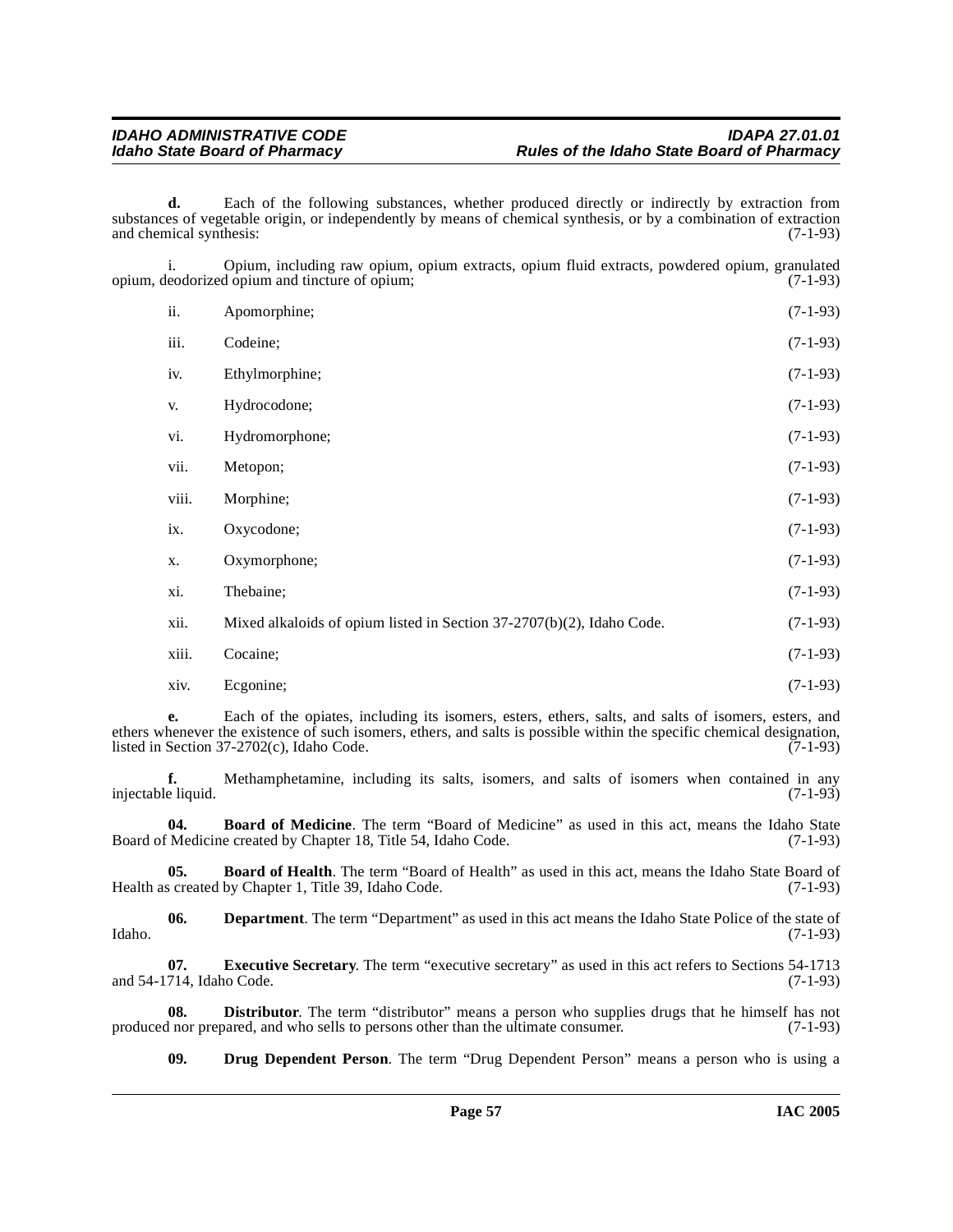controlled substance (as defined in Section 37-2720, Idaho Code) and who is in a state of psychic or physical dependence, or both, arising from the use of that substance on a continuous basis. (7-1-93) dependence, or both, arising from the use of that substance on a continuous basis.

<span id="page-57-1"></span>**10. Drug Dependence**. Drug dependence is defined as characterized by behavioral and other responses which include a strong compulsion to take the substance on a continuous basis in order to experience its psychic effects or to avoid the discomfort caused by its absence. (7-1-93) effects or to avoid the discomfort caused by its absence.

### <span id="page-57-0"></span>**433. DEFINITIONS - (H -- Z).**

**01. Hospital**. The term "hospital" means an institution for the care and treatment of the sick and injured, approved by the Department of Health as proper to be intrusted with the custody of controlled substances and the professional use of controlled substances under the direction of a practitioner. (7-1-93) the professional use of controlled substances under the direction of a practitioner.

**02. Individual Practitioner**. The term "individual practitioner" means a physician, dentist, veterinarian, or other individual licensed, registered, or otherwise permitted, by the state in which he practices, to dispense a controlled substance in the course of professional practice, but does not include a pharmacist, a pharmacy, or an institutional practitioner. or an institutional practitioner.

**03. Institutional Practitioner**. The term "institutional practitioner" means a hospital or other person (other than an individual) licensed, registered, or otherwise permitted, by the United States or the jurisdiction in which it practices, to dispense a controlled substance in the course of professional practice, but does not include a pharmacy. (7-1-93)  $p$ harmacy.  $(7-1-93)$ 

**04. Laboratory**. The term "laboratory" means a laboratory approved by the Idaho Board of Pharmacy as proper to be entrusted with the custody of controlled substances and the use of controlled substances for scientific and medical purposes and for purposes of instruction and administered by a person licensed by the state of Idaho to possess such substances. (7-1-93) possess such substances.

**05. Name**. The term "name" means the official name, common or usual name, chemical name, or brand name of a substance. (7-1-93)

**06. Official Idaho Register**. The term "Official Idaho Register" is defined as the official register issued by the Board of Pharmacy and contains the required information to record the sales or disposition of Schedule V substances, which book shall be in duplicate bearing the notice to the public on the reverse side of the original sheet which is permanently bound in the book and shall be retained for a period of two (2) years after the last dated entry. (7-1-93)

**07. Owner**. The term "owner" as defined in this act, with reference to a vehicle, means any person ny right, title or interest in it. having any right, title or interest in it.

**08. Pharmacist**. The term "pharmacist" means any pharmacist licensed by a State to dispense controlled substances, and shall include any other person (e.g., pharmacist-intern) authorized by a State to dispense controlled substances under the supervision of a pharmacist licensed by such State. (7-1-93)

**09. Pharmacy**. The term "pharmacy" means every store or other place of business where prescriptions are compounded, dispensed or sold by a pharmacist and prescriptions for controlled substances are received or processed in accordance with the federal law and the pharmacy laws and rules of this state. (7-1-93)

**10. Prescription**. The term "prescription" as used in this act, means a prescription for a controlled substance in Schedules III, IV, V, such prescription is an oral order given individually for the person for whom prescribed, directly from the prescriber or by the prescriber's employee or agent to the pharmacist or indirectly by means of an order written in ink, indelible pencil, typewritten, or a computer generated hard copy, signed by the prescriber, and shall contain the address of the prescriber, his federal registry number, the name and address of the patient, the name and quantity of the drug prescribed, directions for use, and shall be dated as of the date on which it is written. Written prescriptions may be prepared by the secretary or agent for the signature of a practitioner, but the prescribing practitioner is responsible in case the prescription does not conform in all essential respects to federal and state laws, regulations and rules. A corresponding liability rests upon the pharmacist who fills a prescription not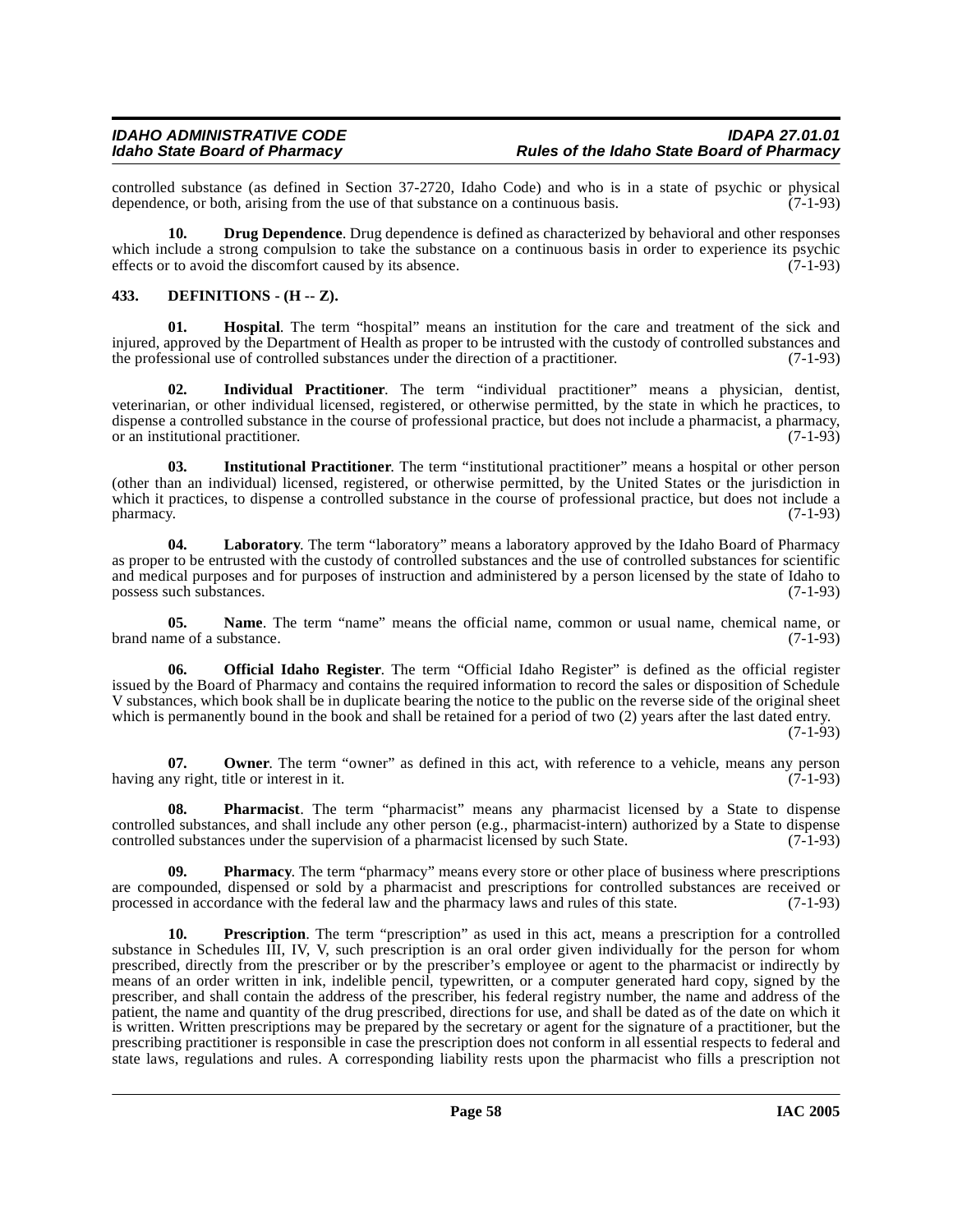prepared in the form prescribed by these rules. Persons receiving controlled substances shall be positively identified. (3-20-04)

**11. Register, Registration**. The terms "register" and "registration" refer only to registration required and permitted by Section 37-2717, Idaho Code. (7-1-93)

**12. Registrant**. The term "registrant" means any person who is registered. (7-1-93)

**13. Readily Retrievable**. The term "readily retrievable" means that certain records are kept by automatic data processing systems or other electronic or mechanized record keeping systems in such a manner that they can be separated out from all other records in a reasonable time and/or records are kept on which certain items are asterisked, redlined, or in some other manner visually identifiable apart from other items appearing on the records. (7-1-93) records.  $(7-1-93)$ 

**14.** Sale. The term "sale" as used in this act, includes barter, exchange, or gift, or offer thereof, and each such transaction made by any person, whether as principal, proprietor, agent, servant or employee. (7-1-93)

15. Transport. The term "transport" as used in this act, with reference to controlled substances, includes "conceal", "convey", and "carry". (7-1-93)

**16.** Vehicle. The term "vehicle" as used in this act, any vehicle or equipment used for the transportation is or things. (7-1-93) of persons or things.

**17. Physician, Veterinarian, Dentist, Podiatrist, Osteopath, Optometrist, Pharmacist**. As used in this act, these terms or any similar designation, means persons who hold valid, unrevoked licenses to practice their respective professions in this state, issued by their respective examining boards in this state. (12-7-94)

**18. Physician**. The term "physician" includes only persons licensed under Chapter 18 of Title 54, Idaho Code. (7-1-93) Idaho Code. (7-1-93)

#### <span id="page-58-0"></span>**434. ARTICLE II, SCHEDULE II.**

Unless specifically excepted or unless listed in another schedule, any injectable liquid which contains any quantity of methamphetamine, including its salts, isomers, and salts or isomers, shall be listed in Schedule II, under Article II, Title 37, Chapter 27, Idaho Čode.  $(7-1-93)$ 

#### **435. PREREQUISITES FOR REGISTRATION.**

An applicant for an Idaho Controlled Substances Registration must hold a valid, unrestricted license in Idaho to prescribe, dispense, or administer controlled substances. Applicants for an Idaho Controlled Substances Registration (excepting pharmacists and certified euthanasia technicians) must hold a valid federal DEA registration. (7-1-99)

#### **436. ISSUANCE OF REGISTRATION.**

The board shall issue an Idaho Controlled Substance Registration to persons who have qualified therefor in accordance with the provisions of Chapter 27, Title 37, Idaho Code, which registration shall be issued for a period of one (1) year, and shall bear on its face the Seal of the Board of Pharmacy, the signature of the Executive Secretary thereof, and will be effective until the first day of January next after its issuance. (7-1-93)

#### **437. FEES.**

The said Board of Pharmacy shall collect a fee (pursuant to Section 37-2715, Idaho Code) for each annual registration, and a like fee for each annual renewal of such registration, and shall deposit each and both of the same in the state treasury to the credit of the "Pharmacy Fund". (7-1-93) the state treasury to the credit of the "Pharmacy Fund".

**01. Fee for Manufacture of Controlled Substance**. For each registration or reregistration to manufacture controlled substances, the registrant shall pay a fee as determined by the Board and published in the fee schedule. (7-1-93)  $s$ chedule.  $(7-1-93)$ 

**02. Fee for Distribution of Controlled Substances**. For each registration or reregistration to distribute controlled substances, the registrant shall pay a fee as determined by the Board and published in the fee schedule.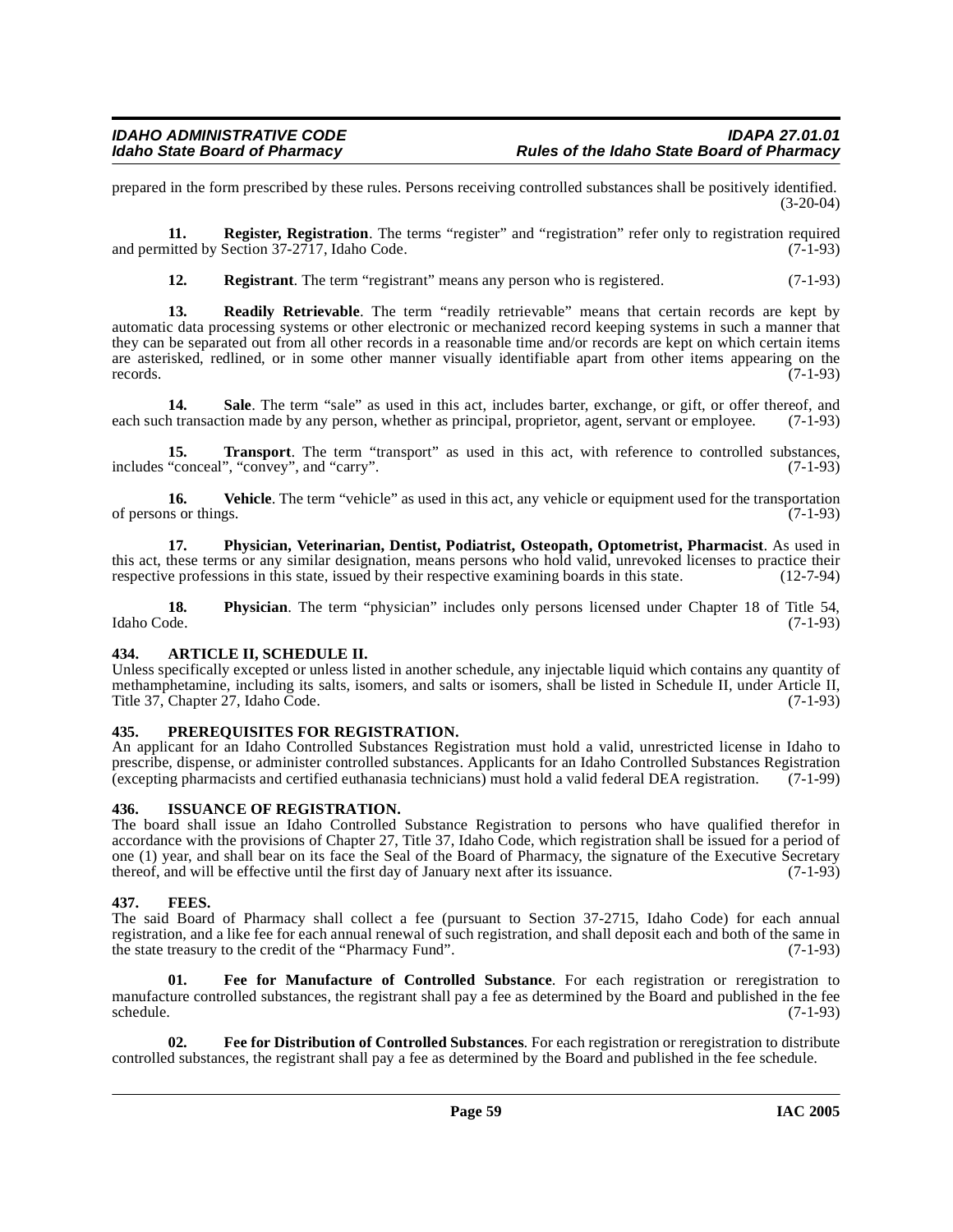(7-1-93)

**03. Fee for Dispensing or Conducting Research or Instructional Activities With Controlled Substances**. For each registration or reregistration to dispense, or to conduct research or instructional activities with controlled substances listed in Schedule II through V the registrant shall pay a fee as determined by the Board and published in the fee schedule. (7-1-93)

**04. Fee for Research or Instructional Activities**. For each registration or reregistration to conduct research or instructional activities with a controlled substance listed in Schedule I, the registrant shall pay a fee as determined by the Board and published in the fee schedule. (7-1-93)

**05. Fee for Conducting Chemical Analysis With Controlled Substances**. For each registration or reregistration to conduct chemical analysis with controlled substances listed in any schedule, the registrant shall pay a fee as determined by the Board and published in the fee schedule. (7-1-93)

#### **438. TIME AND METHOD OF PAYMENT.**

Registration and reregistration fees shall be paid at the time when the application for registration or reregistration is submitted for filing in the form of a personal, certified or cashier's check or money order made payable to "The Idaho Board of Pharmacy". In the event that the application is not accepted for filing or is denied, the payment shall be refunded to the applicant.  $(7-1-93)$ 

#### <span id="page-59-0"></span>**439. DISPOSITION OF FEES.**

All fees of any kind collected under the provisions of this act shall be deposited in the state treasury to the credit of a separate fund to be known as the "Pharmacy Fund" including fees collected under the "Duplicate Prescription Program" and all such money as may hereafter come into such fund is hereby appropriated to the Board of Pharmacy to carry out the purposes of the objectives of this act. Such moneys shall be paid out upon warrants drawn by the state auditor upon presentation of proper vouchers approved by the Board of Pharmacy and such claims and vouchers shall<br>be examined by the State Board of Examiners as are other claims against the state. (7-1-98) be examined by the State Board of Examiners as are other claims against the state.

#### **440. SEPARATE REGISTRATION FOR INDEPENDENT ACTIVITIES.**

|             | <b>Independent Activities.</b> The following six (6) groups of activities are deemed to be independent of |
|-------------|-----------------------------------------------------------------------------------------------------------|
| each other. | $(7-1-93)$                                                                                                |

- **a.** Manufacturing controlled substances. (7-1-93)
- **b.** Distributing controlled substances. (7-1-93)

**c.** Dispensing narcotic and nonnarcotic, and conducting research with nonnarcotic, and conducting instructional activities with narcotic and nonnarcotic controlled substances listed in Schedules II through V. (7-1-93)

**d.** Conducting research with narcotic controlled substances listed in Schedules II through V. (7-1-93)

- **e.** Conducting research and instructional activities with controlled substances listed in Schedule I. (7-1-93)
- **f.** Conducting chemical analysis with controlled substances listed in any schedule. (7-1-93)

**02. Separate Registration for Each Independent Activity**. Every person who engages in more than group of independent activities shall obtain a separate registration for each group of activities. (7-1-93) one (1) group of independent activities shall obtain a separate registration for each group of activities.

#### **441. TIME FOR APPLICATION FOR REGISTRATION.**

Any person who is required to be registered and who is not so registered may apply for registration at any time and, no person required to be registered shall engage in any activity for which registration is required until the registration is granted by the board. (7-1-93) is granted by the board.

#### **442. REQUIREMENT OF PRESCRIPTION - SCHEDULE II.**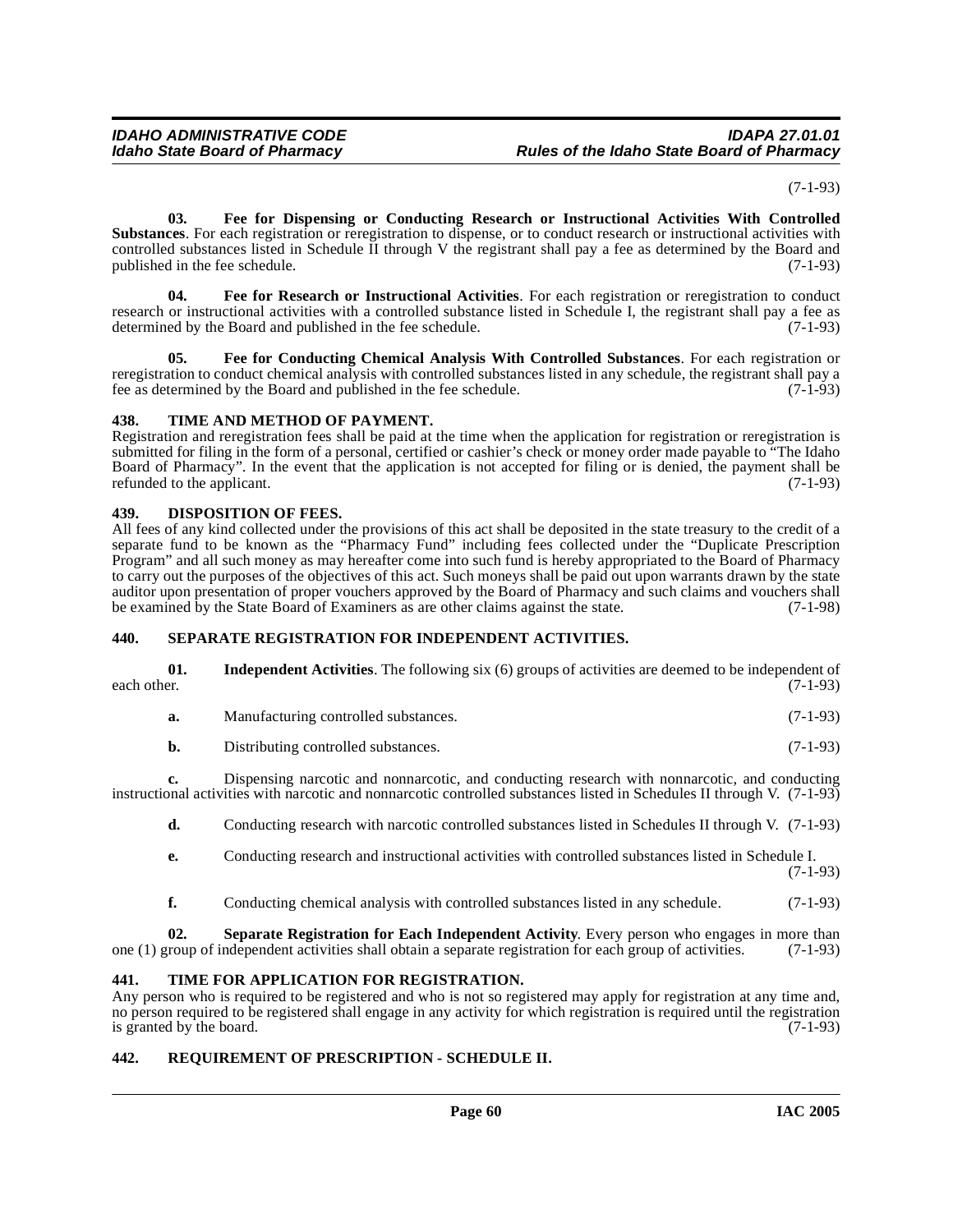**01. Pharmacist**. A pharmacist may dispense a controlled substance listed in Schedule II, which is a prescription drug as determined under the Federal Food, Drug and Cosmetic Act, only pursuant to a written prescription signed by the prescribing individual practitioner, and on delivery signed by the individual receiving such,  $\text{except as provided in Subsection 442.04.}$  (7-1-93)

**02. Practitioner**. An individual practitioner may administer or dispense a controlled substance listed in Schedule II in the course of his professional practice without a prescription, subject to Section 37-2701(d), Idaho Code. (7-1-93)  $\text{Code.}$  (7-1-93)

**03. Institutional Practitioner**. An institutional practitioner may administer or dispense directly (but not prescribe) a controlled substance listed in Schedule II only pursuant to a written prescription signed by the prescribing practitioner or to an order for medication made by an individual practitioner which is dispensed for immediate administration to the ultimate user. (7-1-93)

<span id="page-60-0"></span>**04. Emergency**. In the case of an emergency situation, as defined by the secretary in Section 37- 2722(b), Idaho Code, a pharmacist may dispense a controlled substance listed in Schedule II upon receiving oral authorization of a prescribing individual practitioner. (7-1-93) authorization of a prescribing individual practitioner.

**a.** The quantity prescribed and dispensed is limited to the amount adequate to treat the patient during the emergency period (dispensing beyond the emergency period must be pursuant to a written prescription signed by the prescription individual practitioner). the prescribing individual practitioner).

**b.** The prescription shall be immediately reduced to writing by the pharmacist and shall contain all information required in Section 37-2723, Idaho Code, except for the signature of the prescribing individual practitioner. (7-1-93)

**c.** If the prescribing individual practitioner is not known to the pharmacist, he must make a reasonable effort to determine that the oral authorization came from a registered individual practitioner, which may include a callback to the prescribing individual practitioner using his phone number as listed in the telephone directory and/or other good faith effort to insure his identity.

**d.** Within seven (7) days after authorizing an emergency oral prescription, the prescribing individual practitioner shall cause a written prescription for the emergency quantity prescribed to be delivered to the dispensing pharmacist; in addition to conforming to the requirement of Section 37-2723, Idaho Code, the prescription shall have written on its face "Authorization for Emergency Dispensing," and the date of the oral order. (7-1-99)

**e.** The written prescription may be delivered to the pharmacist in person or by mail, but if delivered by mail it must be postmarked within the seven (7) day period. (7-1-99)

**f.** Upon receipt, the dispensing pharmacist shall attach this prescription to the oral emergency ion which had earlier been reduced to writing. (7-1-93) prescription which had earlier been reduced to writing.

**g.** The pharmacist shall notify the nearest office of the Bureau if the prescribing individual practitioner fails to deliver a written prescription to him; failure of the pharmacist to do so shall void the authority conferred by this subsection to dispense without a written prescription of a prescribing individual practitioner.

(7-1-93)

#### **443. REFILLING PRESCRIPTIONS.**

The refilling of a prescription for a controlled substance listed in Schedule II is prohibited. (7-1-93)

#### **444. PARTIAL FILLING OF PRESCRIPTIONS.**

The partial filling of a prescription for a controlled substance listed in Schedule II is permissible if the pharmacist is unable to supply the full quantity called for in a written or emergency oral prescription and he makes a notation of the quantity supplied on the face of the written prescription (or written record of the emergency oral prescription).

 $(7-1-93)$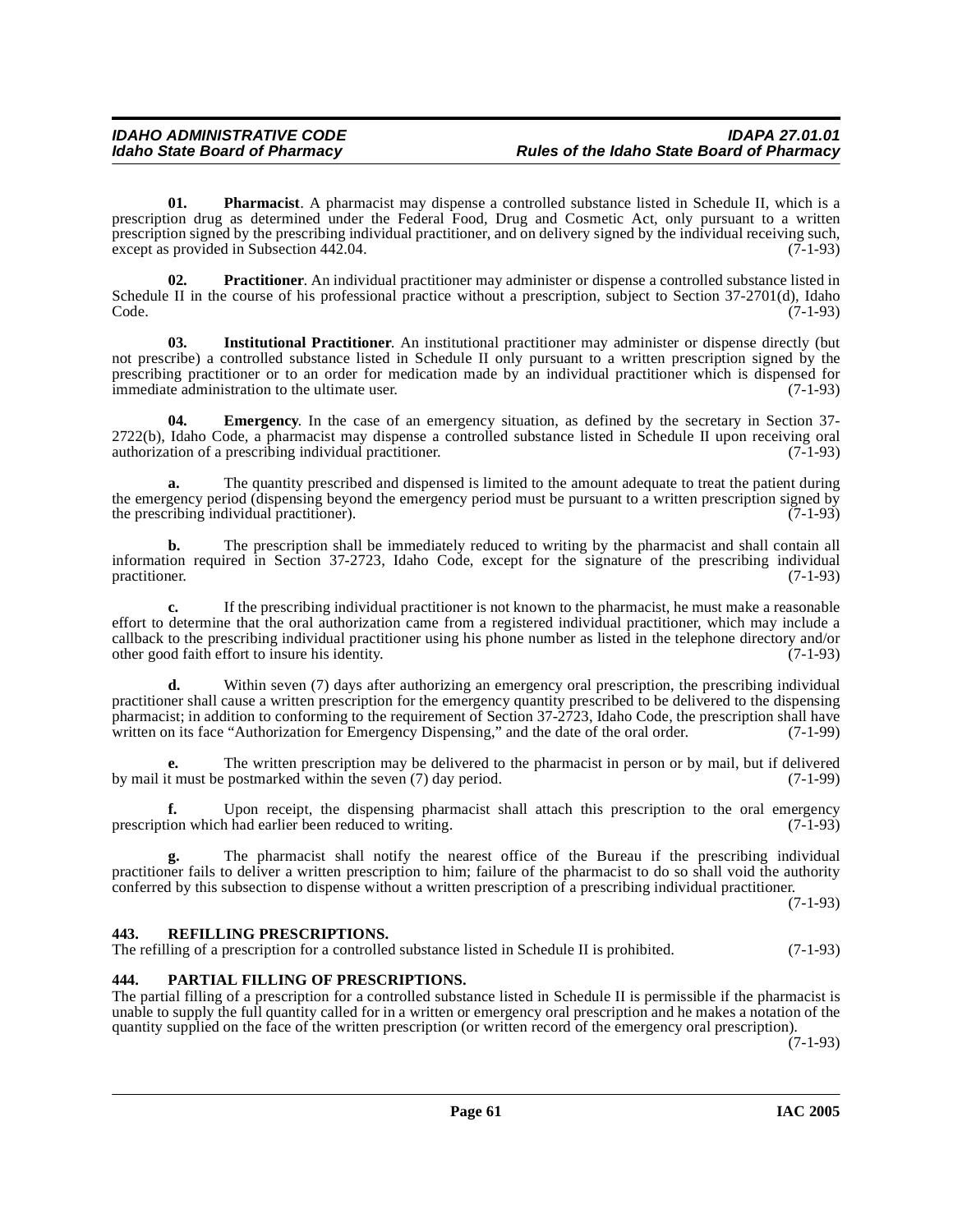**01. Remaining Portion of Prescription**. The remaining portion of the prescription may be filled within the seventy-two (72) hour period, the pharmacist shall so notify the prescribing individual practitioner.

(7-1-93)

**02. Supplying Further Quantity**. No further quantity may be supplied beyond the seventy-two (72) hours without a new prescription. (7-1-93)

**03. Partial Quantities**. A prescription for a Schedule II controlled substance written for a patient in a Long Term Care Facility (LTCF) or for a patient with a medical diagnosis documenting a terminal illness may be filled in partial quantities to include individual dosage units. The pharmacist must record on the prescription whether the patient is "terminally ill" or an "LTCF patient."

**a.** For each partial filling, the dispensing pharmacist shall record on the back of the prescription (or on another appropriate record, uniformly maintained and readily retrievable) the date of the partial filling, quantity dispensed, remaining quantity authorized to be dispensed, and the identification of the dispensing pharmacist.

(7-1-99)

**b.** Schedule II prescriptions for patients in a LTCF or patients with a medical diagnosis documenting a terminal illness shall be valid for a period not to exceed sixty (60) days from the issue date unless sooner terminated by the discontinuance of medication. (7-1-99)

### **445. FILING OF PRESCRIPTIONS.**

**01. Records of Written and Oral Prescriptions**. All written prescriptions and written records of emergency oral prescriptions shall be kept in accordance with requirements of Section 37-2720, Idaho Code.

(7-1-93)

<span id="page-61-3"></span>**02. Emergency Room Drug Administration**. A written record of every emergency room Schedule II drug administration will be submitted by the institutional pharmacy (pharmacist) to the Board of Pharmacy office monthly, such record will (at a minimum) include: date of use, name of patient, name and amount of Schedule II drug, name of practitioner and name of pharmacy. Reports will be mailed the first of each month and will contain records of administrations for the previous month. (7-1-93)

#### **446. REQUIREMENT OF PRESCRIPTION - SCHEDULE III OR IV.**

<span id="page-61-2"></span>**01. Dispensing a Controlled Substance - Pharmacist**. A pharmacist may dispense a controlled substance listed in Schedule III or IV, which is a prescription drug as determined under the Federal Food, Drug and Cosmetic Act, only pursuant to either a written prescription signed by a prescribing individual practitioner or an oral prescription made by a prescribing individual practitioner and promptly reduced to writing by the pharmacist containing all information required in Section 37-2722(c), Idaho Code except for the signature of the prescribing individual practitioner. (7-1-93)

<span id="page-61-0"></span>**02. Dispensing a Controlled Substance - Individual Practitioner**. An individual practitioner may administer or dispense a controlled substance listed in Schedule III or IV in the course of his professional practice without a prescription, subject to Section 37-2720, Idaho Code. (7-1-93) without a prescription, subject to Section 37-2720, Idaho Code.

<span id="page-61-1"></span>**03. Dispensing a Controlled Substance - Institutional Practitioner**. An institutional practitioner may administer or dispense directly (but not prescribe) a controlled substance listed in Schedule III or IV pursuant to a written prescription signed by a prescribing individual practitioner, or pursuant to an oral prescription made by a prescribing individual practitioner and promptly reduced to writing by the pharmacist (containing all of the information required in Section 37-2723, Idaho Code, except for the signature of the prescribing individual practitioner), or pursuant to an order for medication made by an individual practitioner which is dispensed for immediate administration to the ultimate user, subject to Section 37-2720, Idaho Code. (7-1-93)

### **447. REFILLING OF PRESCRIPTION.**

No prescription for a controlled substance listed in Schedule III or IV shall be filled or refilled more than six (6) months after the date on which such prescription was issued and no such prescription authorized to be refilled may be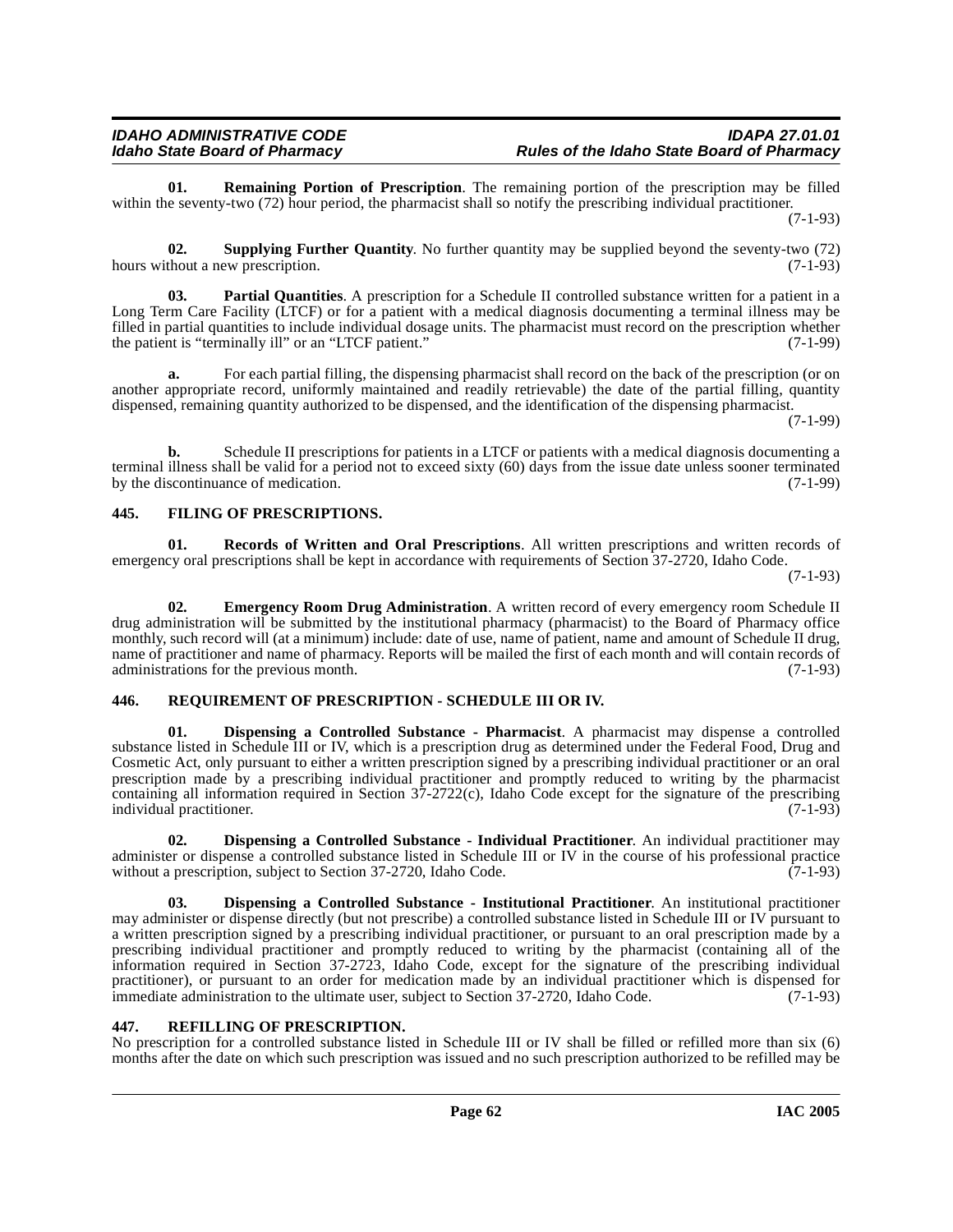### IDAHO ADMINISTRATIVE CODE<br>Idaho State Board of Pharmacy **Integrative State Board of Pharmacy** Rules of the Idaho State Board of Pharmacy **Idaho State Board of Pharmacy Rules of the Idaho State Board of Pharmacy**

refilled more than five (5) times. (7-1-93)

**01. Refilling a Prescription for a Controlled Substance**. Each refilling of a prescription shall be entered on the back of the prescription (or on another appropriate uniformly maintained record, such as medication records, which indicates prescription refills), initialed, and dated by the pharmacist as of the date of dispensing, and shall state the amount dispensed. (7-1-93)

**02. Initialing and Dating Prescription**. If the pharmacist merely initials and dates the back of the prescription he shall be deemed to have dispensed for a full face amount of the prescription. (7-1-93)

**03. New Prescription Required for Additional Quantities**. Additional quantities of controlled substances listed in Schedule III or IV may only be authorized by a prescribing practitioner through issuance of a new<br>prescription as provided in Section 37-2722. Idaho Code, which shall be a new and separate prescriptio prescription as provided in Section  $37-2722$ , Idaho Code, which shall be a new and separate prescription.

#### **448. LABELING OF SUBSTANCES.**

The pharmacist filling a prescription for a controlled substance listed in Schedule III or IV shall affix to the package a label showing the pharmacy name and address, the serial number and date of initial filling, the name of the patient, the name of the practitioner issuing the prescription, and directions for use and cautionary statements, if any, contained in such prescription as required by law. (7-1-93)

#### **449. FILING PRESCRIPTIONS.**

All prescriptions for controlled substances listed in Schedule III and IV shall be kept in accordance with Section 37-<br>(7-1-93)  $2720$ , Idaho Code.

#### **450. REQUIREMENT OF PRESCRIPTION - SCHEDULE V.**

<span id="page-62-0"></span>**01. Dispensing Schedule V Controlled Substances**. A pharmacist may dispense a controlled substance listed in Schedule V pursuant to a prescription as required for controlled substances listed in Schedule III and IV in Section 451.  $(7-1-93)$ 

**02. Refilling Schedule V Controlled Substances Requires Authorization**. A prescription for a controlled substance listed in Schedule V may be refilled only as expressly authorized by the prescribing individual practitioner on the prescription; if no such authorization is given, the prescription may not be refilled. (7-1-93)

**03. Labeling Schedule V Controlled Substances for Dispensing**. A pharmacist dispensing such substance pursuant to a prescription shall label the substance in accordance with Section 448 and file the prescription<br>in accordance with Section 449. (7-1-93) in accordance with Section 449.

<span id="page-62-1"></span>**04. Dispensing Schedule V Controlled Substances by Individual Practitioner**. An individual practitioner may administer or dispense a controlled substance listed in Schedule V in the course of his professional practice without a prescription, subject to Section 37-2720, Idaho Code. (7-1-93)

<span id="page-62-2"></span>**05. Dispensing Schedule V Controlled Substances by Institutional Practitioner**. An institutional practitioner may administer or dispense directly (but no prescribe) a controlled substance listed in Schedule V only pursuant to a written prescription signed by the prescribing individual practitioner, or pursuant to an oral prescription made by a prescribing individual practitioner and promptly reduced to writing by the pharmacist (containing all information required in Section 37-2723, Idaho Code, except for the signature of the prescribing individual practitioner), or pursuant to an order for medication made by an individual practitioner which is dispensed for immediate administration to the ultimate user, subject to Section 37-2720, Idaho Code. (7-1-93)

#### <span id="page-62-3"></span>**451. DISPENSING WITHOUT A PRESCRIPTION.**

A controlled substance listed in Schedule V, and a controlled substance listed in Schedule II, III, or IV which is not a prescription drug as determined under the Federal Food, Drug and Cosmetic Act, may be dispensed by a pharmacist or pharmacist-intern, without a prescription to a purchaser at retail. (7-1-93)

<span id="page-62-4"></span>**01. Distribution of Schedule V Controlled Substances by Pharmacist or Pharmacist-Intern**. Such distribution is made only by a pharmacist or a pharmacist-intern, not by a nonpharmacist employee even if under the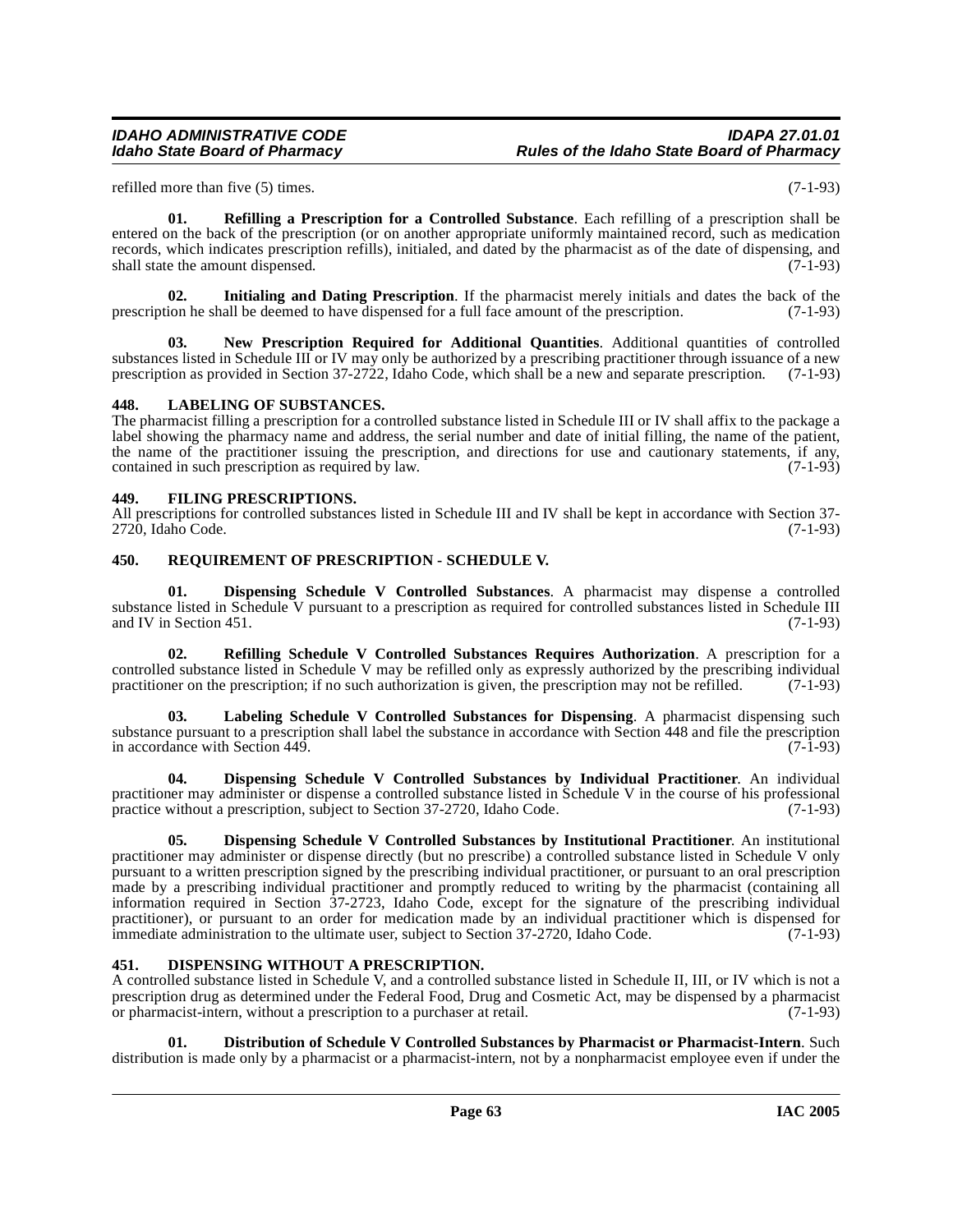direct supervision of a pharmacist (although after the pharmacist has fulfilled his professional and legal responsibilities set forth in this Section, the actual cash credit transaction, or delivery may be completed by a nonpharmacist). nonpharmacist).

**02. Restricted Quantity**. Not more than two hundred and forty (240) cc. (eight (8) ounces) of any such substances containing opium, nor more than one hundred and twenty (120) cc. (four (4) ounces) of any other controlled substances listed in Schedule V may be distributed at retail to the same purchaser in any given forty-eight (48) hour period. (7-1-93)  $(48)$  hour period.

**03.** Purchaser's Age. The purchaser is at least eighteen (18) years of age.  $(7-1-93)$ 

**04. Identification Required for Purchase**. The pharmacist requires every purchaser of a controlled substance listed in Schedule V not known to him to furnish suitable identification (including proof of age where appropriate) and require every purchaser of a controlled substance listed in Schedule V to sign the Official Idaho Register upon receipt of the controlled substance. (7-1-93)

**05. Official Idaho Register**. A bound record book to be known as the "Official Idaho Register" provided by the Board at a reasonable fee for recording distributions of controlled substances listed in Schedule V (other than by prescription) is maintained by the pharmacist, which book shall contain the name and address of the purchaser, the name and quantity of controlled substances purchased, the date of each purchase, and the name or initials of the pharmacist who distributed the substance to the purchaser and the book shall be maintained in accordance with the record-keeping requirement of Section 37-2720. Idaho Code. (7-1-93) accordance with the record-keeping requirement of Section 37-2720, Idaho Code.

**06. Prescription**. A prescription is not required for distribution or dispensing of the substance pursuant to any other federal, state or local law. (7-1-93)

#### <span id="page-63-2"></span>**452. EMERGENCY DISTRIBUTION OF A DISPENSER.**

In the event of an emergency, a dispenser may distribute (without being registered to distribute) a controlled substance to a second dispenser in order for the second dispenser to dispense the substance. (7-1-93)

<span id="page-63-1"></span>**01. Allowable Amount**. The amount distributed does not exceed to the amount required by the second dispenser for immediate dispensing. (7-1-93)

**02. Records of the Distribution**. The distribution is recorded as a dispensing by the first dispenser, and the receipt as a distribution received by the second dispenser; and each dispenser retains a signed receipt of the distribution. (7-1-93) distribution. (7-1-93)

**03.** Registration. The second dispenser is registered under the Act to dispense the controlled substance ributed to him. (7-1-93) to be distributed to him.

**04. Required Order Form**. If the substance is listed in Schedule I and II, an order form is used as in Section 37-2721, Idaho Code. (7-1-93) required in Section 37-2721, Idaho Code.

<span id="page-63-3"></span>**05.** Emergency. For purposes of this section, an emergency shall mean a situation where a quantity of controlled substance must be dispensed to a person who does not have an alternative source for such substance reasonably available to him and the dispenser cannot obtain such substance through normal distribution channels within the time required to meet the need of the person for such substance. (7-1-93)

#### <span id="page-63-0"></span>**453. ACQUISITION OF SCHEDULE I AND II SUBSTANCES - PROCEDURE REQUIRED.**

Persons authorized under this act to manufacture, distribute or dispense controlled substances in Schedule I and II, and hospitals and approved state institutions may acquire these substances for sale, manufacture, administration, distribution or prescription only by executing the official written order required by Section 37-2721, Idaho Code.

(7-1-93)

#### **454. PRESCRIBING FOR SELF PROHIBITED.**

No person shall prescribe, administer, or furnish a controlled substance for himself. (7-1-93)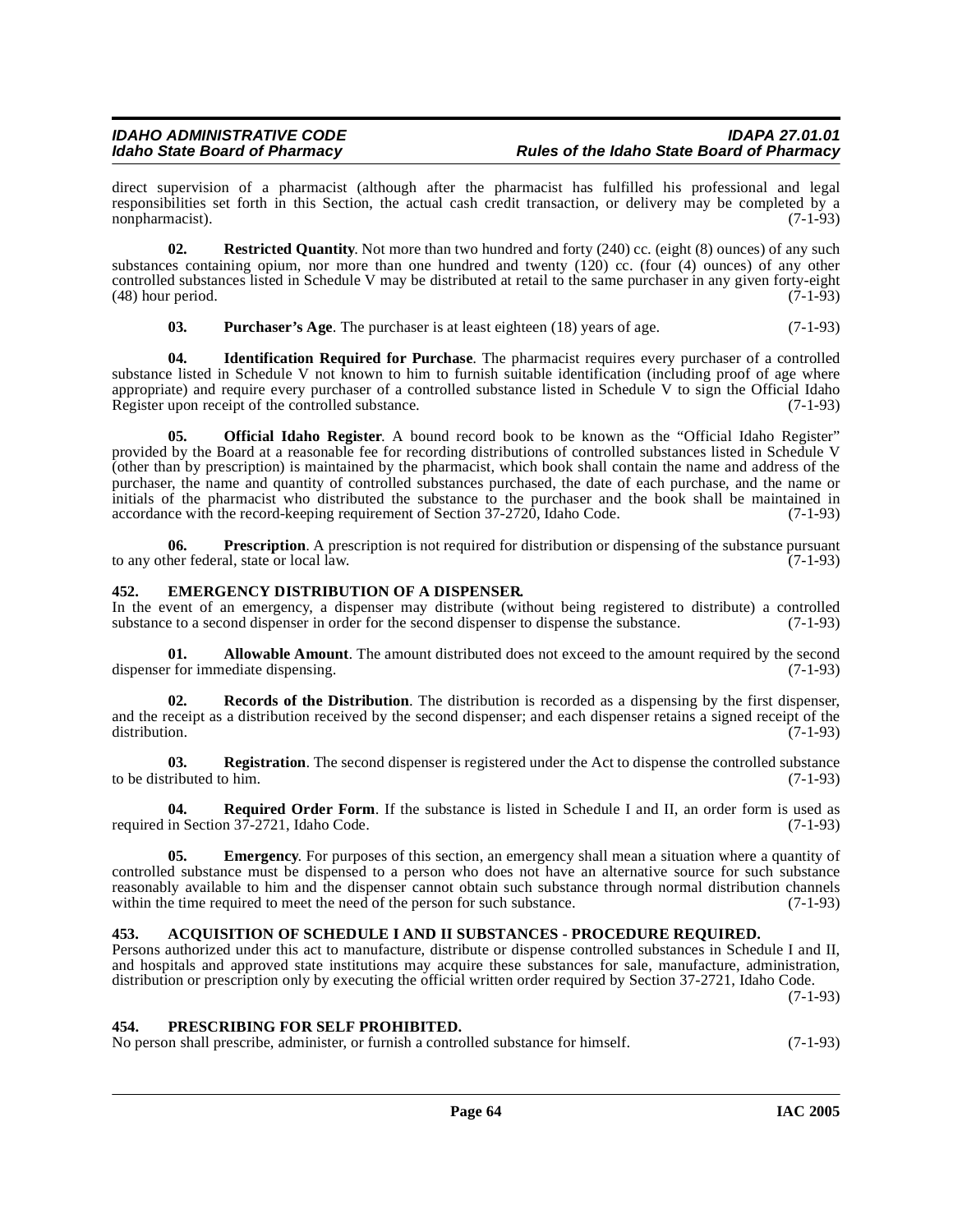### <span id="page-64-1"></span>**455. ANTEDATING OR POSTDATING PRESCRIPTION PROHIBITED.**

No person shall antedate or postdate a prescription. (7-1-93)

#### **456. FALSE NAME OR ADDRESS PROHIBITED.**

No person shall in connection with the prescribing, furnishing, administering or dispensing of a controlled substance, give a false name or false address. (7-1-93)

#### <span id="page-64-0"></span>**457. ALTERATION OR ERASURE - FILLING PROHIBITED.**

No person shall fill a prescription if it shows evidence of alteration, erasure or addition by any person other than the person writing it.  $(7-1-93)$ 

#### **458. TIME FOR FILLING PRESCRIPTION.**

No person shall fill a prescription for a controlled substance listed in Schedule II unless the prescription is tendered to him on or before the thirtieth day following the date of issue. (5-3-03)

#### **459. PRESCRIPTION FILE OPEN TO INSPECTION.**

A controlled substance prescription on file shall at all times be open to inspection by the prescriber, and properly authorized agents and inspectors of the Board of Pharmacy. (7-1-93) authorized agents and inspectors of the Board of Pharmacy.

#### **460. POSSESSION OF GREATER OR LESSER AMOUNT OF CONTROLLED SUBSTANCE THAN SHOWN BY RECORDS - EVIDENCE OF GUILT.**

In a prosecution under this act proof that a defendant received or has had in his possession at any time a greater amount of controlled substances than is accounted for by any record required by law or that the amount of controlled substance possessed by a defendant is a lesser amount than is accounted for by any record required by law is prima facie evidence of guilt. (7-1-93)

#### **461. RECORDS OPEN TO INSPECTION.**

Any record required by this act shall be open at all times to inspection by inspectors of the Board of Pharmacy and it is unlawful to refuse to permit, or to obstruct such inspection. (7-1-93) is unlawful to refuse to permit, or to obstruct such inspection.

#### **462. RECEIPT FOR REMOVED CONTROLLED SUBSTANCE PRESCRIPTION.**

Whenever the pharmacist's copy of a controlled substance prescription is removed by an inspector of the Board of Pharmacy for the purpose of evidence, the inspector shall give to the pharmacist a receipt in lieu thereof. ( Pharmacy for the purpose of evidence, the inspector shall give to the pharmacist a receipt in lieu thereof.

#### <span id="page-64-2"></span>**463. CONTENTS OF PRESCRIPTION FILE RECORD.**

The prescription file shall constitute a record that as to the transactions shall show all of the following: name and address of patient; the date; the character and quantity of the controlled substance involved; the name, address and state registry number of the prescriber. (7-1-93)

#### **464. FILLING OF A PRESCRIPTION FOR A CONTROLLED SUBSTANCE.**

No person other than a registered pharmacist under the laws of this state shall be responsible for the filling and dispensing of a prescription for a controlled substance. (7-1-93) dispensing of a prescription for a controlled substance.

#### **465. VETERINARIANS PROHIBITED FROM PRESCRIBING FOR PERSONS.**

No veterinarian shall prescribe, administer or furnish controlled substances for himself or any other human being.  $(7-1-93)$ 

## <span id="page-64-3"></span>**466. CONTENTS OF VETERINARIANS' PRESCRIPTIONS.**

A prescription written by a veterinarian shall state the kind of animal for which ordered and the name and address of the owner or person having custody of the animal and must conform to Section 37-2723. Idaho Code. (7-1-9 the owner or person having custody of the animal and must conform to Section 37-2723, Idaho Code.

#### <span id="page-64-4"></span>**467. DUTY OF PROSECUTING ATTORNEY - REPORT NOT REQUIRED.**

It shall be the duty of each prosecuting attorney, to whom the board reports any violation of this act, to cause appropriate proceedings to be instituted in the proper courts without delay and to be prosecuted in the manner required by law. Nothing in this act shall be construed as requiring the secretary to report for the institution of proceedings under this act for minor violations, whenever the secretary believes that the public interest will be adequately served in the circumstances by a suitable written notice or warning. (7-1-93) adequately served in the circumstances by a suitable written notice or warning.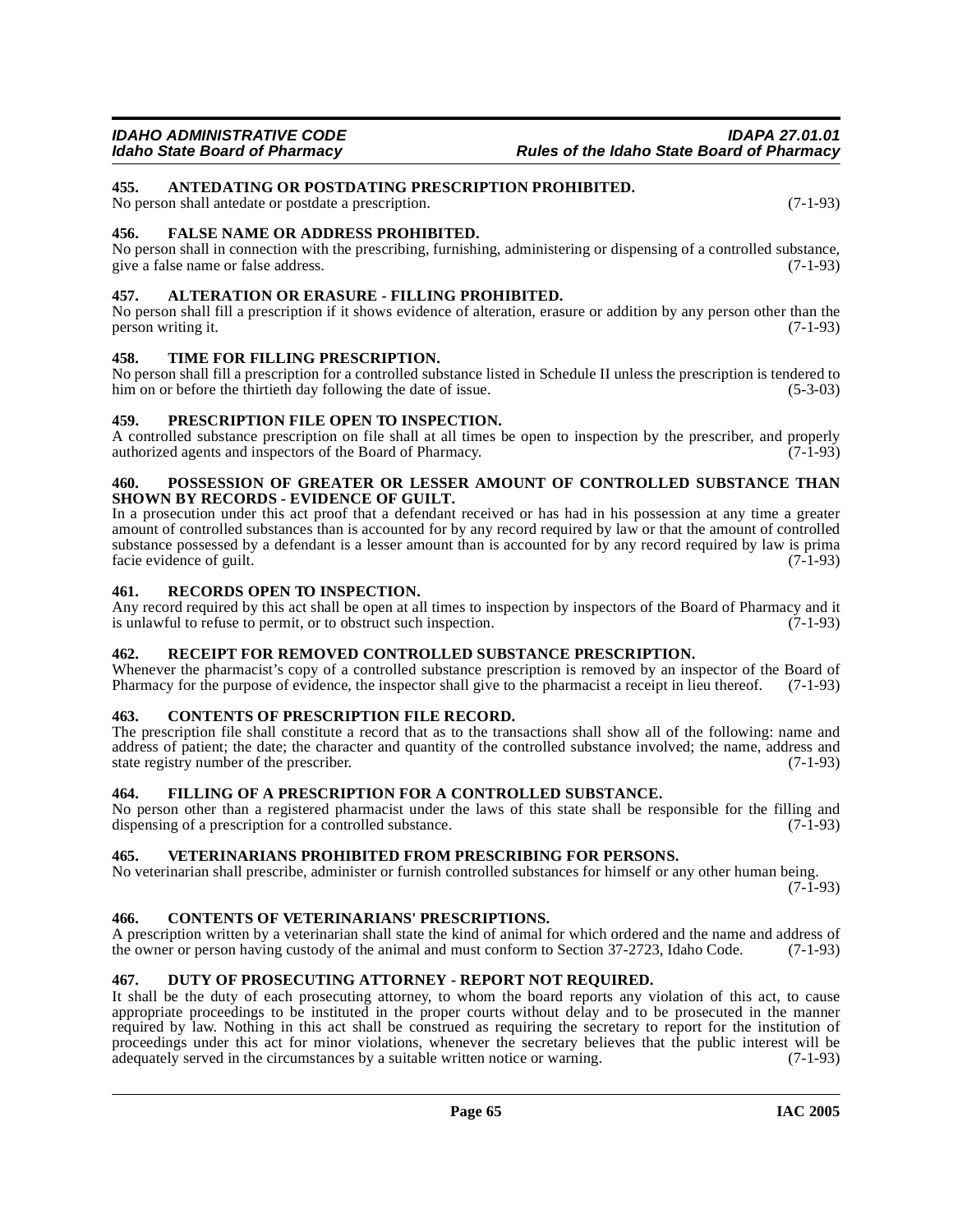#### **468. PROHIBITION ON ADVERTISING CONTROLLED SUBSTANCES.**

No person shall advertise controlled substances, Schedule I through V in any manner to the public, nor shall any pharmacy display these products to their patrons or members of the public. (7-1-93)

#### **469. PRESCRIPTION REPORTING.**

**01. Prescription Reporting Requirements**. All community and mail service pharmacies will report by the first of every month or more often as directed by the Board, certain data, as required by the Board, on all schedule II, III and IV controlled substance prescriptions filled. The data may be reported in the form of diskette, direct computer link, magnetic tape or other method as approved by the Board. (7-1-98)

**02. Reporting Not Required**. Prescriptions for controlled substances filled for patients in long term care facilities, are not required to be reported. (7-1-98)

#### **470. REQUIREMENTS FOR PRESCRIPTION FORM -- DISCIPLINE OF PRACTITIONERS.**

**01. Prescription Form**. Any prescription for a Controlled Substance, including any prescription blank used for a Controlled Substance prescription, shall conform to the requirements of Section 37-2725, Idaho Code.  $(3-20-04)$ 

<span id="page-65-0"></span>**02. Discipline of Practitioners**. A practitioner who issues a prescription for a Controlled Substance which does not comply with the requirements of Section 37-2725, Idaho Code, shall be subject to discipline by the Board as follows: (3-20-04) Board as follows:

**a.** Definition of "offense" – For purposes of this Subsection 470.02, the term "offense" shall mean clear evidence of a pattern of prescription writing by a practitioner in violation of the requirements of Section 37- 2725, Idaho Code.

**b.** First offense - a letter, with a representative copy or copies of prescriptions giving rise to the letter, shall be sent certified mail with a return receipt requested to the practitioner at the practitioner's registration address describing the offense and the basis for required action, with a copy of the letter and prescription sent to the practitioner's respective licensing board. The practitioner shall thereafter have thirty (30) days from the date of mailing to come into compliance with the requirements of Section 37-2725, Idaho Code. If, after such thirty (30) day period, the practitioner fails to comply with the requirements of Section 37-2725, Idaho Code, the practitioner's licensing board shall be notified of such failure and given an opportunity to take appropriate action within thirty (30) days of receiving notice from the Board of Pharmacy and shall immediately notify the Board of Pharmacy when such action is taken. If the Board of Pharmacy is not notified of an action taken by the licensing board within such thirty (30) day period, the Board of Pharmacy shall take disciplinary action under Subsection 470.02.c. (3-20-04)

**c.** Second offense - suspension of the practitioner's controlled substance registration for a period of one (1) week pursuant to Section 37-2718, Idaho Code, along with an administrative fine pursuant to Section 37- 2719, Idaho Code, equal to the costs of prosecution and administrative costs of bringing the suspension action including, but not limited to, attorney's fees and costs and costs of hearing transcripts. The practitioner shall be mailed notice of the offense and notice that the Board will commence the action for suspension of registration, such notice to be sent certified mail with a return receipt requested to the practitioner at the practitioner's registration address. Practitioners who wish to avoid the suspension action may do so by sending to the Board a written explanation for the offense along with a written plan of action setting forth how the practitioner will avoid offenses in the future and a payment of one hundred dollars (\$100) within thirty (30) days of mailing of notice of the offense. The practitioner shall have thirty (30) days from the date of mailing of the notice of offense to come into compliance with the requirements of Section 37-2725, Idaho Code. If, after such thirty (30) day period, the practitioner fails to comply with the requirements of Section 37-2725, Idaho Code, the Board of Pharmacy shall take disciplinary action under Subsection 470.02.d. (3-20-04)

**d.** Third offense - suspension of the practitioner's Controlled Substance registration for a period of thirty (30) days pursuant to Section 37-2718, Idaho Code, along with an administrative fine pursuant to Section 37- 2719, Idaho Code, equal to the costs of prosecution and administrative costs of bringing the action including, but not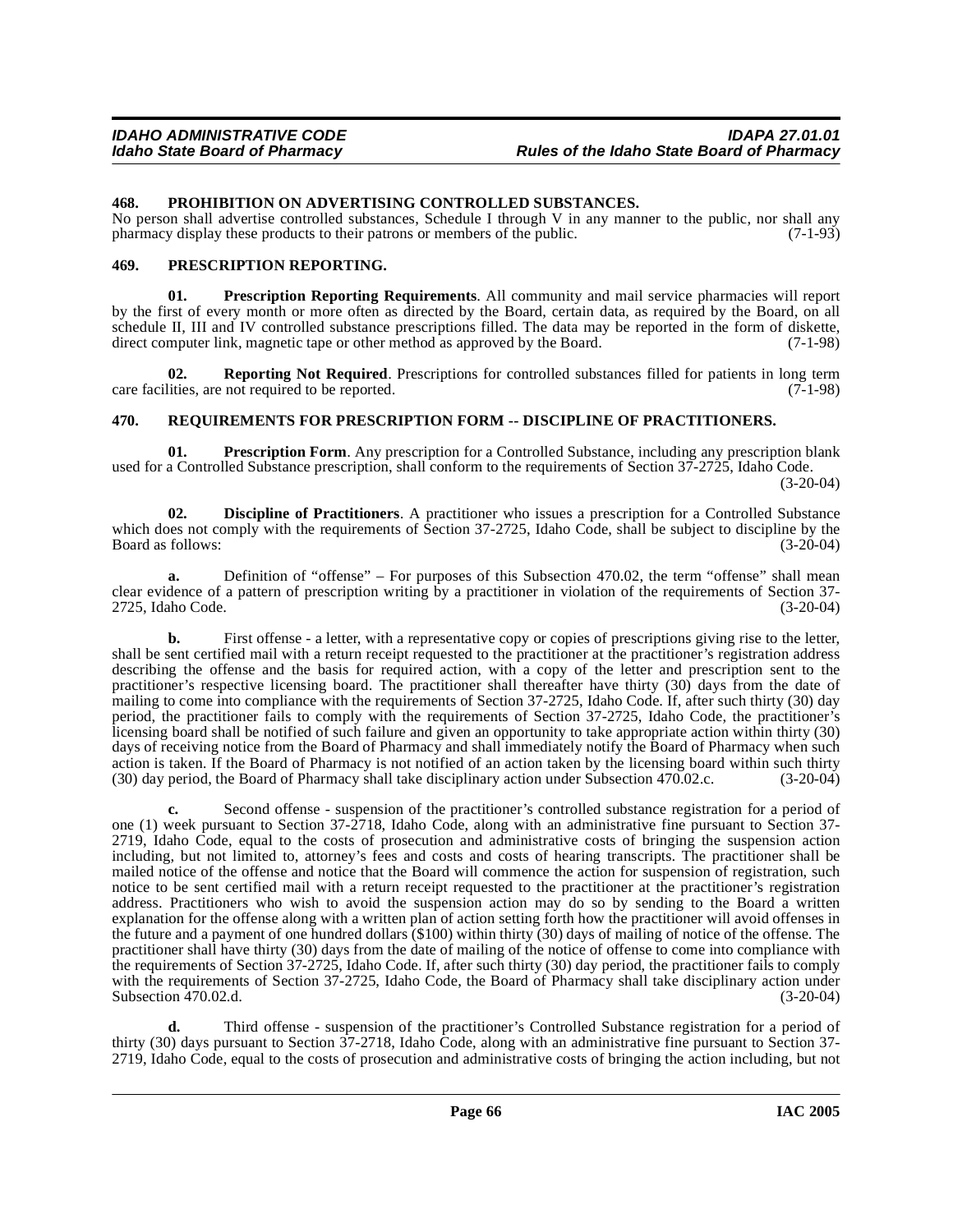### **IDAHO ADMINISTRATIVE CODE IDAPA 27.01.01 Idaho State Board of Pharmacy Rules of the Idaho State Board of Pharmacy**

limited to, attorney's fees and costs and costs of hearing transcripts. The practitioner shall be mailed notice of the offense and notice that the Board will commence the action for suspension or registration, such notice to be sent certified mail with a return receipt requested to the practitioner at the practitioner's registration address. Practitioners who wish to avoid the suspension action may do so by sending to the Board a written explanation for the offense along with a written plan of action setting forth how the practitioner will avoid offenses in the future and a payment of five hundred dollars (\$500) within thirty (30) days of mailing of notice of the offense. The practitioner shall thereafter have thirty (30) days from the date of mailing of the notice of offense to come into compliance with the requirements of Section 37-2725, Idaho Code. If, after such thirty (30) day period, the practitioner fails to comply with the requirements of Section 37-2725, Idaho, the Board of Pharmacy shall take disciplinary action under Subsection 470.02.e. (3-20-04)

**e.** Fourth offense - suspension or revocation of the practitioner's Controlled Substance registration pursuant to Section 37-2718, Idaho Code, for such period as the Board, in its discretion, may determine based on the circumstances, along with an administrative fine pursuant to Section 37-2719, Idaho Code, equal to the costs of prosecution and administrative costs of bringing the action including, but not limited to, attorney's fees and costs and costs of hearing transcripts. The practitioner shall be mailed notice of the offense and notice that the Board will commence the action for suspension of registration, such notice to be sent certified mail with a return receipt requested to the practitioner at the practitioner's registration address. (3-20-04) requested to the practitioner at the practitioner's registration address.

**f.** Offenses subject to discipline under this Subsection 470.02 shall accumulate for each subsequent offense that occurs within six  $(6)$  months of the date the practitioner is sent notice of the prior offense. An offense occurring more than six (6) months after the date the practitioner receives notice of any immediately prior offense<br>(3-20-04) (3-20-04) shall be deemed a first offense.

Prescribing or dispensing Controlled Substances by a practitioner whose registration has been suspended or revoked hereunder shall be deemed a separate offense of the Board rule and applicable statute and shall<br>be subject to separate action by the Board. (3-20-04) be subject to separate action by the Board.

#### **471. -- 490. (RESERVED).**

### **491. POWERS OF ENFORCEMENT PERSONNEL.**

All duly constituted peace officers of political subdivisions and municipalities within the state, and all prosecuting attorneys, shall have the power and responsibility to enforce the Uniform Controlled Substances Act, including but not limited to the following: Sections 37-2732, 37-2733, 37-2734, 37-2737 and 37-2744, Idaho Code. This rule is not meant, nor shall the same be so construed, to limit in any way the general police power of peace officers within the state of Idaho, but instead is meant to supplement the enforcement provisions as the same are enumerated in the Uniform Controlled Substances Act. (7-1-93)

#### **492. SEIZURES AND FORFEITURES.**

**01. Property Subject to Forfeiture**. Property subject to forfeiture under the Uniform Controlled Substances Act may be seized by the board or by any duly constituted peace officer in the state of Idaho upon process issued by any District Court, or Magistrate's Division thereof, having jurisdiction over the property. Seizure without process may be made if:

**a.** The seizure is incident to an arrest for a search under a search warrant or an inspection under an administrative inspection warrant; (7-1-93)

**b.** The property subject to seizure has been the subject of a prior judgment in favor of the state in a injunction or forfeiture proceeding based upon the Uniform Controlled Substances Act; (7-1-93) criminal injunction or forfeiture proceeding based upon the Uniform Controlled Substances Act;

**c.** The board of any duly constituted peace officer in this state has probable cause to believe that the property is directly or indirectly dangerous to health or safety; (7-1-93)

**d.** The board of any duly constituted peace officer in this state has probable cause to believe that the was used or is intended to be used in violation of the Uniform Controlled Substances Act. (7-1-93) property was used or is intended to be used in violation of the Uniform Controlled Substances Act.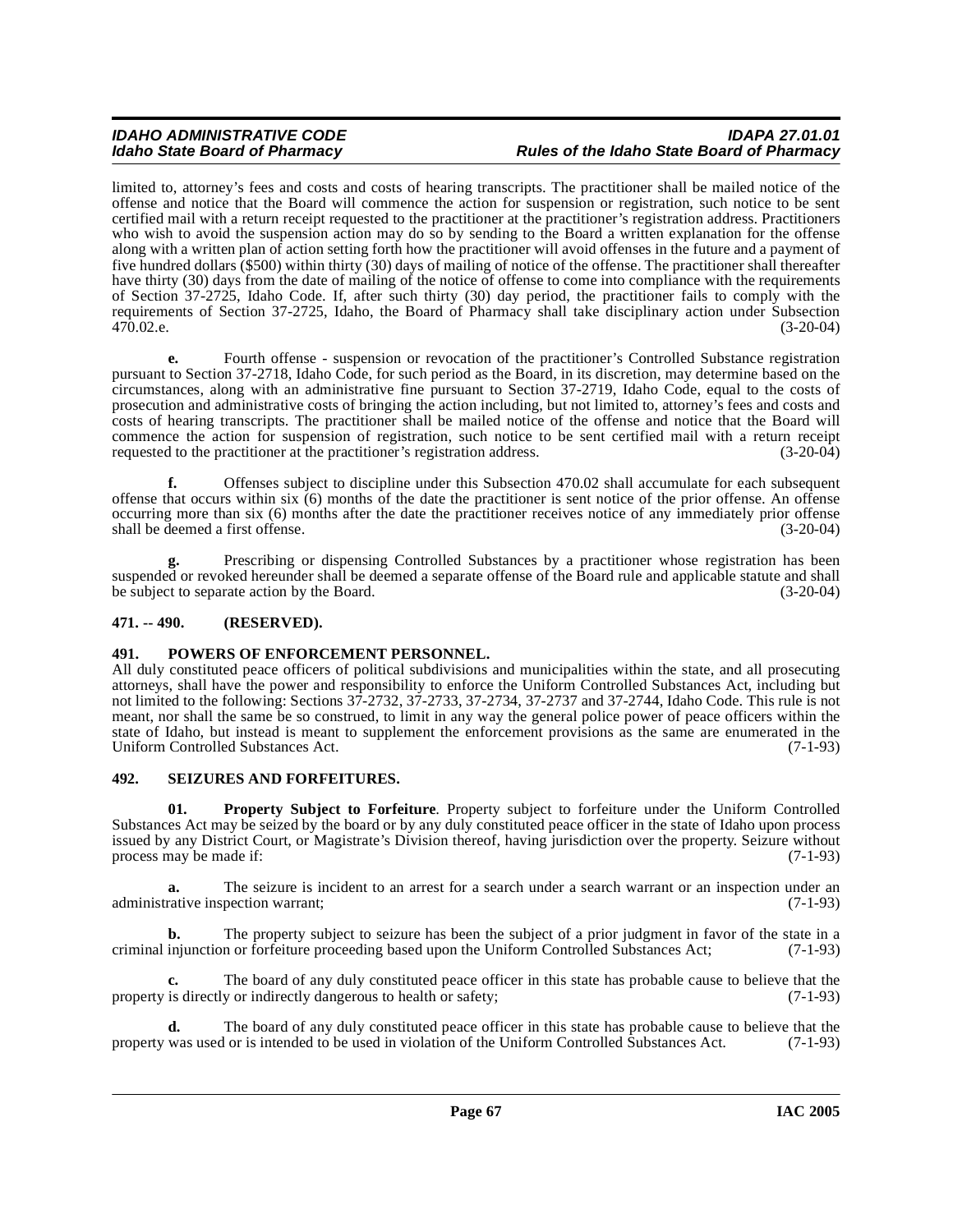### IDAHO ADMINISTRATIVE CODE<br>Idaho State Board of Pharmacy **Integrative State Board of Pharmacy** Rules of the Idaho State Board of Pharmacy **Idaho State Board of Pharmacy Rules of the Idaho State Board of Pharmacy**

<span id="page-67-3"></span>**02. Conveyances Used to Transport Controlled Substances**. When conveyances used to transport controlled substances have been seized pursuant to the Uniform Controlled Substances Act, immediate notice of such seizure shall be given to the board by the law enforcement agency making the seizure, on forms to be provided by the board. (7-1-93) board. (7-1-93)

<span id="page-67-0"></span>**03. Assuming a False Identify**. No person shall, for the purpose of obtaining controlled substances falsely assume the title of or represent himself to be, a manufacturer, wholesaler, pharmacist, physician, dentist, veterinarian or agents of any of these or other authorized person. (7-1-93)

**04. False or Forged Labels**. No person shall affix any false or forged label to a package or receptacle containing controlled substances. (7-1-93)

### **493. SAMPLE, COMPLIMENTARY.**

No manufacturer's sales representative shall distribute any controlled substances as a complimentary sample without the written request of an individual practitioner. Such requests shall contain the names and addresses of the supplier and the requester, the name and quantity of the specific controlled substance desired, and shall be preserved by the supplier with the records required by Section  $37-2720$ , Idaho Code.  $(7-1-93)$ supplier with the records required by Section  $37-2720$ , Idaho Code.

### **494. OVER THE COUNTER SALES, CONTROLLED SUBSTANCES.**

Drugs in unit dosage form and any other drug of the quantitative composition for one of the following drugs or which is the same except that it contains a lesser quantity of controlled substances, and which may be lawfully sold overthe-counter without a prescription, are exempt from the record-keeping requirements of Section 37-2720, Idaho<br>Code. (7-1-93)  $\text{Code.}$  (7-1-93)

<span id="page-67-4"></span>**01. Exempt Trade Names**. The following trade names are exempt from record keeping requirements: Bronkaid, Bronkotabs, Primatene.

**02.** Exemptions. Drugs in unit dosage form, and any other drug of the quantitative composition which is the same except that it contains a lesser quantity of controlled substances, and which are restricted by law to dispensing on prescription, that are exempt from the requirements of Section  $511(d)(1)$  of the Federal act, are also exempt from the record keeping requirements of Section 37-2720. Idaho Code. (7-1-93) exempt from the record keeping requirements of Section 37-2720, Idaho Code.

#### <span id="page-67-2"></span>**495. CONTROLLED SUBSTANCE DISPOSAL.**

Any person in possession of any controlled substance and desiring or required to dispose of such substance may request the Executive Secretary of the Idaho State Board of Pharmacy for assistance in disposing of such substances. (7-1-93)

**01. If Reports Required by Registrant for Disposal of Controlled Substance**. If the person is a registrant required to make reports pursuant to Section 37-2720, Idaho Code, he shall list the controlled substance or substances which he desires to dispose of, on IBP Form 15 in quadruplicate and submit three copies to the Idaho State Board of Pharmacy. (7-1-93)

**02. Non-Registrant Request**. If the person is not a registrant, he shall submit to the Secretary of the Board a letter stating the name and address of the person, the name and quantity of each controlled substance to be disposed of, how the applicant obtained the substance if known, and the name, address, and registration number of the person who possessed the controlled substance prior to the applicant, if known. (7-1-93) person who possessed the controlled substance prior to the applicant, if known.

**03. Authorization to Dispose Controlled Substance**. The Secretary shall authorize and instruct the applicant to dispose of the controlled substance in one of the following manners. (7-1-93)

- <span id="page-67-1"></span>**a.** By transfer to person registered under the act and authorized to possess the substance. (7-1-93)
- **b.** By delivery to an agent of the Board of Pharmacy at the office of the Board. (7-1-93)

**c.** By destruction in the presence of an agent of the Board or other authorized person, or by such other means as the Secretary may determine to assure that the substance does not become available to unauthorized persons. (7-1-93)  $p$ ersons. (7-1-93)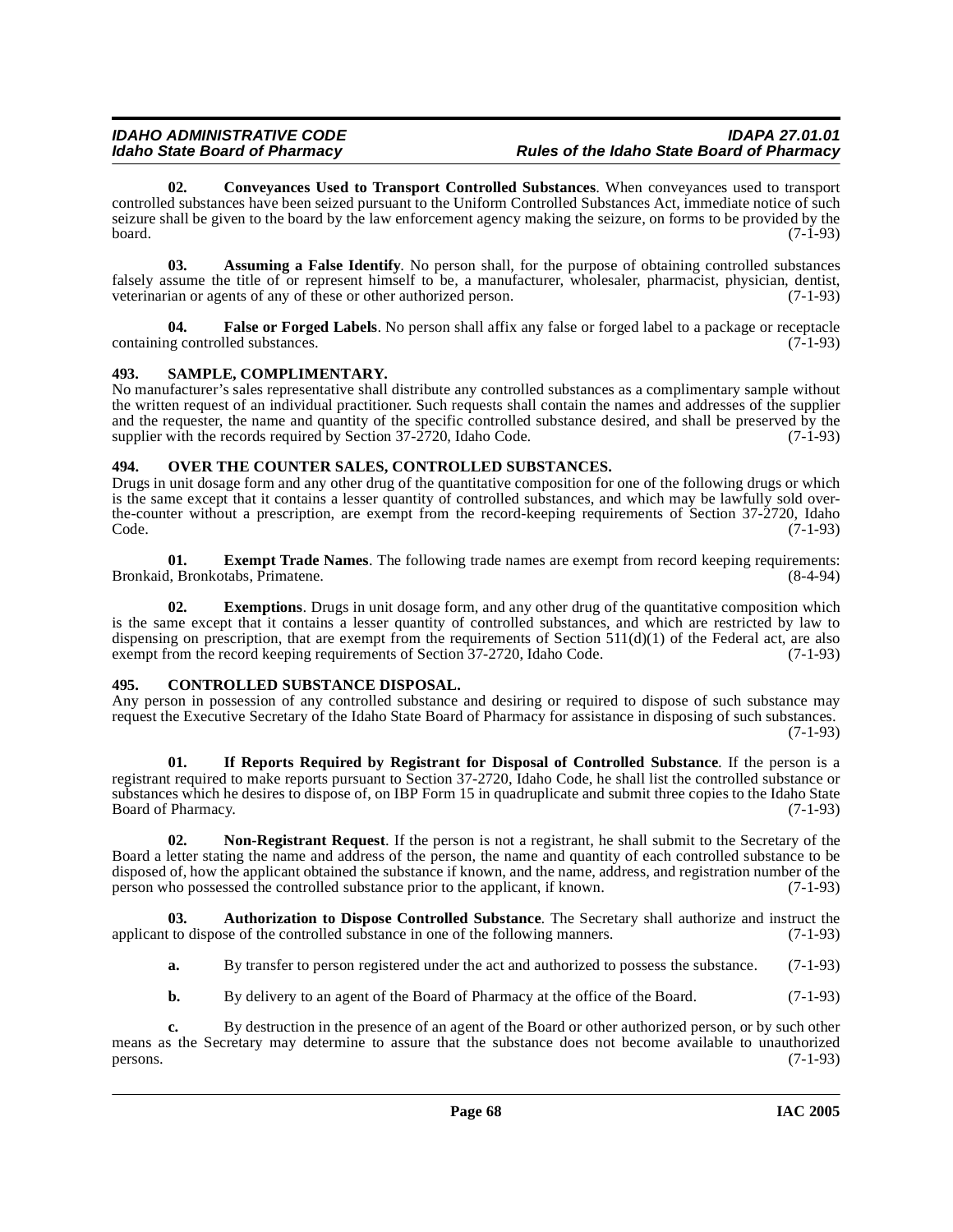**04.** Procedures Provided for in Law. This rule shall not be construed as affecting or altering in any way the disposal of controlled substances through procedures provided in laws and regulations of the Federal Government. (7-1-93) Government. (7-1-93)

#### <span id="page-68-2"></span>**496. CONTROLLED SUBSTANCE INVENTORY.**

Each registered pharmacy shall maintain the inventories and records of controlled substances as follows: (7-1-93)

**01. Inventories and Records for Schedule I and II**. Inventories and records of all controlled substances listed in Schedule I and II shall be maintained separately from all other records of the pharmacy, and prescriptions for such substances shall be maintained in a separate prescription file; (7-1-93) prescriptions for such substances shall be maintained in a separate prescription file;

**02. Inventories and Records for Schedules III, IV, and V**. Inventories and records of controlled substances listed in Schedules III, IV, and V shall be maintained either separately from all other records of the pharmacy or in such form that the information required is readily retrievable from ordinary business records of the pharmacy and prescriptions for such substances shall be maintained either in a separate prescription file for controlled substances listed in Schedules III, IV, and V only or in such form that they are readily retrievable from the other<br>prescription records of the pharmacy. (7-1-93) prescription records of the pharmacy.

**03. Readily Retrievable**. Prescriptions will be deemed readily retrievable if, at the time they are initially filed, the face of the prescription is stamped in red ink in the lower right corner with the letter "C" no less than one (1) inch high and filed either in the prescription file for controlled substances listed in Schedules I and II or in the usual consecutively numbered prescription file for non-controlled substances, provided that for pharmacies employing an electronic record-keeping system for prescriptions which permits identification by prescription number and retrieval of original documents by prescriber's name, patient's name, drug dispensed, and date filled, the requirement to mark the hard copy prescription with a red "C" is waived. (7-1-99)

<span id="page-68-1"></span>**04. Annual Inventory of Stocks of Controlled Substances**. Each registered pharmacy shall annually, on the same date each year, take an inventory of all stocks of controlled substances on hand, following the general requirements for inventories. (7-1-93) requirements for inventories.

**a.** The annual inventory as required in Section 496 shall be a written record resulting from a physical I) count of stock on hand or in the control of the pharmacist in charge of a particular pharmacy. (7-1-93) (or actual) count of stock on hand or in the control of the pharmacist in charge of a particular pharmacy.

**b.** Automated data processing equipment may be used to provide lists of items (products) and to cceipts and issues of various items but not to produce the annual inventory. (7-1-93) record receipts and issues of various items but not to produce the annual inventory.

**c.** The record of inventory shall be kept in the inventory book provided by the Board or in another bound book (not loose leaf) suitable to meet the needs of inventory reports. (7-1-93)

**d.** Upon completion, the inventory will be dated as of the day taken, indicating whether it was taken at ing or closing of business and signed by the party that took the inventory. (7-1-93) the opening or closing of business and signed by the party that took the inventory.

**05. Separate Inventories for Each Location**. A separate inventory shall be made by a registrant for istered location, such inventory for a registered location shall be kept at the registered location. (7-1-93) each registered location, such inventory for a registered location shall be kept at the registered location.

**06. Time When Inventory Can be Taken**. The registrant may take an inventory either as of the opening of business or as of the close of business on the inventory date indicating on the inventory records whether the inventory is taken as of the opening or as of the close of business and the date the inventory is taken. (7-1-93)

**07.** Inventory Must Be In Written Form. An inventory must be maintained in a written, typewritten or printed form, if taken by use of an oral recording device it must be promptly transcribed. (7-1-93)

**08. Maintaining Written Inventory**. Such inventory must be maintained on the premises for a n of three (3) years. (7-1-93) minimum of three  $(3)$  years.

<span id="page-68-0"></span>**09. Additions to Schedules of Controlled Substances**. On the effective date of a rule adding a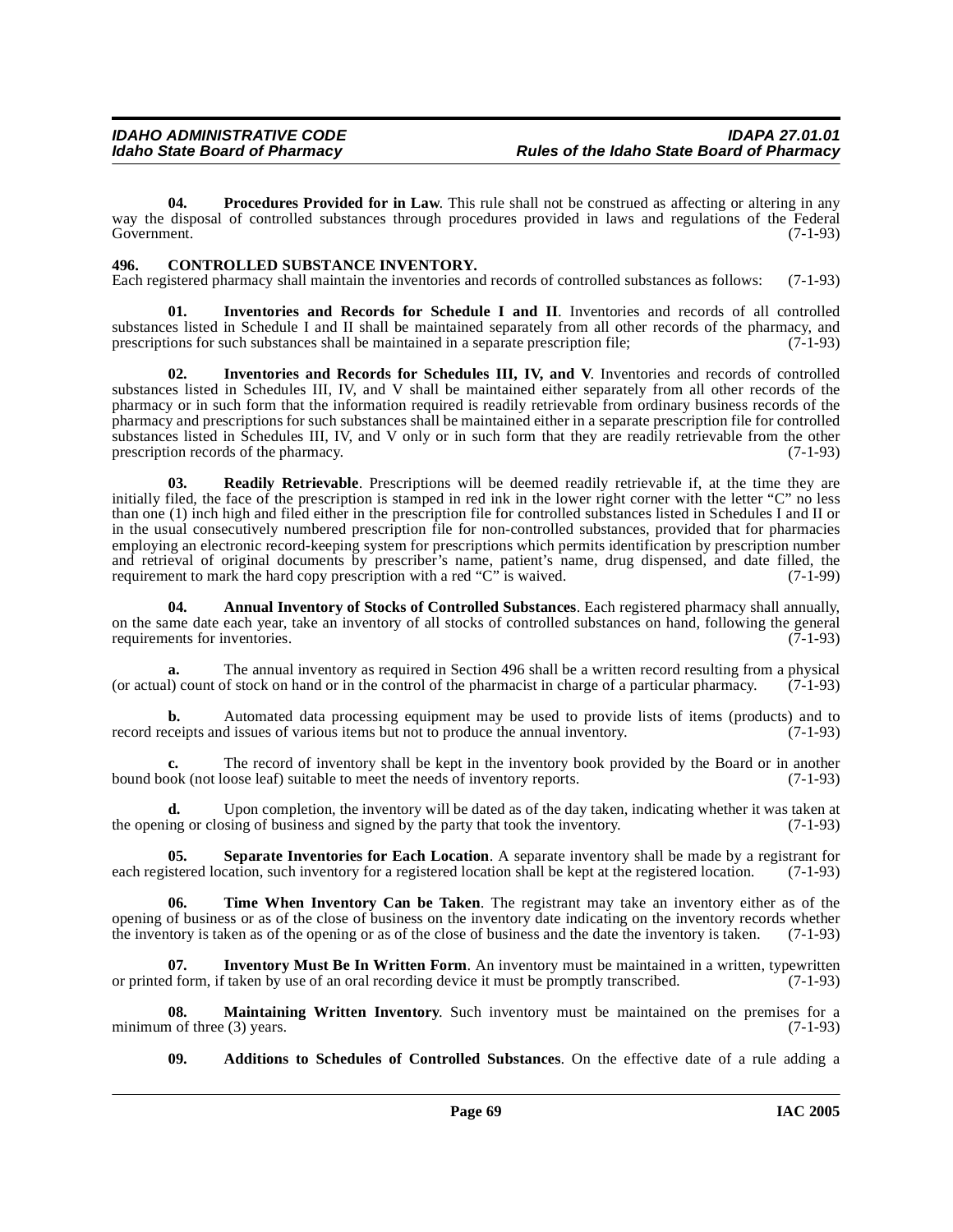substance to any schedule of controlled substances, which substance was, immediately prior to that date, not listed on any such schedule, every registrant required to keep records who possesses that substance shall take an inventory of all stocks of the substance on hand and thereafter such substance shall be included in each inventory made by the registrant pursuant to Subsection 496.04. (7-1-93) registrant pursuant to Subsection 496.04.

**10. Maintaining Current List of Each Substance**. Each registered pharmacy shall maintain on a current basis a complete list of each substance manufactured, received, ordered, sold, delivered, or otherwise disposed of by him; order forms and other pertinent records in such a manner as to be readily retrievable. (7-1 disposed of by him; order forms and other pertinent records in such a manner as to be readily retrievable.

**497. -- 999. (RESERVED).**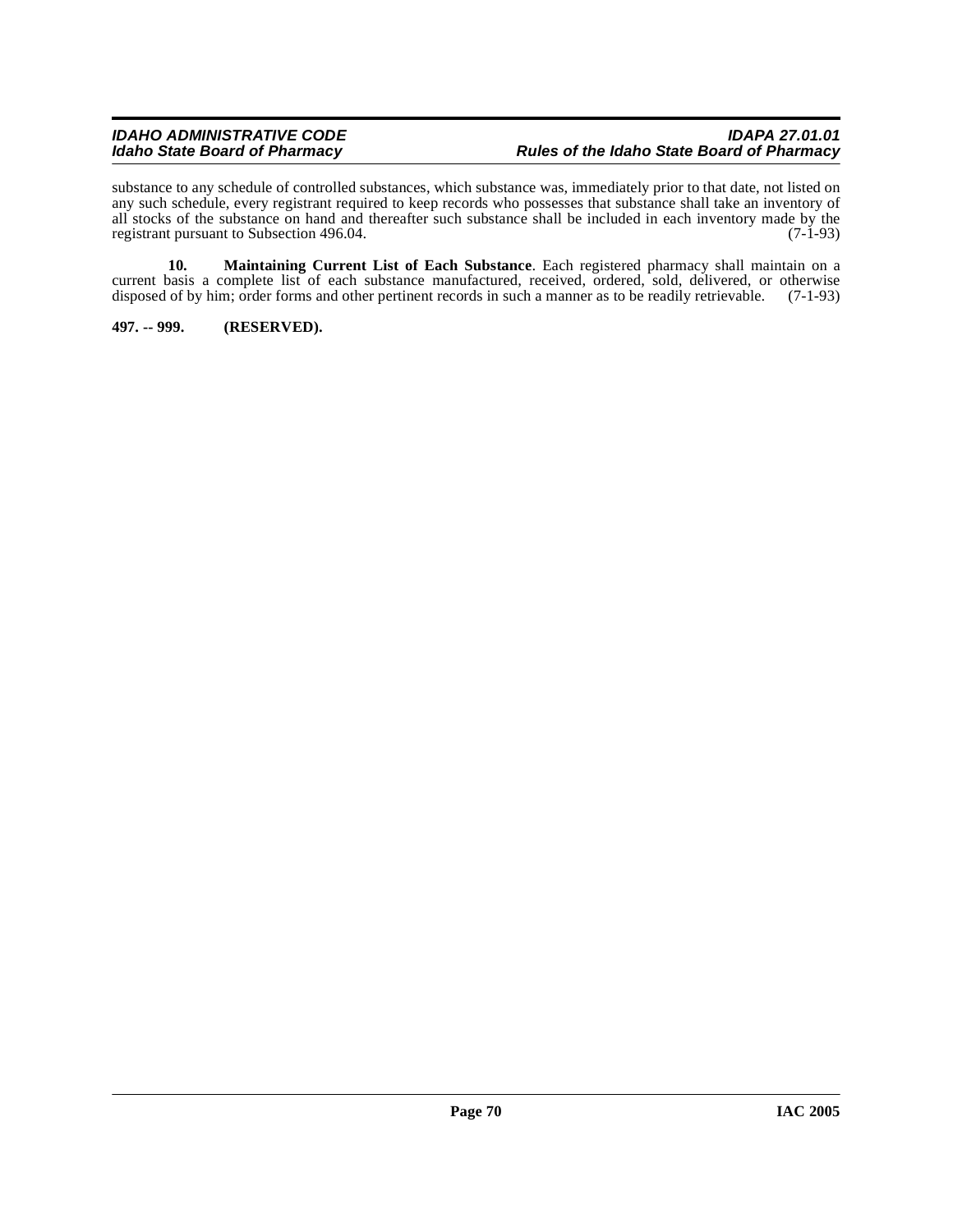# **Subject Index**

#### **A**

ACPE or CME, Amount of Continuing Pharmacy Education [10](#page-9-0) Access to Pharmacy, Pharmacy Practice in Institutions [33](#page-32-0) Accredited Pharmacy College [8](#page-7-0) Acquisition Of Schedule I & II Substances - Procedure Required [64](#page-63-0) Act [56](#page-55-0) Activities of Compliance Officers, Penalties [54](#page-53-0) Activities, Practice Limitation of Extern/Intern [7](#page-6-0) Actual Transmittal, Facsimile Prescription Transmission [18](#page-17-0) Addict [56](#page-55-1) Addiction, Conduct, Unprofessional [25](#page-24-0) Additional Contract Matters, Contract for Telepharmacy Program [43](#page-42-0) Additions to Schedules of Controlled Substances, Controlled Substance Inventory [69](#page-68-0) Administration Of Drugs [38](#page-37-0) Administration of Investigational Drugs [40](#page-39-0) Advertisement of Prescription Drug, Advertising [28](#page-27-0) Advertising [28](#page-27-1) Advertising, Differential Hours [23](#page-22-0) Advertising, False, Conduct, Unprofessional [25](#page-24-1) Advising Patient of Change of Status, Practitioner, Change of Status [25](#page-24-2) Affidavit, Certification of Experience [6](#page-5-0) Allowable Amount, Emergency Distribution of a Dispenser [64](#page-63-1) Allowing a Commission or Rebate, Conduct, Unprofessional [25](#page-24-3) Alteration Or Erasure - Filling Prohibited [65](#page-64-0) Amount Of Continuing Education [10](#page-9-1) Ancillary Personnel, Pharmacy Practice in Institutions [33](#page-32-1) Anesthetics [50](#page-49-0) Anesthetics, Local [50](#page-49-1) Annual Inventory of Stocks of Controlled Substances [69](#page-68-1) Annual On-Site Review of Pharmacies, Inspection [41](#page-40-0) Annual Renewal of Registration of Drug Outlet [44](#page-43-0) Annual Renewal, Renewal Application [11](#page-10-0) Annual Report of Pharmacy

Employer [13](#page-12-0) Antedating Or Postdating Prescription Prohibited [65](#page-64-1) Applicability, Retail Establishments & Veterinary Drug Products [51](#page-50-0) Applicant For Licensure By Examination [8](#page-7-1) Applicant for Reciprocity [8](#page-7-2) Application for Approval, Continuing Pharmacy Education [9](#page-8-0) Application for Registration of Pharmacy [11](#page-10-1) Application tor Permit, Record Keeping, Alternate System [24](#page-23-0) Approved Training Site Requirements [6](#page-5-1) Article II, Schedule II [59](#page-58-0) Assuming a False Identify, Seizures & Forfeitures [68](#page-67-0) Audit of Submitted Renewal Notice Forms, Renewal Application [11](#page-10-2) Authority to Deliver Legend Drugs, Distribution of Medications From Hospital Emergency Rooms by Registered Nurse [40](#page-39-1) Authorization of Drug Delivery in Emergency Room to Outpatients [40](#page-39-2) Authorization of Physicians, Drug Distribution & Control [37](#page-36-0) Authorization to Dispose Controlled Substance [68](#page-67-1) Automated Record Keeping System [23](#page-22-1)

#### **B**

Basic Class [56](#page-55-2) Bioavailability [26](#page-25-0) Bioequivalence [26](#page-25-1) Board Finds Unauthorized Items or Products, Penalties [54](#page-53-1) Board of Health [57](#page-56-0) Board of Medicine [57](#page-56-1)

### **C**

Capability to Produce Refill Data, Record Keeping, Alternate System [24](#page-23-1) Central Pharmacy, Telepharmacy Pilot Project [42](#page-41-0) Certification Of Experience [6](#page-5-2) Certification for NABPLEX Examination, Fees [54](#page-53-2) Certification, Continuing Education-Dual Licensees [10](#page-9-2) Change of Ownership or Location, Pharmacies [13](#page-12-1) Changes in Information Must be Submitted to Board, Minimum

Required Information for Licensure [47](#page-46-0) Clinics & Nursing Homes, Annual Fees [55](#page-54-0) Coercion, Drug Product Selection [28](#page-27-2) Collaborative Practice Agreement, Pharmacotherapy [19](#page-18-0) Common Electronic Files, Prescription Transfer [17](#page-16-0) Community Pharmacy, Approved Training Site Requirements [6](#page-5-3) Competency, Conduct, Unprofessional [26](#page-25-2) Compliance Inspection, Registered Veterinary Drug Outlets [54](#page-53-3) Compliance With Instructions, Reciprocity [9](#page-8-1) Compliance With Recordkeeping & Reporting, Registered Veterinary Drug Outlets [53](#page-52-0) Compliance, Wholesale Drug Distributors [50](#page-49-2) Components [45](#page-44-0) Computer System Down-Time, Record Keeping, Alternate System [24](#page-23-2) Computer, Prescription Transfer [17](#page-16-1) Conditions for Inactive Status License [29](#page-28-0) Conduct, Unprofessional [25](#page-24-4) Consulting Pharmacists, Telepharmacy Pilot Project [42](#page-41-1) Consumer's Right of Refusal, Drug Product Selection [28](#page-27-3) Contents Of Prescription File Record [65](#page-64-2) Contents Of Veterinarians' Prescriptions [65](#page-64-3) Contents of Agreement, Pharmacotherapy [19](#page-18-1) Continuing Education-Dual Licensees [10](#page-9-3) Continuing Education-Reciprocity [10](#page-9-4) Continuing Pharmacy Education [9](#page-8-2) Contract Approval, Contract for Telepharmacy Program [43](#page-42-1) Contract For Telepharmacy Program [42](#page-41-2) Contract Matters, Contract for Telepharmacy Program [42](#page-41-3) Controlled Release Formulations, Therapeutic Equivalents [27](#page-26-0) Controlled Substance Disposal [68](#page-67-2) Controlled Substance Inventory [69](#page-68-2) Controlled Substance Registration, Fees [55](#page-54-1) Controlled Substance for Wholesalers & Distributors, Annual Fees [55](#page-54-2)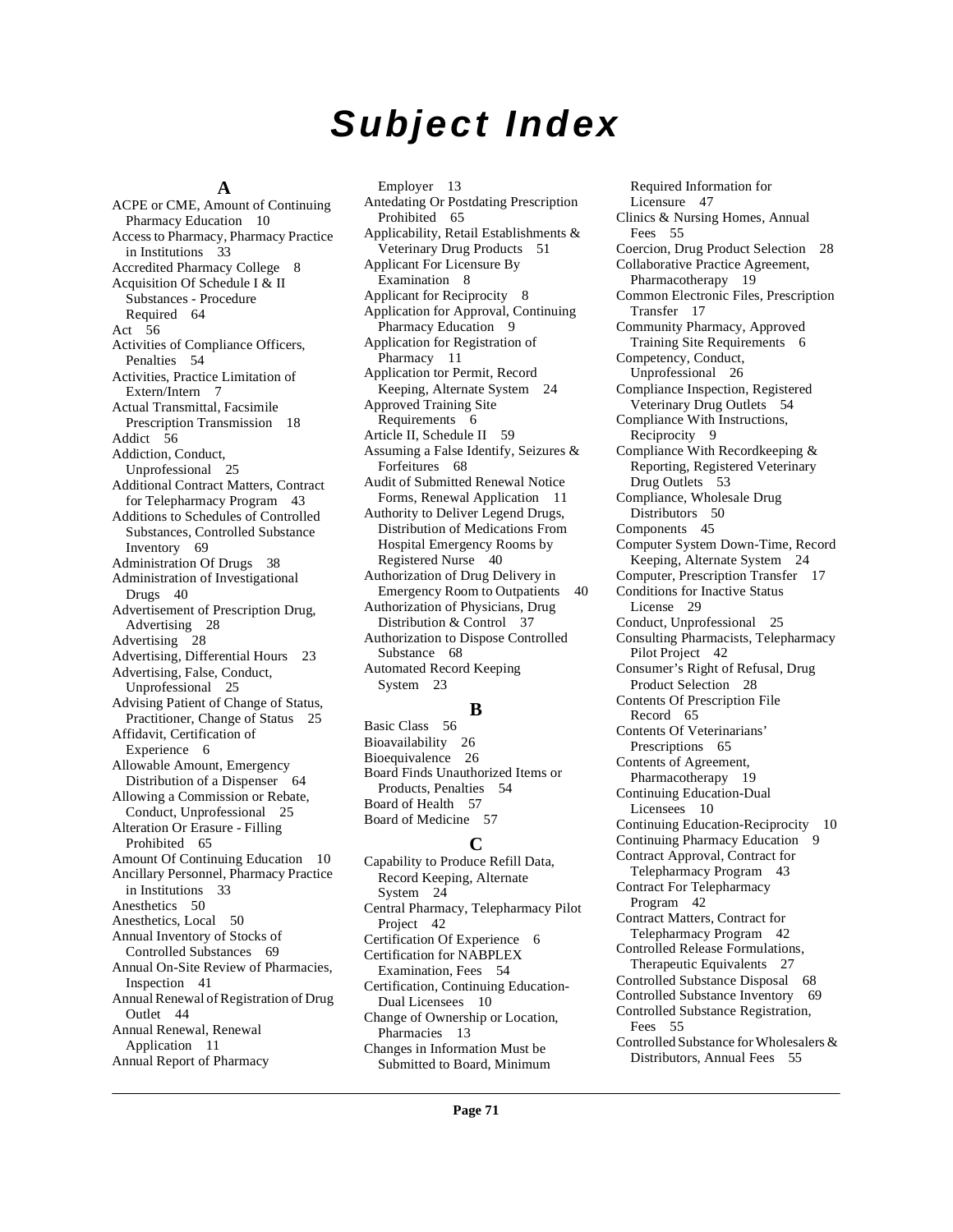#### **Subject Index (Cont'd)**

Controlled Substances [51](#page-50-1) Controlled Substances, Veterinary Drugs, Formulary [53](#page-52-1) Conveyances Used to Transport Controlled Substances, Seizures & Forfeitures [68](#page-67-3) Credit For Instructors [9](#page-8-3) Credit, Registration [6](#page-5-4) Criteria Used for Therapeutically Equivalent Drug Products [27](#page-26-1)

### **D**

Damaged Drugs, Pharmacies [15](#page-14-0) Dangerous Drugs, Pharmacies [15](#page-14-1) Definition - Emergency Kit Drugs [34](#page-33-0) Definition - Parenteral Admixture [21](#page-20-0) Definition - Pharmacy Technician [30](#page-29-0) Definition of Drug Product Selection [28](#page-27-4) Definition of Poison [20](#page-19-0) Definitions -  $(A - G)$  [56](#page-55-3) Definitions -  $(H - Z)$  [58](#page-57-0) Definitions, Drugs/Manufacturer/ Distributors [45](#page-44-1) Definitions, IDAPA 27.01.01, Rules Of The Idaho State Board Of Pharmacy [5](#page-4-0) Definitions, Telepharmacy Pilot Project [42](#page-41-4) Definitions, Veterinary Drugs [50](#page-49-3) Delivery of Legend Drugs by R.N., Distribution of Medications From Hospital Emergency Rooms by Registered Nurse [39](#page-38-0) Denial of License to Applicant, Minimum Qualifications [47](#page-46-1) Denial of Reciprocal Licensure by Board [9](#page-8-4) Designated Drugs, Prescription Drugs [16](#page-15-0) Designated Nurse, Pharmacy Practice in Institutions [33](#page-32-2) Differential Hours [22](#page-21-0) Director of Institutional Pharmacy, Pharmacy Practice in Institutions [33](#page-32-3) Discipline & Appeal, Pharmacy Technician [32](#page-31-0) Discipline in Other States, Conduct, Unprofessional [26](#page-25-3) Discipline of Practitioners, Requirements for Prescription Forms [66](#page-65-0) Discontinued & Outdated Drugs, Drug Distribution & Control [37](#page-36-1) Discrepancies & Deficiencies, Inspection [41](#page-40-1) Dispensing & Labeling of Drugs for Use

Inside or Outside a Facility, Drug Distribution & Control [36](#page-35-0) Dispensing Schedule V Controlled Substances [63](#page-62-0) Dispensing Schedule V Drugs by Individual Practitioner [63](#page-62-1) Dispensing Schedule V Drugs by Institutional Practitioner [63](#page-62-2) Dispensing Without A Prescription [63](#page-62-3) Dispensing a Controlled Substance - Individual Practitioner [62](#page-61-0) Dispensing a Controlled Substance - Institutional Practitioner [62](#page-61-1) Dispensing a Controlled Substance - Pharmacist [62](#page-61-2) Disposition Of Fees [60](#page-59-0) Distribution & Control of Prescriptions, Pharmacies, Parenteral Admixture [22](#page-21-1) Distribution Of Medications From Hospital Emergency Rooms By Registered Nurse [39](#page-38-1) Distribution of Oldest Approved Stock First, Wholesale Drug Distributors [49](#page-48-0) Distribution of Schedule V Controlled Substances by Pharmacist or Pharmacist-Intern, Dispensing Without a Prescription [63](#page-62-4) Distribution of Veterinary Drugs, Veterinary Drug Orders [52](#page-51-0) Distribution, Wholesale Veterinary Drugs [52](#page-51-1) Distributor [46](#page-45-0), [57](#page-56-2) Documentation That Entered Refill Information is Correct, Record Keeping, Alternate Systems [23](#page-22-2) Drug Dependence [58](#page-57-1) Drug Dependent Person [57](#page-56-3) Drug Distribution & Control [36](#page-35-1) Drug Facility Requirements, Storage & Handling of Drugs [47](#page-46-2) Drug Order Numbering, Record Keeping Requirements [53](#page-52-2) Drug Orders for Inpatient Use, Drug Distribution & Control [37](#page-36-2) Drug Orders for Outpatient Uses, Drug Distribution & Control [37](#page-36-3) Drug Orders, Veterinary [52](#page-51-2) Drug Product Selection [26](#page-25-4), [28](#page-27-5) Drug Recall Procedure, Drug Distribution & Control [38](#page-37-1) Drugs From Outside Sources [38](#page-37-2) Drugs Included, Emergency Kits [34](#page-33-1) Drugs, Chemicals & Preparations, Pharmacy Minimum Standards [11](#page-10-3) Drugs, Use Of Terms In Sale [25](#page-24-5)

Due December 1, Annually, Fee, Controlled Substance [54](#page-53-4) Due June 1, Annually -- Table, Fees [55](#page-54-3) Durable Medical Equipment (DME) Outlet, Registration, Drug Outlet [44](#page-43-1) Duty Of Prosecuting Attorney - Report Not Required [65](#page-64-4) **E** Educators, Credit for Instructors [10](#page-9-5) Eligibility for Licensure for Wholesale Distribution of Drugs [47](#page-46-3) Emergency Distribution Of A Dispenser [64](#page-63-2) Emergency Kits [33](#page-32-4) Emergency Prescription Refill [18](#page-17-1) Emergency Room Drug Administration, Filing of Prescriptions [62](#page-61-3) Emergency, Emergency Distribution of a Dispenser [64](#page-63-3) Emergency, Requirement Of Prescription - Schedule II [61](#page-60-0) Equipment & Materials, Institutional Pharmacy [35](#page-34-0) Equipment for Parenteral Admixture [21](#page-20-1) Equipment, Records, Drugs & Other Items, Security at Pharmacy [22](#page-21-2) Errors or Omissions, Conduct, Unprofessional [25](#page-24-6) Euthanasia Drug, Veterinary Drugs, Formulary [53](#page-52-3) Examination Application [8](#page-7-3) Examination of Materials, Storage & Handling of Drugs [48](#page-47-0) Executive Secretary [57](#page-56-4) Exempt Drugs, Prescription Drugs [16](#page-15-1) Exempt Trade Names, Over The Counter Sales, Controlled Substances [68](#page-67-4) Exit Interview After On-Site Review, Inspection [41](#page-40-2) Experience, Certification of Experience [6](#page-5-5) Expiration Dates, Emergency Kits [34](#page-33-2) **F** Facsimile Prescription Transmission [17](#page-16-2) Facsimile Prescription, Prescription Transmission [18](#page-17-2)

Facsimile Prescriptions of Schedules III,

IV, & V, Prescription Transmission [18](#page-17-3)

Failure To Comply [50](#page-49-4) Failure To Renew [43](#page-42-2)

Failure [9](#page-8-5)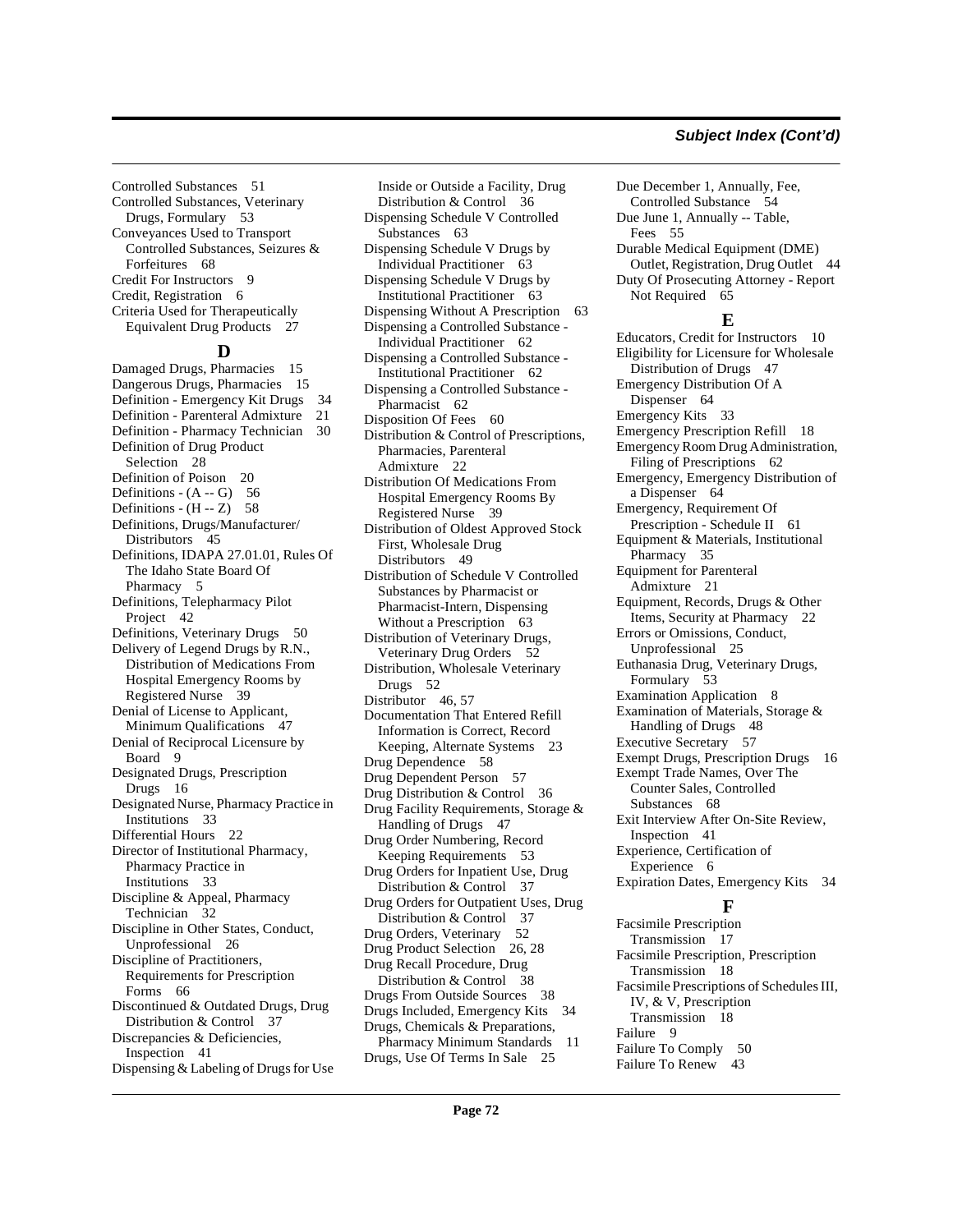Failure of Examinations, Applicant for Licensure by Examination [8](#page-7-0) Failure to Cooperate in Investigation, Conduct, Unprofessional [26](#page-25-0) Failure to Correct Deficiency, Registered Veterinary Drug Outlets [54](#page-53-0) Failure to Follow Instructions, Conduct, Unprofessional [25](#page-24-0) Failure to Follow Orders, Conduct, Unprofessional [26](#page-25-1) Failure to Report Theft, Loss, or Adulteration, Conduct, Unprofessional [26](#page-25-2) False Name Or Address Prohibited, Controlled Substances [65](#page-64-0) False or Forged Labels, Seizures & Forfeitures [68](#page-67-0) Fee for Conducting Chemical Analysis With Controlled Substances [60](#page-59-0) Fee for Dispensing or Conducting Research or Instructional Activities With Controlled Substances [60](#page-59-1) Fee for Distribution of Controlled Substances [59](#page-58-0) Fee for Manufacture of Controlled Substance [59](#page-58-1) Fee for Research or Instructional Activities, Controlled Substances Registration [60](#page-59-2) Fees [54](#page-53-1) Fees, Controlled Substances Registration [59](#page-58-2) Filing Of Documents [5](#page-4-0) Filing Of Prescriptions [62](#page-61-0) Filing Prescriptions, Schedule III & IV [63](#page-62-0) Filing Refill Information, Record Keeping, Alternate System [24](#page-23-0) Filing Written Notice of Corrections, Inspection [41](#page-40-0) Filling Of A Prescription For A Controlled Substance [65](#page-64-1) Foreign Pharmacy Graduates [8](#page-7-1) Forms [8](#page-7-2) Formulary [51](#page-50-0) Formulary, Retail Veterinary Drug Outlets [53](#page-52-0) Fraudulent Practice, Conduct, Unprofessional [26](#page-25-3) Furnishing Records to Reviewer, Inspection [41](#page-40-1)

#### **G**

General Anesthetics, Veterinary Drugs, Formulary [53](#page-52-1) General Requirements for Parenteral Admixture [21](#page-20-0)

Graduates, Technical Equipment [12](#page-11-0) **H** Hospital [58](#page-57-0) Hospital Pharmacy, Approved Training Site Requirements [6](#page-5-0) Hospitals Without Pharmacy, Annual Fees [55](#page-54-0)

Hours of Operation, Security at Pharmacy [23](#page-22-0)

## **I**

Idaho Licensee, Continuing Education-Dual Licensees [10](#page-9-0) Identification Required for Purchase, Dispensing Without a Prescription [64](#page-63-0) Identification of Pharmacy Technicians [31](#page-30-0) Inactive Status License [29](#page-28-0) Inappropriate, Conduct, Unprofessional [26](#page-25-4) Independent Activities, Controlled Substances [60](#page-59-3) Individual Practitioner [58](#page-57-1) Information Required in Prescription Drug Advertising [29](#page-28-1) Information on Investigational Drugs [40](#page-39-0) Initialing & Dating Prescription, Refilling of Prescription, Schedule III or IV [63](#page-62-1) Inspection [40](#page-39-1) Inspection Reports & Citations [29](#page-28-2) Inspection Reports, Registered Veterinary Drug Outlets [54](#page-53-2) Inspection, Pharmacy Minimum Standards [11](#page-10-0) Inspections [13](#page-12-0) Inspections of Wholesale Drug Distributors [50](#page-49-0) Inspections, Registered Veterinary Drug Outlets [54](#page-53-3) Institutional Facility, Emergency Kits [34](#page-33-0) Institutional Non-Pharmacy Drug Outlet, Registration, Drug Outlet [44](#page-43-0) Institutional Pharmacy Outlet, Registration, Drug Outlet [44](#page-43-1) Institutional Practitioner [58](#page-57-2) Institutional Practitioner, Requirement Of Prescription - Schedule II [61](#page-60-0) Instructorship & Teaching Assistant, Approved Training Site Requirements [7](#page-6-0) Inventories & Records for Schedule I & II, Controlled Substance Inventory [69](#page-68-0)

Inventories & Records for Schedule III, IV, & V [69](#page-68-1)

Inventory Must Be In Written Form, Controlled Substance Inventory [69](#page-68-2)

Investigational Drugs [40](#page-39-2) Invoices & Orders, Record Keeping

Requirements [53](#page-52-2) Issuance Of Registration, Controlled Substances Registration [59](#page-58-3)

#### **K**

Knowledge of Change of Status, Practitioner, Change of Status [25](#page-24-1)

#### **L**

Labeling Of Substances, Schedule III Or IV [63](#page-62-2) Labeling Schedule V Drugs for Dispensing [63](#page-62-3) Labeling, Exterior, Emergency Kits [34](#page-33-1) Labeling, Interior, Emergency Kits [34](#page-33-2) Labeling, Prescription, Drug Product Selection [28](#page-27-0) Laboratory [58](#page-57-3) Lavatory, Space & Fixtures [13](#page-12-1) Legality, Advertising [28](#page-27-1) Legend Drug [51](#page-50-1) Legend Drugs Labeled by Pharmacist, Distribution of Medications From Hospital Emergency Rooms by Registered Nurse [39](#page-38-0) Legend Drugs Prepackaged by Pharmacist, Distribution of Medications From Hospital Emergency Rooms by Registered Nurse [39](#page-38-1) License Eligibility [11](#page-10-1) License Reinstatement [11](#page-10-2) License Renewal Notification [10](#page-9-1) License Renewal, Continuing Pharmacy Education [9](#page-8-0) License Required for Each Location, Minimum Required Information for Licensure [46](#page-45-0) License Required, Wholesale Drug Distributors [46](#page-45-1) Licensure Examinations [7](#page-6-1) Limit, Distribution of Medications From Hospital Emergency Rooms by Registered Nurse [40](#page-39-3) Limited Service Pharmacies [21](#page-20-1) Limited Supply, Distribution of Medications From Hospital Emergency Rooms by Registered Nurse [39](#page-38-2) List of Legend Drugs, Distribution of Medications From Hospital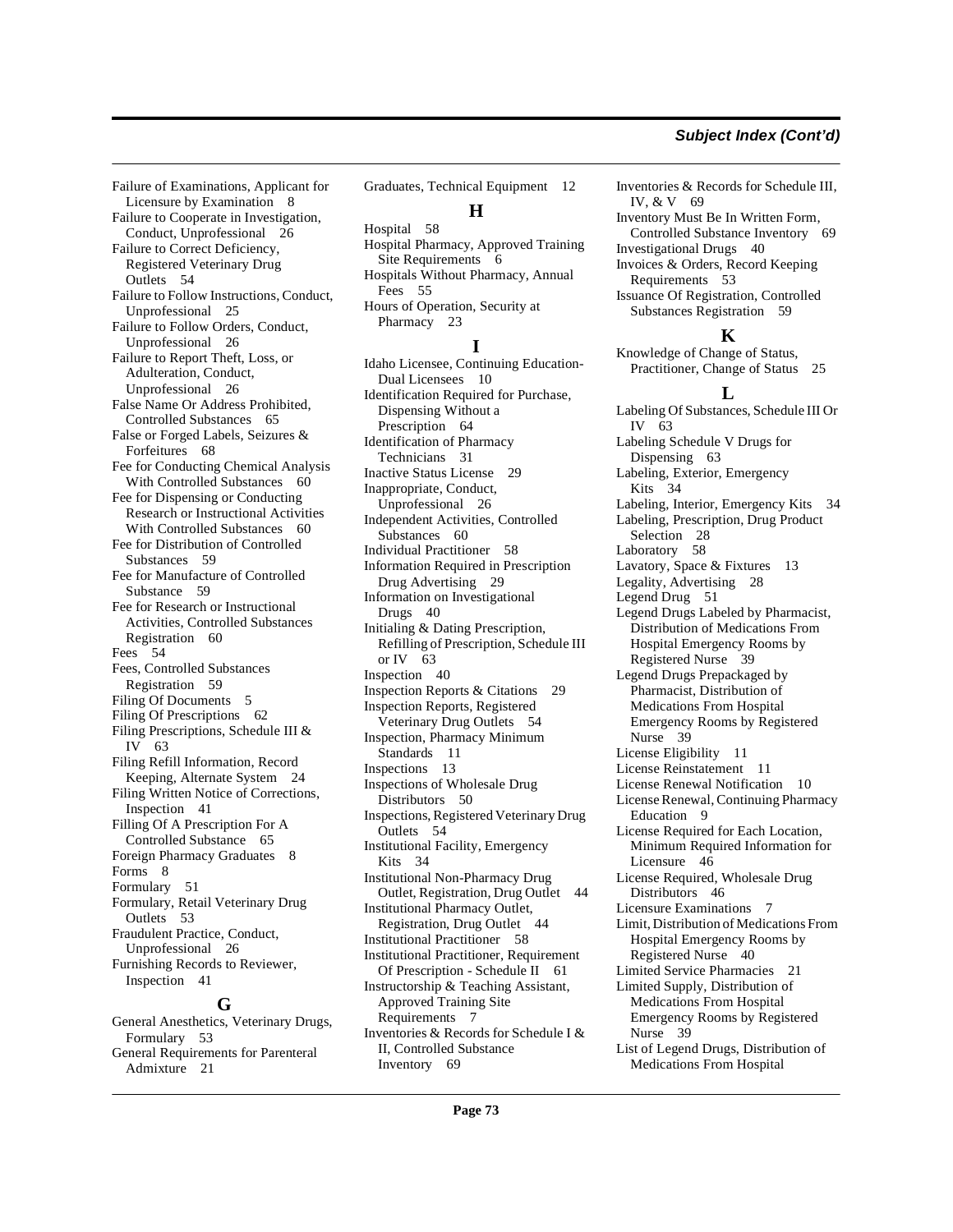Emergency Rooms by Registered Nurse [39](#page-38-3) List of Poisons [20](#page-19-0) Live Attendance, Amount of Continuing Pharmacy Education [10](#page-9-2)

#### **M**

Maintaining Current List of Each Substance, Controlled Substance Inventory [70](#page-69-0) Maintaining Written Inventory, Controlled Substance Inventory [69](#page-68-3) Manner of Filing, Filing of Documents [5](#page-4-1) Manufacturer [45](#page-44-0) Manufacturing Drug Outlet, Registration [44](#page-43-2) Method of Drug Product Selection [28](#page-27-2) Minimum Qualifications [47](#page-46-0) Minimum Required Information For Licensure [46](#page-45-2) Minimum Requirements, Storage & Handling Of Drugs [47](#page-46-1) Minimum Responsibilities of Director, Drug Distribution & Control [36](#page-35-0) Monthly Inspections [40](#page-39-4)

## **N**

Neuromuscular Paralyzing Drugs, Veterinary Drugs, Formulary [53](#page-52-3) New Prescription Required For Additional Quantities, Refilling of Prescription, Schedule III or IV [63](#page-62-4) New or Remodeled Pharmacy, Space & Fixtures [13](#page-12-2) Non-ACPE Approved, Amount of Continuing Pharmacy Education [10](#page-9-3) Non-Compliance [11](#page-10-3) Non-Legend Drug [51](#page-50-2) Non-Pharmacy, Annual Fees [55](#page-54-1) Non-Registrant Request, Disposal of Controlled Substance [68](#page-67-1) Noninstitutional Facility Home Health Nurses, Emergency Kits [34](#page-33-3) Noted Deficiencies, Registered Veterinary Drug Outlets [54](#page-53-4) Notification of Personnel Changes, Record Keeping Requirements [53](#page-52-4) Notification to Board of Differential Hours, Pharmacies [23](#page-22-1) Notifying Pharmacist When Kit is Opened, Emergency Kits [34](#page-33-4)

# **O**

Official Idaho Register [58](#page-57-4) Official Idaho Register, Dispensing Without a Prescription [64](#page-63-1) On-Line Retrieval of Records, Record

Keeping, Alternate Systems [23](#page-22-2) Oral Orders, Veterinary Drugs [52](#page-51-0) Oral Prescriptions, Security at Pharmacy [23](#page-22-3) Original Pharmacist License, Fees [54](#page-53-5) Out-Of-State Experience [6](#page-5-1) Out-of-State Mail Service, Annual Fees [55](#page-54-2) Outside Pharmacies, Drugs From Outside Sources [38](#page-37-0) Over The Counter Sales, Controlled Substances [68](#page-67-2) Owner [58](#page-57-5)

## **P**

Packaging of Poisons [20](#page-19-1) Partial Filling Of Prescriptions [61](#page-60-1) Partial Quantities, Partial Filling of Prescriptions [62](#page-61-1) Patient Profile Information, Patient Profiles [16](#page-15-0) Patient Profiles [15](#page-14-0) Patient's Own Drugs, Drugs From Outside Sources [39](#page-38-4) Penalties [54](#page-53-6) Personnel [47](#page-46-2) Personnel, Veterinary Drug Retail Establishments [51](#page-50-3) Pharmaceutical Alternatives [26](#page-25-5) Pharmaceutical Equivalents [26](#page-25-6) Pharmaceutical Equivalents, Therapeutic Equivalents [27](#page-26-0) Pharmaceutical Manufacturing Company or Lab, Approved Training Site Requirements [7](#page-6-2) Pharmaceutically Related Research Programs, Approved Training Site Requirements [7](#page-6-3) Pharmacies [13](#page-12-3) Pharmacies, Depot [22](#page-21-0) Pharmacies, Parenteral Admixture [21](#page-20-2) Pharmacies' Daily Record, Patient Profiles [15](#page-14-1) Pharmacist [58](#page-57-6) Pharmacist Absence, Pharmacy Practice in Institutions [33](#page-32-0) Pharmacist Extern [5](#page-4-2) Pharmacist Intern [5](#page-4-3) Pharmacist License Renewal, Failure to Renew [43](#page-42-0) Pharmacist License, Annual Fees [55](#page-54-3) Pharmacist, Requirement Of Prescription - Schedule II [61](#page-60-2) Pharmacists, Credit for Instructors [9](#page-8-1) Pharmacotherapy [19](#page-18-0) Pharmacy [58](#page-57-7) Pharmacy Law, Amount of Continuing Pharmacy Education [10](#page-9-4)

Pharmacy Minimum Standards [11](#page-10-4) Pharmacy Practice in Institutions [32](#page-31-0) Pharmacy Technician Ratio [31](#page-30-1) Pharmacy Technicians [30](#page-29-0) Pharmacy, Annual Fees [55](#page-54-4) Physical Requirements [35](#page-34-0) Physician [59](#page-58-4) Physician, Veterinarian, Dentist, Podiatrist, Osteopath, Optometrist, Pharmacist [59](#page-58-5) Physician's Orders Must be Written, Distribution of Medications From Hospital Emergency Rooms by Registered Nurse [40](#page-39-5) Physician's Orders, Drug Distribution & Control [37](#page-36-0) Place & Time For Filing, Filing of Documents [5](#page-4-4) Poisons [20](#page-19-2) Policies & Procedures, Emergency Kits [34](#page-33-5) Policy & Procedure Manual, Record Keeping Requirements [53](#page-52-5) Possession Of Greater Or Lesser Amount Of Controlled Substance Than Shown By Records - Evidence Of Guilt [65](#page-64-2) Powers Of Enforcement Personnel [67](#page-66-0) Practical Experience Time Required [6](#page-5-2) Practice Limitation Of Extern/Intern [7](#page-6-4) Practitioner, Change Of Status [25](#page-24-2) Practitioner, Requirement Of Prescription - Schedule II [61](#page-60-3) Preceptor [5](#page-4-5) Prerequisites For Registration, Controlled Substances Registration [59](#page-58-6) Prescribing For Self Prohibited [64](#page-63-2) Prescription [58](#page-57-8) Prescription Drug [45](#page-44-1) Prescription Drugs [16](#page-15-1) Prescription Expiration [18](#page-17-0) Prescription File Open To Inspection [65](#page-64-3) Prescription Form, Discipline of Practitioners [66](#page-65-0) Prescription Labels, Prescription Requirements [16](#page-15-2) Prescription Order Becomes Null & Void [25](#page-24-3) Prescription Orders & Refill Requests, Security at Pharmacy [22](#page-21-1) Prescription Reporting [66](#page-65-1) Prescription Reporting Requirements, All Community & Mail Service Pharmacies [66](#page-65-2) Prescription Requirements [16](#page-15-3)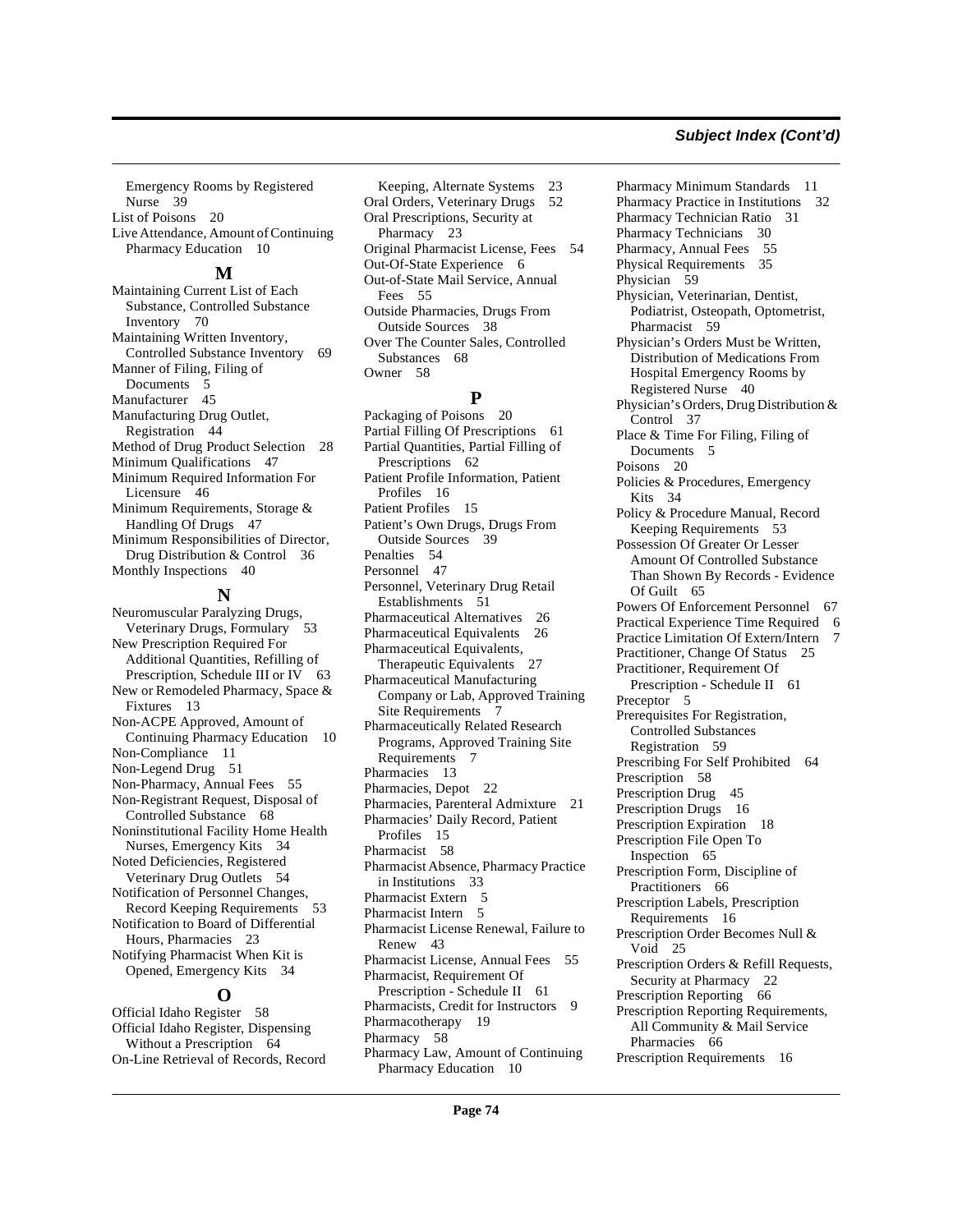Prescription Transfer [16](#page-15-4) Prescription, Dispensing Without a Prescription [64](#page-63-3) Prescriptions for Controlled Substances, Prescription Transfer [16](#page-15-5) Price Advertising [28](#page-27-3) Procedure for Crisis Situations, Written Policies & Procedures [50](#page-49-1) Procedure for Recalls & Withdrawals, Written Policies & Procedures [49](#page-48-0) Procedures Provided for in Law, Disposal of Controlled Substance [69](#page-68-4) Processing Orders as Written, Veterinary Drug Orders [52](#page-51-1) Processing Veterinary Drug Orders [52](#page-51-2) Product Selection Definitions [26](#page-25-7) Programs, Continuing Pharmacy Education [9](#page-8-2) Prohibited Acts [27](#page-26-1) Prohibition On Advertising Controlled Substances [66](#page-65-3) Proofs of Use, Drug Distribution & Control [37](#page-36-1) Proper Storage of Drugs, Storage & Handling of Drugs [48](#page-47-0) Property Subject to Forfeiture, Seizures & Forfeitures [67](#page-66-1) Purchaser's Age, Dispensing Without a Prescription [64](#page-63-4) Purpose & Mission, Drug Distribution & Control [36](#page-35-1) Purpose, Registration Of Retail Veterinary Drug Outlets [51](#page-50-4) **Q**

Quality Control of Equipment, Pharmacies, Parenteral Admixture [22](#page-21-2)

# **R**

Ratios [5](#page-4-6) Readily Retrievable [59](#page-58-7) Readily Retrievable, Controlled Substance Inventory [69](#page-68-5) Receipt For Removed Controlled Substance Prescription [65](#page-64-4) Receiving Transferred Prescription [17](#page-16-0) Reciprocity [8](#page-7-3) Reciprocity, Fee [54](#page-53-7) Reciprocity, Wholesale Drug Distributor Licensing Requirement [46](#page-45-3) Record Keeping Requirements [53](#page-52-6) Record Keeping by Wholesale Drug Distributors [49](#page-48-1) Record Keeping, Alternate Systems [23](#page-22-4)

Recording of Prescription Order, Record Keeping, Alternate System [24](#page-23-1) Records & Reports, Drug Distribution & Control [38](#page-37-1) Records Open To Inspection [65](#page-64-5) Records of Written & Oral Prescriptions, Filing of Prescriptions [62](#page-61-2) Records of the Distribution, Emergency Distribution of a Dispenser [64](#page-63-5) Reference Library [12](#page-11-1) Refilling Of Prescription, Schedule III Or IV [62](#page-61-3) Refilling Prescriptions, Schedule II [61](#page-60-4) Refilling Schedule V Controlled Substances Requires Authorization [63](#page-62-5) Refilling a Prescription for a Controlled Substance, Refilling of Prescription, Schedule III or IV [63](#page-62-6) Refills, Prescription Transfer [17](#page-16-1) Register, Registration [59](#page-58-8) Registrant [59](#page-58-9) Registration [6](#page-5-3) Registration Issued at Specific Location, Registration, Drug Outlet [45](#page-44-2) Registration Posting [45](#page-44-3) Registration of Institutional Pharmacies [33](#page-32-1) Registration of Pharmacy Technician [32](#page-31-1) Registration of Veterinary Drug Technicians, Personnel [52](#page-51-3) Registration of Wholesale Drug Distributors Dealing in Controlled Substances [50](#page-49-2) Registration, Drug Outlet [43](#page-42-1) Registration, Veterinary Drug Retail Establishments [51](#page-50-5) Registrations & Renewals of Retail Non-Pharmacy Drug Outlet [44](#page-43-3) Reinstatement, Failure to Renew [43](#page-42-2) Remaining Portion, Partial Filling of Prescriptions [62](#page-61-4) Removal of Drugs From Emergency Kit [34](#page-33-6) Removal of Name From Official Roster, Penalties [54](#page-53-8) Renewal Application [11](#page-10-5) Renewal of Licenses & Registrations, Failure to Renew [43](#page-42-3) Reporting Not Required, Prescription Reporting [66](#page-65-4) Reporting Suspected Adverse Drug Reactions, Drug Distribution & Control [38](#page-37-2)

Reports Required by Registrant for Disposal of Controlled Substance [68](#page-67-3) Request for Records & Reports, Registered Veterinary Drug Outlets [54](#page-53-9) Required Order Form, Emergency Distribution of a Dispenser [64](#page-63-6) Requirement Of Prescription - Schedule II [60](#page-59-4) Requirement Of Prescription - Schedule III Or IV [62](#page-61-5) Requirement Of Prescription - Schedule V [63](#page-62-7) Requirements For Prescription Form -- Discipline Of Practitioners [66](#page-65-5) Requirements for Inactive License [29](#page-28-3) Requirements for Storage & Handling of Drugs [47](#page-46-3) Researcher, Analytical Lab, Annual Fees [55](#page-54-5) Responsibilities, Registered Veterinary Drug Outlets [53](#page-52-7) Responsibility of Director of Central Pharmacy, Telepharmacy Pilot Project [43](#page-42-4) Responsibility of Director of Rural Institutional Pharmacy, Telepharmacy Pilot Project [43](#page-42-5) Responsibility of Director, Drug Distribution & Control [36](#page-35-2) Responsibility of Person Delivering Drugs, Distribution of Medications From Hospital Emergency Rooms by Registered Nurse [40](#page-39-6) Responsibility of Pharmacist Manager [13](#page-12-4) Responsibility of Pharmacist, Facsimile Prescription Transmission [18](#page-17-1) Responsibility of Pharmacy & Pharmacist -- Assignment of Functions, Pharmacy Technicians [30](#page-29-1) Responsibility of Pharmacy Technicians [31](#page-30-2) Responsible Persons, Wholesale Drug Distributors [50](#page-49-3) Responsible Pharmacist Manager [13](#page-12-5) Restricted Quantity, Dispensing Without a Prescription [64](#page-63-7) Retail Drug Outlet [44](#page-43-4) Retail Veterinary Drug Outlet [51](#page-50-6) Retention of Drug Orders for Inspection, Veterinary Drug Orders [52](#page-51-4) Return of Drugs or Other Items, Pharmacies [13](#page-12-6) Return to Active Status, Inactive Status